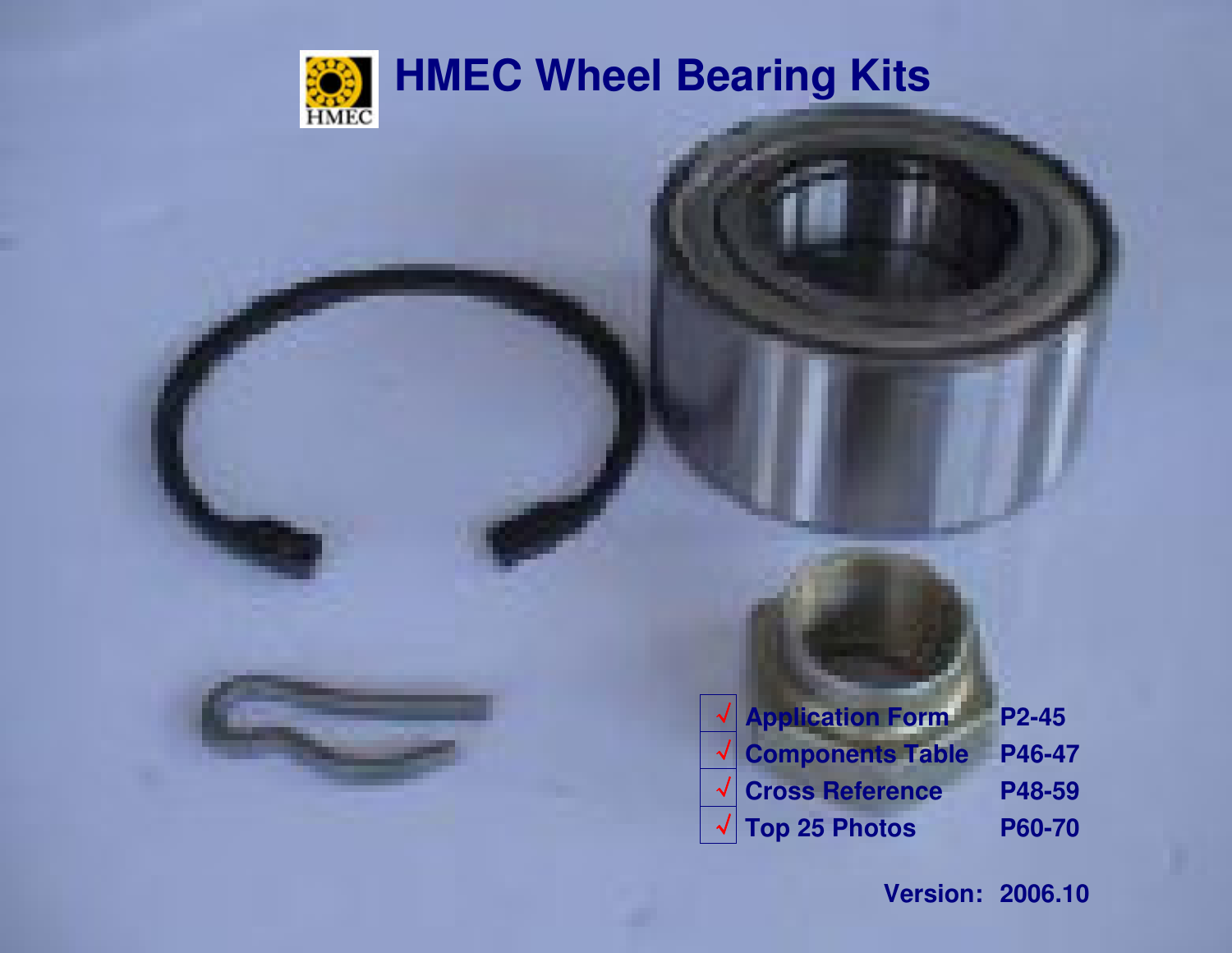| <b>HMEC Wheel Bearing Kits Application Form</b> |                 |             |                           |                                             |                                           |  |  |
|-------------------------------------------------|-----------------|-------------|---------------------------|---------------------------------------------|-------------------------------------------|--|--|
| <b>CAR TYPE</b>                                 |                 | <b>YEAR</b> | <b>NOTE</b>               | <b>HMEC code</b><br>(FRONT<br><b>WHEEL)</b> | <b>HMEC code</b><br>(REAR<br><b>WHEEL</b> |  |  |
| <b>AUDI</b>                                     |                 |             |                           |                                             |                                           |  |  |
| 50                                              | 74              | 78          |                           | <b>HWK 0577</b>                             | <b>HWK 0529</b>                           |  |  |
| 80                                              | 72              | 74          | Ch.->8242072773           |                                             | <b>HWK 0529</b>                           |  |  |
| 80                                              | 74              | 84          | Ch.>8242072774->          | <b>HWK 0575</b>                             | <b>HWK 0529</b>                           |  |  |
| 80                                              | 85              | 04/88       | Drum Brake Ch.->89J373598 | <b>HWK 0575</b>                             | <b>HWK 0529</b>                           |  |  |
| 80                                              | 85              | 04/88       | Disc Brake Ch.->89J373598 | <b>HWK 0575</b>                             | <b>HWK 0542</b>                           |  |  |
| 80 1.6                                          | 05/88           | 92          | Ch.>8AN200000             | <b>HWK 1355</b>                             | <b>HWK 0529</b>                           |  |  |
| 80 1.6                                          | 92              | 94          | Ch.>8CN000001 ->          | <b>HWK 1355</b>                             | <b>HWK 0542</b>                           |  |  |
| 80 1.8                                          | 05/88           | 92          | Drum Brake Ch.->8AN20000  | <b>HWK 1355</b>                             | <b>HWK 0529</b>                           |  |  |
| 80 1.8                                          | 05/88           | 92          | Disc Brake Ch.->8AN20000  | <b>HWK 1355</b>                             | <b>HWK 0542</b>                           |  |  |
| 80 1.9                                          | 05/88           | 92          | Drum Brake Ch.->8AN20000  | <b>HWK 1355</b>                             | <b>HWK 0529</b>                           |  |  |
| 80 1.9                                          | 05/88           | 92          | Disc Brake Ch.->8AN20000  | <b>HWK 1355</b>                             | <b>HWK 0542</b>                           |  |  |
| 801.9                                           | 92              | 94          | Ch.>8CN000001 ->          | <b>HWK 1355</b>                             | <b>HWK 0542</b>                           |  |  |
| 80 2.0                                          | 05/88           | 92          | Drum Brake.Ch.->8AN20000  | <b>HWK 1355</b>                             | <b>HWK 0529</b>                           |  |  |
| 80 2.0                                          | 05/88           | 92          | Disc Brake.Ch.->8AN20000  | <b>HWK 1355</b>                             | <b>HWK 0542</b>                           |  |  |
| 80 2.0                                          | 92              | 94          | Ch.>8CN000001 ->          | <b>HWK 1355</b>                             | <b>HWK 0542</b>                           |  |  |
| 80 2.2                                          | 05/88           | 92          | Ch.>8AN200000             | <b>HWK 1355</b>                             | <b>HWK 0542</b>                           |  |  |
| 80 2.3 125KW                                    | 06/88           | 10/91       |                           |                                             | <b>HWK 0542</b>                           |  |  |
| 80 2.3 100KW                                    | 91              | 94          |                           | <b>HWK 1355</b>                             | <b>HWK 0542</b>                           |  |  |
| 80 2.6-V6                                       | 91              | 94          |                           |                                             | <b>HWK 0542</b>                           |  |  |
| 80 2.8-V6                                       | $\overline{91}$ | 94          |                           |                                             | <b>HWK 0542</b>                           |  |  |
| 80 Avant 1.6                                    | 92              | 95          |                           | <b>HWK 1355</b>                             | <b>HWK 0542</b>                           |  |  |
| 80 Avant 1.9                                    | 92              | 95          |                           | <b>HWK 1355</b>                             | <b>HWK 0542</b>                           |  |  |
| 80 Avant 2.0                                    | 92              | 95          |                           | <b>HWK 1355</b>                             | <b>HWK 0542</b>                           |  |  |
| 80 Avant 2.3                                    | 92              | 95          |                           | <b>HWK 1355</b>                             | <b>HWK 0542</b>                           |  |  |
| 80 Avant 2.6-V6                                 | 92              | 95          |                           |                                             | <b>HWK 0542</b>                           |  |  |
| 80 Avant 2.8 - V6                               | $\overline{92}$ | 95          |                           |                                             | <b>HWK 0542</b>                           |  |  |
| 80 Avant Quattro                                | 92              | 95          | Wheel 16"                 |                                             | <b>HWK 1356</b>                           |  |  |
| 80 Quattro                                      | 83              |             | 05/88 Ch .- >89J351000    | <b>HWK 0575</b>                             |                                           |  |  |
| 80 Quattro 1.8                                  | 05/88           | 94          | Ch. 89J351001->           | <b>HWK 1355</b>                             | <b>HWK 1355</b>                           |  |  |
| 80 Quattro 2.0                                  | 05/88           | 94          | Ch. 89J351001->           | <b>HWK 1355</b>                             | <b>HWK 1355</b>                           |  |  |
| 80 Quattro 2.3 100KW                            | 05/88           | 94          | Wheel 15" Ch.89J351001->  | <b>HWK 1355</b>                             | <b>HWK 1355</b>                           |  |  |
| 80 Quattro 2.3 125KW                            | 05/88           | 94          | Wheel 16" Ch.89J351001->  |                                             | <b>HWK 1355</b>                           |  |  |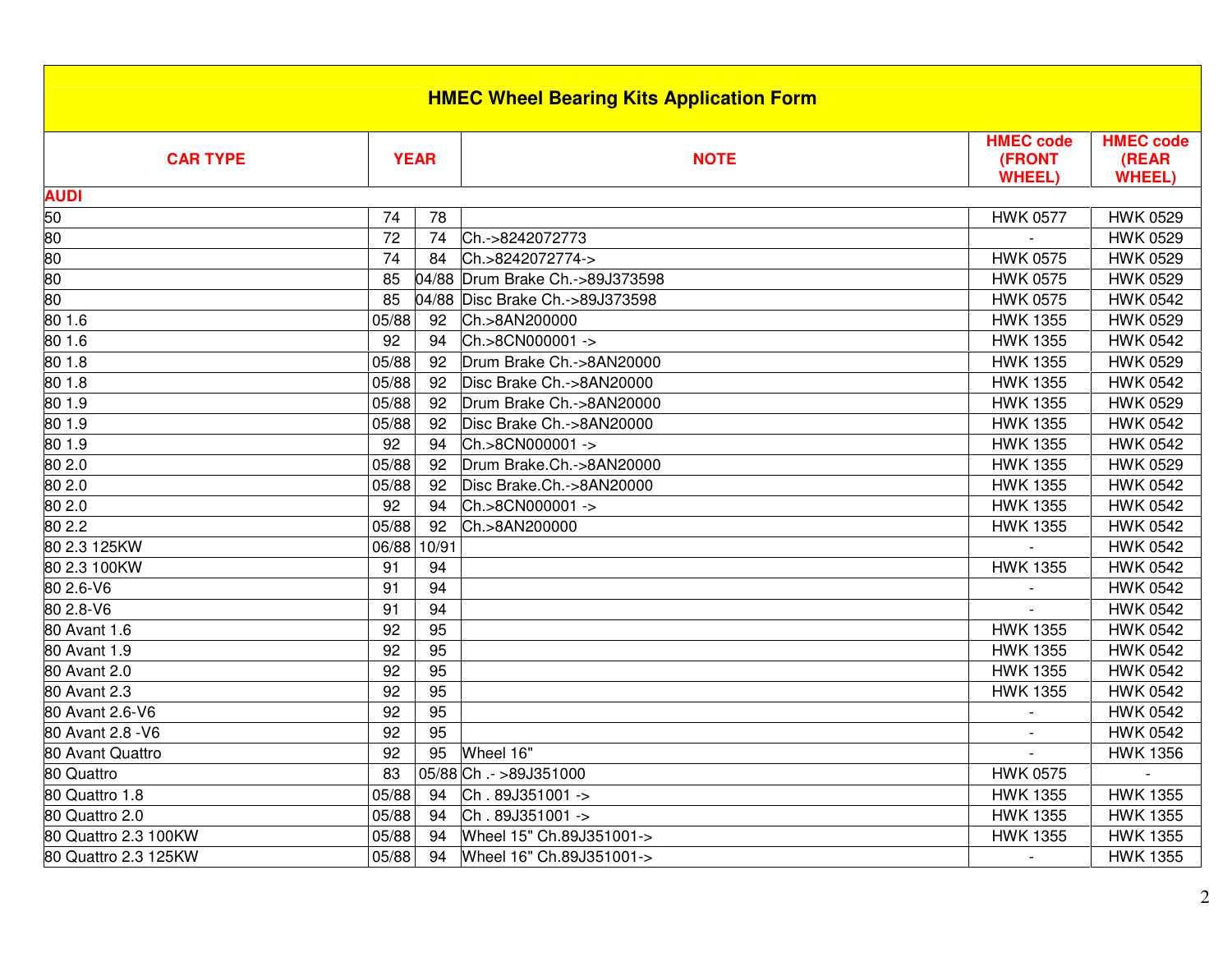| 80 Quattro 2.6-V6                  | 92    | 94    |                                             |                          | <b>HWK 1355</b> |
|------------------------------------|-------|-------|---------------------------------------------|--------------------------|-----------------|
| 80 Quattro 2.6-V6                  | 91    | 94    |                                             |                          | <b>HWK 1355</b> |
| 90                                 | 85    | 86    | Drum Brake                                  | <b>HWK 0575</b>          | <b>HWK 0529</b> |
| 90                                 | 85    | 86    | Disc Brake                                  | <b>HWK 0575</b>          | <b>HWK 0542</b> |
| 90                                 | 87    |       | 04/88 Drum Brake Ch.->89J373598 Cyl 5 AC    | <b>HWK 0575</b>          | <b>HWK 0529</b> |
| 90                                 | 87    |       | 04/88 Drum Brake Ch.->89J373598 Cyl 5 AC    | <b>HWK 1355</b>          | <b>HWK 0529</b> |
| 90                                 | 87    |       | 04/88 Disc Brake Ch.->89J373598 Cyl 5 AC    | <b>HWK 0575</b>          | <b>HWK 0542</b> |
| 90                                 | 87    |       | 04/88 Disc Brake Ch.->89J373598 Cyl 5 AC    | <b>HWK 1355</b>          | <b>HWK 0542</b> |
| 90 1.6                             | 05/88 | 91    | Drum Brake Ch.->89J373599                   | <b>HWK 1355</b>          | <b>HWK 0529</b> |
| 90 1.6                             | 05/88 | 91    | Disc Brake Ch.->89J373599                   | <b>HWK 1355</b>          | <b>HWK 0542</b> |
| 90 1.8                             | 05/88 | 91    | Drum Brake Ch.->89J373599                   | <b>HWK 1355</b>          | <b>HWK 0529</b> |
| 90 1.8                             | 05/88 | 91    | Disc Brake Ch.->89J373599                   | <b>HWK 1355</b>          | <b>HWK 0542</b> |
| 90 2.0                             | 05/88 | 91    | Drum Brake Ch.->89J373599                   | <b>HWK 1355</b>          | <b>HWK 0529</b> |
| 90 2.0                             | 05/88 | 91    | Disc Brake Ch.->89J373599                   | <b>HWK 1355</b>          | <b>HWK 0542</b> |
| 90 2.3 100KW                       | 88    | 91    |                                             | <b>HWK 1355</b>          | <b>HWK 0542</b> |
| 90 2.3 20V 125KW                   | 89    | 91    |                                             |                          | <b>HWK 0542</b> |
| 90 Quattro                         | 85    | 04/87 |                                             | <b>HWK 0575</b>          |                 |
| 90 Quattro                         | 04/87 |       | 05/88 Ch. ->89J351000 AC                    | <b>HWK 0575</b>          |                 |
| 90 Quattro                         | 04/87 |       | 05/88 Ch. ->89J351000 AC                    | <b>HWK 1355</b>          |                 |
| 90 Quattro 2.0                     | 05/88 | 91    | Ch. ->89J351000 ->                          | <b>HWK 1355</b>          | <b>HWK 1355</b> |
| 90 Quattro 2.3                     | 05/88 | 91    | Ch. ->89J351000 ->                          | <b>HWK 1355</b>          | <b>HWK 1355</b> |
| 90 Quattro 2.3 20V 125KW           | 88    | 91    |                                             |                          | <b>HWK 1355</b> |
| 100                                | 75    | 76    |                                             |                          | <b>HWK 0529</b> |
| 100                                | 77    | 77    |                                             | $\overline{\phantom{a}}$ | <b>HWK 0542</b> |
| 100,100 Avant                      | 78    |       | 09/85 Ch .- > 44G033840                     |                          | <b>HWK 0542</b> |
| 100,100 Avant                      | 84    | 87    | Power Steering                              | <b>HWK 0962</b>          | <b>HWK 0542</b> |
| 100,100 Avant                      | 09/85 | 87    | Ch.->44G033841->44J200099                   | <b>HWK 0962</b>          | <b>HWK 0542</b> |
| 100,100 Avant                      | 01/88 | 94    | Ch.44J200100-> Man.GBX                      |                          | <b>HWK 0542</b> |
| 100 Automatic, 100 Avant Automatic | 01/88 | 90    | Aut .GBX 3-Speed                            | <b>HWK 0962</b>          | <b>HWK 0542</b> |
| 100 Automatic, 100 Avant Automatic | 90    | 94    | Aut .GBX 4-Speed                            |                          | <b>HWK 0542</b> |
| 100 Avant Quattro                  | 84    |       | 09/85 Ch .- > 44G033840                     |                          | <b>HWK 0962</b> |
| 100 Avant Quattro                  | 09/85 | 87    | Ch.44G033841->44J200099                     | <b>HWK 0962</b>          | <b>HWK 0962</b> |
| 200                                | 80    |       | 08/85 Ch .- > 44G033840                     |                          | <b>HWK 0542</b> |
| 200                                |       |       | 09/85 01/88 Ch .- > 44G033841 - > 44J200099 | <b>HWK 0962</b>          | <b>HWK 0542</b> |
| 200                                | 02/88 | 91    | Ch.->44J200100->Aut.GBX                     | <b>HWK 0962</b>          | <b>HWK 0542</b> |
| 200                                | 02/88 | 91    | Ch.->44J200100 ->Man.GBX                    |                          | <b>HWK 0542</b> |
| 200 Avant Quattro                  | 85    | 85    |                                             |                          | <b>HWK 0962</b> |
| 200 Avant Quattro                  | 86    |       | 01/88 Ch .- > 44J200099                     | <b>HWK 0962</b>          | <b>HWK 0962</b> |
| A4 1.6                             | 95    | 97    | Ch.->8DV152676                              | <b>HWK 1355</b>          | <b>HWK 0542</b> |
| A4 1.6                             | 97    | 00    | Ch.8DV152677->                              | <b>HWK 1355</b>          |                 |
| A4 1.8                             | 95    | 97    | Ch.->8DV152676                              | <b>HWK 1355</b>          | <b>HWK 0542</b> |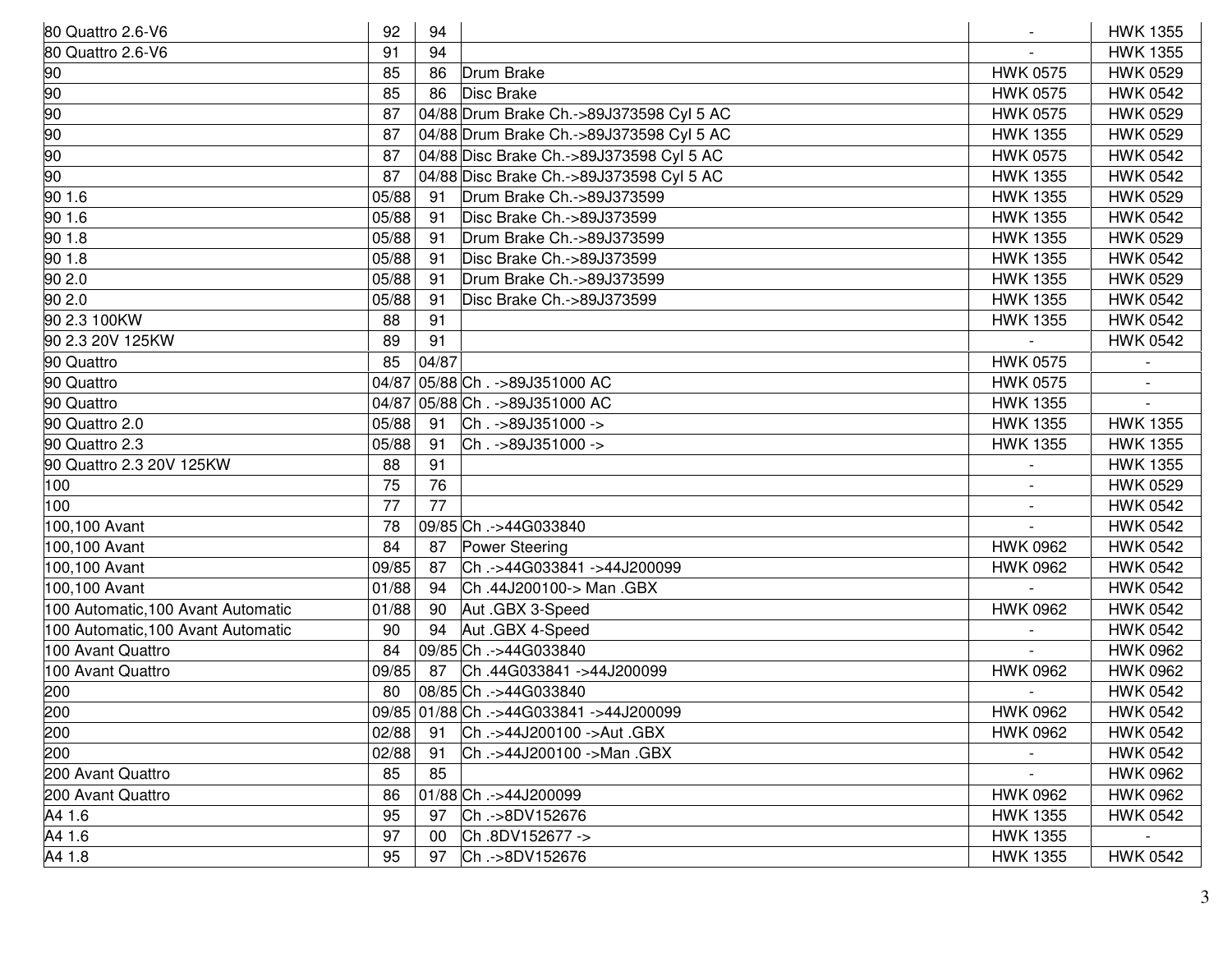| A4 1.8                     | 97 |        | 00 Ch .8DV152677 ->      | <b>HWK 1355</b> |                 |
|----------------------------|----|--------|--------------------------|-----------------|-----------------|
| A4 1.8 132KW               | 97 | 00     |                          | <b>HWK 1356</b> |                 |
| A4 1.9 TDI                 | 95 | 97     | Ch.->8DV152676           | <b>HWK 1355</b> | <b>HWK 0542</b> |
| A4 1.9 TDI                 | 97 | 00     | Ch.8DV152677->           | <b>HWK 1355</b> |                 |
| A4 2.4                     | 95 | 96     | Ch.->8DV160955           |                 | <b>HWK 0542</b> |
| A4 2.4                     | 96 | 97     | Ch.8DT160956->8DV152676  | <b>HWK 1356</b> | <b>HWK 0542</b> |
| A4 2.4                     | 97 | 00     | Ch.8DV152677->           | <b>HWK 1356</b> |                 |
| A4 2.5 TDI                 | 96 | 97     | Ch.->8DV152676           | <b>HWK 1356</b> | <b>HWK 0542</b> |
| A4 2.5 TDI                 | 97 | 00     | Ch.8DV152677->           | <b>HWK 1356</b> |                 |
| A4 2.6,2.8                 | 95 | 96     | Ch. - > 8DT160955        |                 | <b>HWK 0542</b> |
| A4 2.6,2.8                 | 96 | 97     | Ch.8DT160956->8DV152676  | <b>HWK 1356</b> | <b>HWK 0542</b> |
| A4 2.6,2.8                 | 97 | 00     | Ch.8DV152677->           | <b>HWK 1356</b> |                 |
| A4 Avant 1.6               | 95 | 97     | Ch.->8DV152676           | <b>HWK 1355</b> | <b>HWK 0542</b> |
| A4 Avant 1.6               | 97 | 00     | Ch.8DV152677->           | <b>HWK 1355</b> |                 |
| A4 Avant 1.8               | 95 | 97     | Ch.->8DV152676           | <b>HWK 1355</b> | <b>HWK 0542</b> |
| A4 Avant 1.8               | 97 | 00     | Ch.8DV152677->           | <b>HWK 1355</b> |                 |
| A4 Avant 1.8 132KW         | 97 | 00     |                          | <b>HWK 1356</b> |                 |
| A4 Avant 1.9 TDI           | 95 |        | 97Ch.->8DV152676         | <b>HWK 1355</b> | <b>HWK 0542</b> |
| A4 Avant 1.9 TDI           | 97 | 00     | Ch.8DV152677->           | <b>HWK 1355</b> |                 |
| A4 Avant 2.4               | 95 | 96     | Ch. - > 8DT160955        |                 | <b>HWK 0542</b> |
| A4 Avant 2.4               | 96 | 97     | Ch.8DT160956 ->8DV152676 | <b>HWK 1356</b> | <b>HWK 0542</b> |
| A4 Avant 2.4               | 97 | 00     | Ch.8DV152677->           | <b>HWK 1356</b> |                 |
| A4 Avant 2.5 TDI           | 96 | 97     | Ch.->8DV152676           | <b>HWK 1356</b> | <b>HWK 0542</b> |
| A4 Avant 2.5 TDI           | 97 | -00    | Ch.8DV152677->           | <b>HWK 1356</b> |                 |
| A4 Avant 2.6, 2.8          | 95 | 96     | Ch. - > 8DT160955        |                 | <b>HWK 0542</b> |
| A4 Avant 2.6, 2.8          | 96 | 97     | Ch.8DT160956->8DV152676  | <b>HWK 1356</b> | <b>HWK 0542</b> |
| A4 Avant 2.6, 2.8          | 97 | 00     | Ch.8DV152677->           | <b>HWK 1356</b> |                 |
| A4 Avant Quattro 1.8       | 95 | 00     |                          | <b>HWK 1355</b> | <b>HWK 1355</b> |
| A4 Avant Quattro 1.8 132KW | 96 | 00     | Ch.8DT160956 ->          | <b>HWK 1356</b> | <b>HWK 1355</b> |
| A4 Avant Quattro 1.9 TDI   | 95 | 00     |                          | <b>HWK 1355</b> | <b>HWK 1355</b> |
| A4 Avant Quattro 2.4       | 96 | 00     |                          | <b>HWK 1356</b> | <b>HWK 1355</b> |
| A4 Avant Quattro 2.5 TDI   | 96 | 00     |                          | <b>HWK 1356</b> | <b>HWK 1355</b> |
| A4 Avant Quattro 2.6       | 95 | 96     | Ch. - > 8DT160955        |                 | <b>HWK 1355</b> |
| A4 Avant Quattro 2.6       | 96 | 00     | Ch.8DT160956 ->          | <b>HWK 1356</b> | <b>HWK 1355</b> |
| A4 Avant Quattro 2.7       | 96 | $00\,$ |                          | <b>HWK 1356</b> | <b>HWK 1355</b> |
| A4 Avant Quattro 2.8 128KW | 95 | 96     | Ch. - > 8DT160955        |                 | <b>HWK 1355</b> |
| A4 Avant Quattro 2.8 128KW | 96 | 00     | Ch.8DT160956->           | <b>HWK 1356</b> | <b>HWK 1355</b> |
| A4 Avant Quattro 2.8 142KW | 96 | 00     |                          | <b>HWK 1356</b> | <b>HWK 1355</b> |
| A4 Quattro 1.8             | 95 | 00     |                          | <b>HWK 1355</b> | <b>HWK 1355</b> |
| A4 Quattro 1.8 132KW       | 96 | 00     | Ch.8DT160956->           | <b>HWK 1356</b> | <b>HWK 1355</b> |
| A4 Quattro 1.9 TDI         | 95 | 00     |                          | <b>HWK 1355</b> | <b>HWK 1355</b> |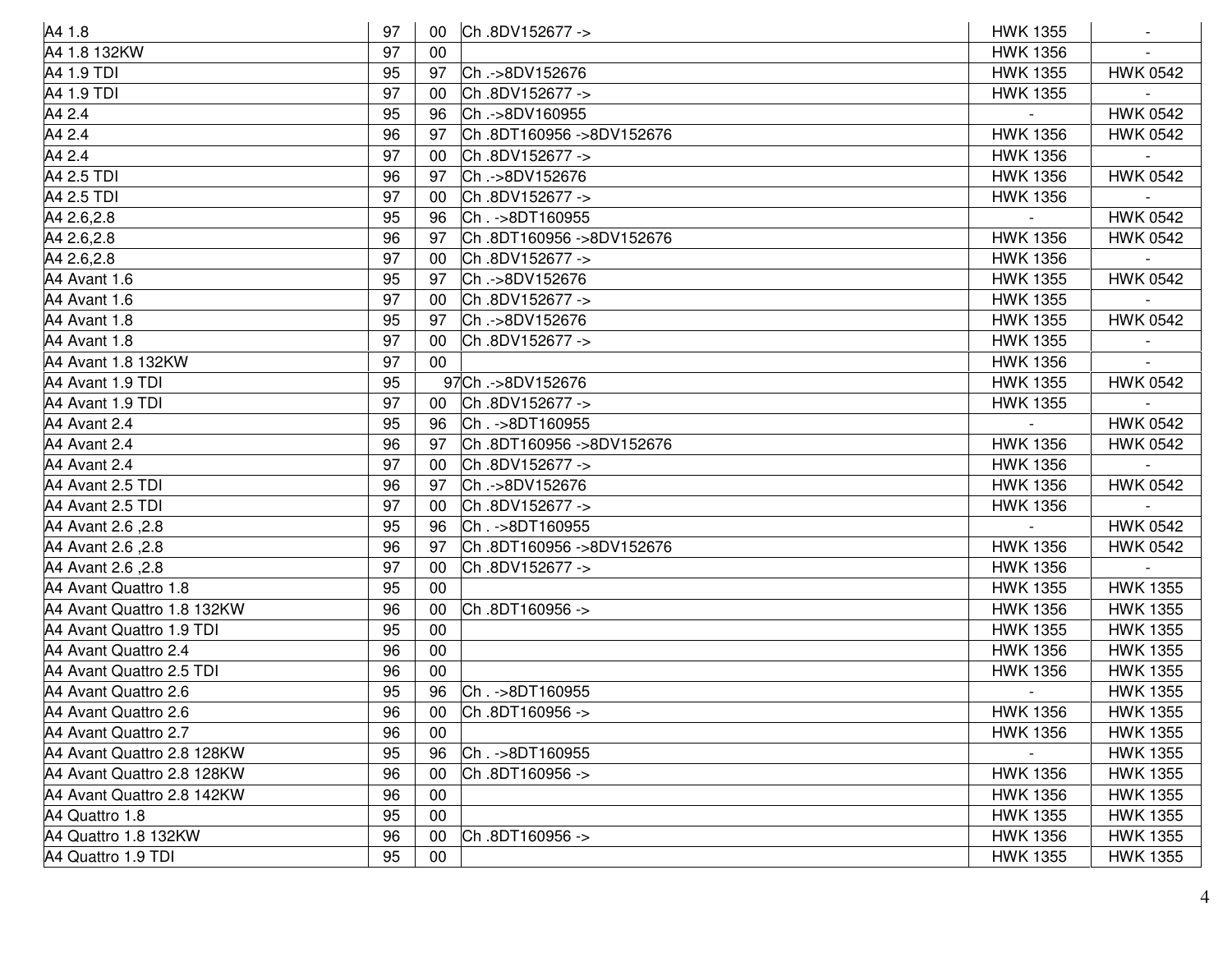| A4 Quattro 2.4               | 96 | 00  |                           | <b>HWK 1356</b> | <b>HWK 1355</b>          |
|------------------------------|----|-----|---------------------------|-----------------|--------------------------|
| A4 Quattro 2.5 TDI           | 96 | 00  |                           | <b>HWK 1356</b> | <b>HWK 1355</b>          |
| A4 Quattro 2.6               | 95 | 96  | Ch. - > 8DT160955         |                 | <b>HWK 1355</b>          |
| A4 Quattro 2.6               | 96 | 00  | Ch.8DT160956 ->           | <b>HWK 1356</b> | <b>HWK 1355</b>          |
| A4 Quattro 2.7               | 96 | 00  |                           | <b>HWK 1356</b> | <b>HWK 1355</b>          |
| A4 Quattro 2.8 128KW         | 95 | 96  | Ch. - > 8DT160955         |                 | <b>HWK 1355</b>          |
| A4 Quattro 2.8 128KW         | 96 | 00  | Ch.8DT160956 ->           | <b>HWK 1356</b> | <b>HWK 1355</b>          |
| A4 Quattro 2.8 142KW         | 96 | 00  |                           | <b>HWK 1356</b> | <b>HWK 1355</b>          |
| A 6                          | 95 | 97  | Ch.->4AV120000            | <b>HWK 1356</b> | <b>HWK 0542</b>          |
| A 6 1.8 110KW                | 97 | 00  | Ch.->4BW000001->Man.GBX   | <b>HWK 1355</b> |                          |
| A 6 1.8 110KW                | 97 | 00  | Ch.->4BW000001-> Aut.GBX  | <b>HWK 1356</b> |                          |
| A 6 1.8 132KW                | 97 | 00  | Ch.->4BW000001->          | <b>HWK 1356</b> |                          |
| A 6 1.9 TDI                  | 97 | 00  | Ch.->4BW000001->          | <b>HWK 1356</b> |                          |
| A 6 2.4                      | 97 | 00  | Ch.->4BW000001->          | <b>HWK 1356</b> | $\blacksquare$           |
| A 6 2.5                      | 97 | 00  | Ch.->4BW000001->          | <b>HWK 1356</b> | $\blacksquare$           |
| A 6 2.7                      | 97 | 00  | Ch.->4BW000001->          | <b>HWK 1356</b> |                          |
| A 6 2.8                      | 97 | 00  | Ch.->4BW000001->          | <b>HWK 1356</b> |                          |
| A 6 Avant                    | 95 | 97  | Ch. ->4AV120000           | <b>HWK 1356</b> | <b>HWK 0542</b>          |
| A 6 Avant 1.8 110 KW         | 97 | 00  | Ch.->4BW000001->Man.GBX   | <b>HWK 1355</b> |                          |
| A 6 Avant 1.8 110 KW         | 97 | 00  | Ch.->4BW000001 -> Aut.GBX | <b>HWK 1356</b> |                          |
| A 6 Avant 1.8 132 KW         | 97 | 00  | Ch.->4BW000001->          | <b>HWK 1356</b> |                          |
| A 6 Avant 1.9 TDI            | 97 | 00  | Ch.->4BW000001->          | <b>HWK 1356</b> |                          |
| A 6 Avant 2.4                | 97 | 00  | Ch.->4BW000001->          | <b>HWK 1356</b> |                          |
| A 6 Avant 2.5                | 97 | 00  | Ch.->4BW000001->          | <b>HWK 1356</b> | $\blacksquare$           |
| A 6 Avant 2.7                | 97 | 00  | Ch.->4BW000001->          | <b>HWK 1356</b> |                          |
| A 6 Avant 2.8                | 97 | 00  | Ch.->4BW000001->          | <b>HWK 1356</b> |                          |
| A 6 Avant Quattro            | 94 | 97  | Ch.->4AV150000            | <b>HWK 1356</b> | <b>HWK 1356</b>          |
| A 6 Avant Quattro 1.8 110 kw | 97 | 00  | Ch.->4BW000001-> Man.GBX  | <b>HWK 1355</b> | <b>HWK 1356</b>          |
| A 6 Avant Quattro 1.8 132 kw | 97 | -00 | Ch.->4BW000001->          | <b>HWK 1356</b> | <b>HWK 1356</b>          |
| A 6 Avant Quattro 2.4        | 97 | 00  | Ch.->4BW000001->          | <b>HWK 1356</b> | <b>HWK 1356</b>          |
| A 6 Avant Quattro 2.5        | 97 | 00  | Ch.->4BW000001->          | <b>HWK 1356</b> | <b>HWK 1356</b>          |
| A 6 Avant Quattro 2.7        | 97 | 00  | Ch.->4BW000001->          | <b>HWK 1356</b> | <b>HWK 1356</b>          |
| A 6 Avant Quattro 2.8        | 97 | 00  | Ch.->4BW000001->          | <b>HWK 1356</b> | <b>HWK 1356</b>          |
| A 6 Quattro                  | 94 | 97  | Ch .->4AV150000           | <b>HWK 1356</b> | <b>HWK 1356</b>          |
| A 6 Quattro 1.8 110 kw       | 97 | 00  | Ch.->4BW000001-> Man.GBX  | <b>HWK 1355</b> |                          |
| A 6 Quattro 1.8 132 kw       | 97 | 00  | Ch.->4BW000001->          | <b>HWK 1356</b> |                          |
| A 6 Quattro 2.4              | 97 | 00  | Ch.->4AV150000            | <b>HWK 1356</b> |                          |
| A 6 Quattro 2.5              | 97 | -00 | Ch.->4AV150000            | <b>HWK 1356</b> | $\overline{\phantom{a}}$ |
| A 6 Quattro 2.7              | 97 | 00  | Ch.->4AV150000            | <b>HWK 1356</b> |                          |
| A 6 Quattro 2.8              | 97 | 00  | Ch.->4AV150000            | <b>HWK 1356</b> |                          |
| A <sub>8</sub>               | 94 | 96  | Ch.->4DT007000            |                 | <b>HWK 1356</b>          |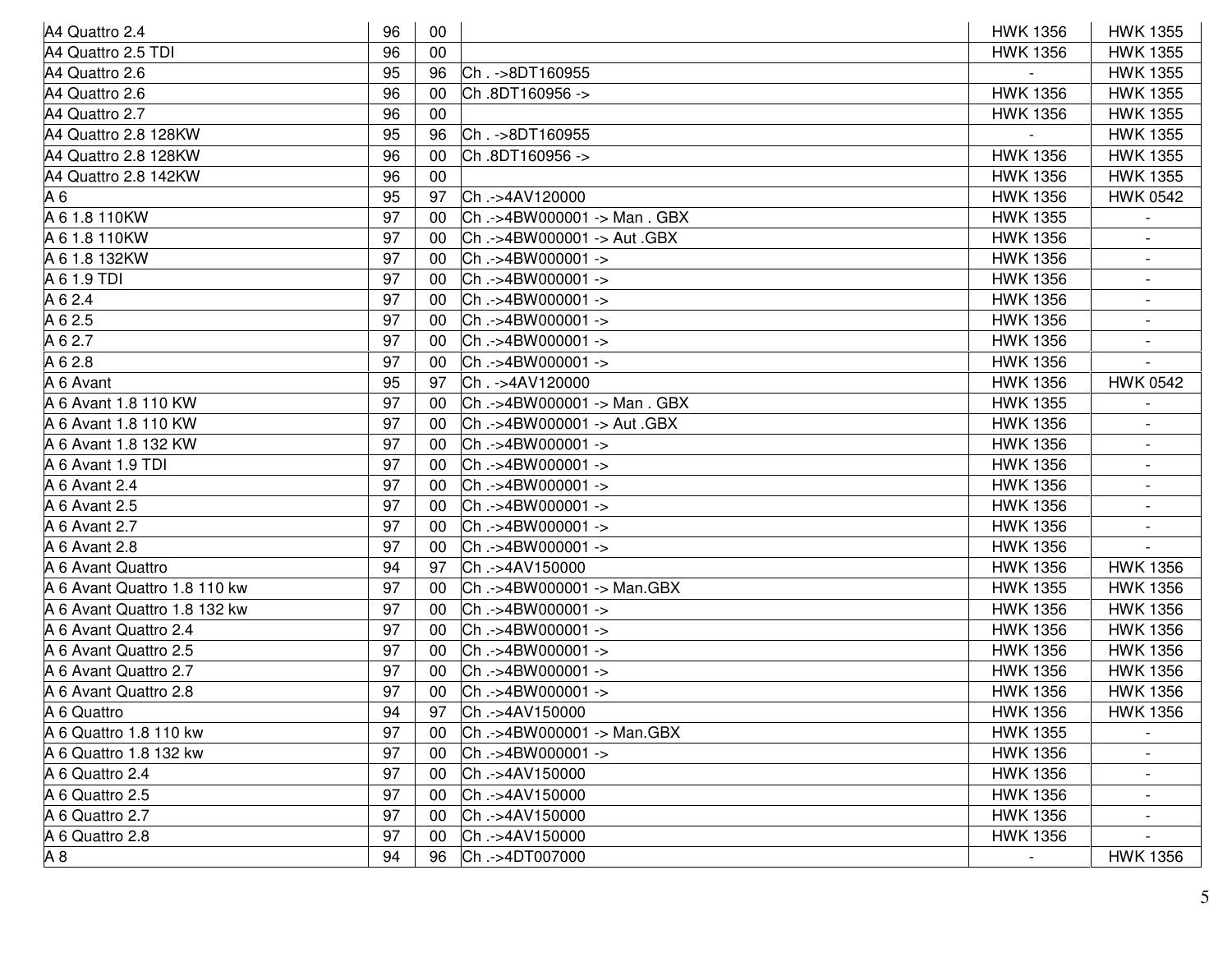| A8                        | 96    | 98 | Ch.4DT007001->4DX005000 | <b>HWK 1356</b> | <b>HWK 1356</b> |
|---------------------------|-------|----|-------------------------|-----------------|-----------------|
| A 8 Quattro               | 94    | 96 | Ch.->4DT007000          |                 | <b>HWK 1356</b> |
| A 8 Quattro               | 96    | 98 | Ch.4DT007001->4DX005000 | <b>HWK 1356</b> | <b>HWK 1356</b> |
| <b>Avant RS2 Quattro</b>  | 94    | 95 |                         | <b>HWK 1356</b> | <b>HWK 1356</b> |
| Cabriolet 1.8             | 91    | 97 | Ch.->8GV004799          | <b>HWK 1355</b> | <b>HWK 0542</b> |
| Cabriolet 1.8             | 97    | 00 | Ch.8GV004800 ->         | <b>HWK 1355</b> |                 |
| Cabriolet 1.9 TDI         | 91    | 97 | Ch.->8GV004799          | <b>HWK 1355</b> | <b>HWK 0542</b> |
| Cabriolet 1.9 TDI         | 97    | 00 | Ch.8GV004800 ->         | <b>HWK 1355</b> |                 |
| Cabriolet 2.0             | 91    | 97 | Ch.->8GV004799          | <b>HWK 1355</b> | <b>HWK 0542</b> |
| Cabriolet 2.0             | 97    | 00 | Ch.8GV004800 ->         | <b>HWK 1355</b> |                 |
| Cabriolet 2.3             | 91    | 97 | Ch.->8GV004799          | <b>HWK 1355</b> | <b>HWK 0542</b> |
| Cabriolet 2.3             | 97    | 00 | Ch.8GV004800 ->         | <b>HWK 1355</b> |                 |
| Cabriolet 2.6-V6          | 92    | 97 | Ch.->8GV004799          | <b>HWK 1356</b> | <b>HWK 0542</b> |
| Cabriolet 2.6-V6          | 97    | 00 | Ch.8GV004800 ->         | <b>HWK 1356</b> |                 |
| Cabriolet 2.8-V6          | 92    | 97 | Ch.->8GV004799          | <b>HWK 1356</b> | <b>HWK 0542</b> |
| Cabriolet 2.8-V6          | 97    | 00 | Ch.8GV004800 ->         | <b>HWK 1356</b> |                 |
| Coupe 1.8, 2.0, 2.23      | 81    | 84 |                         | <b>HWK 1355</b> | <b>HWK 0529</b> |
| Coupe 1.8, 2.0, 2.23      | 85    | 88 | Drum Brake              | <b>HWK 1355</b> | <b>HWK 0529</b> |
| Coupe 1.8, 2.0, 2.23      | 85    | 88 | Disc Brake              | <b>HWK 1355</b> | <b>HWK 0542</b> |
| Coupe 1.8, 2.0, 2.23      | 89    | 96 |                         | <b>HWK 1355</b> | <b>HWK 0542</b> |
| Coupe 2.3 (98 KW, 100 KW) | 81    | 84 |                         | <b>HWK 1355</b> | <b>HWK 0529</b> |
| Coupe 2.3 (98 KW, 100 KW) | 85    | 88 | Drum Brake              | <b>HWK 1355</b> | <b>HWK 0529</b> |
| Coupe 2.3 (98 KW, 100 KW) | 85    | 88 | Disc Brake              | <b>HWK 1355</b> | <b>HWK 0542</b> |
| Coupe 2.3 (98 KW, 100 KW) | 89    | 96 |                         | <b>HWK 1355</b> | <b>HWK 0542</b> |
| Coupe 2.3 125 KW          | 89    | 91 |                         |                 | <b>HWK 0542</b> |
| Coupe 2.5-V6              | 91    | 96 |                         |                 | <b>HWK 0542</b> |
| Coupe 2.8-V6              | 91    | 96 |                         |                 | <b>HWK 0542</b> |
| Coupe Quattro             | 85    | 88 |                         | <b>HWK 0575</b> |                 |
| Coupe Quattro 2.0         | 89    | 91 |                         | <b>HWK 1355</b> | <b>HWK 1355</b> |
| Coupe Quattro 2.2         | 89    | 96 |                         | <b>HWK 1356</b> | <b>HWK 1355</b> |
| Coupe Quattro 2.23        | 89    | 91 |                         | <b>HWK 1355</b> | <b>HWK 1355</b> |
| Coupe Quattro 2.3 100 KW  | 89    | 94 | Wheel 15"               | <b>HWK 1355</b> | <b>HWK 1355</b> |
| Coupe Quattro 2.3 100 KW  | 89    | 94 | Wheel 16"               | <b>HWK 1356</b> | <b>HWK 1355</b> |
| Coupe Quattro 2.3 125 KW  | 89    | 96 |                         |                 | <b>HWK 1355</b> |
| Coupe Quattro 2.6-V6      | 89    | 96 |                         |                 | <b>HWK 1355</b> |
| Coupe Quattro 2.8-V6      | 89    | 96 |                         |                 | <b>HWK 1355</b> |
| Quattro                   | 08/85 | 91 |                         | <b>HWK 0962</b> |                 |
| S2<br>S4<br>S4<br>S4      | 92    | 95 |                         | <b>HWK 1356</b> | <b>HWK 1356</b> |
|                           | 91    | 94 |                         | <b>HWK 1356</b> | <b>HWK 1356</b> |
|                           | 98    | 99 | Ch.->8DX290000          | <b>HWK 1356</b> | <b>HWK 1355</b> |
|                           | 99    | 00 | Ch.8DX290001->          |                 | <b>HWK 1355</b> |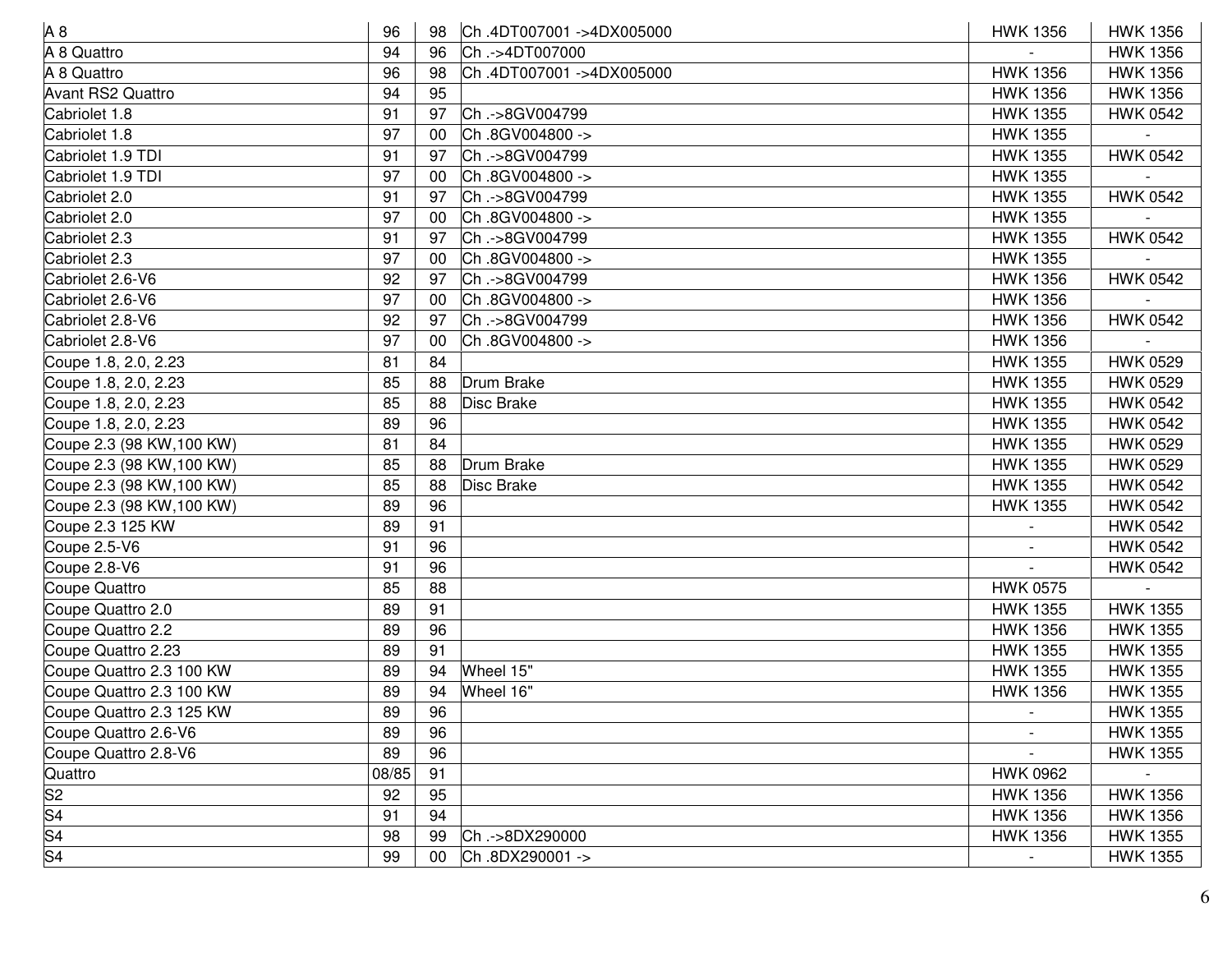| S4 Avant                 | 98    | 99          | Ch.->8DX290000                         | <b>HWK 1356</b>          | <b>HWK 1355</b>          |
|--------------------------|-------|-------------|----------------------------------------|--------------------------|--------------------------|
| S4 Avant                 | 99    | 00          | Ch.8DX290001->                         |                          | <b>HWK 1355</b>          |
| S <sub>6</sub>           | 94    | 97          |                                        | <b>HWK 1356</b>          | <b>HWK 1356</b>          |
| <b>S6 Plus Quattro</b>   | 94    | 97          |                                        | <b>HWK 1356</b>          | <b>HWK 1356</b>          |
| S8 Quattro               | 97    | 98          | Ch.->4DX005000                         | <b>HWK 1356</b>          | <b>HWK 1356</b>          |
| Sport Quattro            | 84    | 91          |                                        | <b>HWK 0962</b>          | <b>HWK 0962</b>          |
| V8                       | 10/88 | 93          |                                        | <b>HWK 1356</b>          | <b>HWK 1356</b>          |
|                          |       |             |                                        |                          |                          |
|                          |       |             |                                        |                          |                          |
|                          |       |             |                                        |                          |                          |
|                          |       |             |                                        |                          |                          |
|                          |       |             |                                        |                          |                          |
|                          |       |             |                                        | <b>HMEC code</b>         | <b>HMEC code</b>         |
| <b>CAR TYPE</b>          |       | <b>YEAR</b> | <b>NOTE</b>                            | (FRONT                   | (REAR                    |
|                          |       |             |                                        | <b>WHEEL)</b>            | <b>WHEEL</b> )           |
| <b>AUTOBIANCHI</b>       |       |             |                                        |                          |                          |
| A112                     | 80    | 05/84       |                                        | <b>HWK 0559</b>          | $\overline{\phantom{a}}$ |
| A112 E                   | 80    | 05/84       |                                        | <b>HWK 0559</b>          | $\overline{\phantom{a}}$ |
| A112 Anarth              | 80    | 05/84       |                                        | <b>HWK 0559</b>          | $\overline{\phantom{a}}$ |
| A112                     | 06/84 | 86          |                                        | <b>HWK 0559</b>          |                          |
|                          |       |             |                                        |                          |                          |
|                          |       |             |                                        |                          |                          |
|                          |       |             |                                        |                          |                          |
|                          |       |             |                                        |                          |                          |
|                          |       |             |                                        | <b>HMEC code</b>         | <b>HMEC code</b>         |
| <b>CAR TYPE</b>          |       | <b>YEAR</b> | <b>NOTE</b>                            | (FRONT                   | (REAR                    |
|                          |       |             |                                        | <b>WHEEL)</b>            | <b>WHEEL</b> )           |
| <b>BMW</b>               |       |             |                                        |                          |                          |
| 518 (E28)                | 80    | 87          |                                        | $\overline{\phantom{0}}$ | <b>HWK 1318</b>          |
| 518i (E34)               | 89    |             | 03/91 ABS Mot.M40                      | $\overline{\phantom{a}}$ | <b>HWK 1318</b>          |
| 518i (E34)               | 04/91 | 94          | ABS Mot.M40                            | $\blacksquare$           | <b>HWK 1318</b>          |
| 518i (E34)               | 90    |             | 11/91 ABS Mot.M43                      | $\sim$                   | <b>HWK 1318</b>          |
| 518i (E34)               | 11/91 |             | 94 ABS Mot.M40                         |                          | <b>HWK 1318</b>          |
| 518i (E34)               | 11/91 | 94          | ABS Mot.M43                            | $\overline{\phantom{a}}$ | <b>HWK 1318</b>          |
| 520i (E28)               | 10/86 | 87          | <b>ABS Models for Italy</b>            | $\blacksquare$           | <b>HWK 1318</b>          |
| 520i (E28)               | 80    | 87          | <b>ABS Models for Italy</b>            | $\overline{\phantom{a}}$ | <b>HWK 1318</b>          |
| 520i (E28)               | 10/86 | 87          | <b>ABS</b>                             | $\overline{\phantom{a}}$ | <b>HWK 1318</b>          |
|                          |       |             |                                        |                          |                          |
| 520i (E34)               | 87    | 90          | Mot.M20                                | $\sim$                   | <b>HWK 1318</b>          |
| 520i (E34)<br>520i (E34) | 89    |             | 03/91 ABS Mot.M50<br>11/91 ABS Mot.M50 | $\overline{\phantom{a}}$ | <b>HWK 1318</b>          |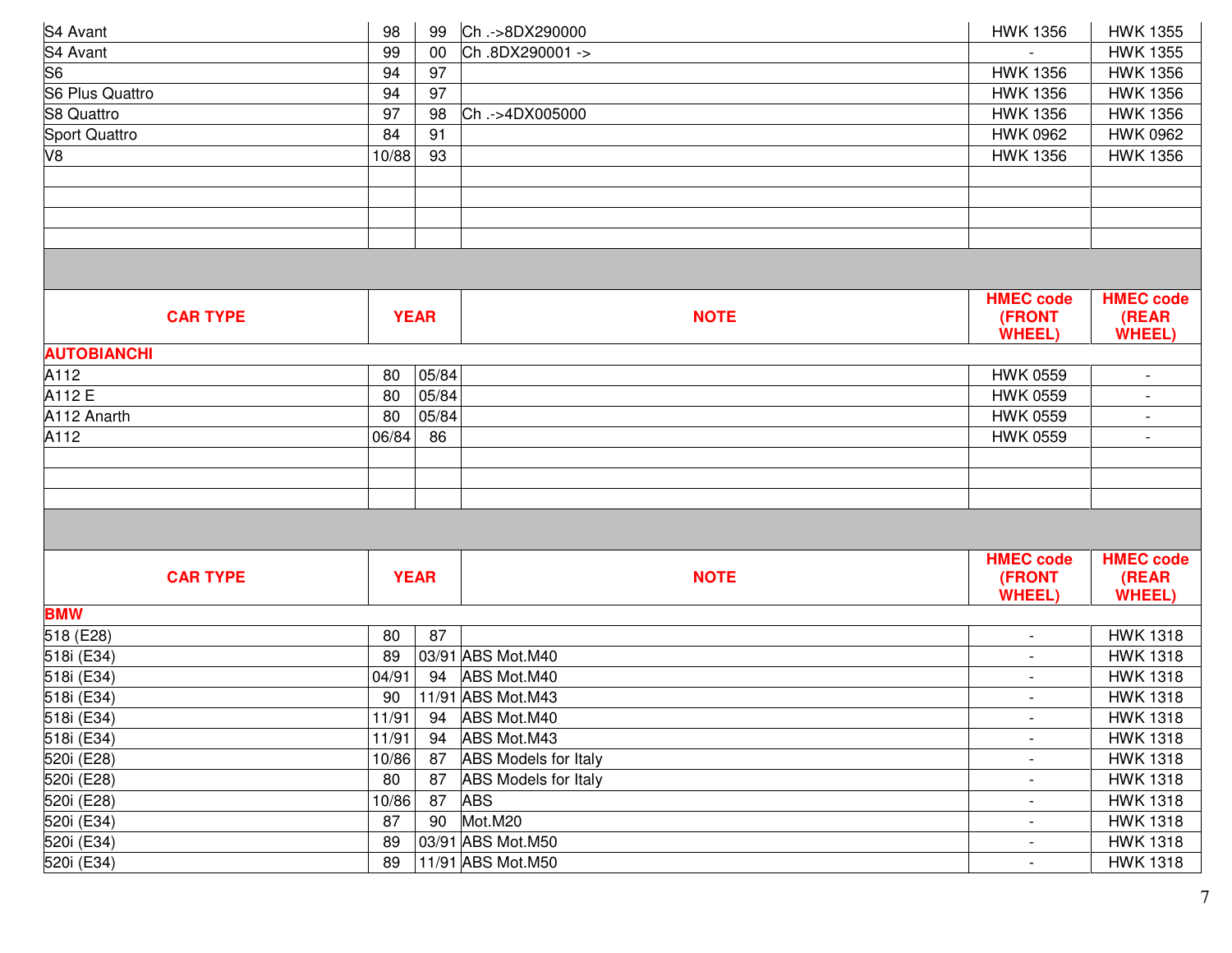| 520i (E34)           | 04/91    | 95                     | ABS Mot.M50<br>$\overline{\phantom{a}}$       | <b>HWK 1318</b>           |  |
|----------------------|----------|------------------------|-----------------------------------------------|---------------------------|--|
| 520i (E34)           | 12/91    | 95                     | ABS Mot.M50                                   | <b>HWK 1318</b>           |  |
| 524 TD (E28)         | 82       | 87                     | <b>ABS</b>                                    | <b>HWK 1318</b>           |  |
| 524 TD (E28)         | 10/86    | 87                     | <b>ABS</b><br>$\overline{\phantom{a}}$        | <b>HWK 1318</b>           |  |
| 524 TD (E34)         | 87       | 03/91 ABS              | $\blacksquare$                                | <b>HWK 1318</b>           |  |
| 524 TD (E34)         | 04/91    | 12/91 ABS              | $\overline{\phantom{a}}$                      | <b>HWK 1318</b>           |  |
| 524 TD (E34)         | 87       | 11/91 ABS              | $\overline{\phantom{a}}$                      | <b>HWK 1318</b>           |  |
| 525i (E28)           | 05/86    | 87                     | <b>ABS</b><br>$\overline{\phantom{a}}$        | <b>HWK 1318</b>           |  |
| 525i (E28)           | 10/86    | 87                     | <b>ABS</b><br>$\overline{\phantom{a}}$        | <b>HWK 1318</b>           |  |
| 525E (E28)           | 05/86    | 87                     | <b>ABS</b><br>$\overline{\phantom{a}}$        | <b>HWK 1318</b>           |  |
| 525i (E34)           | 87       | 90                     | Mot.M20<br>$\overline{\phantom{a}}$           | <b>HWK 1318</b>           |  |
| 525i (E34)           | 89       |                        | 03/91 ABS Mot.M50<br>$\overline{\phantom{a}}$ | <b>HWK 1318</b>           |  |
| 525i (E34)           | 89       |                        | 11/91 ABS Mot.M50<br>$\overline{\phantom{a}}$ | <b>HWK 1318</b>           |  |
| 525i (E34)           | 04/91    | 95                     | ABS Mot.M50<br>$\blacksquare$                 | <b>HWK 1318</b>           |  |
| 525i (E34)           | 12/91    | 95                     | ABS Mot.M50<br>$\overline{\phantom{a}}$       | <b>HWK 1318</b>           |  |
| 525iX (E34)          | 91       | 95                     | $\overline{\phantom{a}}$                      | <b>HWK 1318</b>           |  |
| 525 TD (E34)         | 92       | 96                     |                                               | <b>HWK 1318</b>           |  |
| 525 TDS (E34)        | 91       | 96                     | $\overline{\phantom{a}}$                      | <b>HWK 1318</b>           |  |
|                      |          |                        |                                               |                           |  |
|                      |          |                        |                                               |                           |  |
| <b>CAR TYPE</b>      |          | <b>YEAR</b>            | <b>HMEC code</b><br>(FRONT<br><b>NOTE</b>     | <b>HMEC code</b><br>(REAR |  |
|                      |          |                        | <b>WHEEL)</b>                                 | <b>WHEEL)</b>             |  |
| <b>CITROEN</b>       |          |                        |                                               |                           |  |
| 2 CV 6               | 70       | 91                     | <b>HWK 0678</b>                               |                           |  |
| AX 10, AX 11         | 87       | 98                     | <b>HWK 1327</b>                               |                           |  |
| AX <sub>14</sub>     | 87       | 04/91                  | <b>HWK 1327</b>                               |                           |  |
| AX <sub>14</sub>     | 05/91    | 96                     | <b>HWK 0882</b>                               |                           |  |
| AX 14 Diesel         | 89       | 04/91                  | <b>HWK 1327</b>                               | $\overline{\phantom{a}}$  |  |
| AX 14 Diesel         | 05/91    | 95                     | <b>HWK 0882</b>                               |                           |  |
| AX 15 Diesel         | 95       | 97                     | <b>HWK 0882</b>                               | $\blacksquare$            |  |
| <b>AX Soort</b>      | 87       | 91                     | <b>HWK 1327</b>                               |                           |  |
| AX GT                | 89       | 04/91                  | <b>HWK 1327</b>                               |                           |  |
| AX GT                | 05/91    | 95                     | <b>HWK 0882</b>                               |                           |  |
| AX GTI               |          |                        |                                               |                           |  |
| AX GTI               | 89       | 04/91                  | <b>HWK 1327</b>                               | <b>HWK 0961</b>           |  |
| AX 4X4               | 05/91    | 95                     | <b>HWK 0882</b>                               | <b>HWK 0961</b>           |  |
|                      | 91       | 96                     | <b>HWK 0882</b>                               | <b>HWK 1327</b>           |  |
| Berlingo<br>Berlingo | 97<br>97 | 05/00 ABS<br>05/00 ABS | <b>HWK 0915</b><br><b>HWK 0915</b>            |                           |  |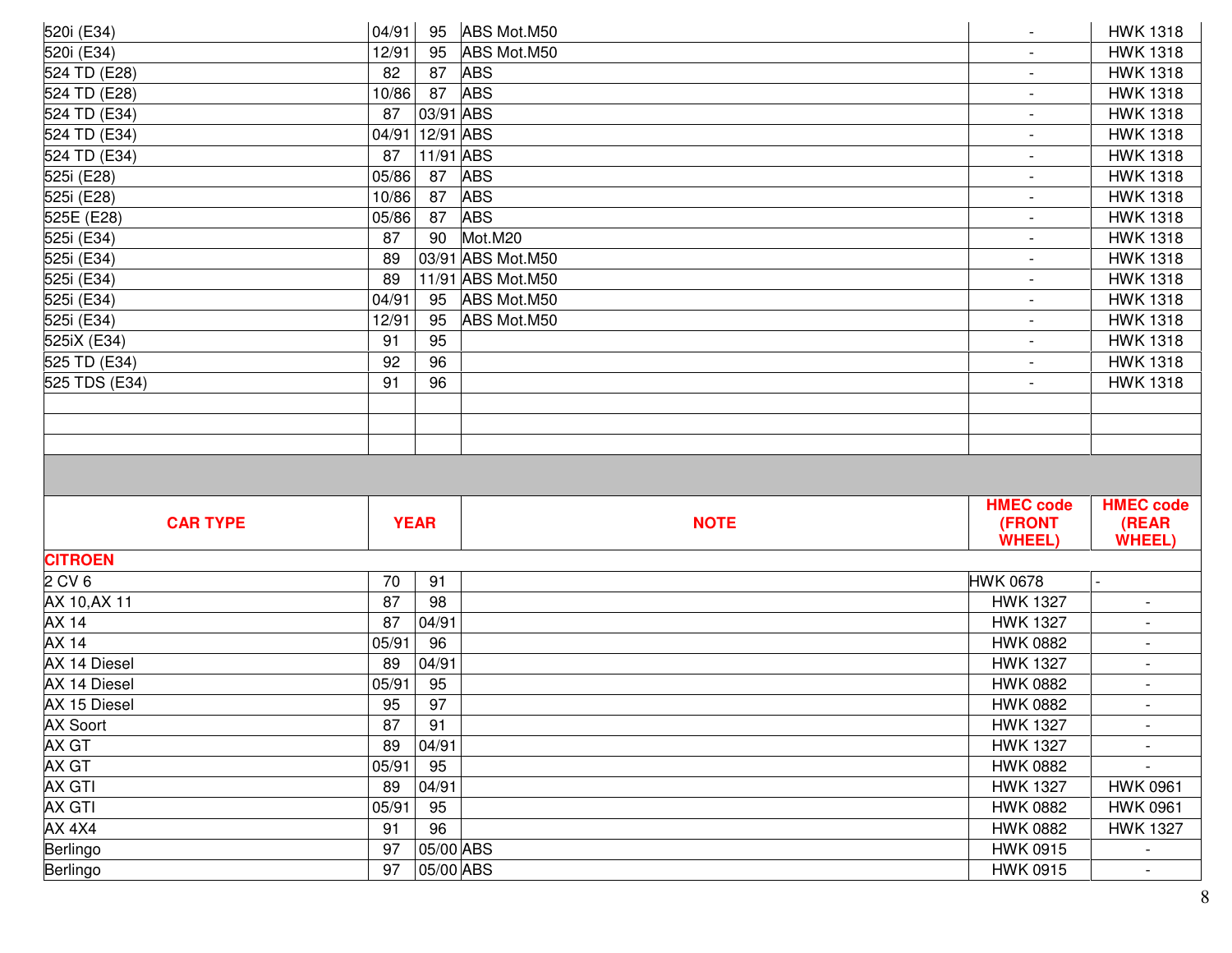| <b>BX</b>                       | 83    | 08/84 ABS          |                                  | <b>HWK 1336</b> | <b>HWK 0743</b> |
|---------------------------------|-------|--------------------|----------------------------------|-----------------|-----------------|
| <b>BX</b>                       | 83    | 08/84 ABS          |                                  | <b>HWK 1336</b> |                 |
| <b>BX</b>                       | 09/84 | 94                 | <b>ABS</b>                       | <b>HWK 0915</b> | <b>HWK 0743</b> |
| <b>BX</b>                       | 09/84 | 94                 | <b>ABS</b>                       | <b>HWK 0915</b> |                 |
| <b>BX 4X4</b>                   | 88    | 93                 |                                  | <b>HWK 0915</b> | <b>HWK 0915</b> |
| C 15 (954 cc, 1124 cc, 1360 cc) | 87    |                    | 04/88 Ch.->4195                  | <b>HWK 0612</b> |                 |
| C 15 (954 cc, 1124 cc, 1360 cc) | 05/88 | 99                 | Ch.4195->                        | <b>HWK 0882</b> | <b>HWK 0743</b> |
| C 15 (1118 cc, 1194 cc)         | 88    | 88                 |                                  | <b>HWK 0882</b> | <b>HWK 0743</b> |
| C 15 (1769 cc Diesel)           | 85    | 99                 |                                  | <b>HWK 0882</b> | <b>HWK 0743</b> |
| Dyane 4, Dyane 6                | 80    | 83                 |                                  | <b>HWK 0678</b> |                 |
| LNA                             | 07/80 | 86                 |                                  | <b>HWK 0612</b> | <b>HWK 0728</b> |
| Mehari 4X2                      | 68    | 87                 |                                  | <b>HWK 0678</b> |                 |
| Mehari 4X4                      | 79    | 83                 |                                  | <b>HWK 0678</b> |                 |
| Saxo 1.0i                       | 96    |                    | 01/99 Airbag                     | <b>HWK 1327</b> |                 |
| Saxo 1.0i                       | 96    |                    | 01/99 Airbag                     | <b>HWK 1327</b> | <b>HWK 0961</b> |
| Saxo 1.0i                       |       | 02/99 09/99 Airbag |                                  | <b>HWK 1327</b> |                 |
| Saxo 1.0i                       |       | 02/99 09/99 Airbag |                                  | <b>HWK 1327</b> |                 |
| Saxo 1.1i                       | 96    |                    | 01/99 ABS Power Steering         | <b>HWK 1327</b> |                 |
| Saxo 1.1i                       |       |                    | 02/99 09/99 ABS Power Steering   | <b>HWK 1327</b> |                 |
| Saxo 1.1i                       | 96    |                    | 01/99 ABS Power Steering         | <b>HWK 0882</b> | <b>HWK 0961</b> |
| Saxo 1.0i, 1.1i Enterprise      | 96    |                    | 01/99 With heavy duty suspension | <b>HWK 0882</b> | <b>HWK 0961</b> |
| Saxo 1.0i, 1.1i Enterprise      | 96    |                    | 07/99 With heavy duty suspension | <b>HWK 1327</b> | <b>HWK 0961</b> |
| Saxo 1.0i, 1.1i Enterprise      | 08/97 |                    | 01/99 With heavy duty suspension | <b>HWK 0882</b> | <b>HWK 0961</b> |
| Saxo 1.4i                       | 96    | 01/99              |                                  | <b>HWK 0882</b> | <b>HWK 0961</b> |
| Saxo 1.5 Diesel                 | 96    | 01/99              |                                  | <b>HWK 0882</b> | <b>HWK 0961</b> |
| Saxo 1.6i                       | 96    |                    | 01/99 (Rear Drum Brake)          | <b>HWK 0882</b> | <b>HWK 0961</b> |
| Saxo 1.6i                       | 96    |                    | 01/99 (Rear Dise Brake) ABS      | <b>HWK 0882</b> |                 |
| Saxo 1.6i                       | 96    |                    | 01/99 (Rear Dise Brake) ABS      | <b>HWK 0882</b> |                 |
| Saxo SA13 Electrque             | 97    | 01/99              |                                  | <b>HWK 0882</b> | <b>HWK 0961</b> |
| Visa                            | 78    | 06/80              |                                  | <b>HWK 0612</b> | <b>HWK 0541</b> |
| Visa                            | 07/80 | 84                 |                                  | <b>HWK 0612</b> | <b>HWK 0728</b> |
| $V$ isa (652 cc)                | 85    | 89                 |                                  | <b>HWK 0612</b> | <b>HWK 0728</b> |
| Visa (954 cc)                   | 85    | 89                 |                                  | <b>HWK 0612</b> | <b>HWK 0728</b> |
| Visa (1124 cc)                  | 85    | 89                 |                                  | <b>HWK 0612</b> | <b>HWK 0728</b> |
| Visa (1360 cc)                  | 85    | 89                 |                                  | <b>HWK 0612</b> | <b>HWK 0728</b> |
| Visa (1580 cc)                  | 85    | 89                 |                                  | <b>HWK 0882</b> | <b>HWK 0961</b> |
| Visa (1769 cc Diesel)           | 85    | 89                 |                                  | <b>HWK 0882</b> | <b>HWK 0961</b> |
| Xantia                          | 93    | 06/95 ABS          |                                  | <b>HWK 0915</b> | <b>HWK 0743</b> |
| Xantia                          | 93    | 06/95              |                                  | <b>HWK 0915</b> |                 |
| Xantia                          |       | 07/95 05/00        |                                  | <b>HWK 0915</b> |                 |
| Xantia                          |       | 07/95 09/99        |                                  | <b>HWK 0915</b> |                 |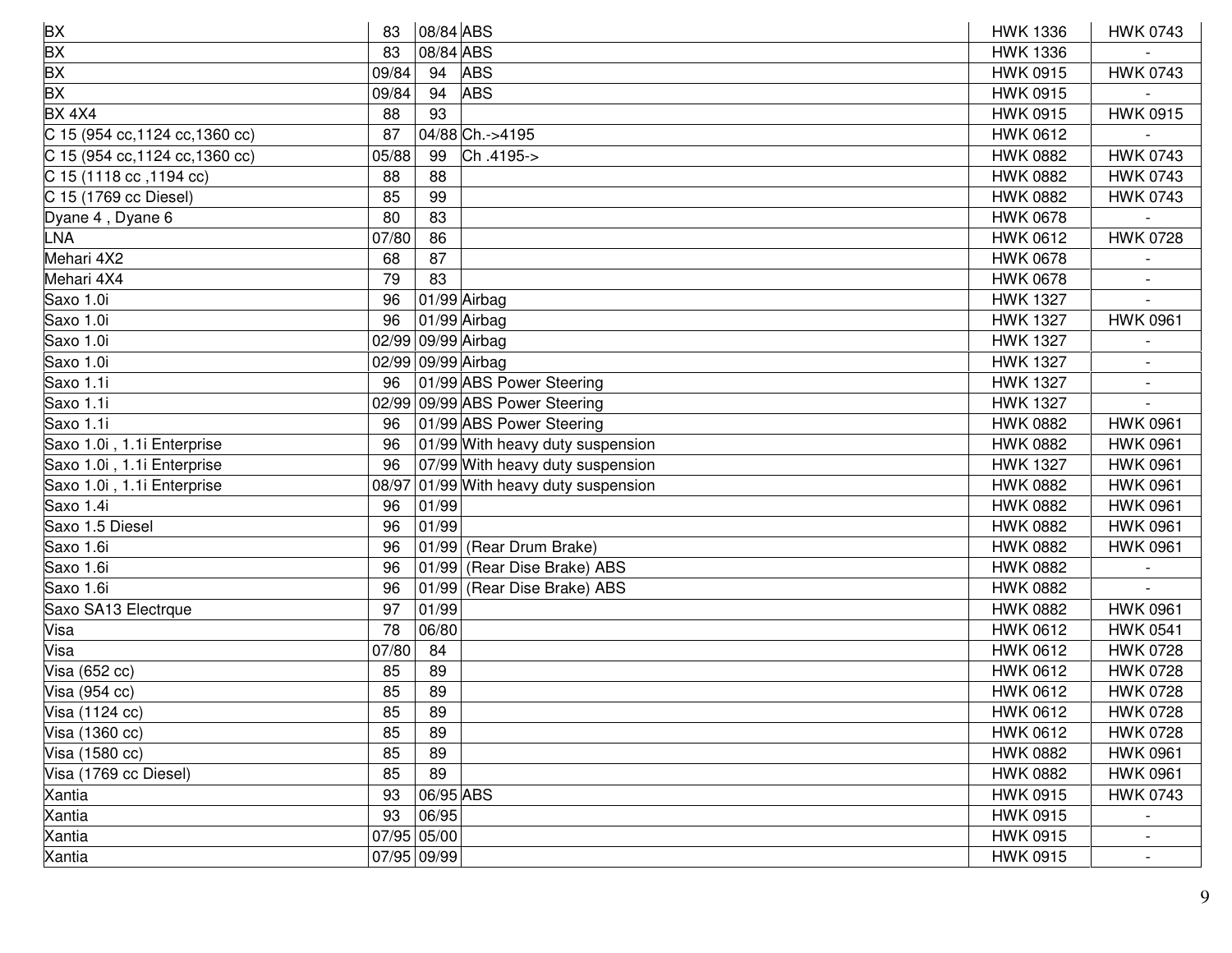| Xantia                             |    | 10/99 05/00 |                                             | <b>HWK 0915</b> |                          |
|------------------------------------|----|-------------|---------------------------------------------|-----------------|--------------------------|
| Xsara 1.4i, 1.5d, 1.6i             | 97 |             | 97 Mot.TU/TUD ABS                           | <b>HWK 0882</b> |                          |
| Xsara 1.4i, 1.5d, 1.6i             | 97 |             | 05/00 Mot.TU/TUD ABS                        | <b>HWK 0915</b> |                          |
| Xsara 1.8i, 2.0i, 1.9D/TD (1905cc) | 97 |             | 05/00 Mot.XU/XUD                            | <b>HWK 0915</b> |                          |
| Xsara 1.9 D/TD (1868cc)            | 98 |             | 05/00 Mot.DW                                | <b>HWK 0915</b> |                          |
| Xsara 1.4i, 1.5d, 1.6i             | 97 |             | 09/98 Passenger Cars Mot. TU/TUD            |                 | <b>HWK 0961</b>          |
| Xsara 1.8i, 2.0i, 1.9D/TD (1905cc) | 97 |             | 09/98 Passenger Cars Drum Brake Mot. XU/XUD |                 | <b>HWK 0961</b>          |
| Xsara 1.9 D/TD (1868cc)            | 98 |             | 09/98 Passenger Cars Drum Mot. DW           |                 | <b>HWK 0961</b>          |
| Xsara                              | 97 |             | 09/98 Passenger Mith heavy duty suspension  |                 | <b>HWK 0961</b>          |
| Xsara Picasso                      | 00 |             | <b>ABS</b>                                  | <b>HWK 0915</b> |                          |
| Xsara Picasso                      | 00 |             | <b>ABS</b>                                  | <b>HWK 0915</b> |                          |
| ZX 1.1, 1.4                        | 91 | 98          | Passenger Cars ABS (Rear Drum Brake)        | <b>HWK 0882</b> | <b>HWK 0961</b>          |
| $2X$ 1.1, 1.4                      | 91 | 98          | Passenger Cars ABS (Rear Dise Brake)        | <b>HWK 0915</b> |                          |
| ZX 1.1, 1.4                        | 91 | 98          | <b>Estate Cars ABS</b>                      | <b>HWK 0882</b> |                          |
| ZX 1.1, 1.4                        | 91 | 98          | <b>Estate Cars ABS</b>                      | <b>HWK 0915</b> |                          |
| ZX 1.4 Diesel, 1.5 Diesel          | 91 | 98          | Passenger Drum Brake                        | <b>HWK 0882</b> | <b>HWK 0961</b>          |
| ZX 1.4 Diesel, 1.5 Diesel          | 91 | 98          | Passenger Dise Brake                        | <b>HWK 0882</b> |                          |
| ZX 1.4 Diesel, 1.5 Diesel          | 91 | 98          | <b>Estate Cars</b>                          | <b>HWK 0882</b> |                          |
| ZX 1.6                             | 91 | 98          | Passenger Drum Brake                        | <b>HWK 0915</b> | <b>HWK 0961</b>          |
| ZX 1.6                             | 91 | 98          | Passenger Dise Brake                        | <b>HWK 0915</b> |                          |
| ZX 1.6                             | 91 | 98          | <b>Estate Cars</b>                          | <b>HWK 0915</b> |                          |
| ZX 1.7 Diesel                      | 91 | 98          | Passenger Drum Brake                        | <b>HWK 0915</b> | <b>HWK 0961</b>          |
| ZX 1.7 Diesel                      | 91 | 98          | Passenger Dise Brake                        | <b>HWK 0915</b> |                          |
| ZX 1.7 Diesel                      | 91 | 98          | <b>Estate Cars</b>                          | <b>HWK 0915</b> |                          |
| ZX 1.8                             | 91 | 98          | Passenger Drum Brake                        | <b>HWK 0915</b> | <b>HWK 0961</b>          |
| ZX 1.8                             | 91 | 98          | Passenger Dise Brake                        | <b>HWK 0915</b> |                          |
| ZX1.8                              | 91 | 98          | <b>Estate Cars</b>                          | <b>HWK 0915</b> |                          |
| ZX 1.9 Diesel, 1.9 Turbo Disesl    | 91 | 98          | Passenger Drum Brake                        | <b>HWK 0915</b> | <b>HWK 0961</b>          |
| ZX 1.9 Diesel, 1.9 Turbo Disesl    | 91 | 98          | Passenger Dise Brake                        | <b>HWK 0915</b> |                          |
| ZX 1.9 Diesel, 1.9 Turbo Disesl    | 91 | 98          | <b>Estate Cars</b>                          | <b>HWK 0915</b> |                          |
| ZX 2.0                             | 91 | 98          | Passenger Drum Brake                        | <b>HWK 0915</b> | <b>HWK 0961</b>          |
| ZX 2.0                             | 91 | 98          | Passenger Dise Brake                        | <b>HWK 0915</b> |                          |
| ZX 2.0                             | 91 | 98          | <b>Estate Cars</b>                          | <b>HWK 0915</b> |                          |
| C 25 1000                          | 89 | 94          | Light Trucks Left Wheel Ch. 604497->        | <b>HWK 1444</b> |                          |
| C 25 1000                          | 89 | 94          | Light Trucks Right Wheel Ch. 604497->       | <b>HWK 1444</b> |                          |
| C 25 1400                          | 89 | 94          | ight Trucks Left Wheel Ch. 604497->         | <b>HWK 1444</b> |                          |
| C 25 1400                          | 89 | 94          | ight Trucks Right Wheel Ch. 604497->        | <b>HWK 1444</b> |                          |
| C 25 1800                          | 89 | 94          | ight Trucks Left Wheel Ch. 604497->         | <b>HWK 1444</b> |                          |
| C 25 1800                          | 89 | 94          | ight Trucks Right Wheel Ch. 604497->        | <b>HWK 1444</b> | $\overline{\phantom{a}}$ |
| C 25 4 X 4                         | 89 | 92          | Light Trucks Ch. 604497->                   | <b>HWK 1444</b> | $\overline{\phantom{a}}$ |
| Jumper 1000/1400 hg 4X2            | 94 |             | 02/00 Light Trucks                          | <b>HWK 1444</b> | $\sim$                   |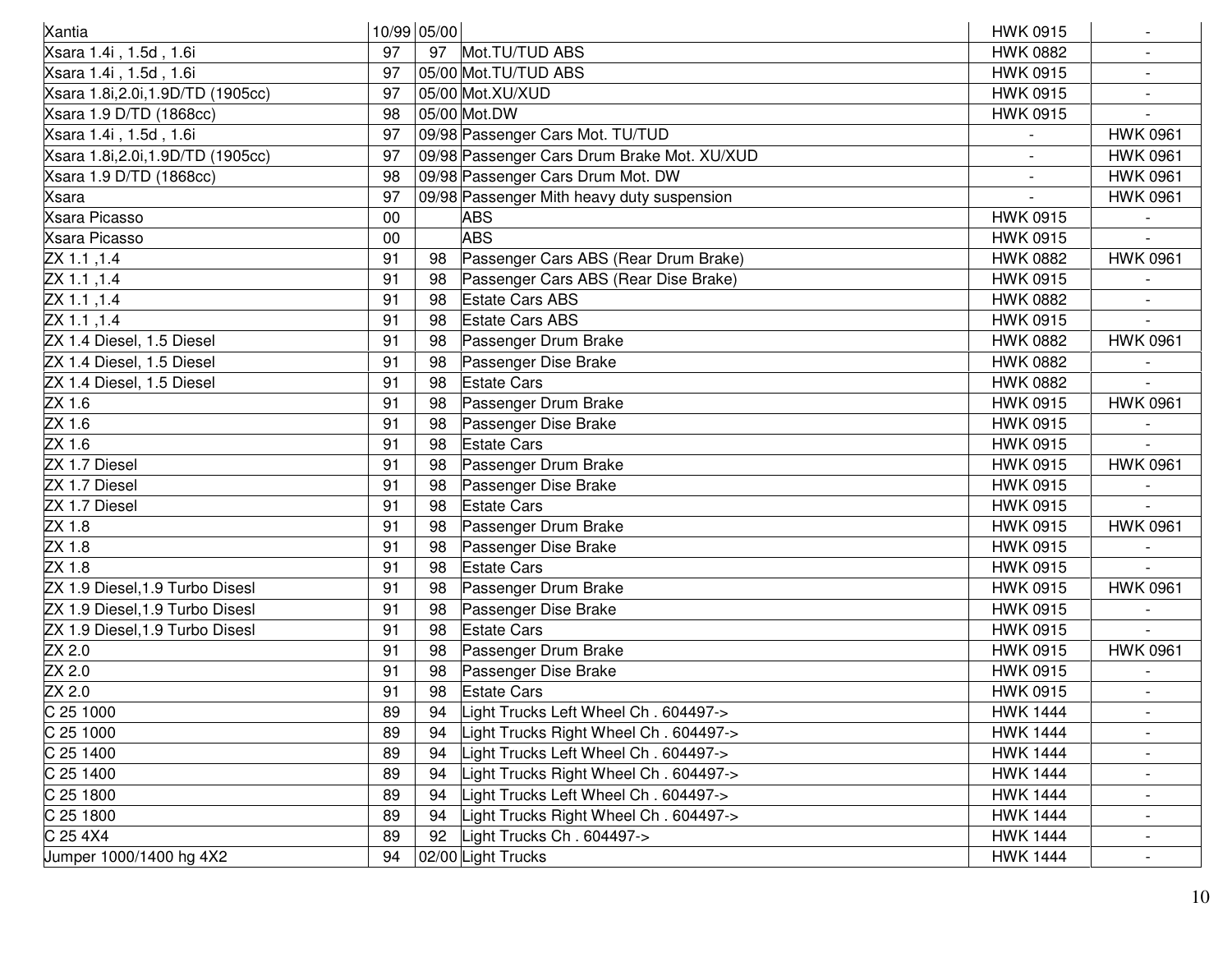| 02/00 Light Trucks<br>02/00 Light Trucks<br>Jumper 1800 hg 4X4<br>96<br><b>HWK 1444</b><br><b>HMEC code</b><br><b>HMEC code</b><br><b>NOTE</b><br>(FRONT<br>(REAR<br><b>CAR TYPE</b><br><b>YEAR</b><br><b>WHEEL)</b><br><b>WHEEL)</b><br><b>DAEWOO</b><br>01/96 ABS<br>Cielo 1500 MPI<br><b>HWK 3255</b><br>94<br>$\blacksquare$<br>01/96 ABS<br>Cielo 1500 MPI<br>94<br><b>HWK 3255</b><br>01/96 ABS<br>Cielo 1800 MPI<br>94<br><b>HWK 3255</b><br>$\blacksquare$<br>Cielo 1800 MPI<br>01/96 ABS<br>94<br><b>HWK 3255</b><br>$\overline{\phantom{a}}$<br>Espero 1.5 DOHC, 1.5MPI<br>06/99 ABS<br><b>HWK 3255</b><br>92<br>06/96 ABS<br>Espero 1.6 LPG<br>92<br><b>HWK 3255</b><br>06/99 ABS<br>Espero 1.8 MPI<br>95<br><b>HWK 3255</b><br>$\blacksquare$ |
|-----------------------------------------------------------------------------------------------------------------------------------------------------------------------------------------------------------------------------------------------------------------------------------------------------------------------------------------------------------------------------------------------------------------------------------------------------------------------------------------------------------------------------------------------------------------------------------------------------------------------------------------------------------------------------------------------------------------------------------------------------------|
|                                                                                                                                                                                                                                                                                                                                                                                                                                                                                                                                                                                                                                                                                                                                                           |
|                                                                                                                                                                                                                                                                                                                                                                                                                                                                                                                                                                                                                                                                                                                                                           |
|                                                                                                                                                                                                                                                                                                                                                                                                                                                                                                                                                                                                                                                                                                                                                           |
|                                                                                                                                                                                                                                                                                                                                                                                                                                                                                                                                                                                                                                                                                                                                                           |
|                                                                                                                                                                                                                                                                                                                                                                                                                                                                                                                                                                                                                                                                                                                                                           |
|                                                                                                                                                                                                                                                                                                                                                                                                                                                                                                                                                                                                                                                                                                                                                           |
|                                                                                                                                                                                                                                                                                                                                                                                                                                                                                                                                                                                                                                                                                                                                                           |
|                                                                                                                                                                                                                                                                                                                                                                                                                                                                                                                                                                                                                                                                                                                                                           |
|                                                                                                                                                                                                                                                                                                                                                                                                                                                                                                                                                                                                                                                                                                                                                           |
|                                                                                                                                                                                                                                                                                                                                                                                                                                                                                                                                                                                                                                                                                                                                                           |
|                                                                                                                                                                                                                                                                                                                                                                                                                                                                                                                                                                                                                                                                                                                                                           |
|                                                                                                                                                                                                                                                                                                                                                                                                                                                                                                                                                                                                                                                                                                                                                           |
|                                                                                                                                                                                                                                                                                                                                                                                                                                                                                                                                                                                                                                                                                                                                                           |
|                                                                                                                                                                                                                                                                                                                                                                                                                                                                                                                                                                                                                                                                                                                                                           |
| Espero 2.0 MPI<br>92<br>06/99 ABS<br><b>HWK 3255</b><br>$\overline{\phantom{a}}$                                                                                                                                                                                                                                                                                                                                                                                                                                                                                                                                                                                                                                                                          |
| 97<br>Lanos 1.4, 1.5<br>Wheel 13"<br><b>HWK 3255</b><br>01<br>$\overline{\phantom{a}}$                                                                                                                                                                                                                                                                                                                                                                                                                                                                                                                                                                                                                                                                    |
| 97<br>Wheel 14"<br><b>HWK 3255</b><br>Lanos 1.4, 1.5<br>01                                                                                                                                                                                                                                                                                                                                                                                                                                                                                                                                                                                                                                                                                                |
| Lanos 1.6<br>97<br><b>HWK 3255</b><br>01                                                                                                                                                                                                                                                                                                                                                                                                                                                                                                                                                                                                                                                                                                                  |
| 92<br>93<br><b>HWK 3255</b><br>Lemans<br>$\blacksquare$                                                                                                                                                                                                                                                                                                                                                                                                                                                                                                                                                                                                                                                                                                   |
| Nexia 1.5 8V<br>Wheel 13"<br>95<br>97<br><b>HWK 3255</b><br>$\overline{\phantom{a}}$                                                                                                                                                                                                                                                                                                                                                                                                                                                                                                                                                                                                                                                                      |
| <b>Nexia 1.5 15V</b><br>95<br>97<br>Wheel 14"<br><b>HWK 3255</b>                                                                                                                                                                                                                                                                                                                                                                                                                                                                                                                                                                                                                                                                                          |
| <b>Nubire</b><br>97<br><b>HWK 3255</b><br>01<br>$\overline{\phantom{a}}$                                                                                                                                                                                                                                                                                                                                                                                                                                                                                                                                                                                                                                                                                  |
|                                                                                                                                                                                                                                                                                                                                                                                                                                                                                                                                                                                                                                                                                                                                                           |
|                                                                                                                                                                                                                                                                                                                                                                                                                                                                                                                                                                                                                                                                                                                                                           |
|                                                                                                                                                                                                                                                                                                                                                                                                                                                                                                                                                                                                                                                                                                                                                           |
|                                                                                                                                                                                                                                                                                                                                                                                                                                                                                                                                                                                                                                                                                                                                                           |
| <b>HMEC code</b><br><b>HMEC code</b><br><b>CAR TYPE</b><br><b>YEAR</b><br><b>NOTE</b><br>(FRONT<br>(REAR<br><b>WHEEL)</b><br><b>WHEEL)</b>                                                                                                                                                                                                                                                                                                                                                                                                                                                                                                                                                                                                                |
| <b>FIAT</b>                                                                                                                                                                                                                                                                                                                                                                                                                                                                                                                                                                                                                                                                                                                                               |
| 127<br>76<br>Ch.1573629-><br><b>HWK 0559</b><br>86                                                                                                                                                                                                                                                                                                                                                                                                                                                                                                                                                                                                                                                                                                        |
| 95<br>83<br>Uno 45 (900)<br><b>HWK 0559</b><br>$\overline{\phantom{a}}$                                                                                                                                                                                                                                                                                                                                                                                                                                                                                                                                                                                                                                                                                   |
| 83<br>95<br>Uno 45 (1000)<br><b>HWK 0559</b>                                                                                                                                                                                                                                                                                                                                                                                                                                                                                                                                                                                                                                                                                                              |
| 95<br>83<br>Uno 55 (1100)<br><b>HWK 0559</b>                                                                                                                                                                                                                                                                                                                                                                                                                                                                                                                                                                                                                                                                                                              |
| 86<br>95<br>Uno 60 (1100)<br><b>HWK 0559</b>                                                                                                                                                                                                                                                                                                                                                                                                                                                                                                                                                                                                                                                                                                              |
| 95<br>Uno 70 (1300)<br>83<br><b>HWK 0559</b>                                                                                                                                                                                                                                                                                                                                                                                                                                                                                                                                                                                                                                                                                                              |
| 83<br>95<br>Uno 70 (1370)<br><b>HWK 0559</b><br>$\overline{\phantom{a}}$                                                                                                                                                                                                                                                                                                                                                                                                                                                                                                                                                                                                                                                                                  |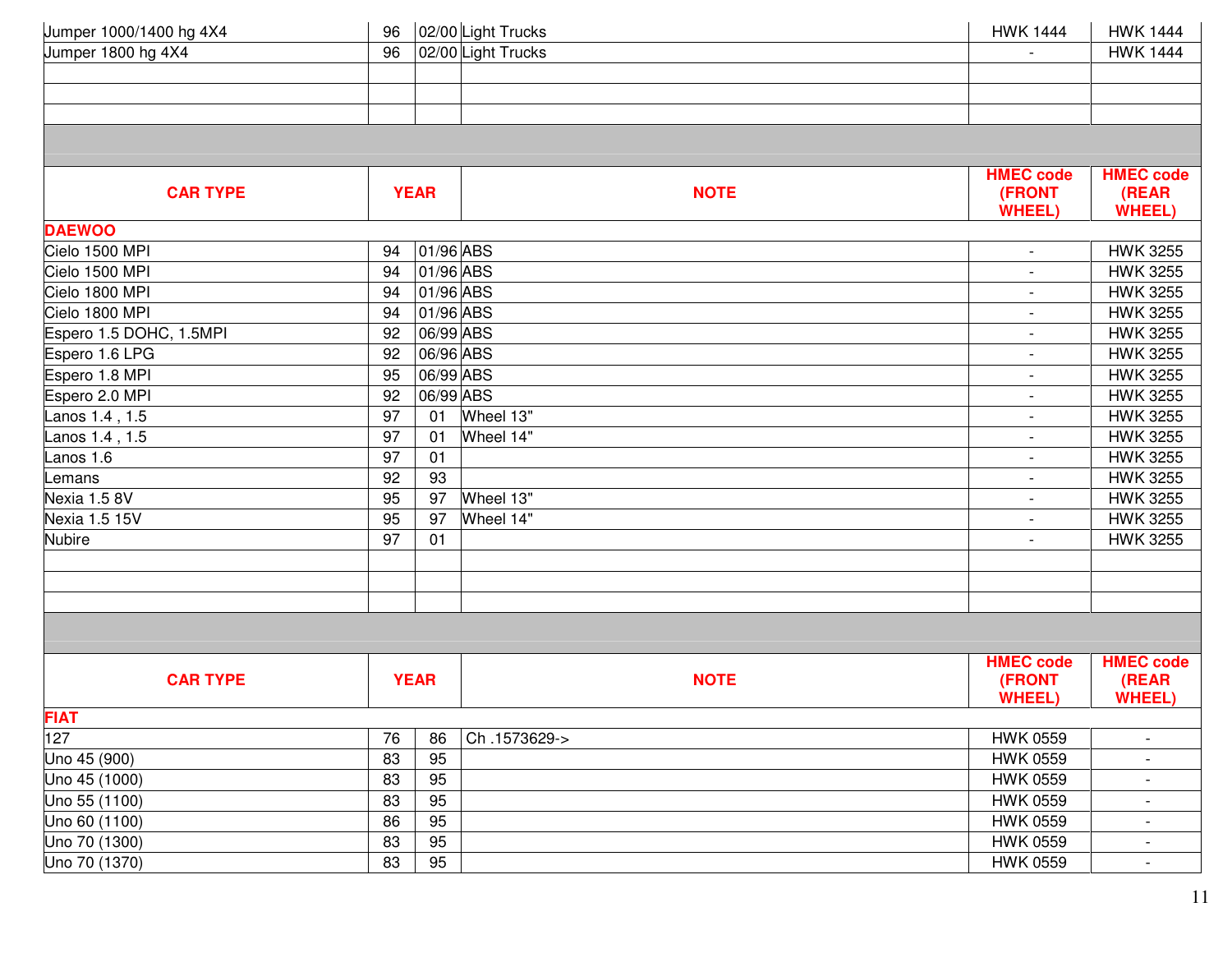| Uno 75 i.e. (1500)  | 86    | 88          | Ch.->631845                       | <b>HWK 0559</b>  |                          |
|---------------------|-------|-------------|-----------------------------------|------------------|--------------------------|
| Uno Diesel (1300)   | 83    | 92          |                                   | <b>HWK 0559</b>  |                          |
|                     |       |             |                                   |                  |                          |
|                     |       |             |                                   |                  |                          |
|                     |       |             |                                   |                  |                          |
|                     |       |             |                                   |                  |                          |
|                     |       |             |                                   | <b>HMEC code</b> | <b>HMEC code</b>         |
| <b>CAR TYPE</b>     |       | <b>YEAR</b> | <b>NOTE</b>                       | (FRONT           | (REAR                    |
|                     |       |             |                                   | <b>WHEEL)</b>    | <b>WHEEL)</b>            |
| <b>FIAT - IVECO</b> |       |             |                                   |                  |                          |
| Ducato I 14         | 89    | 93          | Left Wheel Ch. 604497->           | <b>HWK 1444</b>  | $\overline{\phantom{a}}$ |
| Ducato I 14         | 89    | 93          | Right Wheel Ch. 604497->          | <b>HWK 1444</b>  |                          |
| Ducato I 18         | 89    | 93          | Left Wheel Ch. 604497->           | <b>HWK 1444</b>  |                          |
| Ducato I 18         | 89    | 93          | Right Wheel Ch. 604497->          | <b>HWK 1444</b>  |                          |
| Ducato II 1O 4X2    | 94    | 05/00       |                                   | <b>HWK 1444</b>  |                          |
| Ducato II 10 4X4    | 96    | 05/00       |                                   | <b>HWK 1444</b>  | <b>HWK 1444</b>          |
| Ducato II 14 4X2    | 94    | 05/00       |                                   | <b>HWK 1444</b>  |                          |
| Ducato II 14 4X4    | 96    | 05/00       |                                   | <b>HWK 1444</b>  | <b>HWK 1444</b>          |
| Talento             | 91    | 94          | Left Wheel                        | <b>HWK 1444</b>  |                          |
| Talento             | 91    | 94          | <b>Right Wheel</b>                | <b>HWK 1444</b>  |                          |
|                     |       |             |                                   |                  |                          |
|                     |       |             |                                   |                  |                          |
|                     |       |             |                                   |                  |                          |
|                     |       |             |                                   |                  |                          |
|                     |       |             |                                   |                  |                          |
|                     |       |             |                                   | <b>HMEC code</b> | <b>HMEC code</b>         |
| <b>CAR TYPE</b>     |       | <b>YEAR</b> | <b>NOTE</b>                       | (FRONT           | (REAR                    |
| <b>FORD</b>         |       |             |                                   | <b>WHEEL)</b>    | <b>WHEEL</b>             |
| Capri II 3000       | 74    | 87          | Axie Koin                         | <b>HWK 0528</b>  | $\overline{\phantom{a}}$ |
| Courgar             | 08/90 | 99          | <b>ABS</b>                        | <b>HWK 1480</b>  | $\overline{\phantom{a}}$ |
| Courgar             | 08/90 | 99          | <b>ABS</b>                        | <b>HWK 1480</b>  |                          |
| Escort 1.1          | 81    |             | 08/90 Passenger Cars, Estate Cars |                  | <b>HWK 0528</b>          |
| Escort 1.1          | 81    |             | 08/90 Light Trucks                | <b>HWK 0687</b>  | <b>HWK 0523</b>          |
| Escort 1.1          | 09/90 | 12/90       |                                   | <b>HWK 1431</b>  | <b>HWK 1333</b>          |
| Escort 1.1          | 91    | 99          |                                   | <b>HWK 1432</b>  | <b>HWK 1333</b>          |
| Escort 1.3          | 81    | 85          | Passenger Cars, Estate Cars       | <b>HWK 0687</b>  | <b>HWK 0528</b>          |
| Escort 1.3          | 81    | 85          | Light Trucks                      | <b>HWK 0687</b>  | <b>HWK 0523</b>          |
| Escort 1.3          | 86    |             | 08/90 Passenger Cars, Estate Cars |                  | <b>HWK 0528</b>          |
| Escort 1.3          | 86    |             | 08/90 Light Trucks                | $\sim$           | <b>HWK 0523</b>          |
| Escort 1.3          | 09/90 | 12/90       |                                   | <b>HWK 1431</b>  | <b>HWK 1333</b>          |
|                     |       |             |                                   |                  |                          |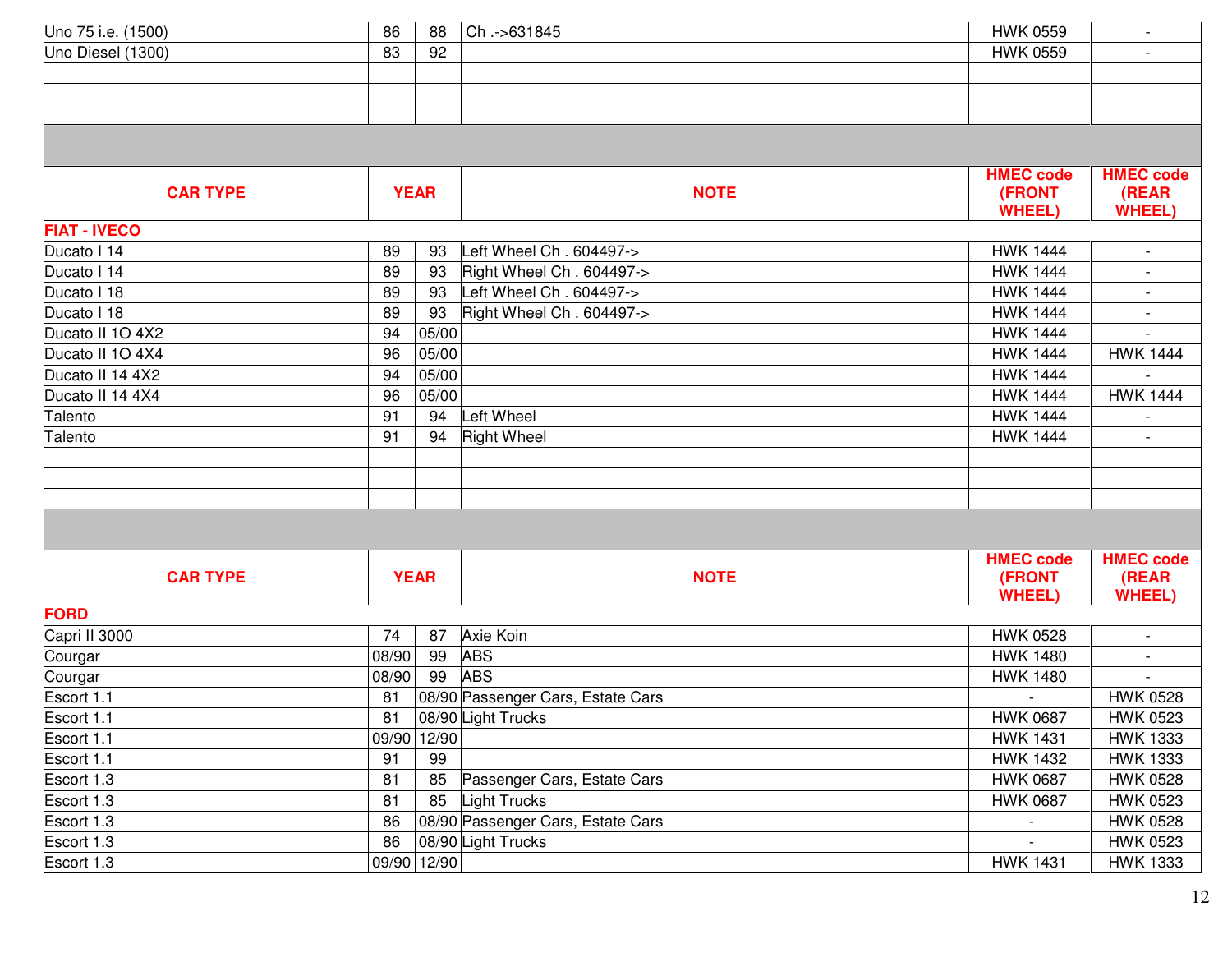| Escort 1.3            | 91          | 99    |                                   |  | <b>HWK 1432</b> | <b>HWK 1333</b> |
|-----------------------|-------------|-------|-----------------------------------|--|-----------------|-----------------|
| Escort 1.4            | 86          |       | 08/90 Passenger Cars, Estate Cars |  | <b>HWK 0687</b> | <b>HWK 0528</b> |
| Escort 1.4            | 86          |       | 08/90 Light Trucks                |  | <b>HWK 0687</b> | <b>HWK 0523</b> |
| Escort 1.4            | 09/90       |       | 12/90 Man . GBX                   |  | <b>HWK 1431</b> | <b>HWK 1333</b> |
| Escort 1.4            | 09/90       |       | 12/90 Aut. GBX                    |  | <b>HWK 1432</b> | <b>HWK 1333</b> |
| Escort 1.4            | 91          | 99    |                                   |  | <b>HWK 1432</b> | <b>HWK 1333</b> |
| Escort 1.6            | 81          |       | 08/90 Passenger Cars, Estate Cars |  | <b>HWK 0687</b> | <b>HWK 0528</b> |
| Escort 1.6            | 81          |       | 08/90 Light Trucks                |  | <b>HWK 0687</b> | <b>HWK 0523</b> |
| Escort 1.6            | 09/90       |       | 12/90 Man . GBX                   |  | <b>HWK 1431</b> | <b>HWK 1333</b> |
| Escort 1.6            | 09/90       |       | 12/90 Aut. GBX                    |  | <b>HWK 1432</b> | <b>HWK 1333</b> |
| Escort 1.6            | 91          | 99    |                                   |  | <b>HWK 1432</b> | <b>HWK 1333</b> |
| Escort 1.6 Diesel     | 81          | 90    | Passenger Cars, Estate Cars       |  | <b>HWK 0687</b> | <b>HWK 0528</b> |
| Escort 1.6 Diesel     | 81          | 90    | Light Trucks                      |  | <b>HWK 0687</b> | <b>HWK 0523</b> |
| Escort 1.8 - 16V      | 92          | 99    |                                   |  | <b>HWK 1432</b> | <b>HWK 1333</b> |
| Escort 1.8 Diesel     | 86          |       | 08/90 Passenger Cars, Estate Cars |  | <b>HWK 0687</b> | <b>HWK 0528</b> |
| Escort 1.8 Diesel     | 86          |       | 08/90 Light Trucks                |  | <b>HWK 0687</b> | <b>HWK 0523</b> |
| Escort 1.8 Diesel     | 09/90       | 99    |                                   |  | <b>HWK 1432</b> | <b>HWK 1333</b> |
| Escort 2.0 - 16V      | 09/90       | 99    |                                   |  | <b>HWK 1432</b> | <b>HWK 1333</b> |
| Escort Copsworth 4X4  | 94          | 94    | Left Wheel Mot. DOHC              |  | <b>HWK 1431</b> |                 |
| Escort Copsworth 4X4  | 94          | 94    | Right Wheel Mot. DOHC             |  | <b>HWK 1431</b> |                 |
| <b>Escort Van</b>     | 09/90       | 99    |                                   |  | <b>HWK 1432</b> | <b>HWK 1333</b> |
| Fiesta 1.0, 1.1       | 77          | 80    |                                   |  |                 | <b>HWK 0504</b> |
| Fiesta 1.0, 1.1       | 81          | 03/89 |                                   |  |                 | <b>HWK 0504</b> |
| Fiesta 1.3            | 78          | 80    |                                   |  |                 | <b>HWK 0504</b> |
| Fiesta 1.3            | 81          | 03/89 |                                   |  | <b>HWK 0687</b> | <b>HWK 0504</b> |
| Fiesta 1.4            | 86          | 03/89 |                                   |  | <b>HWK 0687</b> | <b>HWK 0504</b> |
| Fiesta 1.6            | 81          | 03/89 |                                   |  | <b>HWK 0687</b> | <b>HWK 0504</b> |
| Fiesta 1.6 Diesel     | 84          | 03/89 |                                   |  | <b>HWK 0687</b> | <b>HWK 0504</b> |
| Fiesta                | 04/89 01/94 |       |                                   |  | <b>HWK 1431</b> | <b>HWK 1333</b> |
| Fiesta                | 02/94       | 99    |                                   |  | <b>HWK 1432</b> | <b>HWK 1333</b> |
| <b>Fiesta Courier</b> | 92          | 01/94 |                                   |  | <b>HWK 1431</b> |                 |
| <b>Fiesta Courier</b> | 02/94       | 12/94 |                                   |  | <b>HWK 1432</b> |                 |
| <b>Fiesta Courier</b> | 95          | 99    | <b>ABS</b>                        |  | <b>HWK 1432</b> |                 |
| <b>Fiesta Courier</b> | 95          | 99    | <b>ABS</b>                        |  | <b>HWK 1432</b> |                 |
| Granada               | 12/72 04/85 |       |                                   |  | <b>HWK 0528</b> |                 |
| Ka                    | 09/96       | 99    |                                   |  | <b>HWK 1432</b> | <b>HWK 1333</b> |
| Mondeo                | 93          | 99    | Passenger Cars ABS                |  | <b>HWK 1480</b> |                 |
| Mondeo                | 93          | 99    | Passenger ABS                     |  | <b>HWK 1480</b> |                 |
| Mondeo                | 93          | 97    | <b>Estate Cars</b>                |  | <b>HWK 1480</b> |                 |
| Mondeo                | 98          | 99    | <b>Estate Cars</b>                |  | <b>HWK 1480</b> |                 |
| Mondeo 4X4            | 93          | 96    | Passenger Cars                    |  | <b>HWK 1480</b> |                 |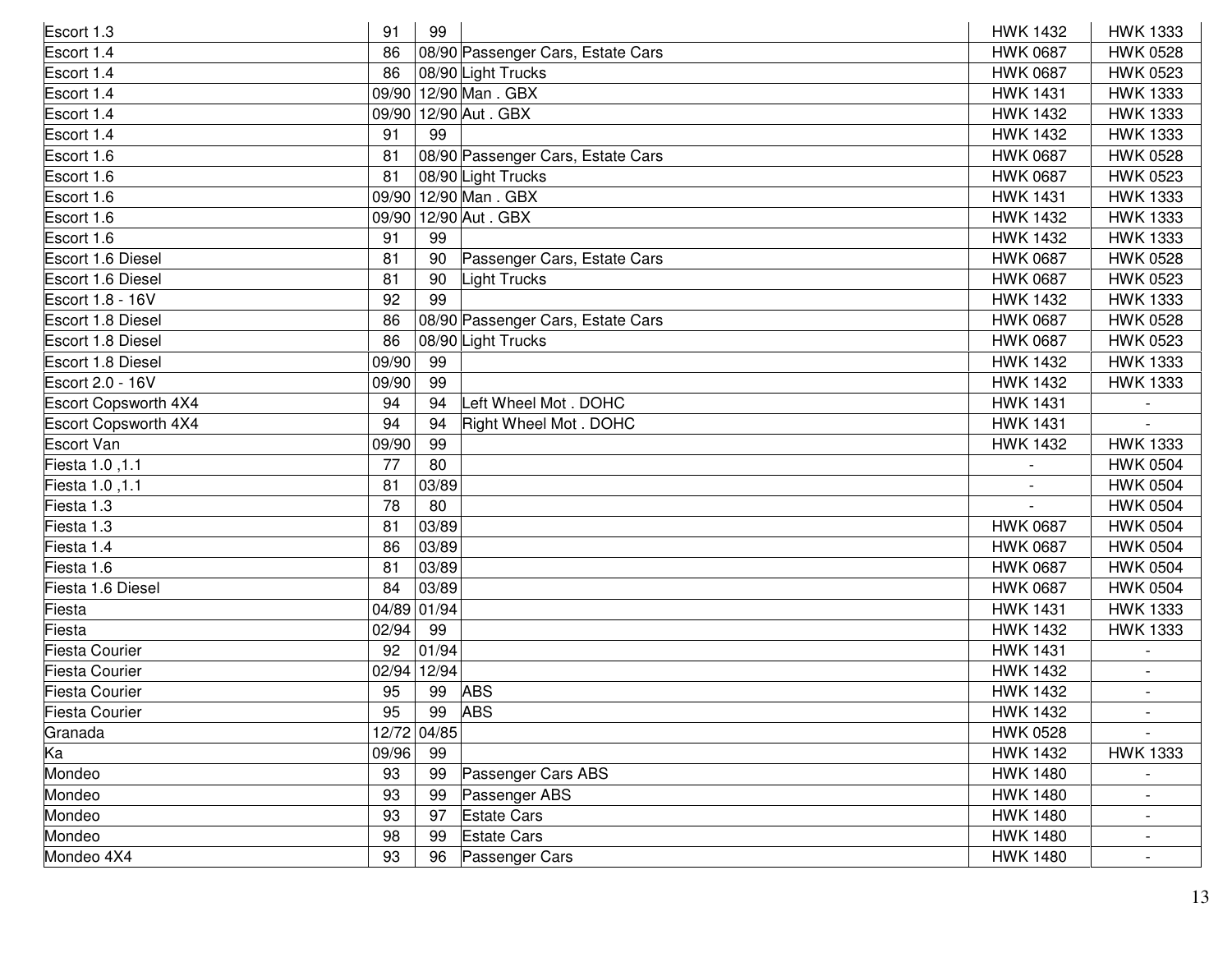| Mondeo 4X4       | 93    |             | 96 Estate Cars          | <b>HWK 1480</b> |                          |
|------------------|-------|-------------|-------------------------|-----------------|--------------------------|
| Orion 1.3        | 83    | 08/90       |                         | <b>HWK 0687</b> | <b>HWK 0528</b>          |
| Orion 1.3        | 09/90 | 12/90       |                         | <b>HWK 1431</b> | <b>HWK 1333</b>          |
| Orion 1.3        | 91    | 93          |                         | <b>HWK 1432</b> | <b>HWK 1333</b>          |
| Orion 1.4        | 86    | 08/90       |                         | <b>HWK 0687</b> | <b>HWK 0528</b>          |
| Orion 1.4        | 09/90 |             | 12/90 Man. GBX          | <b>HWK 1431</b> | <b>HWK 1333</b>          |
| Orion 1.4        |       |             | 09/90 12/90 Aut. GBX    | <b>HWK 1432</b> | <b>HWK 1333</b>          |
| Orion 1.4        | 91    | 93          |                         | <b>HWK 0687</b> | <b>HWK 0528</b>          |
| Orion 1.6        | 83    | 08/90       |                         | <b>HWK 0687</b> | <b>HWK 0528</b>          |
| Orion 1.6        | 09/90 |             | 12/90 Man . GBX         | <b>HWK 1431</b> | <b>HWK 1333</b>          |
| Orion 1.6        | 09/90 |             | 12/90 Aut. GBX          | <b>HWK 1432</b> | <b>HWK 1333</b>          |
| Orion 1.6        | 91    | 93          |                         | <b>HWK 1432</b> | <b>HWK 1333</b>          |
| Orion 1.6 Diesel | 83    | 08/90       |                         | <b>HWK 0687</b> | <b>HWK 0528</b>          |
| Orion 1.8 - 16V  | 91    | 93          |                         | <b>HWK 1432</b> | <b>HWK 1333</b>          |
| Orion 1.8 Diesel | 83    | 08/90       |                         | <b>HWK 0687</b> | <b>HWK 0528</b>          |
| Orion 1.8 Diesel | 09/90 | 93          |                         | <b>HWK 1432</b> | <b>HWK 1333</b>          |
| Orion 2.0 - 16V  | 09/90 | 93          |                         | <b>HWK 0687</b> | <b>HWK 0528</b>          |
| Puma             | 06/97 | 99          |                         | <b>HWK 1432</b> | <b>HWK 1333</b>          |
| Sierra 1.3       |       | 08/82 12/82 |                         | <b>HWK 0740</b> |                          |
| Sierra 1.3       |       |             | 01/83 08/83 Left Wheel  | <b>HWK 0740</b> |                          |
| Sierra 1.3       |       |             | 01/83 08/83 Right Wheel | <b>HWK 0741</b> |                          |
| Sierra 1.3       | 09/83 | 86          | Left Wheel              | <b>HWK 0740</b> |                          |
| Sierra 1.3       | 09/83 | 86          | <b>Right Wheel</b>      | <b>HWK 0741</b> |                          |
| Sierra 1.6       |       | 08/82 12/82 |                         | <b>HWK 0740</b> | $\blacksquare$           |
| Sierra 1.6       |       |             | 01/83 08/83 Left Wheel  | <b>HWK 0740</b> |                          |
| Sierra 1.6       |       |             | 01/83 08/83 Right Wheel | <b>HWK 0741</b> |                          |
| Sierra 1.6       | 09/83 | 86          | Left Wheel              | <b>HWK 0740</b> |                          |
| Sierra 1.6       | 09/83 | 86          | <b>Right Wheel</b>      | <b>HWK 0741</b> |                          |
| Sierra 1.6       | 87    | 92          | <b>ABS Left Wheel</b>   | <b>HWK 0740</b> |                          |
| Sierra 1.6       | 87    | 92          | <b>ABS Right Wheel</b>  | <b>HWK 0741</b> |                          |
| Sierra 1.6       | 87    | 92          | <b>ABS Left Wheel</b>   | <b>HWK 0740</b> |                          |
| Sierra 1.6       | 87    | 92          | <b>ABS Right Wheel</b>  | <b>HWK 0741</b> |                          |
| Sierra 1.8       | 87    | 92          | <b>ABS Left Wheel</b>   | <b>HWK 0740</b> |                          |
| Sierra 1.8       | 87    | 92          | <b>ABS Right Wheel</b>  | <b>HWK 0741</b> |                          |
| Sierra 1.8       | 87    |             | 92 ABS Left Wheel       | <b>HWK 0740</b> |                          |
| Sierra 1.8       | 87    | 92          | <b>ABS Right Wheel</b>  | <b>HWK 0741</b> |                          |
| Sierra 2.0       |       | 08/82 12/82 |                         | <b>HWK 0740</b> |                          |
| Sierra 2.0       |       |             | 01/83 08/83 Left Wheel  | <b>HWK 0740</b> |                          |
| Sierra 2.0       |       |             | 01/83 08/83 Right Wheel | <b>HWK 0741</b> | $\overline{\phantom{a}}$ |
| Sierra 2.0       | 09/83 | 86          | Left Wheel              | <b>HWK 0740</b> |                          |
| Sierra 2.0       | 09/83 | 86          | <b>Right Wheel</b>      | <b>HWK 0741</b> |                          |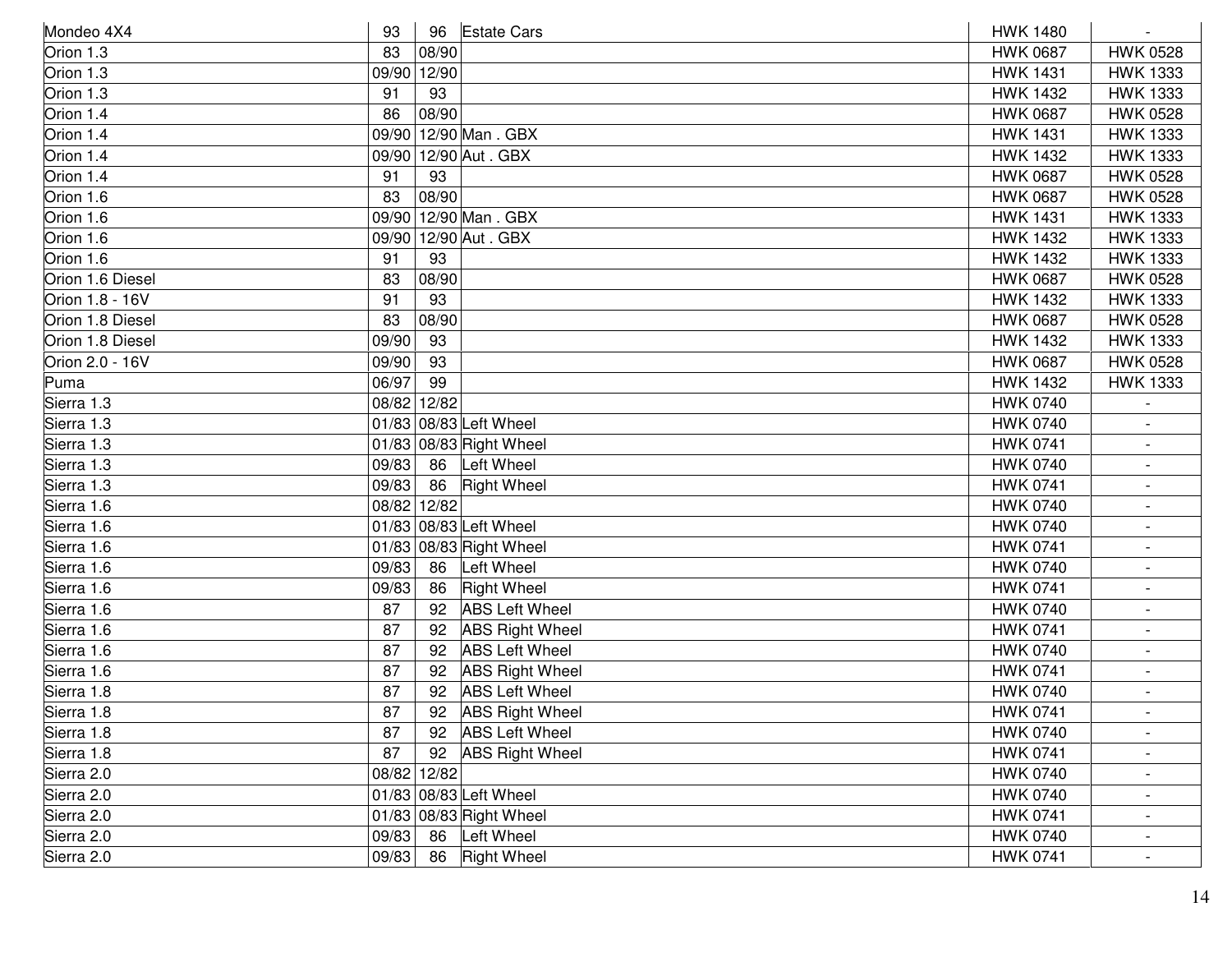| Sierra 2.0           | 87          | 92 | <b>ABS Left Wheel</b>                   | <b>HWK 0740</b> |                          |
|----------------------|-------------|----|-----------------------------------------|-----------------|--------------------------|
| Sierra 2.0           | 87          | 92 | <b>ABS Right Wheel</b>                  | <b>HWK 0741</b> |                          |
| Sierra 2.0           | 87          | 92 | <b>ABS Left Wheel</b>                   | <b>HWK 0740</b> |                          |
| Sierra 2.0           | 87          | 92 | <b>ABS Right Wheel</b>                  | <b>HWK 0741</b> |                          |
| Sierra 2.3           | 08/82 12/82 |    |                                         | <b>HWK 0740</b> | $\blacksquare$           |
| Sierra 2.3           |             |    | 01/83 08/83 Left Wheel                  | <b>HWK 0740</b> | $\overline{\phantom{a}}$ |
| Sierra 2.3           |             |    | 01/83 08/83 Right Wheel                 | <b>HWK 0741</b> |                          |
| Sierra 2.3           | 09/83       | 86 | Left Wheel                              | <b>HWK 0740</b> |                          |
| Sierra 2.3           | 09/83       | 86 | <b>Right Wheel</b>                      | <b>HWK 0741</b> |                          |
| Sierra 2.3 Diesel    | 08/82 12/82 |    |                                         | <b>HWK 0740</b> | $\overline{\phantom{a}}$ |
| Sierra 2.3 Diesel    |             |    | 01/83 08/83 Left Wheel                  | <b>HWK 0740</b> |                          |
| Sierra 2.3 Diesel    |             |    | 01/83 08/83 Right Wheel                 | <b>HWK 0741</b> |                          |
| Sierra 2.3 Diesel    | 09/83       | 86 | Left Wheel                              | <b>HWK 0740</b> |                          |
| Sierra 2.3 Diesel    | 09/83       | 86 | <b>Right Wheel</b>                      | <b>HWK 0741</b> |                          |
| Sierra 2.3 Diesel    | 87          | 92 | Passenger Cars, Estate Cars, Left Wheel | <b>HWK 0740</b> | $\overline{\phantom{a}}$ |
| Sierra 2.3 Diesel    | 87          | 92 | Passenger Cars, Estate Cars, Left Wheel | <b>HWK 0741</b> | $\overline{\phantom{a}}$ |
| Sierra 2.3 Diesel    | 87          | 92 | Left Trucks, Left Wheel                 | <b>HWK 0740</b> |                          |
| Sierra 2.3 Diesel    | 87          | 92 | Left Trucks, Right Wheel                | <b>HWK 0741</b> |                          |
| Sierra 2.8           | 08/82 12/82 |    |                                         | <b>HWK 0740</b> |                          |
| Sierra 2.8           |             |    | 01/83 08/83 Left Wheel                  | <b>HWK 0740</b> |                          |
| Sierra 2.8           |             |    | 01/83 08/83 Right Wheel                 | <b>HWK 0741</b> |                          |
| Sierra 2.8           | 09/83       | 86 | Left Wheel                              | <b>HWK 0740</b> |                          |
| Sierra 2.8           | 09/83       | 86 | <b>Right Wheel</b>                      | <b>HWK 0741</b> |                          |
| Sierra 2.8           | 87          | 92 | Left Wheel                              | <b>HWK 0740</b> | $\overline{\phantom{a}}$ |
| Sierra 2.8           | 87          | 92 | <b>Right Wheel</b>                      | <b>HWK 0741</b> | $\overline{\phantom{a}}$ |
| Sierra 2.9           | 87          | 92 | Left Wheel                              | <b>HWK 0740</b> |                          |
| Sierra 2.9           | 87          | 92 | <b>Right Wheel</b>                      | <b>HWK 0741</b> |                          |
| $P-100$ (CP)         | 04/82       | 87 | Left Trucks                             | <b>HWK 0528</b> |                          |
| $P-100$ (CP)         | 88          | 90 | Left Trucks, Left Wheel                 | <b>HWK 0740</b> |                          |
| $P-100$ (CP)         | 88          | 90 | Left Trucks, Right Wheel                | <b>HWK 0741</b> |                          |
| Transit FT 80-120    | 78          |    | 10/85 Left Trucks, Axie 32              | <b>HWK 0523</b> |                          |
| Transit FT 80-120    | 78          |    | 10/85 Left Trucks, Axie 34              | <b>HWK 0523</b> |                          |
| Transit FT 80-120    | 11/85       | 91 | Left Trucks, Axie 34, Left Wheel        | <b>HWK 0523</b> |                          |
| Transit FT 80-120    | 11/85       | 91 | Left Trucks, Axie 34, Right Wheel       | <b>HWK 0523</b> |                          |
| Transit FT 80-120    | 92          | 99 | Left Trucks, Axie 34                    | <b>HWK 1465</b> |                          |
| Transit FT 100 L     | 78          |    | 10/85 Left Trucks, Axie 34              | <b>HWK 0523</b> |                          |
| Transit FT 100 L     | 11/85       | 91 | Left Trucks                             | <b>HWK 0523</b> |                          |
| Transit FT 120 - 190 | 78          |    | 10/85 Left Trucks, Axie 51, 52, 53      | <b>HWK 0523</b> |                          |
| Transit FT 130 - 150 | 92          | 99 | Left Trucks , Axie 51                   | <b>HWK 1465</b> | $\overline{\phantom{a}}$ |
| Transit FT 130 - 190 | 11/85       | 91 | <b>Left Trucks</b>                      | <b>HWK 0523</b> |                          |
| Transit FT 130 - 190 | 92          | 99 | Left Trucks, Axie 53                    | <b>HWK 1465</b> | $\blacksquare$           |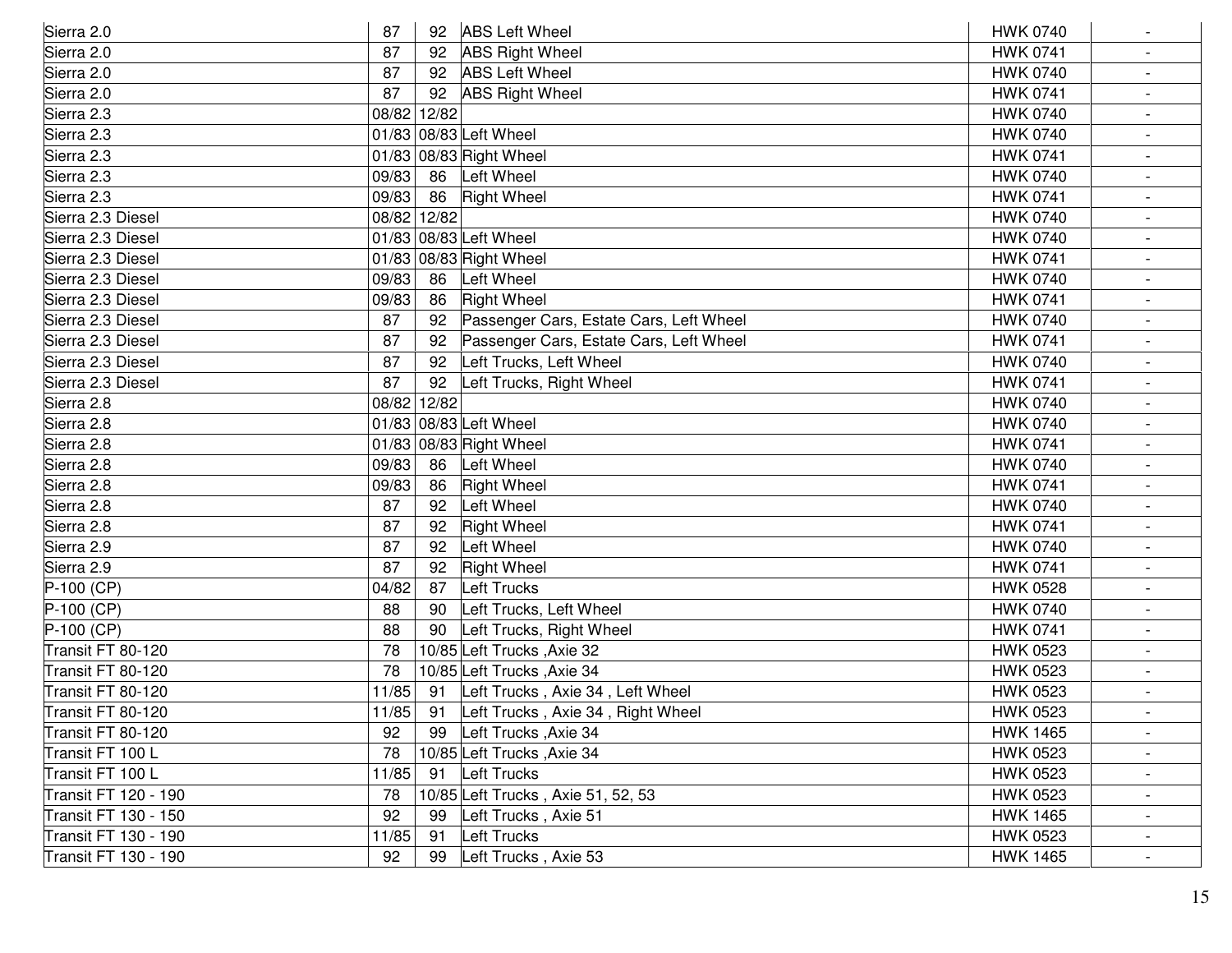| Transit FT 190L                    | 92    | 99              | Left Trucks, Axie 51 | <b>HWK 1465</b>             |                             |
|------------------------------------|-------|-----------------|----------------------|-----------------------------|-----------------------------|
|                                    |       |                 |                      |                             |                             |
|                                    |       |                 |                      |                             |                             |
|                                    |       |                 |                      |                             |                             |
|                                    |       |                 |                      |                             |                             |
|                                    |       |                 |                      | <b>HMEC</b>                 | <b>HMEC</b>                 |
| <b>CAR TYPE</b>                    |       | <b>YEAR</b>     | <b>NOTE</b>          | code(FRONT<br><b>WHEEL)</b> | code(REAR<br><b>WHEEL</b> ) |
| <b>HYUNDAI</b>                     |       |                 |                      |                             |                             |
| Accent 1300, 1500 (X3)             | 07/94 | 95              | <b>ABS</b>           | <b>HWK 1366</b>             |                             |
| Atos                               | 98    | 00              |                      | <b>HWK 1366</b>             |                             |
| Elantra 1500, 1600                 | 90    | 00              |                      | <b>HWK 1366</b>             |                             |
| Excel 1500 (G4DJ)                  |       | 12/85 04/89     |                      | <b>HWK 1366</b>             | <b>HWK 0713</b>             |
| Excel 1500 (G4DJ)                  | 05/89 | 93              |                      | <b>HWK 1366</b>             |                             |
| Excel 1600, 1800 (G4DJ)            | 04/91 | 08/93           |                      | <b>HWK 1366</b>             |                             |
| Lantra 1500                        | 90    | 90              |                      | <b>HWK 1366</b>             |                             |
| Lantra 1600                        | 90    | 90              |                      | <b>HWK 1366</b>             |                             |
| Pony Excel                         | 85    | 87              |                      | <b>HWK 1366</b>             | <b>HWK 0713</b>             |
| Pony 1500 2Dr Liftback (C4DJ)      | 86    | 88              |                      | <b>HWK 1366</b>             | <b>HWK 0713</b>             |
| Pony 1500 5Dr Sedan (C4DJ)         | 86    | 88              |                      | <b>HWK 1366</b>             | <b>HWK 0713</b>             |
| Pony 1500 5Dr Station Wagon (C4DJ) | 86    | 88              |                      | <b>HWK 1366</b>             | <b>HWK 0713</b>             |
| Scoupe 1500 (VE2J/3J)              |       | 03/90 04/94     |                      | <b>HWK 1366</b>             |                             |
| Scoupe 1500 (UE2, UE3)             | 03/90 | 04/94           |                      | <b>HWK 1366</b>             |                             |
| Stellar 4DR Sedan 1500 (G4AJ)      | 86    | 88              |                      | <b>HWK 1366</b>             | <b>HWK 0713</b>             |
| Pony Pickup 1500 (G4AJ)            | 86    | 88              | Light Trucks         | <b>HWK 1366</b>             | <b>HWK 0713</b>             |
|                                    |       |                 |                      |                             |                             |
|                                    |       |                 |                      |                             |                             |
|                                    |       |                 |                      |                             |                             |
|                                    |       |                 |                      |                             |                             |
|                                    |       |                 |                      | <b>HMEC code</b>            | <b>HMEC code</b>            |
| <b>CAR TYPE</b>                    |       | <b>YEAR</b>     | <b>NOTE</b>          | (FRONT                      | (REAR                       |
|                                    |       |                 |                      | <b>WHEEL)</b>               | <b>WHEEL)</b>               |
| <b>KIA</b>                         |       |                 |                      |                             |                             |
| Avella 1300 (K370/1/2)             | 94    | 94              |                      | <b>HWK 0949</b>             | $\overline{\phantom{a}}$    |
| Avella 1300 (K376/7/8)             | 94    | 94              |                      | <b>HWK 0949</b>             |                             |
| Pride 1100, 1300                   | 91    | 96              | Left Wheel           | <b>HWK 0949</b>             |                             |
| Pride 1100, 1300                   | 91    | 96              | <b>Right Wheel</b>   | <b>HWK 0949</b>             |                             |
| Sephia 1500 (K201-K208)            | 09/92 | 92              | <b>ABS</b>           | <b>HWK 1950</b>             |                             |
| Sephia 1500 (K201-K208)            | 09/92 | 92              | <b>ABS</b>           | <b>HWK 1950</b>             | $\overline{\phantom{a}}$    |
| Sephia 1600                        |       | 10/94 06/97 ABS |                      | <b>HWK 1950</b>             |                             |
|                                    |       |                 |                      |                             |                             |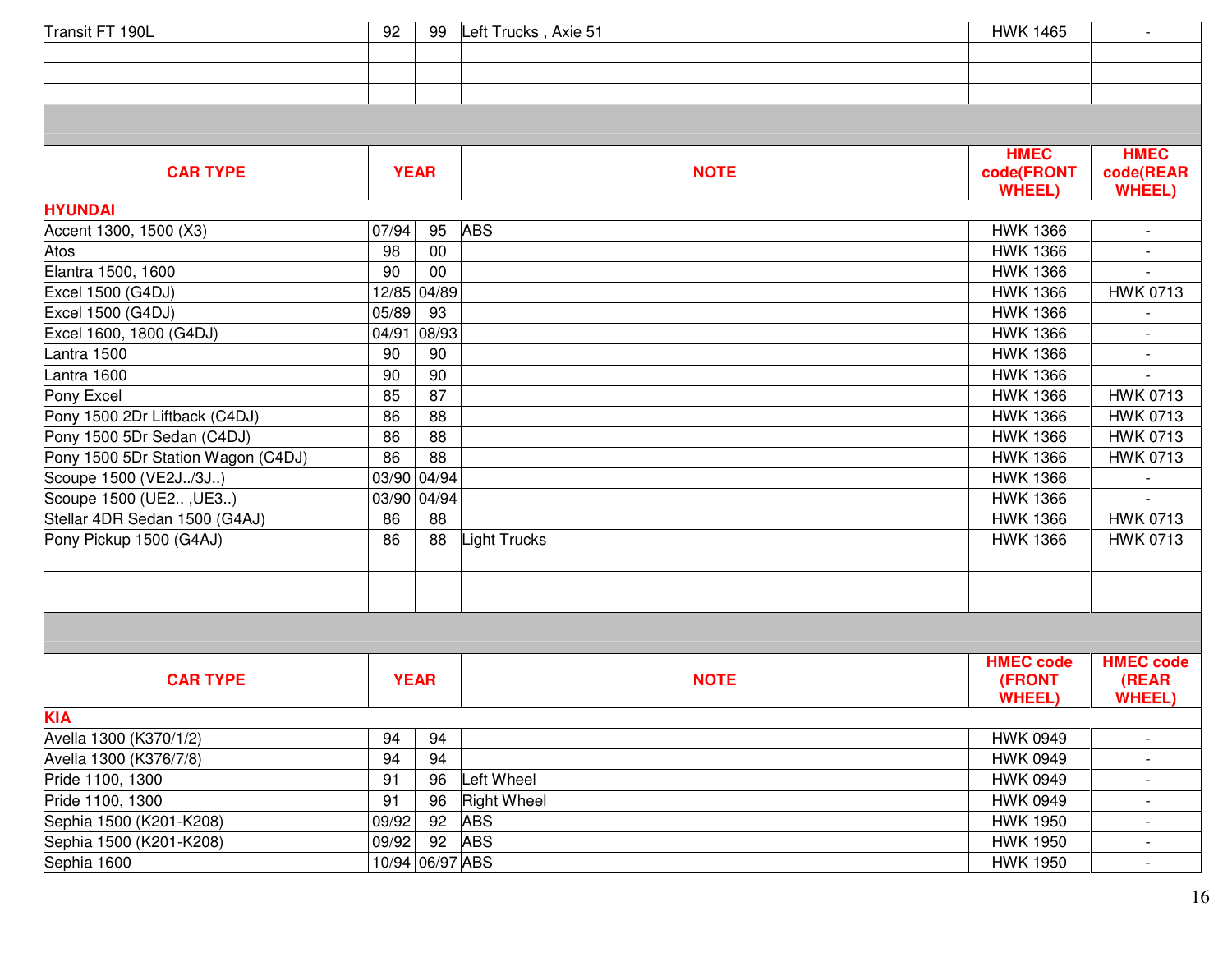|                          |       |             |                                | <b>HMEC code</b> | <b>HMEC code</b>         |
|--------------------------|-------|-------------|--------------------------------|------------------|--------------------------|
| <b>CAR TYPE</b>          |       | <b>YEAR</b> | <b>NOTE</b>                    | (FRONT           | (REAR                    |
| <b>LANCIA</b>            |       |             |                                | <b>WHEEL)</b>    | <b>WHEEL</b>             |
| A112, A112E, A112 Abarth | 77    | 05/84       |                                | <b>HWK 0559</b>  | $\overline{a}$           |
| A112, A112E, A112 Abarth | 05/84 | 86          |                                | <b>HWK 0559</b>  | $\overline{\phantom{a}}$ |
|                          |       |             |                                |                  |                          |
|                          |       |             |                                |                  |                          |
|                          |       |             |                                |                  |                          |
|                          |       |             |                                |                  |                          |
|                          |       |             |                                | <b>HMEC code</b> | <b>HMEC code</b>         |
| <b>CAR TYPE</b>          |       | <b>YEAR</b> | <b>NOTE</b>                    | (FRONT           | (REAR                    |
|                          |       |             |                                | <b>WHEEL</b>     | <b>WHEEL</b>             |
| <b>MAZDA</b>             |       |             |                                |                  |                          |
| 121 1100 (DA)            | 11/86 | 91          | Left Wheel                     | <b>HWK 0949</b>  | $\overline{\phantom{a}}$ |
| 121 1100 (DA)            | 11/86 | 91          | <b>Right Wheel</b>             | <b>HWK 0949</b>  |                          |
| 121 1300 (DA)            | 11/86 | 91          | Left Wheel                     | <b>HWK 0949</b>  |                          |
| 121 1300 (DA)            | 11/86 | 91          | <b>Right Wheel</b>             | <b>HWK 0949</b>  |                          |
| 323 1300 (BF)            | 05/85 | 88          | Passenger Cars, Left Wheel     | <b>HWK 0949</b>  |                          |
| 323 1300 (BF)            | 05/85 | 88          | Passenger Cars, Right Wheel    | <b>HWK 0949</b>  |                          |
| 323 1300 (BF)            | 05/85 | 88          | Passenger Cars, Left Wheel     | <b>HWK 0949</b>  |                          |
| 323 1300 (BF)            | 05/85 | 88          | Passenger Cars, Right Wheel    | <b>HWK 0949</b>  |                          |
| 323 1300 2WD (BG)        | 06/89 | 95          | Drum Brake Ch. 500001->        | <b>HWK 1950</b>  |                          |
| 323 1300 2WD (BG)        | 06/89 | 95          | Disc Brake Ch. 500001->        | <b>HWK 1950</b>  |                          |
| 323 1300 4WD (BG)        | 06/89 | 95          | Ch. 500001-> (Rear Disc Brake) | <b>HWK 1950</b>  | <b>HWK 1950</b>          |
| 323 1300 (BA)            | 10/96 | 98          | <b>ABS</b>                     | <b>HWK 1950</b>  |                          |
| 323 1300 (BJ)            | 05/98 | 00          | <b>ABS</b>                     | <b>HWK 1950</b>  |                          |
| 323 1500 (BF)            | 05/85 | 88          | Passenger Cars, Left Wheel     | <b>HWK 0949</b>  |                          |
| 323 1500 (BF)            | 05/85 | -88         | Passenger Cars, Right Wheel    | <b>HWK 0949</b>  | $\overline{\phantom{a}}$ |
| 323 1500 (BA)            | 07/94 | 98          | <b>ABS</b>                     | <b>HWK 1950</b>  |                          |
| 323 1500 (BJ)            | 05/98 | 00          | <b>ABS</b>                     | <b>HWK 1950</b>  |                          |
| 323 1600 (BF)            | 05/85 | 88          | Passenger Cars, Left Wheel     | <b>HWK 0949</b>  |                          |
| 323 1600 (BF)            | 05/85 | 88          | Passenger Cars, Right Wheel    | <b>HWK 0949</b>  | $\blacksquare$           |
| 323 1300 2WD (BG)        | 06/89 | 95          | Drum Brake Ch. 500001->        | <b>HWK 1950</b>  |                          |
| 323 1300 2WD (BG)        | 06/89 | 95          | Disc Brake Ch. 500001->        | <b>HWK 1950</b>  |                          |
| 323 1600 4WD (BG)        | 06/89 | 95          | Ch. 500001-> (Rear Disc Brake) | <b>HWK 1950</b>  | <b>HWK 1950</b>          |
|                          |       |             |                                |                  |                          |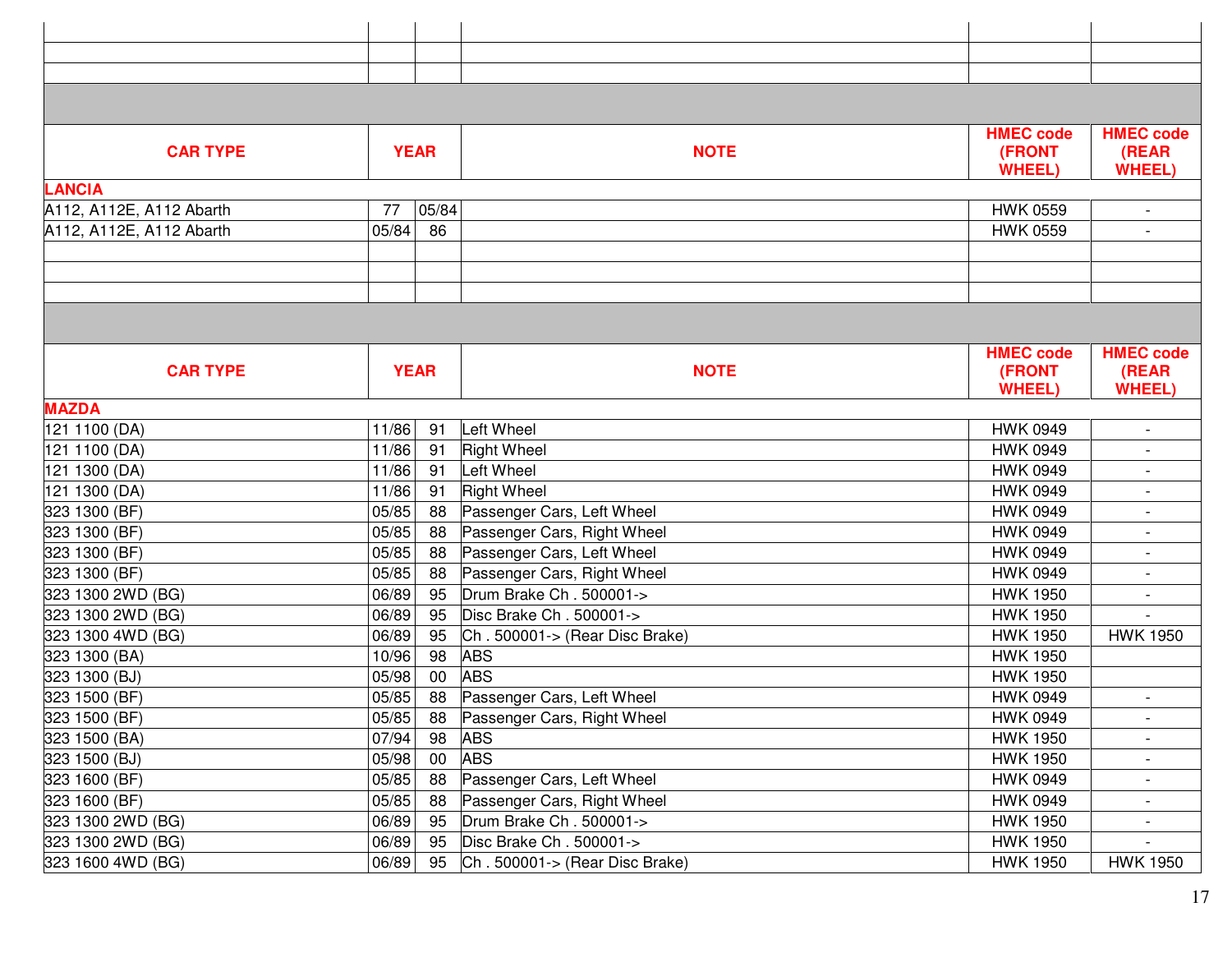| 323 1600 (BA)              | 07/94       | 98 ABS |                                    | <b>HWK 1950</b>  |                                    |
|----------------------------|-------------|--------|------------------------------------|------------------|------------------------------------|
| 323 1700 2WD (BG)          | 06/89       | 95     | Drum Brake Ch. 500001->            | <b>HWK 1950</b>  |                                    |
| 323 1700 2WD (BG)          | 06/89       | 95     | Disc Brake Ch. 500001->            | <b>HWK 1950</b>  |                                    |
| 323 1700 4WD (BG)          | 06/89       | 95     | Ch. 500001-> (Rear Disc Brake)     | <b>HWK 1950</b>  | <b>HWK 1950</b>                    |
| 323 1800 2WD (BG)          | 06/89       | 95     | Drum Brake Ch. 500001->            | <b>HWK 1950</b>  |                                    |
| 323 1800 2WD (BG)          | 06/89       | 95     | Disc Brake Ch. 500001->            | <b>HWK 1950</b>  |                                    |
| 323 1800 4WD (BG)          | 06/89       | 95     | Ch. 500001-> (Rear Disc Brake)     | <b>HWK 1950</b>  | <b>HWK 1950</b>                    |
| 323 1800 (BA)              | 07/94       | 98     | <b>ABS</b>                         | <b>HWK 1950</b>  |                                    |
| 323 1800 (BJ)              | 05/98       | 00     | <b>ABS</b>                         | <b>HWK 1950</b>  |                                    |
| 323 2000 (BA)              | 05/94       | 95     | <b>ABS Drum Brake</b>              | <b>HWK 1950</b>  | $\overline{\phantom{a}}$           |
| 323 2000 Diesel (BA)       | 03/97       | 98     | <b>ABS</b>                         | <b>HWK 1950</b>  |                                    |
| 323 2000 Diesel (BJ)       | 05/98       | 99     | <b>ABS</b>                         | <b>HWK 1950</b>  |                                    |
| 323 2WD (BW)               | 86          | 95     | Estate Cars, Left Wheel            | <b>HWK 0949</b>  |                                    |
| 323 2WD (BW)               | 86          | 95     | <b>Estate Cars, Right Wheel</b>    | <b>HWK 0949</b>  |                                    |
| 626 (GC)                   | 83          | 06/87  |                                    | <b>HWK 0899</b>  | <b>HWK 0949</b>                    |
| 626 2200 4WD (GV)          | 03/92       | 94     | Estate Ch. GV300001-> Disc Brake   | <b>HWK 1950</b>  |                                    |
|                            |             |        |                                    |                  |                                    |
|                            |             |        |                                    |                  |                                    |
|                            |             |        |                                    |                  |                                    |
|                            |             |        |                                    |                  |                                    |
|                            |             |        |                                    |                  |                                    |
|                            |             |        |                                    |                  |                                    |
|                            |             |        |                                    | <b>HMEC code</b> | <b>HMEC code</b>                   |
| <b>CAR TYPE</b>            | <b>YEAR</b> |        | <b>NOTE</b>                        | (FRONT           | (REAR                              |
| <b>MERCEDES - BENZ</b>     |             |        |                                    | <b>WHEEL)</b>    | <b>WHEEL</b> )                     |
|                            | 83          | 83     |                                    |                  |                                    |
| 190 (W201)<br>190 D (W201) | 83          | 83     | Ch. - > 003513<br>Ch. - > 000043   |                  | <b>HWK 0757</b><br><b>HWK 0757</b> |
| 190 E (W201)               | 83          | 83     | Ch. - > 006892                     |                  | <b>HWK 0757</b>                    |
| 190 (W201)                 | 83          | 93     | Ch.003514 ->, 000044 ->, 006893 -> | <b>HWK 0756</b>  | <b>HWK 0757</b>                    |
| 190 E 2.3-16V (W201)       | 84          | 88     |                                    | <b>HWK 0941</b>  | <b>HWK 0757</b>                    |
| 190 E 2.5-16V (W201)       | 84          | 88     |                                    | <b>HWK 0941</b>  | <b>HWK 0757</b>                    |
| 200, 200 D (W123)          | 76          | 85     | <b>ABS</b>                         | <b>HWK 0956</b>  |                                    |
| 200 (T124)                 | 86          | 93     |                                    | <b>HWK 0941</b>  | <b>HWK 1347</b>                    |
| 200 (W124)                 | 85          | 93     |                                    | <b>HWK 0941</b>  | <b>HWK 0757</b>                    |
| 200 CE Cabriolet (C124)    | 90          | 94     |                                    | <b>HWK 0941</b>  | <b>HWK 0757</b>                    |
| 200 CE Coupe (C124)        | 90          | 94     |                                    | <b>HWK 0941</b>  | <b>HWK 0757</b>                    |
| 220 D (123)                | 76          | 85     | <b>ABS</b>                         | <b>HWK 0956</b>  |                                    |
| 220 E (W124)               | 93          | 93     |                                    | <b>HWK 0941</b>  | <b>HWK 0757</b>                    |
| 220 TE (T124)              | 93          | 94     |                                    | <b>HWK 0941</b>  | <b>HWK 1347</b>                    |
| 220 CE Cabriolet (C124)    | 93          | 94     |                                    | <b>HWK 0941</b>  | <b>HWK 0757</b>                    |
| 220 CE Coupe (C124)        | 93          | 94     | <b>ABS</b>                         | <b>HWK 0941</b>  | <b>HWK 0757</b>                    |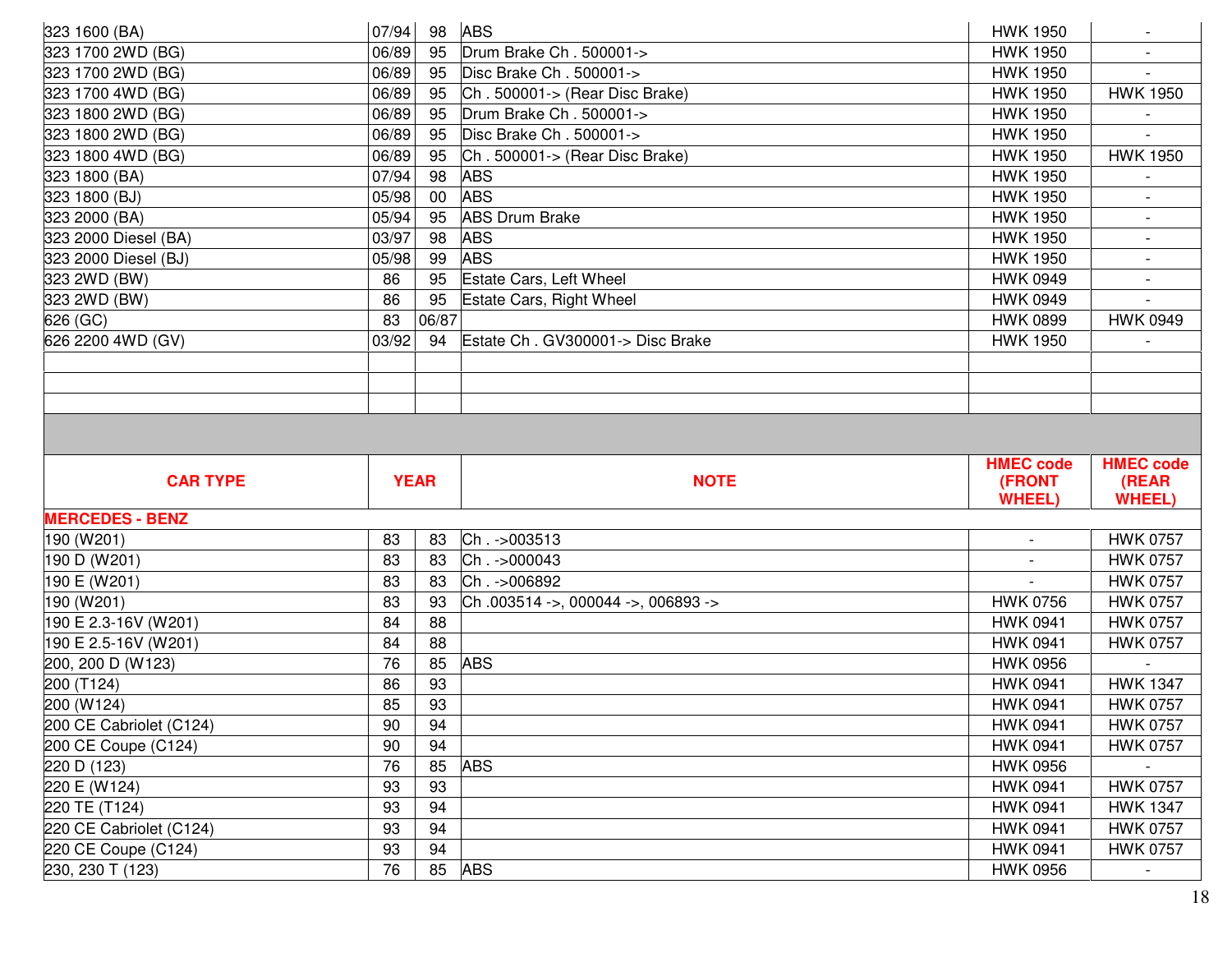| 230 CE Coupe (C124)           | 87 | 94 |                               | <b>HWK 0941</b> | <b>HWK 0757</b> |
|-------------------------------|----|----|-------------------------------|-----------------|-----------------|
| 230 E (T124)                  | 86 | 93 |                               | <b>HWK 0941</b> | <b>HWK 1347</b> |
| 230 E (T124)                  | 86 | 93 | Extended wheel base/long body | <b>HWK 1498</b> | <b>HWK 1347</b> |
| 230 E (W124)                  | 85 | 93 |                               | <b>HWK 0941</b> | <b>HWK 0757</b> |
| 230 TE (T124)                 | 86 | 93 |                               | <b>HWK 0941</b> | <b>HWK 1347</b> |
| 230 TE (T124)                 | 86 | 92 | Extended wheel base/long body | <b>HWK 1498</b> | <b>HWK 1347</b> |
| 240 D, 240 TD (123)           | 76 | 85 | <b>ABS</b>                    | <b>HWK 0956</b> |                 |
| 250, 250 T (1230              | 76 | 85 | <b>ABS</b>                    | <b>HWK 0956</b> |                 |
| 250 D (T124)                  | 86 | 93 |                               | <b>HWK 0941</b> | <b>HWK 1347</b> |
| 250 D (T124)                  | 86 | 93 | Extended wheel base/long body | <b>HWK 1498</b> | <b>HWK 1347</b> |
| 250 D (W124)                  | 85 | 93 |                               | <b>HWK 0941</b> | <b>HWK 0757</b> |
| 250 D (W124)                  | 85 | 93 | Extended wheel base/long body | <b>HWK 1498</b> | <b>HWK 1347</b> |
| 250 D Turbo Diesel (W124)     | 85 | 93 |                               | <b>HWK 0941</b> | <b>HWK 0757</b> |
| 250 TD (T124)                 | 89 | 93 |                               | <b>HWK 0941</b> | <b>HWK 1347</b> |
| 250 TD Turbo Diesel (T124)    | 86 | 93 |                               | <b>HWK 0941</b> | <b>HWK 1347</b> |
| 260 E (T124)                  | 86 | 93 |                               | <b>HWK 1498</b> | <b>HWK 1347</b> |
| 260 E (W124)                  | 85 | 93 | Extended wheel base/long body | <b>HWK 0941</b> | <b>HWK 0757</b> |
| 260 E (W124)                  | 87 | 93 |                               | <b>HWK 1498</b> | <b>HWK 1347</b> |
| 260 E 4-Matic (W124)          | 86 | 92 | <b>ABS</b>                    |                 | <b>HWK 0757</b> |
| 260 SE (W126)                 | 73 | 76 |                               | <b>HWK 0956</b> |                 |
| 280 S, 280 SE, 280 SEL (116)  | 77 | 85 | <b>ABS</b>                    | <b>HWK 0956</b> |                 |
| 280 C/CE Coupe (123)          | 76 | 85 | <b>ABS</b>                    | <b>HWK 0956</b> |                 |
| 280, 280 E, 280 TE (123)      | 80 | 85 |                               | <b>HWK 0956</b> |                 |
| 280 S, 280 SE, 280 SEL (W126) | 93 | 93 |                               | <b>HWK 0956</b> |                 |
| 280 E (W124)                  | 93 | 93 |                               | <b>HWK 0941</b> | <b>HWK 0757</b> |
| 280 E (W124)                  | 93 | 93 | Extended wheel base/long body | <b>HWK 1498</b> | <b>HWK 1347</b> |
| 280 E (T124)                  | 93 | 95 | Extended wheel base/long body | <b>HWK 1498</b> | <b>HWK 1347</b> |
| 280 TE (T124)                 | 93 | 95 |                               | <b>HWK 0941</b> | <b>HWK 1347</b> |
| 300 D, 300 TD (W123)          | 76 | 85 | <b>ABS</b>                    | <b>HWK 0596</b> |                 |
| 300 (C124)                    | 87 | 94 |                               | <b>HWK 0941</b> | <b>HWK 0757</b> |
| 300 Cabriolet (C124)          | 90 | 94 |                               | <b>HWK 1498</b> | <b>HWK 0757</b> |
| $300($ T124)                  | 86 | 93 |                               | <b>HWK 0941</b> | <b>HWK 1347</b> |
| 300 4-Matic (T124)            | 87 | 93 |                               |                 | <b>HWK 1347</b> |
| 300 (W124)                    | 85 | 93 |                               | <b>HWK 0941</b> | <b>HWK 0757</b> |
| 300 4-Matic (W124)            | 87 | 93 |                               |                 | <b>HWK 0757</b> |
| 300 SE, 300 SEL (W126)        | 86 | 92 | <b>ABS</b>                    | <b>HWK 0596</b> |                 |
| 300 SL (R107)                 | 85 | 88 |                               | <b>HWK 0941</b> |                 |
| 300 SL (R129)                 | 89 | 93 |                               | <b>HWK 1498</b> | <b>HWK 0757</b> |
| 300 SL-24 (R129)              | 89 | 93 |                               | <b>HWK 1498</b> | <b>HWK 0757</b> |
| 320 CE Coupe (C124)           | 93 | 93 |                               | <b>HWK 0941</b> | <b>HWK 0757</b> |
| 320 E Cabriolet (C124)        | 93 | 93 |                               | <b>HWK 1498</b> | <b>HWK 0757</b> |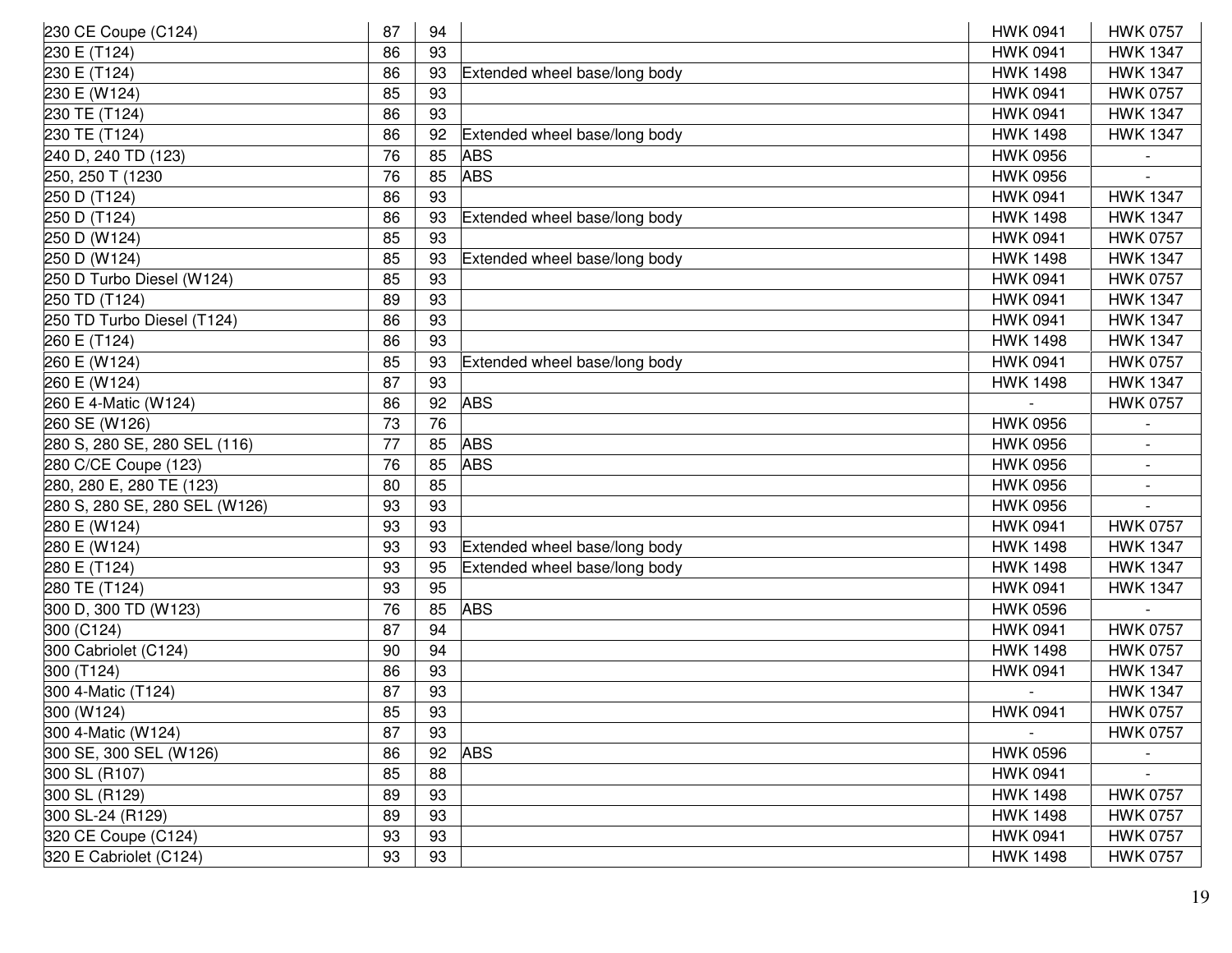| 320 E (W124)                            | 93 | 93 |                               | <b>HWK 0941</b> | <b>HWK 0757</b> |
|-----------------------------------------|----|----|-------------------------------|-----------------|-----------------|
| 320 TE (T124)                           | 93 | 94 |                               | <b>HWK 0941</b> | <b>HWK 1347</b> |
| 350 SE, 350 SEL                         | 75 | 80 |                               | <b>HWK 0596</b> |                 |
| 380 SEC Coupe (C126)                    | 82 | 85 |                               | <b>HWK 0596</b> |                 |
| 380 SE, 380 SEL (W126)                  | 80 | 85 | <b>ABS</b>                    | <b>HWK 0596</b> |                 |
| 400 E (W124)                            | 93 | 93 |                               | <b>HWK 1498</b> | <b>HWK 0757</b> |
| 420 SL (R107)                           | 85 | 88 |                               | <b>HWK 0941</b> |                 |
| 450 SE, 450 SEL                         | 73 | 80 |                               | <b>HWK 0596</b> |                 |
| 450 SEL 6.9                             | 75 | 80 |                               | <b>HWK 0596</b> |                 |
| $\overline{500E}$ (W124)                | 90 | 93 |                               | <b>HWK 1498</b> | <b>HWK 0757</b> |
| 500 SE, 500 SEL (W126)                  | 80 | 85 |                               | <b>HWK 0596</b> |                 |
| 500 SEC Coupe (C126)                    | 82 | 85 |                               | <b>HWK 0596</b> |                 |
| 500 SL (R107)                           | 85 | 88 | Axic Ch. 034959->             | <b>HWK 0941</b> |                 |
| 500 SL (R129)                           | 89 | 93 |                               | <b>HWK 1498</b> |                 |
| 600 SL (R129)                           | 89 | 93 |                               | <b>HWK 1498</b> |                 |
| C - class 180-280 (W202)                | 93 | 98 |                               | <b>HWK 1498</b> |                 |
| C - class 180-280 (T202)                | 96 | 98 |                               | <b>HWK 1498</b> |                 |
| CLK - class 200-320 (C208)              | 97 | 98 |                               | <b>HWK 1498</b> |                 |
| $E - class 200 (W124)$                  | 94 | 95 |                               | <b>HWK 0941</b> |                 |
| E-class 200 Coupe, Cabriolet (C124)     | 95 | 96 |                               | <b>HWK 0941</b> |                 |
| E - class 200 - 420 (T210)              | 96 | 98 |                               | <b>HWK 1498</b> |                 |
| - class 200 - 420 ( $\overline{W210}$ ) | 96 | 98 |                               | <b>HWK 1498</b> | <b>HWK 0757</b> |
| - class 220 (W124)                      | 94 | 95 |                               | <b>HWK 0941</b> | <b>HWK 0757</b> |
| E-class 220 Coupe, Cabriolet (C124)     | 95 | 96 |                               | <b>HWK 0941</b> | <b>HWK 0757</b> |
| - class 250 Turbo Diesel (T124)         | 94 | 95 |                               | <b>HWK 0941</b> | <b>HWK 1347</b> |
| - class 250 Turbo Diesel (W124)         | 94 | 95 |                               | <b>HWK 0941</b> | <b>HWK 0757</b> |
| - class 250 D (T124)                    | 94 | 95 |                               | <b>HWK 0941</b> | <b>HWK 1347</b> |
| - class 250 D (T124)                    | 94 | 95 | Extended wheel base/long body | <b>HWK 1498</b> | <b>HWK 1347</b> |
| - class 250 D (W124)                    | 94 | 95 |                               | <b>HWK 0941</b> | <b>HWK 0757</b> |
| - class 250 D (W124)                    | 94 | 95 | Extended wheel base/long body | <b>HWK 1498</b> | <b>HWK 1347</b> |
| - class 280 (W124)                      | 94 | 95 |                               | <b>HWK 0941</b> | <b>HWK 0757</b> |
| - class 300 (T124)                      | 94 | 95 |                               | <b>HWK 0941</b> | <b>HWK 1347</b> |
| - class 300 (W124)<br>E                 | 94 | 95 |                               |                 | <b>HWK 0757</b> |
| $E - class 300 4$ -Matic (T124)         | 94 | 95 |                               |                 | <b>HWK 1347</b> |
| E - class 300 4-Matic (W124)            | 94 | 95 |                               | $\sim$          | <b>HWK 0757</b> |
| E - class 300 D (W124)                  | 94 | 95 |                               | <b>HWK 0941</b> | <b>HWK 0757</b> |
| - class 300 Turbo Diesel (W124)         | 94 | 95 |                               | <b>HWK 0941</b> | <b>HWK 0757</b> |
| E - class 320 (W124)                    | 94 | 95 |                               | <b>HWK 0941</b> | <b>HWK 0757</b> |
| - class 320 Cabriolet (C124)            | 94 | 96 |                               | <b>HWK 1498</b> | <b>HWK 0757</b> |
| E-class 320 Coupe (C124)                | 94 | 96 |                               | <b>HWK 0941</b> | <b>HWK 0757</b> |
| E - class 420-500 (W124)                | 94 | 95 |                               | <b>HWK 1498</b> | <b>HWK 0757</b> |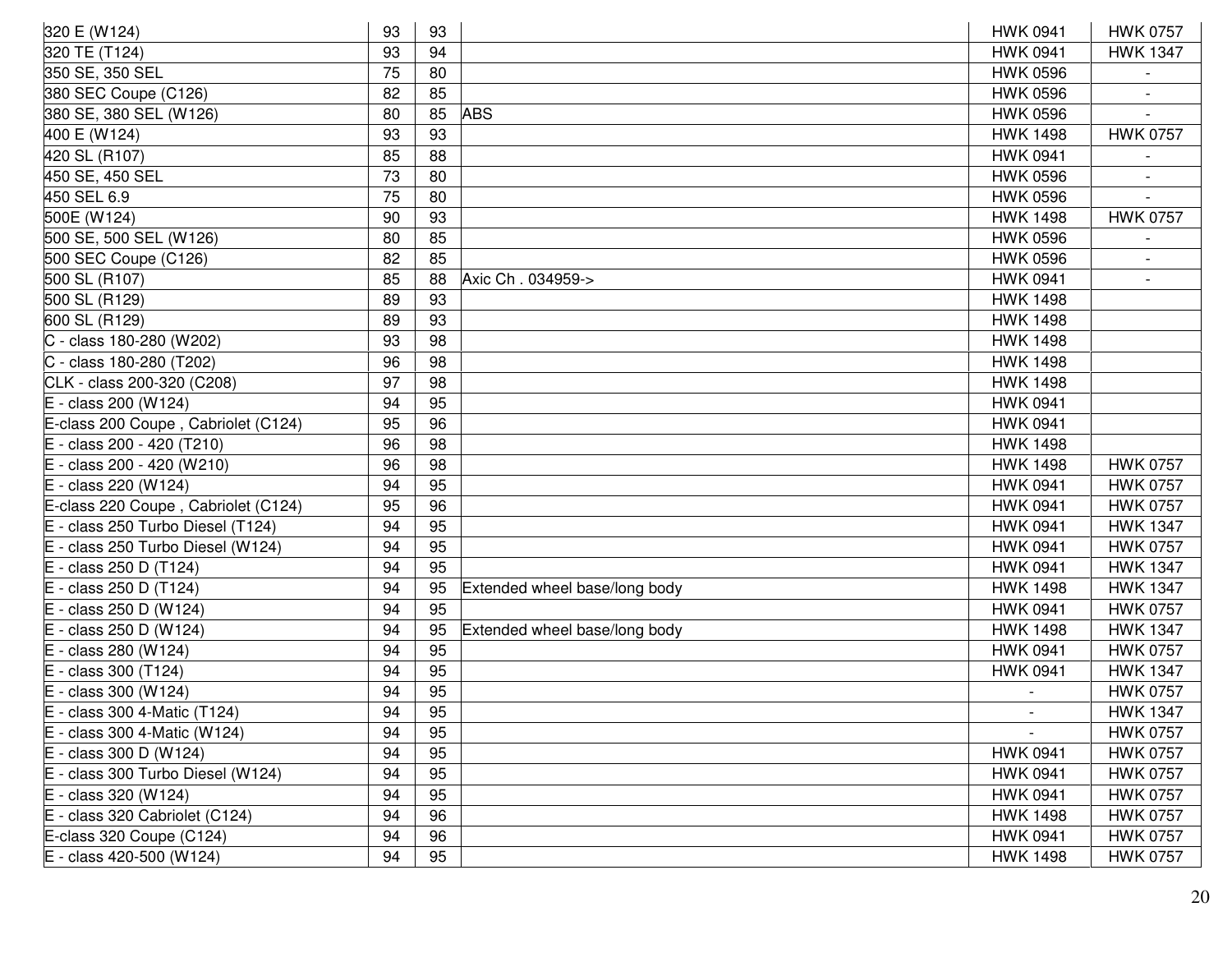| SL-class 280-600 (R129)  | 94 | 98 |                                                       | <b>HWK 1498</b>          | <b>HWK 0757</b> |
|--------------------------|----|----|-------------------------------------------------------|--------------------------|-----------------|
| SLK-class 200-230 (R170) | 96 | 98 |                                                       | <b>HWK 1498</b>          | <b>HWK 0757</b> |
| 200 GE 4X4               | 90 | 93 | ight Trucks, Axie 730.305                             |                          | <b>HWK 1470</b> |
| 207 D                    | 78 | 90 | ight Trucks                                           | <b>HWK 0596</b>          | <b>HWK 1470</b> |
| 208                      | 78 | 82 | ight Trucks                                           | <b>HWK 0596</b>          | <b>HWK 1470</b> |
| 208 D                    | 90 | 94 | ight Trucks                                           | <b>HWK 0596</b>          | <b>HWK 1470</b> |
| 209 D                    | 84 | 90 | ight Trucks                                           | <b>HWK 0596</b>          | <b>HWK 1470</b> |
| 210                      | 83 | 94 | ight Trucks                                           | <b>HWK 0596</b>          | <b>HWK 1470</b> |
| 210 D                    | 89 | 94 | ight Trucks                                           | <b>HWK 0596</b>          | <b>HWK 1470</b> |
| 230 G 4X4                | 79 | 82 | ight Trucks, Axie ->700560                            |                          | <b>HWK 1470</b> |
| 230 G 4X4                | 82 | 82 | -ight Trucks, Axie 7000561 ->                         |                          | <b>HWK 1470</b> |
| 230 GE 4X4               | 82 | 82 | ight Trucks, Axie ->700560                            |                          | <b>HWK 1470</b> |
| 230 GE 4X4               | 82 | 93 | -ight Trucks, Axie 7000561 ->                         |                          | <b>HWK 1470</b> |
| 230 GE 4X4               | 90 | 93 | ight Trucks, Axie 730.305                             | $\overline{\phantom{a}}$ | <b>HWK 1470</b> |
| 240 GD 4X4               | 79 | 82 | ight Trucks, Axie ->700560                            | $\overline{\phantom{a}}$ | <b>HWK 1470</b> |
| 240 GD 4X4               | 82 | 85 | -ight Trucks, Axie 7000561 ->                         |                          | <b>HWK 1470</b> |
| 250 GD 4X4               | 87 | 93 | ight Trucks                                           |                          | <b>HWK 1470</b> |
| 250 GD 4X4               | 90 | 93 | ight Trucks, Axie 730.305                             |                          | <b>HWK 1470</b> |
| 280 GE 4X4               | 79 | 82 | ight Trucks, Axie ->700560                            |                          | <b>HWK 1470</b> |
| 280 GE 4X4               | 82 | 88 | ight Trucks, Axie 7000561 ->                          |                          | <b>HWK 1470</b> |
| 300 GD 4X4               | 79 | 82 | ight Trucks, Axie ->700560                            |                          | <b>HWK 1470</b> |
| 300 GD 4X4               | 82 | 88 | ight Trucks, Axie 7000561 ->                          |                          | <b>HWK 1470</b> |
| 300 GD 4X4               | 90 | 93 | ight Trucks, Axie 730.305                             |                          | <b>HWK 1470</b> |
| 300 GE 4X4               | 90 | 93 | ight Trucks, Axie 730.391                             |                          | <b>HWK 1470</b> |
| 307 D                    | 78 | 90 | ight Trucks, Axie 730.403, 730.404, 730.445, 730.446  | <b>HWK 0596</b>          | <b>HWK 1470</b> |
| 307 D                    | 78 | 90 | ight Trucks, Axie 730.405, 730.407, 730.447, 730.448  |                          | <b>HWK 1470</b> |
| 308                      | 78 | 82 | ight Trucks                                           | <b>HWK 0596</b>          | <b>HWK 1470</b> |
| 308 D                    | 90 | 94 | ight Trucks, Axie 730.403, 730.404, 730.445, 730.446  | <b>HWK 0596</b>          | <b>HWK 1470</b> |
| 308 D                    | 90 | 94 | ight Trucks, Axie 730.405, 730.407, 730.447, 730.448  |                          | <b>HWK 1470</b> |
| 309 D                    | 83 | 90 | ight Trucks, Axie 730.403, 730.404, 730.445, 730.446  | <b>HWK 0596</b>          | <b>HWK 1470</b> |
| 309 D                    | 83 | 90 | ight Trucks, Axie 730.405, 730.407, 730.447, 730.448  |                          | <b>HWK 1470</b> |
| 310                      | 83 | 94 | ight Trucks                                           | <b>HWK 0596</b>          | <b>HWK 1470</b> |
| 310 D                    | 89 | 94 | Light Trucks, Axie 730.403, 730.404, 730.445, 730.446 | <b>HWK 0596</b>          | <b>HWK 1470</b> |
| 310 D                    | 89 | 94 | Light Trucks, Axie 730.405, 730.407, 730.447, 730.448 |                          | <b>HWK 1470</b> |
| 350 GD Turbo 4X4         | 90 | 93 | Light Trucks, Axie 730.392                            |                          | <b>HWK 1470</b> |
| G 230                    | 94 | 94 | ight Trucks                                           |                          | <b>HWK 1470</b> |
| G 300                    | 94 | 94 | ight Trucks                                           |                          | <b>HWK 1470</b> |
| G300 Diesel              | 94 | 94 | ight Trucks                                           | $\overline{\phantom{a}}$ | <b>HWK 1470</b> |
| G 320                    | 94 | 98 | ight Trucks                                           | $\overline{\phantom{a}}$ | <b>HWK 1470</b> |
| G350 Turbo Diesel        | 94 | 98 | ight Trucks                                           |                          | <b>HWK 1470</b> |
| <b>MB 100 D</b>          | 87 | 92 | ight Trucks Ch .-> 128165                             | <b>HWK 3404</b>          |                 |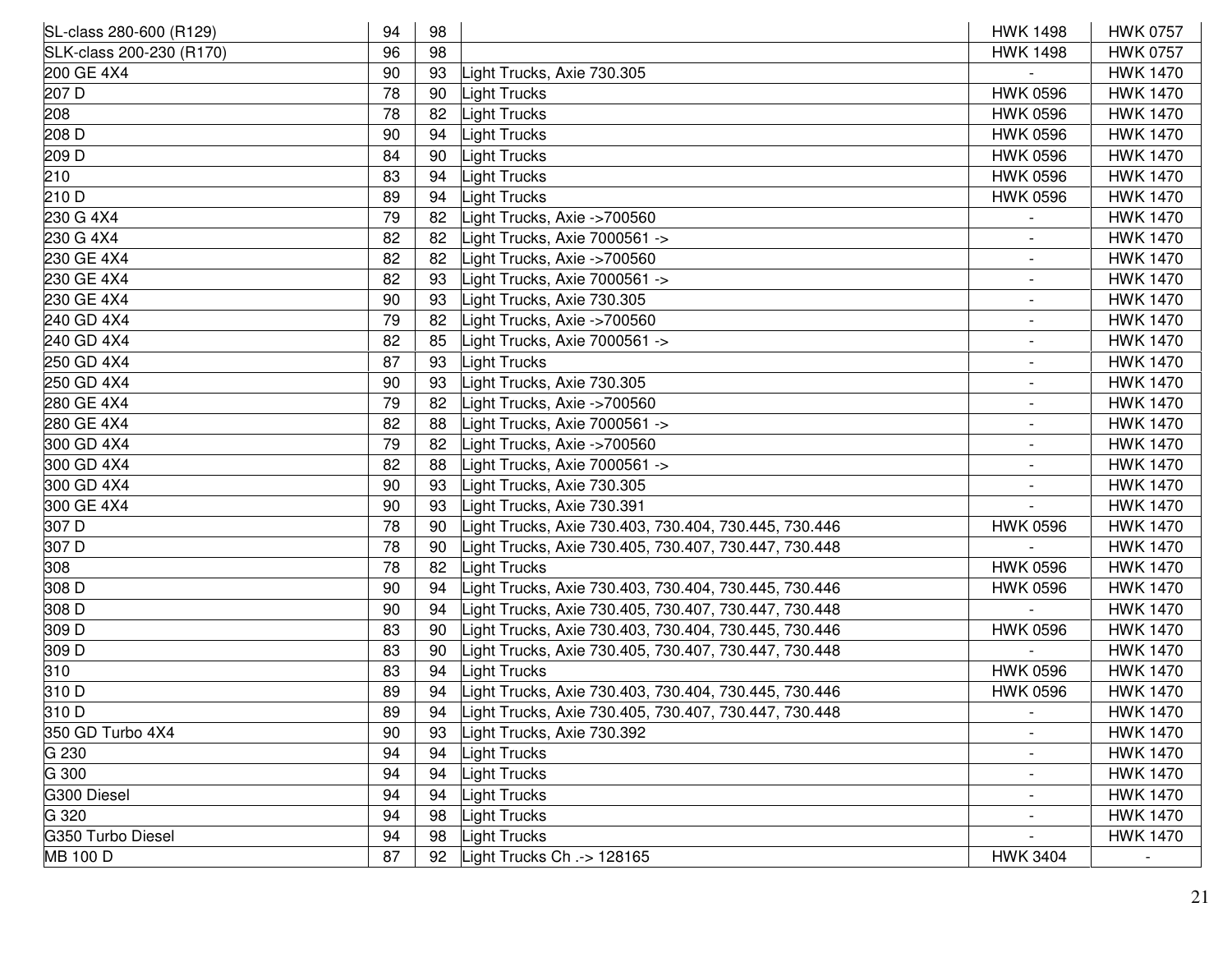| <b>MB 100 D</b>                | 92          |       | 93 Light Trucks Ch .128166 -> | <b>HWK 3404</b>         | $\overline{\phantom{a}}$ |
|--------------------------------|-------------|-------|-------------------------------|-------------------------|--------------------------|
|                                |             |       |                               |                         |                          |
|                                |             |       |                               |                         |                          |
|                                |             |       |                               |                         |                          |
|                                |             |       |                               |                         |                          |
|                                |             |       |                               |                         |                          |
|                                |             |       |                               | <b>HMEC code</b>        | <b>HMEC code</b>         |
| <b>CAR TYPE</b>                | <b>YEAR</b> |       | <b>NOTE</b>                   | (FRONT<br><b>WHEEL)</b> | (REAR<br><b>WHEEL)</b>   |
| <b>MITSUBISHI</b>              |             |       |                               |                         |                          |
| Colt 1400 Turbo                | 82          | 84    |                               | <b>HWK 1366</b>         |                          |
| Colt (C11, C12, C13, C14, C15) | 84          | 88    |                               | <b>HWK 1366</b>         |                          |
| Colt (C51, C52,)               | 04/88       | 91    |                               | <b>HWK 1366</b>         |                          |
| Colt (C53)                     | 04/88       | 91    |                               | <b>HWK 1366</b>         | $\overline{\phantom{a}}$ |
| Colt (C54)                     | 04/88       | 91    |                               | <b>HWK 1366</b>         |                          |
| <b>Colt (C58)</b>              | 04/88       | 91    |                               | <b>HWK 1366</b>         |                          |
| Cordia 1600 SR/GLS (A212A)     | 83          | 83    |                               | <b>HWK 1366</b>         |                          |
| Cordia 1600 Turbo (A212A)      | 83          | 83    |                               | <b>HWK 1366</b>         |                          |
| Galant 1600 (E31)              | 12/87       | 92    |                               | <b>HWK 1366</b>         | $\overline{\phantom{a}}$ |
| Galant Sigma 1800 (E12A)       | 87          | 96    |                               | <b>HWK 1366</b>         | $\overline{\phantom{a}}$ |
| Lancer Flore 1400 Turbo        | 82          | 83    |                               | <b>HWK 1366</b>         |                          |
| Lancer Flore 1300 (C11)        | 84          | 92    | Passenger Cars                | <b>HWK 1366</b>         |                          |
| Lancer Flore 1500 (C12)        | 84          | 92    | Passenger Cars                | <b>HWK 1366</b>         |                          |
| Lancer Flore 1500 (C12)        | 86          | 92    | <b>Estate Cars</b>            | <b>HWK 1366</b>         | $\overline{\phantom{a}}$ |
| Lancer Flore 1800 (C37)        | 84          | 92    | Passenger Cars                | <b>HWK 1366</b>         |                          |
| Lancer Flore 1800 Diesel (C14) | 84          | 92    | Passenger Cars                | <b>HWK 1366</b>         |                          |
| Lancer 1300 (C61)              | 04/88       | 12/91 |                               | <b>HWK 1366</b>         |                          |
| Lancer 1500 (C62, C72)         | 04/88 12/91 |       |                               | <b>HWK 1366</b>         |                          |
| Lancer 1600 (C63, C73)         | 04/88       | 12/91 |                               | <b>HWK 1366</b>         | $\overline{\phantom{a}}$ |
| Lancer 1800 Diesel (C64, C74)  | 04/88       | 12/91 |                               | <b>HWK 1366</b>         |                          |
| Mirage 1500 (C12A)             | 85          | 88    |                               | <b>HWK 1366</b>         | $\overline{\phantom{a}}$ |
| Mirage 1500 (C52A)             | 04/88       | 05/91 |                               | <b>HWK 1366</b>         | $\overline{\phantom{a}}$ |
| Mirage 1600 (C13A)             | 08/85       | 88    |                               | <b>HWK 1366</b>         |                          |
| Mirage 1600 (C53A)             | 04/88 05/91 |       |                               | <b>HWK 1366</b>         | $\overline{\phantom{a}}$ |
| Space Wagon 1800 (D04)         | 06/86 05/91 |       |                               | <b>HWK 1366</b>         |                          |
| Space Wagon 1800 Diesel (D09)  | 07/85 05/91 |       |                               | <b>HWK 1366</b>         |                          |
| Tredia (A212)                  | 83          | 84    |                               | <b>HWK 1366</b>         |                          |
|                                |             |       |                               |                         |                          |
|                                |             |       |                               |                         |                          |
|                                |             |       |                               |                         |                          |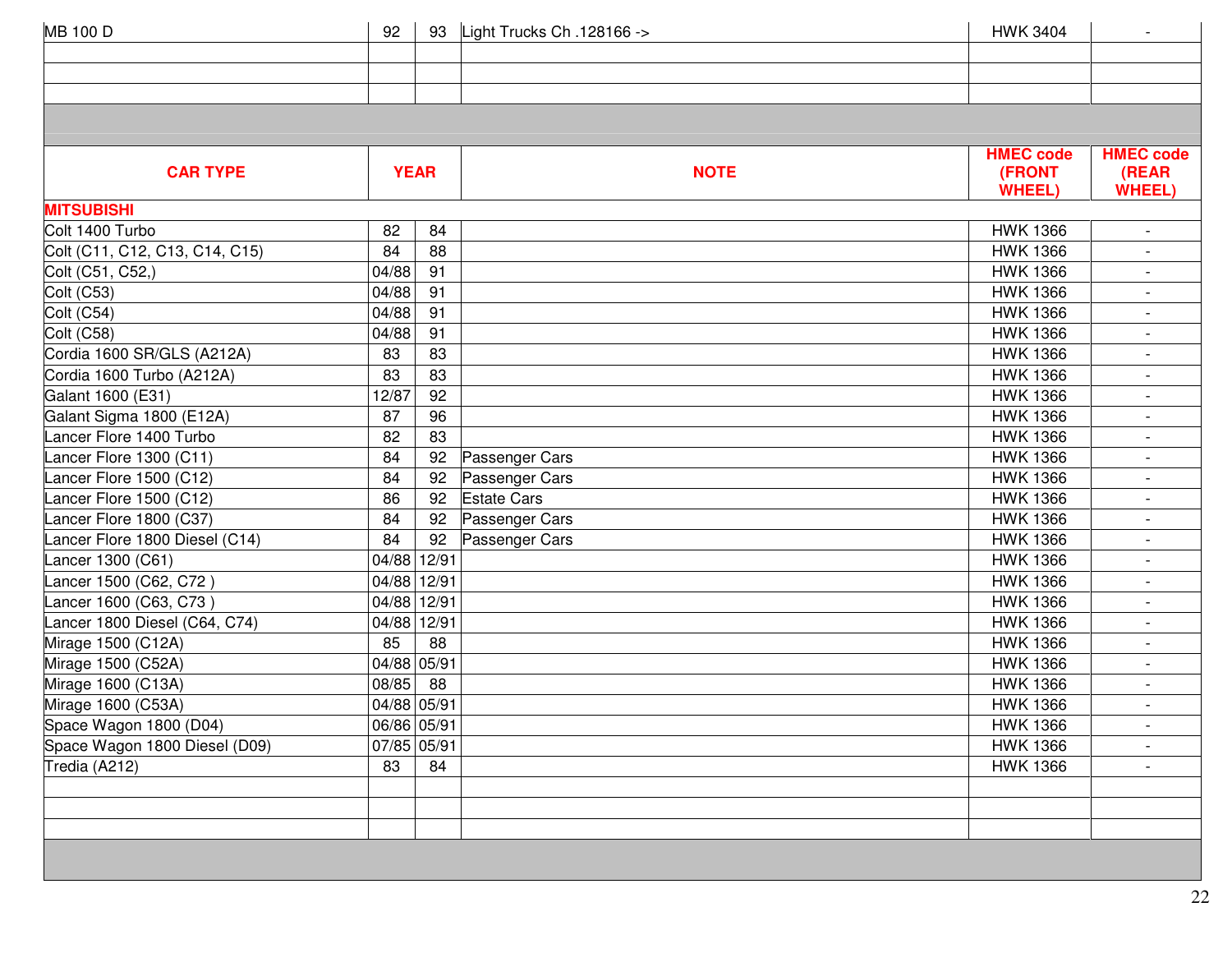| <b>CAR TYPE</b>                     |    | <b>YEAR</b> | <b>NOTE</b>                        | <b>HMEC code</b><br>(FRONT<br><b>WHEEL)</b> | <b>HMEC code</b><br>(REAR<br><b>WHEEL)</b> |
|-------------------------------------|----|-------------|------------------------------------|---------------------------------------------|--------------------------------------------|
| <b>OPEL</b>                         |    |             |                                    |                                             |                                            |
| Ascona - B 1.2                      | 76 | 81          |                                    | <b>HWK 0944</b>                             | $\overline{\phantom{a}}$                   |
| Ascona - B 1.3N                     | 76 | 81          |                                    | <b>HWK 0944</b>                             |                                            |
| Ascona - B 1.3S                     | 76 | 81          |                                    | <b>HWK 0944</b>                             |                                            |
| Ascona - B 1.6N                     | 76 | 81          |                                    | <b>HWK 0944</b>                             |                                            |
| Ascona - B 1.6N Automatic           | 76 | 81          |                                    | <b>HWK 0944</b>                             |                                            |
| Ascona - B 1.6S                     | 76 | 81          |                                    | <b>HWK 0944</b>                             | $\overline{\phantom{a}}$                   |
| Ascona - B 1.9                      | 76 | 81          |                                    | <b>HWK 0944</b>                             | $\blacksquare$                             |
| Ascona - B 2.0                      | 76 | 81          |                                    | <b>HWK 0944</b>                             |                                            |
| Ascona - B Diesel                   | 76 | 81          |                                    | <b>HWK 0944</b>                             |                                            |
| Ascona - C 1.3                      | 82 | 88          |                                    | <b>HWK 0663</b>                             | <b>HWK 0944</b>                            |
| Ascona - C 1.6 SV, 1.6NZ            | 82 | 88          |                                    | <b>HWK 0663</b>                             | <b>HWK 0944</b>                            |
| Ascona - C 1.6 NS, 1.6SH            | 82 | 88          |                                    | <b>HWK 0736</b>                             | <b>HWK 0944</b>                            |
| Ascona - C 1.6 Diesel               | 82 | 88          |                                    | <b>HWK 0736</b>                             | <b>HWK 0944</b>                            |
| Ascona - C 1.8                      | 82 | 88          |                                    | <b>HWK 0736</b>                             | <b>HWK 0944</b>                            |
| Ascona - C 2.0                      | 82 | 88          |                                    | <b>HWK 0736</b>                             | <b>HWK 0944</b>                            |
| Astra 1.4, 1.6                      | 92 | 98          | ABS (front Bearing 34X64X37)       | <b>HWK 0663</b>                             |                                            |
| Astra 1.4, 1.6                      | 92 | 98          | ABS (front Bearing 39X72X37)       | <b>HWK 0736</b>                             | $\overline{a}$                             |
| Astra 1.4, 1.6                      | 92 | 98          | ABS (front Bearing 39X74X39)       | <b>HWK 3410</b>                             | $\overline{\phantom{a}}$                   |
| Astra 1.4, 1.6                      | 92 | 98          | ABS (front Bearing 34X64X37)       | <b>HWK 0663</b>                             |                                            |
| Astra 1.4, 1.6                      | 92 | 98          | ABS (front Bearing 39X72X37)       | <b>HWK 0736</b>                             | $\blacksquare$                             |
| Astra 1.4, 1.6                      | 92 | 98          | ABS (front Bearing 39X74X39)       | <b>HWK 3410</b>                             |                                            |
| Astra 1.7 Diesel, 1.7 Turbo Diesel  | 92 | 98          | ABS (front Bearing 39X72X37)       | <b>HWK 0736</b>                             |                                            |
| Astra 1.7 Diesel, 1.7 Turbo Diesel  | 92 | 98          | ABS (front Bearing 39X74X39)       | <b>HWK 3410</b>                             |                                            |
| Astra 1.7 Diesel, 1.7 Turbo Diesel  | 92 | 98          | ABS (front Bearing 39X72X37)       | <b>HWK 0736</b>                             |                                            |
| Astra 1.7 Diesel, 1.7 Turbo Diesel  | 92 | 98          | ABS (front Bearing 39X74X39)       | <b>HWK 3410</b>                             | $\blacksquare$                             |
| Astra 1.8, 2.0                      | 92 | 98          | ABS (front Bearing 39X72X37)       | <b>HWK 0736</b>                             | $\blacksquare$                             |
| Astra 1.8, 2.0                      | 92 | 98          | ABS (front Bearing 39X74X39)       | <b>HWK 3410</b>                             |                                            |
| Astra 1.8, 2.0                      | 92 | 98          | ABS (front Bearing 39X72X37)       | <b>HWK 0736</b>                             |                                            |
| Astra 1.8, 2.0                      | 92 | 98          | ABS (front Bearing 39X74X39)       | <b>HWK 3410</b>                             |                                            |
| Calibra C 2.0 NE, C2.0 XE, X2.0 XEV | 89 | 95          |                                    | <b>HWK 0736</b>                             | <b>HWK 1326</b>                            |
| Calibra C 2.0 NE, X2.0 XEV          | 96 | 97          |                                    | <b>HWK 3410</b>                             | <b>HWK 1326</b>                            |
| Calibra C 2.0 XE                    | 96 | 97          | <b>British manufactured models</b> | <b>HWK 0736</b>                             | <b>HWK 1326</b>                            |
| Calibra C 2.0 XE                    | 96 | 97          | <b>British manufactured models</b> | <b>HWK 3410</b>                             | <b>HWK 1326</b>                            |
| Calibra C 2.0 LET                   | 89 | 92          |                                    | <b>HWK 0736</b>                             | <b>HWK 1326</b>                            |
| Calibra C 2.0 LET                   | 93 | 97          |                                    | <b>HWK 3410</b>                             | <b>HWK 1326</b>                            |
| Calibra C 2.5 XE                    | 93 | 97          |                                    | <b>HWK 3410</b>                             | <b>HWK 1326</b>                            |
| Calibra X 2.5 XE                    | 93 | 97          |                                    | <b>HWK 3410</b>                             | <b>HWK 1326</b>                            |
| Corsa (A)                           | 83 | 92          |                                    | <b>HWK 0663</b>                             | <b>HWK 0944</b>                            |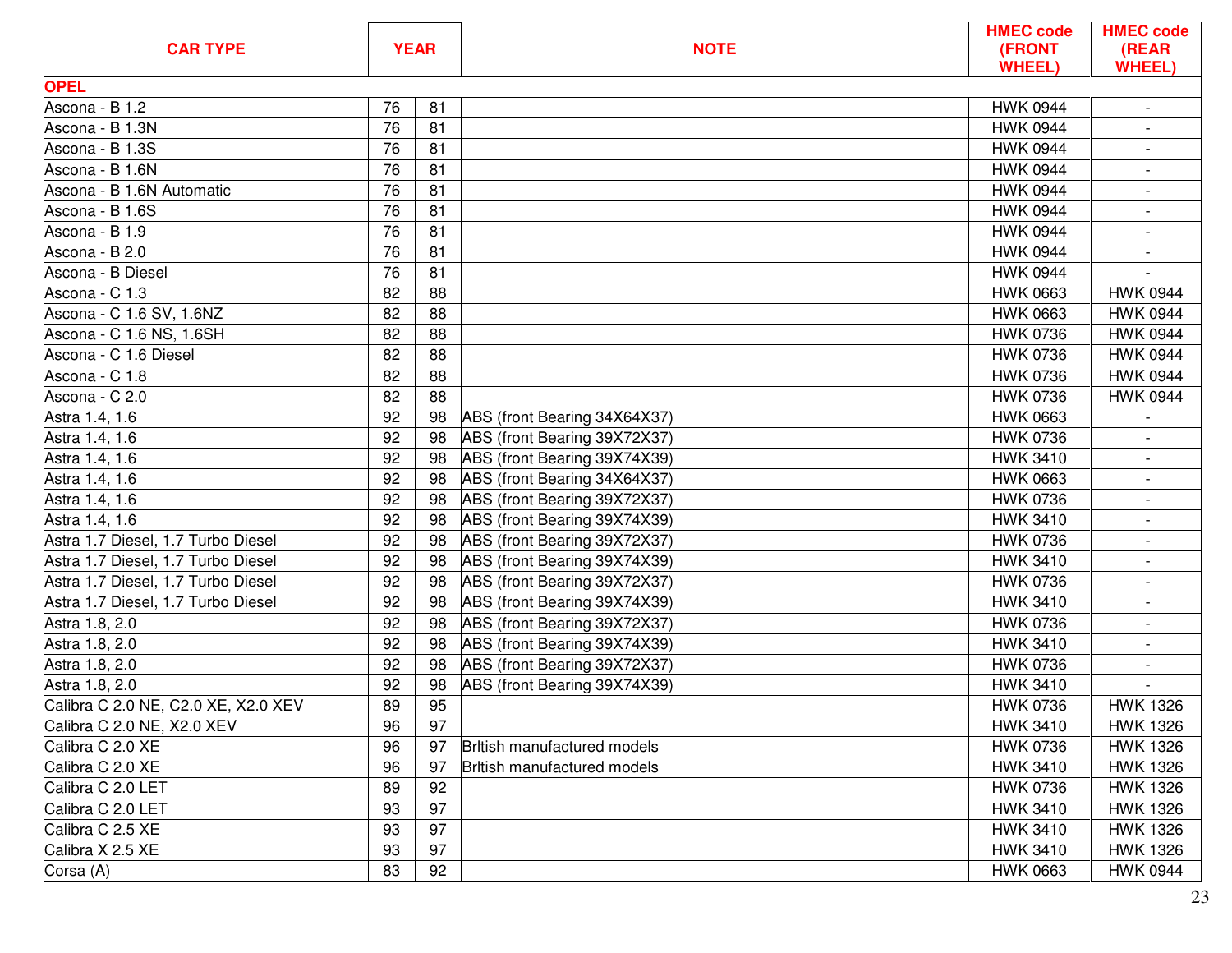| Corsa (B)                               | 93 | 00              |                          | $\sim$          | <b>HWK 0944</b> |
|-----------------------------------------|----|-----------------|--------------------------|-----------------|-----------------|
| Kadett (C) 1000                         | 76 | 79              | Ch.52696300/55151639->   | <b>HWK 0944</b> |                 |
| Kadett (C) 1200                         | 76 | 79              | Ch.52696300/55151639->   | <b>HWK 0944</b> |                 |
| Kadett (C) 1.6, 1.9, 2.0                | 76 | 79              |                          | <b>HWK 0944</b> |                 |
| Kadett (D) 1.0, 1.2, 1.3                | 80 | 84              |                          | <b>HWK 0663</b> | <b>HWK 0944</b> |
| Kadett (D) 1.6, 1.8                     | 82 | 84              |                          | <b>HWK 0736</b> | <b>HWK 0944</b> |
| Kadett (D) Diesel                       | 82 | 84              |                          | <b>HWK 0736</b> | <b>HWK 0944</b> |
| Kadett (E) 1.2, 1.3, 1.4                | 85 | 91              |                          | <b>HWK 0663</b> | <b>HWK 0944</b> |
| Kadett (E) 1.6 LZ, 1.6 NZ, 1.6 SV       | 85 | 91              |                          | <b>HWK 0663</b> | <b>HWK 0944</b> |
| Kadett (E) 1.6 S                        | 85 | 91              |                          | <b>HWK 0736</b> | <b>HWK 0944</b> |
| Kadett (E) 1.6 Diesel                   | 85 | 91              |                          | <b>HWK 0736</b> | <b>HWK 0944</b> |
| Kadett (E) 1.7 Diesel                   | 85 | 91              |                          | <b>HWK 0736</b> | <b>HWK 0944</b> |
| Kadett (E) 1.8, 2.0                     | 85 | 91              |                          | <b>HWK 0736</b> | <b>HWK 0944</b> |
| Kadett combo                            | 86 | 91              |                          | <b>HWK 0736</b> |                 |
| Kadett cabriolet 1.4                    | 85 | 92              |                          | <b>HWK 0663</b> | <b>HWK 0944</b> |
| Kadett cabriolet 1.6 LZ, 1.6 NZ, 1.6 SV | 85 | 92              |                          | <b>HWK 0663</b> | <b>HWK 0944</b> |
| Kadett cabriolet 1.6 S                  | 85 | $\overline{92}$ |                          | <b>HWK 0736</b> | <b>HWK 0944</b> |
| Kadett cabriolet 2.0                    | 85 | 92              |                          | <b>HWK 0736</b> | <b>HWK 0944</b> |
| Lotus Omega                             | 90 | 93              |                          | <b>HWK 1301</b> | <b>HWK 1326</b> |
| Manta (B) 1.2                           | 76 | 88              |                          | <b>HWK 0944</b> |                 |
| Manta (B) 1.3 N                         | 76 | 88              |                          | <b>HWK 0944</b> |                 |
| Manta (B) 1.3 S                         | 76 | 88              |                          | <b>HWK 0944</b> |                 |
| Manta (B) 1.6 N                         | 76 | 88              | Man.GBX                  | <b>HWK 0944</b> |                 |
| Manta (B) 1.6 N Automatic               | 76 | 88              | Aut.GBX                  | <b>HWK 0944</b> | $\blacksquare$  |
| Manta (B) 1.6 S                         | 76 | 88              |                          | <b>HWK 0944</b> |                 |
| Manta (B) 1.9                           | 76 | 88              |                          | <b>HWK 0944</b> |                 |
| Manta (B) 2.0                           | 76 | 88              |                          | <b>HWK 0944</b> |                 |
| Omega A 1.8                             | 87 | 93              |                          | <b>HWK 1301</b> |                 |
| Omega A 2.0                             | 87 | 93              |                          | <b>HWK 1301</b> |                 |
| Omega A 2.3 Diesel                      | 87 | 93              |                          | <b>HWK 1301</b> |                 |
| Omega A 2.3 Turbo Diesel                | 87 | 93              |                          | <b>HWK 1301</b> | <b>HWK 1326</b> |
| Omega A 2.4                             | 87 | 93              |                          | <b>HWK 1301</b> | <b>HWK 1326</b> |
| Omega A 2.6                             | 87 | 93              |                          | <b>HWK 1301</b> | <b>HWK 1326</b> |
| Omega A 3.0                             | 87 | 93              |                          | <b>HWK 1301</b> | <b>HWK 1326</b> |
| Omega A Carsavan                        | 87 | 93              |                          | <b>HWK 1301</b> | <b>HWK 1326</b> |
| Omega B                                 | 94 | 00              |                          | <b>HWK 1301</b> | <b>HWK 3410</b> |
| Omega B Carsavan                        | 94 | 00              |                          | <b>HWK 1301</b> | <b>HWK 1326</b> |
| Rekord (D)                              | 72 | 77              |                          | <b>HWK 0944</b> |                 |
| Rekord (D) - Crsavan                    | 72 | 77              |                          | <b>HWK 0944</b> |                 |
| Rekord (E) 1.7                          | 78 | 82              | Power steering, Man. GBX | <b>HWK 0944</b> |                 |
| Rekord (E) 1.7 - Crsavan                | 78 | 82              | Power steering, Man. GBX | <b>HWK 0944</b> |                 |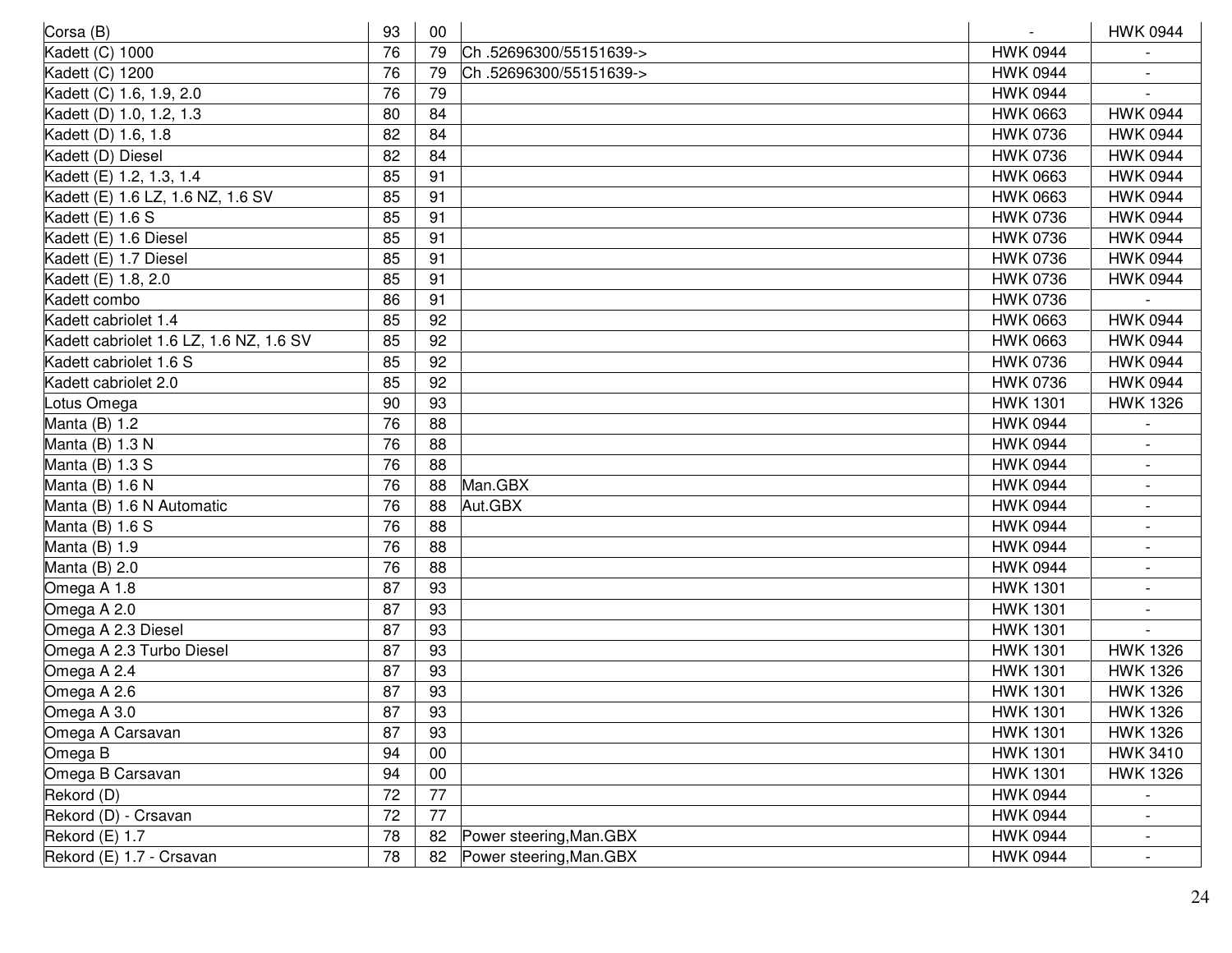| Rekord (E) 1.8                        | 83 | 86          |                          | <b>HWK 0944</b>        | $\sim$                   |
|---------------------------------------|----|-------------|--------------------------|------------------------|--------------------------|
| Rekord (E) 1.8 - Crsavan              | 83 | 86          |                          | <b>HWK 0944</b>        |                          |
| Rekord (E) 1.9                        | 78 | 82          | Power steering, Man. GBX | <b>HWK 0944</b>        |                          |
| Rekord (E) 1.9 - Crsavan              | 78 | 82          | Power steering, Man. GBX | <b>HWK 0944</b>        |                          |
| Rekord (E) 2.0                        | 78 | 86          | Power steering, Man. GBX | <b>HWK 0944</b>        |                          |
| Rekord (E) 2.0 E Berlina              | 81 | 84          | Ch.11028763->            | <b>HWK 0944</b>        | $\overline{\phantom{a}}$ |
| Rekord (E) 2.2 E Berlina              | 85 | 86          |                          | <b>HWK 0944</b>        |                          |
| Senator (B) 2.5 I, 3.0i               | 88 | 93          |                          | <b>HWK 1301</b>        | <b>HWK 1326</b>          |
| Tigra                                 | 94 | $00\,$      |                          |                        | <b>HWK 0944</b>          |
| Vectra A 1.4                          | 89 | 92          |                          | <b>HWK 0663</b>        | <b>HWK 0944</b>          |
| Vectra A 1.4                          | 93 | 93          | <b>ABS</b>               | <b>HWK 0663</b>        |                          |
| Vectra A 1.6                          | 89 | 92          | Man.GBX                  | <b>HWK 0663</b>        | <b>HWK 0944</b>          |
| Vectra A 1.6                          | 93 | 93          | <b>ABS Man.GBX</b>       | <b>HWK 0663</b>        |                          |
| Vectra A 1.6 Automatic                | 89 | 92          | Aut.GBX                  | <b>HWK 0736</b>        | <b>HWK 0944</b>          |
| Vectra A 1.6 Automatic                | 93 | 93          | <b>ABS Aut.GBX</b>       | <b>HWK 0736</b>        |                          |
| Vectra A 1.7 Diesel, 1.7 Turbo Diesel | 89 | 92          |                          | <b>HWK 0736</b>        | <b>HWK 0944</b>          |
| Vectra A 1.7 Diesel, 1.7 Turbo Diesel | 93 | 93          | <b>ABS</b>               | <b>HWK 0736</b>        |                          |
| Vectra A 1.8                          | 89 | 92          |                          | <b>HWK 0736</b>        | <b>HWK 0944</b>          |
| Vectra A 1.8                          | 93 | 93          | <b>ABS</b>               | <b>HWK 0736</b>        |                          |
| Vectra A 2.0                          | 89 | 92          |                          | <b>HWK 0736</b>        | <b>HWK 0944</b>          |
| Vectra A 2.0                          | 93 | 93          | <b>ABS</b>               | <b>HWK 0736</b>        |                          |
| Vectra A 2.0 4X4                      | 89 | 92          |                          | <b>HWK 0736</b>        | <b>HWK 1326</b>          |
| Vectra A 2.0 4X4                      | 93 | 95          |                          | <b>HWK 3410</b>        | <b>HWK 1326</b>          |
| Vectra A 2.5 XE - 6V                  | 93 | 95          |                          | <b>HWK 3410</b>        |                          |
| Vectra A 2.5 XE - 6V 4X4              | 93 | 95          |                          | <b>HWK 3410</b>        | <b>HWK 1326</b>          |
| Vectra B 1.6 LZ2, 1.6 SZR, 1.6 XEL    | 96 | 98          |                          | <b>HWK 3410</b>        |                          |
| Vectra B 1.7 TURBO DIESEL             | 96 | 98          |                          | <b>HWK 3410</b>        |                          |
| Vectra B 1.8 XE, 1.8 XE1              | 96 | 98          |                          | <b>HWK 3410</b>        |                          |
| Vectra B 2.0 NEJ                      | 96 | 98          |                          | <b>HWK 3410</b>        |                          |
| Vectra B 2.0 DTL, 2.0 DTH             | 96 | 98          |                          | <b>HWK 3410</b>        | $\overline{\phantom{a}}$ |
| Vectra B 2.0 SEL, 2.0 XEV             | 96 | 98          |                          | <b>HWK 3410</b>        |                          |
| Vectra B 2.5 XE                       | 96 | 98          |                          | <b>HWK 3410</b>        |                          |
| Vectra B                              | 99 | $00\,$      |                          | <b>HWK 3410</b>        |                          |
|                                       |    |             |                          |                        |                          |
|                                       |    |             |                          |                        |                          |
|                                       |    |             |                          |                        |                          |
|                                       |    |             |                          |                        |                          |
|                                       |    |             |                          | <b>HMEC code</b>       | <b>HMEC code</b>         |
| <b>CAR TYPE</b>                       |    | <b>YEAR</b> | <b>NOTE</b>              | (FRONT<br><b>WHEEL</b> | (REAR<br><b>WHEEL</b> )  |
| <b>PEUGEOT</b>                        |    |             |                          |                        |                          |
|                                       |    |             |                          |                        |                          |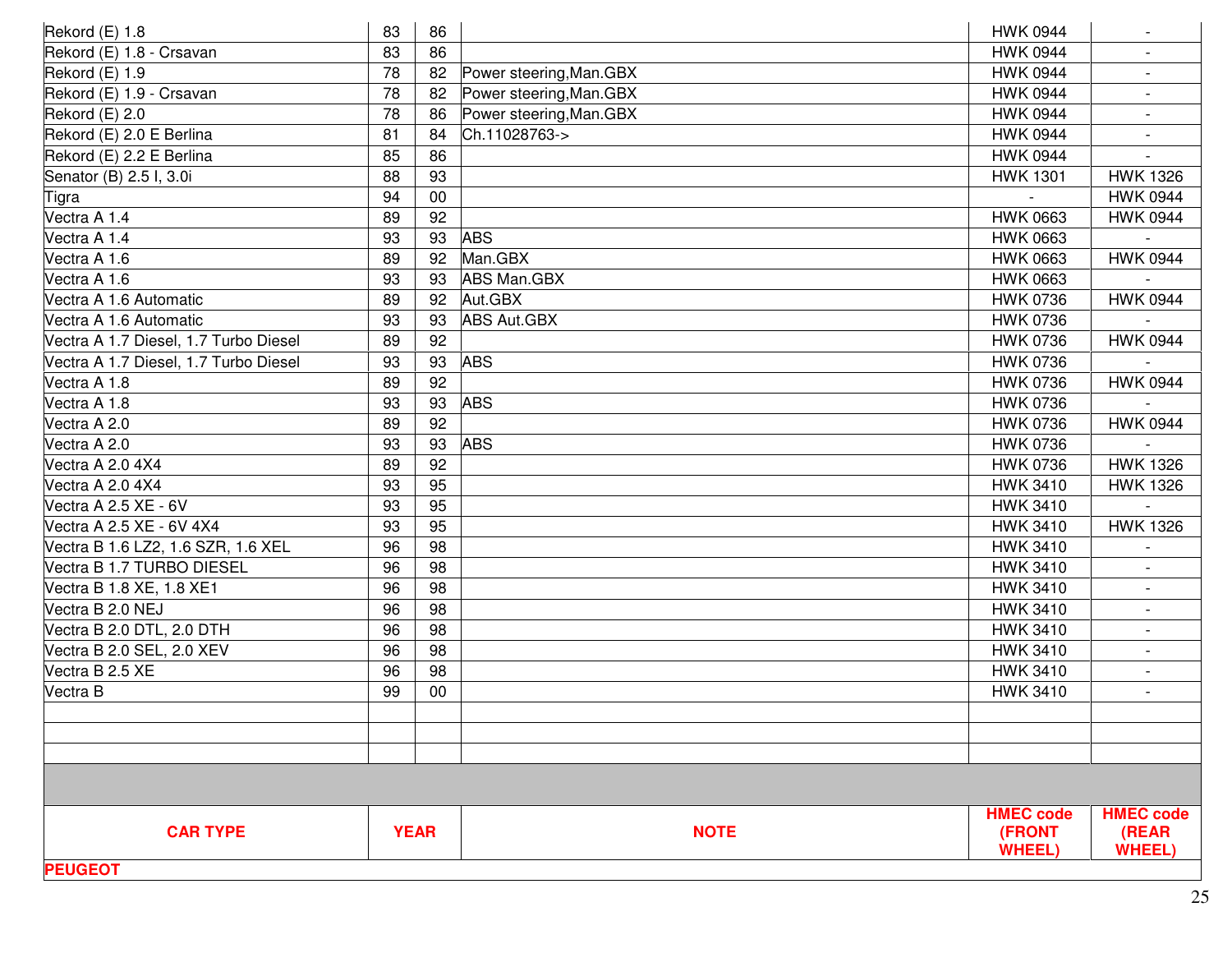| 104                             |       |       | 07/80 88 Ch.5496582/7029645->{ Rear seal 48X72.5X10 } | $\sim$          | <b>HWK 0728</b> |
|---------------------------------|-------|-------|-------------------------------------------------------|-----------------|-----------------|
| 104                             | 07/80 | 88    | Ch.5496582/7029645->{ Rear seal 54X72.5X9 }           | <b>HWK 0612</b> | <b>HWK 0728</b> |
| 106 1.0, 1.1                    | 91    |       | 01/99 Wheel with 3 holes                              | <b>HWK 1327</b> |                 |
| 106 1.0, 1.1                    |       |       | 02/99 04/00 Wheel with 3 holes                        | <b>HWK 1327</b> |                 |
| 106 1.0, 1.1                    | 91    |       | 01/99 Wheel with 4 holes                              | <b>HWK 0882</b> | <b>HWK 0961</b> |
| 106 1.3                         | 91    | 96    |                                                       | <b>HWK 0882</b> | <b>HWK 0961</b> |
| 106 1.4                         | 91    | 01/99 |                                                       | <b>HWK 0882</b> | <b>HWK 0961</b> |
| 106 1.4 Diesel                  | 92    | 94    |                                                       | <b>HWK 0882</b> | <b>HWK 0961</b> |
| 106 1.5 Diesel                  | 94    | 01/99 |                                                       | <b>HWK 0882</b> | <b>HWK 0961</b> |
| 106 1.6                         | 94    |       | 01/99 Mot.TU5JP                                       | <b>HWK 0882</b> | <b>HWK 0961</b> |
| 106 1.6                         |       |       | 02/99 04/00 Mot. TU5JP                                | <b>HWK 0882</b> |                 |
| 106 1.6                         | 94    |       | 01/99 Mot.TU5J2 Mot.TU5J4 ABS                         | <b>HWK 0882</b> |                 |
| 106 SA13 Electric               | 97    | 01/99 |                                                       | <b>HWK 0882</b> | <b>HWK 0961</b> |
| 106 SA13 Electric               | 02/99 | 06/99 |                                                       | <b>HWK 0882</b> |                 |
| 205 1.0, 1.1, 1.3, 1.4          | 83    | 97    |                                                       | <b>HWK 0882</b> | <b>HWK 0961</b> |
| 205 1.6                         | 85    | 96    | <b>ABS</b>                                            | <b>HWK 0882</b> | <b>HWK 0961</b> |
| 205 1.6                         | 85    | 96    | <b>ABS</b>                                            | <b>HWK 0915</b> |                 |
| 205 1.8 Diesel                  | 85    | 96    | <b>ABS</b>                                            | <b>HWK 0882</b> | <b>HWK 0961</b> |
| 205 1.8 Diesel                  | 85    | 96    | <b>ABS</b>                                            | <b>HWK 0915</b> | <b>HWK 0961</b> |
| 205 1.9                         | 85    | 96    | <b>ABS</b>                                            | <b>HWK 0882</b> | <b>HWK 0961</b> |
| 205 1.9                         | 85    | 96    | <b>ABS</b>                                            | <b>HWK 0915</b> |                 |
| 205 1.9 Gti                     | 87    | 94    | <b>ABS</b>                                            | <b>HWK 0882</b> |                 |
| 205 1.9 Gti                     | 87    | 94    | <b>ABS</b>                                            | <b>HWK 0915</b> |                 |
| 205 1.9 Diesel                  | 85    | 96    | <b>ABS</b>                                            | <b>HWK 0882</b> | <b>HWK 0961</b> |
| 205 1.9 Diesel                  | 85    | 96    | <b>ABS</b>                                            | <b>HWK 0915</b> | <b>HWK 0961</b> |
| 206 1.1, 1.4, 1.6 (TU1/TU3/TU5) | 98    |       | 08/98 Ch.->7958                                       |                 | <b>HWK 0961</b> |
| 206 1.9 Diesel (DW8)            | 98    |       | 08/98 Ch.->7958                                       |                 | <b>HWK 0961</b> |
| 206 2.0-16V (EW10)              | 98    | 07/98 |                                                       | <b>HWK 0915</b> |                 |
| 206 2.0 Turbo Diesel (DW10)     | 98    | 07/98 |                                                       | <b>HWK 0915</b> |                 |
| 305                             | 83    |       | 08/84 Ch.->9404638                                    | <b>HWK 1336</b> | <b>HWK 0743</b> |
| 305                             | 09/84 | 91    | Ch.9404639->                                          | <b>HWK 0915</b> | <b>HWK 0743</b> |
| 306 <sub>1</sub>                | 93    | 97    | ABS {Front Bearing 35X72X33}{Rear Drum brakes}        | <b>HWK 0882</b> | <b>HWK 0961</b> |
| 306                             | 93    | 97    | ABS {Front Bearing 42X82X36}{Rear Drum brakes}        | <b>HWK 0915</b> |                 |
| 306                             | 93    |       | 06/95 ABS Bendix {Rear Drum brakes}                   | <b>HWK 0915</b> | <b>HWK 0961</b> |
| 306                             | 93    |       | 06/95 ABS Bosch {Rear Drum brakes}                    | <b>HWK 0915</b> |                 |
| 306                             | 07/95 | 97    | ABS Bosch {Rear Drum brakes}                          | <b>HWK 0915</b> | <b>HWK 0961</b> |
| 306 <sub>1</sub>                | 93    | 97    | ABS {Rear Drum brakes}                                | <b>HWK 0915</b> |                 |
| 306                             | 93    | 97    | Rinforced suspension ABS{Froni Bearing 35X72X33}      | <b>HWK 0882</b> | <b>HWK 0961</b> |
| 3061                            | 93    | 97    | Rinforced suspension ABS{Froni Bearing 42X82X36}      | <b>HWK 0915</b> | <b>HWK 0961</b> |
| 306                             | 93    | 97    | Rinforced suspension ABS                              | <b>HWK 0915</b> | <b>HWK 0961</b> |
| 306   Enterprise                | 93    | 97    | ABS{Froni Bearing 35X72X33}{Rear Drum brakes}         | <b>HWK 0882</b> | <b>HWK 0961</b> |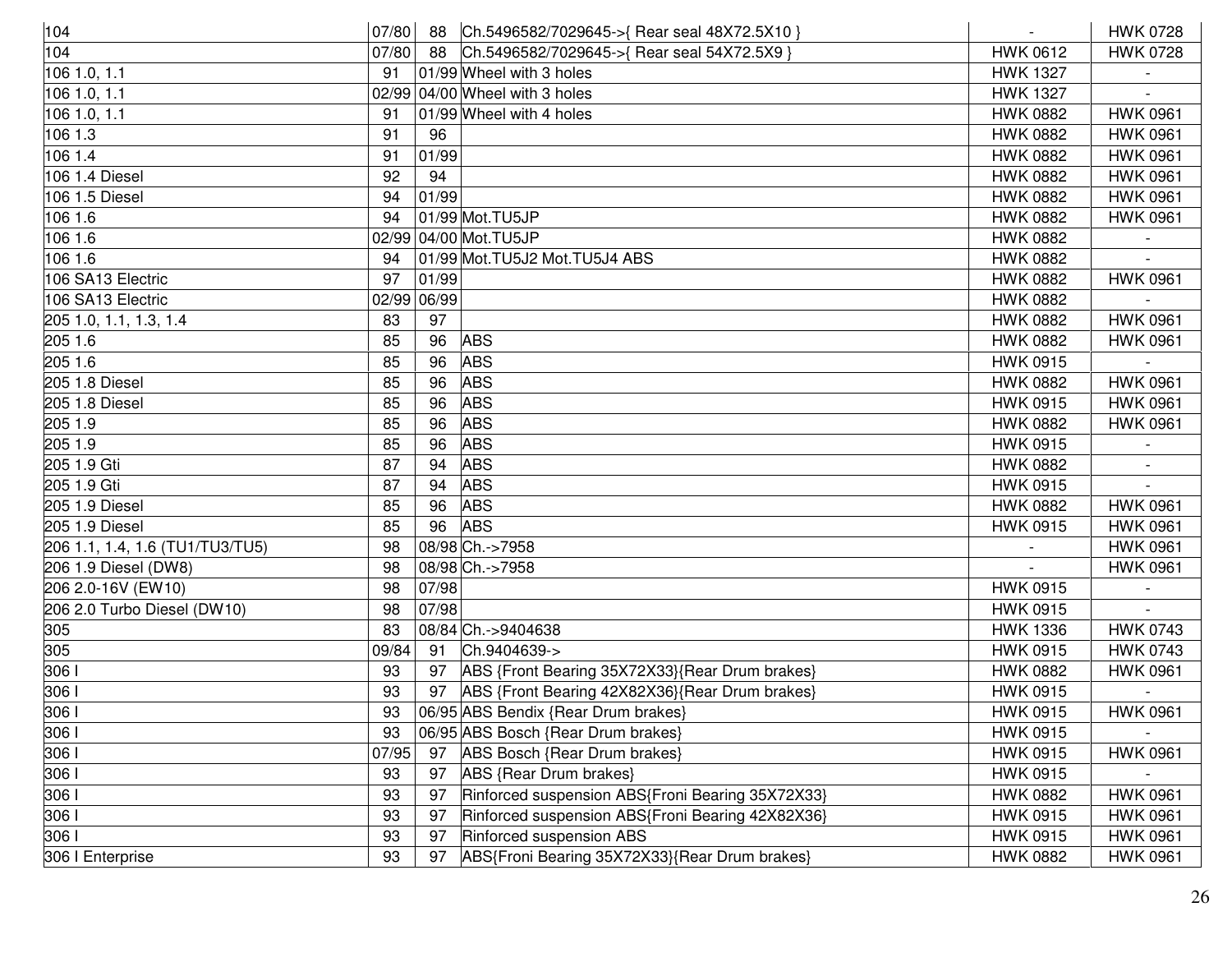| 306   Enterprise                  | 93 |       | 97 ABS{Froni Bearing 42X82X36}{Rear Drum brakes}        | <b>HWK 0915</b> | <b>HWK 0961</b>          |
|-----------------------------------|----|-------|---------------------------------------------------------|-----------------|--------------------------|
| 306   Enterprise                  | 93 | 97    | ABS{Rear Drum brakes}                                   | <b>HWK 0915</b> |                          |
| 306 II 1.4 Front                  | 97 |       | 01/99 Mot. TU3 ABS Steel wheel rim                      | <b>HWK 0882</b> |                          |
| 306 II 1.4 Front                  | 97 |       | 06/00 Mot.TU3 ABS Aluminium wheel rim                   | <b>HWK 0915</b> |                          |
| 306 II 1.4 Front                  | 97 |       | 06/00 Mot. TU3 ABS                                      | <b>HWK 0915</b> |                          |
| 306 II 1.6 Front                  | 97 |       | 06/00 Mot.TU5                                           | <b>HWK 0915</b> | $\overline{\phantom{a}}$ |
| 306 II 1.8, 1.8D, 2.0, 2.0D Front | 97 |       | 06/00 Mot.XU7/XUD7/XU10/XUD9                            | <b>HWK 0915</b> |                          |
| 306 II 1.9D Front                 | 98 |       | 06/00 Mot.DW8                                           | <b>HWK 0915</b> |                          |
| 306 II 1.4, 1.6 Rear              | 97 |       | 09/98 Passanger Cars Mot. TU3/TU5                       |                 | <b>HWK 0961</b>          |
| 306 II 1.8, 1.8D, 2.0, 2.0D Rear  | 97 |       | 09/98 Passanger Cars DrumBrakes Mot. XU7/XUD7/XU10/XUD9 |                 | <b>HWK 0961</b>          |
| 309 1.1 (1118 cc)                 | 86 | 93    |                                                         | <b>HWK 0882</b> | <b>HWK 0961</b>          |
| 309 1.1 (1124 cc)                 | 86 | 89    |                                                         | <b>HWK 0915</b> | <b>HWK 0961</b>          |
| 309 1.1 (1124 cc)                 | 90 | 93    |                                                         | <b>HWK 0915</b> | <b>HWK 0961</b>          |
| 309 1.3 (1294 cc)                 | 86 | 93    |                                                         | <b>HWK 0915</b> | <b>HWK 0961</b>          |
| 309 1.4 (1360 cc)                 | 86 | 89    |                                                         | <b>HWK 0915</b> | <b>HWK 0961</b>          |
| 309 1.4 (1360 cc)                 | 90 | 93    |                                                         | <b>HWK 0915</b> | <b>HWK 0961</b>          |
| 309 1.4 (1442 cc)                 | 86 | 93    |                                                         | <b>HWK 0915</b> | <b>HWK 0961</b>          |
| 309 1.6 (1580cc)                  | 86 | 93    |                                                         | <b>HWK 0915</b> | <b>HWK 0961</b>          |
| 309 1.6 GTi (1580cc)              | 87 | 93    |                                                         | <b>HWK 0915</b> | <b>HWK 0961</b>          |
| 309 1.6 (1592cc)                  | 86 | 93    |                                                         | <b>HWK 0915</b> | <b>HWK 0961</b>          |
| 309 1.8 Diesel                    | 87 | 93    |                                                         | <b>HWK 0915</b> | <b>HWK 0961</b>          |
| 309 1.8 Turbo Diesel              | 87 | 93    |                                                         | <b>HWK 0915</b> | <b>HWK 0961</b>          |
| 309 1.9 (1905cc)                  | 86 | 93    |                                                         | <b>HWK 0915</b> | <b>HWK 0961</b>          |
| 309 1.9 GTi (1905cc)              | 87 | 93    |                                                         | <b>HWK 0915</b> |                          |
| 309 1.9 Diesel                    | 87 | 93    |                                                         | <b>HWK 0915</b> | <b>HWK 0961</b>          |
| 309 1.9 Turbo Diesel              | 87 | 93    |                                                         | <b>HWK 0915</b> | <b>HWK 0961</b>          |
| 405 4X2                           | 87 | 97    | <b>ABS</b>                                              | <b>HWK 0915</b> | <b>HWK 0743</b>          |
| 405 4X2                           | 87 | 97    | ABS Bendix {Rear Drum brakes}                           | <b>HWK 0915</b> |                          |
| 405 4X2                           | 87 | 97    | <b>ABS Bosch</b>                                        | <b>HWK 0915</b> |                          |
| 405 4X4                           | 89 | 97    |                                                         | <b>HWK 0915</b> | <b>HWK 0915</b>          |
| 406                               | 95 | 99    | <b>ABS</b>                                              | <b>HWK 0915</b> |                          |
| 406                               | 95 | 99    | <b>ABS</b>                                              | <b>HWK 0915</b> |                          |
| 406 II                            | 99 | 06/00 |                                                         | <b>HWK 0915</b> |                          |
| 504 Berline (GL)                  | 76 | 85    | Ch.2181357->                                            | <b>HWK 0540</b> |                          |
| 504 Berline (L, GR, SR)           | 76 | 85    | Ch.2181357->                                            | <b>HWK 0540</b> | $\overline{\phantom{a}}$ |
| 504 Break                         | 76 | 81    | Ch.2181357->3382961                                     | <b>HWK 0540</b> |                          |
| 504 Break                         | 81 | 85    | Ch.3382962->                                            | <b>HWK 0540</b> |                          |
| 504 Cabriolet                     | 76 | 81    | Ch.2181357->3547547                                     | <b>HWK 0540</b> |                          |
| 504 Cabriolet                     | 81 | 84    | Ch.3547548->                                            | <b>HWK 0540</b> |                          |
| 504 Commercial                    | 76 | 81    | Ch.2181357->3382961                                     | <b>HWK 0540</b> |                          |
| 504 Commercial                    | 81 | 85    | Ch.3382962->                                            | <b>HWK 0540</b> |                          |
|                                   |    |       |                                                         |                 |                          |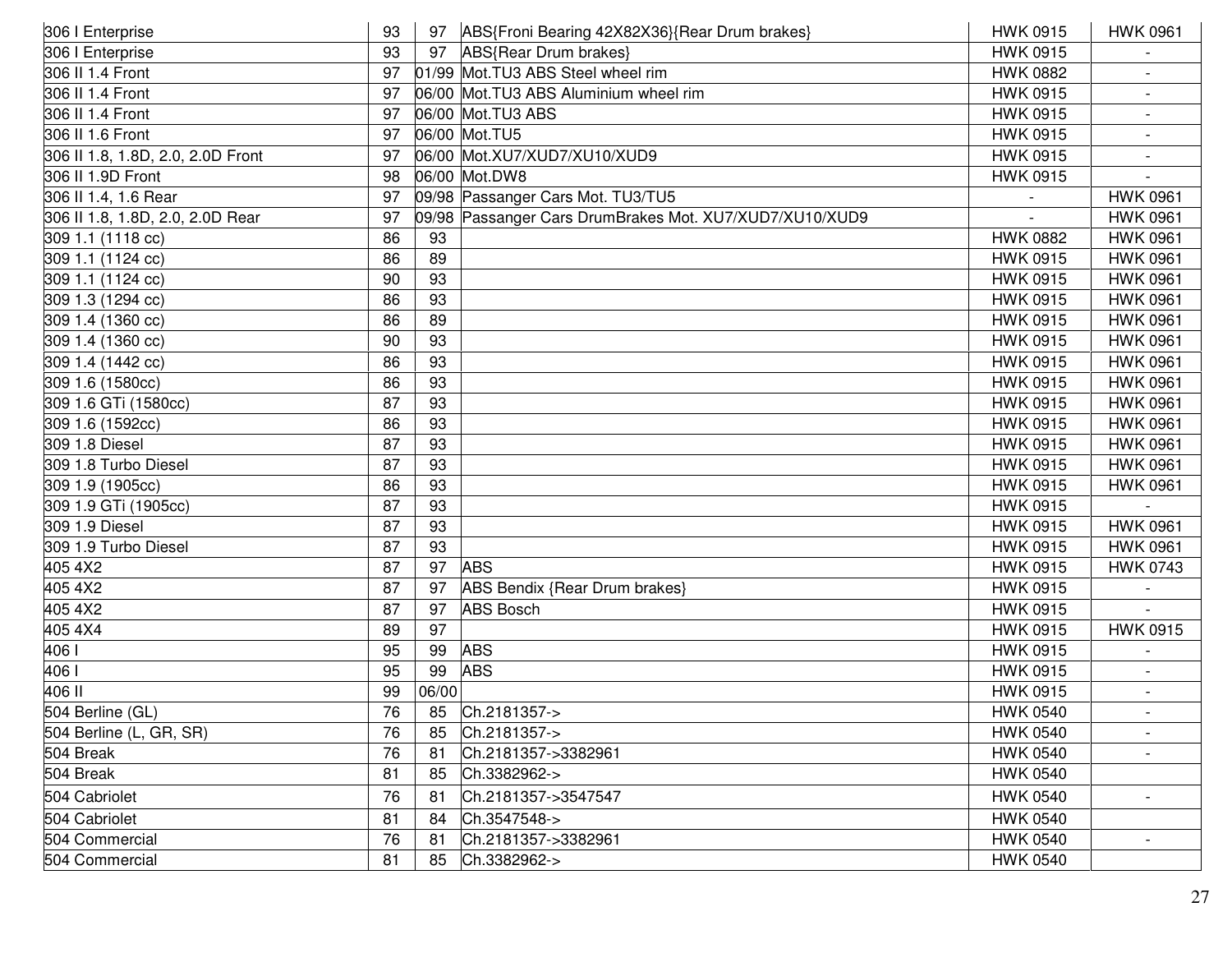| 504 Coupe                 | 76          | 81        | Ch.2181357 ->3547547                  | <b>HWK 0540</b>  | $\sim$                   |
|---------------------------|-------------|-----------|---------------------------------------|------------------|--------------------------|
| 504 Coupe                 | 81          | 84        | Ch.3547548->                          | <b>HWK 0540</b>  |                          |
| 504 Familiale             | 76          | 81        | Ch.2181357 ->3382961                  | <b>HWK 0540</b>  |                          |
| 504 Familiale             | 81          | 85        | Ch.3382962->                          | <b>HWK 0540</b>  |                          |
| 505 Berline               | 79          | 80        | Ch->1214586                           | <b>HWK 0540</b>  |                          |
| 505 Berline               | 81          | 92        | ABS Ch.1214587->                      | <b>HWK 0540</b>  | $\blacksquare$           |
| 505 Break                 | 82          | 92        |                                       | <b>HWK 0540</b>  |                          |
| 505 Familiale             | 82          | 92        |                                       | <b>HWK 0540</b>  |                          |
| 604                       | 75          | 80        | Ch.->6640835                          | <b>HWK 0540</b>  |                          |
| 604                       | 81          | 87        | Ch.6640836->                          | <b>HWK 0540</b>  | $\overline{\phantom{a}}$ |
| Partner                   | 96          | 06/00 ABS |                                       | <b>HWK 0915</b>  |                          |
| Partner                   | 96          | 06/00 ABS |                                       | <b>HWK 0915</b>  |                          |
| 504 Camionnette           | 80          | 81        | _ight Truckss                         | <b>HWK 0540</b>  |                          |
| 504 Camionnette           | 82          | 90        | Light Truckss                         | <b>HWK 0540</b>  |                          |
| Boxer 1000/1400 Kg 4X2    | 94          |           | 02/00 Light Truckss                   | <b>HWK 1444</b>  |                          |
| Boxer 1000/1400 Kg 4X4    | 96          |           | 02/00 Light Truckss                   | <b>HWK 1444</b>  | <b>HWK 1444</b>          |
| Boxer 1800 Kg 4X4         | 96          |           | 02/00 Light Truckss                   |                  | <b>HWK 1444</b>          |
| J 5 1000/1300 Kg 4X2      | 89          | 92        | -ight Truckss Left wheel Ch.604497->  | <b>HWK 1444</b>  |                          |
| J 5 1000/1300 Kg 4X2      | 89          | 92        | ight Truckss Right wheel Ch.604497->  | <b>HWK 1444</b>  |                          |
| J 5 1400 Kg 4X2           | 89          | 92        | ight Truckss Left wheel Ch.604497->   | <b>HWK 1444</b>  | $\overline{\phantom{a}}$ |
| J 5 1400 Kg 4X2           | 89          | 92        | -ight Truckss Right wheel Ch.604497-> | <b>HWK 1444</b>  |                          |
| J 5 18Q/1800 Kg 4X2       | 89          | 92        | ight Truckss Left wheel Ch.604497->   | <b>HWK 1444</b>  |                          |
| J 5 18Q/1800 Kg 4X2       | 89          | 92        | -ight Truckss Right wheel Ch.604497-> | <b>HWK 1444</b>  |                          |
| J 5 4 X 4                 | 89          | 92        | -ight Truckss Right wheel Ch.604497-> | <b>HWK 1444</b>  |                          |
|                           |             |           |                                       |                  |                          |
|                           |             |           |                                       |                  |                          |
|                           |             |           |                                       |                  |                          |
|                           |             |           |                                       |                  |                          |
|                           |             |           |                                       | <b>HMEC code</b> | <b>HMEC code</b>         |
| <b>CAR TYPE</b>           | <b>YEAR</b> |           | <b>NOTE</b>                           | (FRONT           | (REAR                    |
|                           |             |           |                                       | <b>WHEEL)</b>    | <b>WHEEL)</b>            |
| <b>RENAULT</b>            |             |           |                                       |                  |                          |
| Clio I (B57A)             | 91          | 04/97 ABS |                                       | <b>HWK 1413</b>  | <b>HWK 0869</b>          |
| Clio I (B57A)             | 94          | 04/97 ABS |                                       | <b>HWK 1308</b>  | <b>HWK 0969</b>          |
| Clio I (B57A)             | 05/97       | 98        | <b>ABS</b>                            | <b>HWK 1413</b>  | <b>HWK 0869</b>          |
| Clio I (B57A)             | 05/97       | 98        | <b>ABS</b>                            | <b>HWK 1413</b>  | <b>HWK 0969</b>          |
| Clio I (B57B)             | 90          | 04/97 ABS |                                       | <b>HWK 1413</b>  | <b>HWK 0869</b>          |
| Clio I (B57B)             | 93          | 04/97 ABS |                                       | <b>HWK 1308</b>  | <b>HWK 0969</b>          |
| Clio I (B57B)             | 05/97       | 98        | <b>ABS Aut.GBX</b>                    | <b>HWK 1308</b>  | <b>HWK 0869</b>          |
| Clio I (B57B)             | 05/97       | 98        | <b>ABS Aut.GBX</b>                    | <b>HWK 1308</b>  | <b>HWK 0969</b>          |
| Clio I (B57B./RL, RN, RT) | 05/97       | 98        | <b>ABS</b>                            | <b>HWK 1413</b>  | <b>HWK 0869</b>          |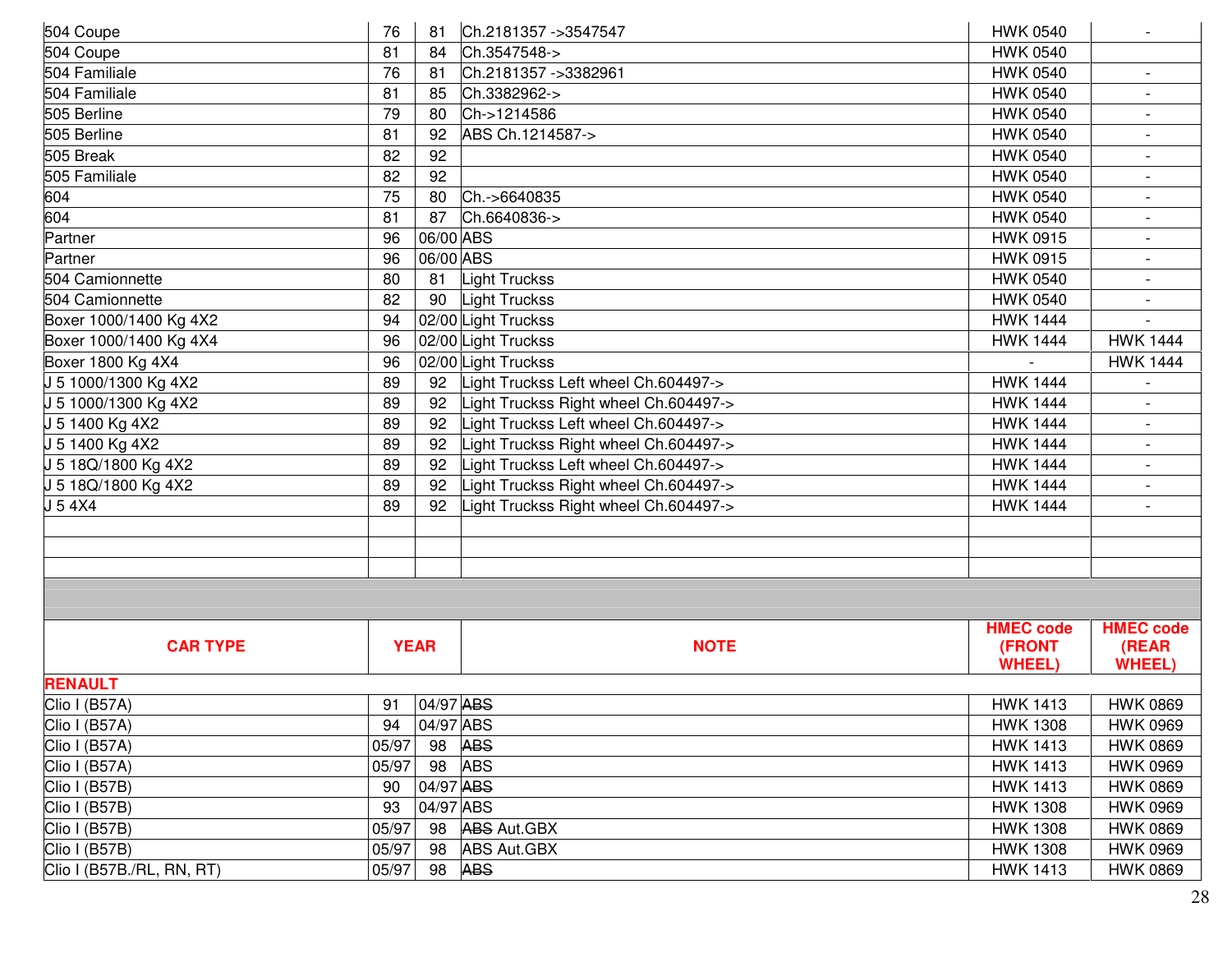| Clio I (B57B./RL, RN, RT) | 05/97 | 98        | <b>ABS</b>         | <b>HWK 1413</b> | <b>HWK 0969</b> |
|---------------------------|-------|-----------|--------------------|-----------------|-----------------|
| Clio I (B57B/S)           | 05/97 | 98        | <b>ABS</b>         | <b>HWK 1308</b> | <b>HWK 0869</b> |
| Clio I (B57B/S)           | 05/97 | 98        | <b>ABS</b>         | <b>HWK 1308</b> | <b>HWK 0969</b> |
| Clio I (B57C)             | 91    |           | 04/97 ABS AC       | <b>HWK 1413</b> | <b>HWK 0869</b> |
| Clio I (B57C)             | 91    |           | 04/97 ABS AC       | <b>HWK 1413</b> | <b>HWK 0969</b> |
| Clio I (B57C)             | 91    | 04/97 ABS |                    | <b>HWK 3408</b> | <b>HWK 0969</b> |
| Clio I (B57C)             | 05/97 | 98        | <b>ABS AC</b>      | <b>HWK 3408</b> | <b>HWK 0869</b> |
| Clio I (B57C)             | 05/97 | 98        | <b>ABS AC</b>      | <b>HWK 3408</b> | <b>HWK 0969</b> |
| Clio I (B57C)             | 05/97 | 98        | <b>ABS</b>         | <b>HWK 3408</b> | <b>HWK 0969</b> |
| Clio I (B57I)             | 93    | 98        | <b>ABS</b>         | <b>HWK 1308</b> | <b>HWK 0869</b> |
| Clio I (B57I)             | 94    | 98        | <b>ABS</b>         | <b>HWK 1308</b> | <b>HWK 0969</b> |
| Clio I (B57J)             | 96    | 04/97 ABS |                    | <b>HWK 1413</b> | <b>HWK 0869</b> |
| Clio I (B57J)             | 96    | 04/97 ABS |                    | <b>HWK 1308</b> | <b>HWK 0969</b> |
| Clio I (B57J)             | 05/97 | 98        | <b>ABS Aut.GBX</b> | <b>HWK 1308</b> | <b>HWK 0869</b> |
| Clio I (B57J)             | 05/97 | 98        | <b>ABS Aut.GBX</b> | <b>HWK 1308</b> | <b>HWK 0969</b> |
| Clio I (B57J/RN, RT, RL)  | 05/97 | 98        | <b>ABS</b>         | <b>HWK 1413</b> | <b>HWK 0869</b> |
| Clio I (B57J/RN, RT, RL)  | 05/97 | 98        | <b>ABS</b>         | <b>HWK 1413</b> | <b>HWK 0969</b> |
| Clio I (B57J/INITIALE, S) | 05/97 | 98        | <b>ABS</b>         | <b>HWK 1308</b> | <b>HWK 0869</b> |
| Clio I (B57J/INITIALE, S) | 05/97 | 98        | <b>ABS</b>         | <b>HWK 1308</b> | <b>HWK 0969</b> |
| Clio I (B57L)             | 91    | 98        | <b>ABS</b>         | <b>HWK 3408</b> | <b>HWK 0869</b> |
| Clio I (B57L)             | 94    | 98        | <b>ABS</b>         | <b>HWK 3408</b> | <b>HWK 0969</b> |
| Clio I (B57N)             | 92    | 98        |                    | <b>HWK 3408</b> | <b>HWK 0869</b> |
| Clio I (B57P)             | 91    | 98        |                    | <b>HWK 3408</b> | <b>HWK 0869</b> |
| Clio I (B57R)             | 91    | 96        |                    | <b>HWK 1413</b> | <b>HWK 0869</b> |
| Clio I (B57S)             | 94    | 96        | <b>ABS</b>         | <b>HWK 1413</b> | <b>HWK 0869</b> |
| Clio I (B57S)             | 94    | 96        | <b>ABS</b>         | <b>HWK 1308</b> | <b>HWK 0969</b> |
| Clio I (B57T)             | 91    | 96        | <b>ABS</b>         | <b>HWK 1413</b> | <b>HWK 0869</b> |
| Clio I (B57T)             | 93    | 96        | <b>ABS</b>         | <b>HWK 1308</b> | <b>HWK 0969</b> |
| Clio I (B57U)             | 92    | 96        | <b>ABS</b>         | <b>HWK 1413</b> | <b>HWK 0869</b> |
| Clio I (B57U)             | 92    | 96        | <b>ABS</b>         |                 | <b>HWK 0969</b> |
| Clio I (B57Y)             | 94    | 04/97 ABS |                    | <b>HWK 1413</b> | <b>HWK 0869</b> |
| Clio I (B57Y)             | 94    | 04/97 ABS |                    | <b>HWK 1308</b> | <b>HWK 0969</b> |
| Clio I (B57Y)             | 05/97 | 98        | <b>ABS</b>         | <b>HWK 1413</b> | <b>HWK 0869</b> |
| Clio I (B57Y)             | 05/97 | 98        | <b>ABS</b>         | <b>HWK 1413</b> | <b>HWK 0969</b> |
| Clio I (B571, B572, B573) | 90    | 96        |                    | <b>HWK 1413</b> | <b>HWK 0869</b> |
| Clio I (B574)             | 91    | 96        | ABS Ch.->901231    | <b>HWK 3408</b> | <b>HWK 0869</b> |
| Clio I (B574)             | 91    | 96        | ABS Ch.901232->    | <b>HWK 1413</b> | <b>HWK 0869</b> |
| Clio I (B574)             | 91    | 96        | <b>ABS</b>         | <b>HWK 3408</b> | <b>HWK 0969</b> |
| Clio I (B576)             | 90    | 96        |                    | <b>HWK 3408</b> | <b>HWK 0869</b> |
| Clio I (B577)             | 94    | 96        |                    | <b>HWK 1413</b> | <b>HWK 0869</b> |
| Clio I (B578)             | 94    | 98        |                    | <b>HWK 1308</b> | <b>HWK 0969</b> |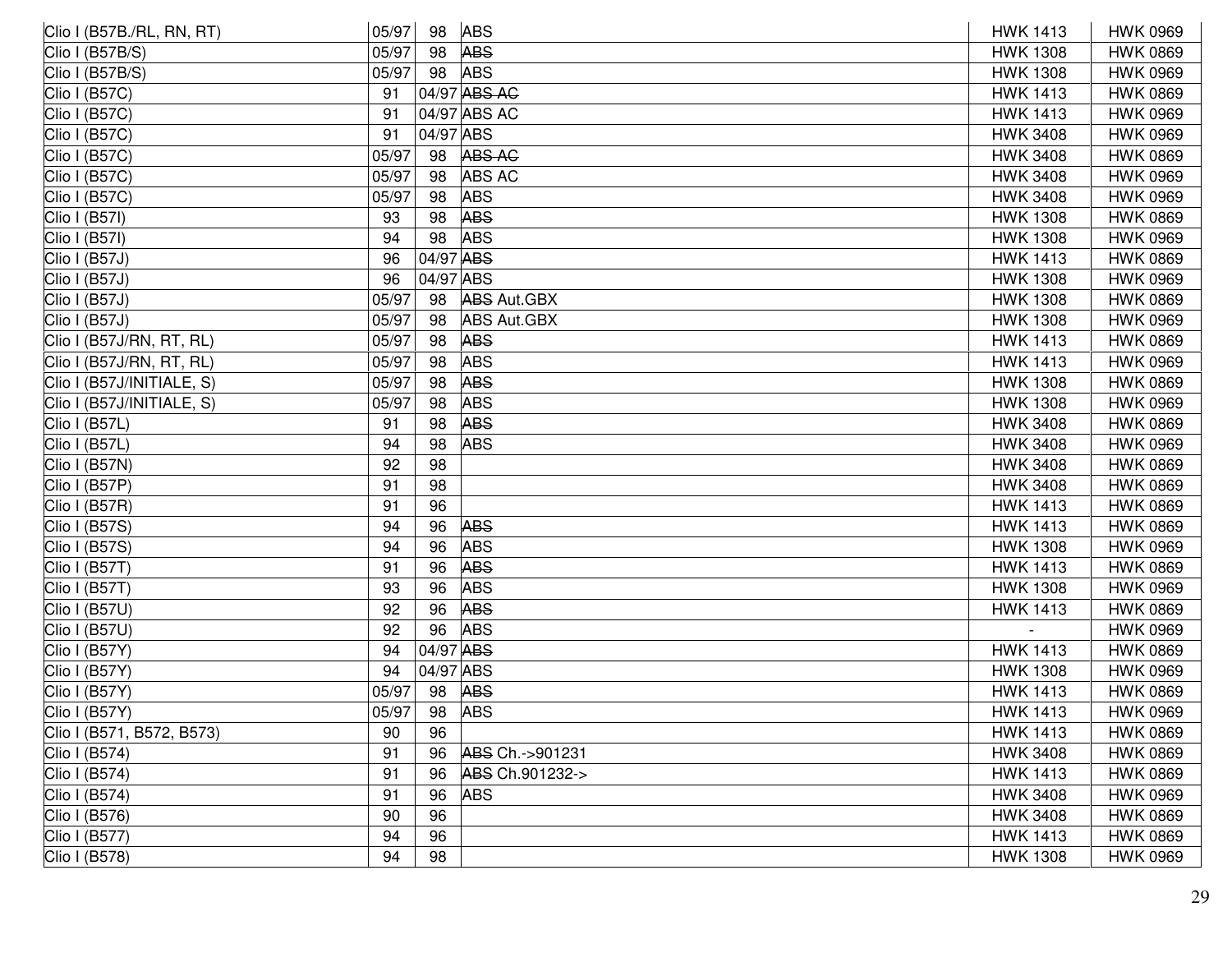| Clio I (C557A) | 94    | 98        |                       | <b>HWK 1308</b> | <b>HWK 0969</b> |
|----------------|-------|-----------|-----------------------|-----------------|-----------------|
| Clio I (C557B) | 94    | 04/97     |                       | <b>HWK 1413</b> | <b>HWK 0869</b> |
| Clio I (C557B) | 05/97 | 98        |                       | <b>HWK 1308</b> | <b>HWK 0969</b> |
| Clio I (C557D) | 94    | 96        |                       | <b>HWK 1308</b> | <b>HWK 0969</b> |
| Clio I (C557F) | 94    | 96        |                       | <b>HWK 1413</b> | <b>HWK 0869</b> |
| Clio I (C557G) | 94    | 96        | <b>ABS</b>            | <b>HWK 1413</b> | <b>HWK 0869</b> |
| Clio I (C557G) | 94    | 96        | <b>ABS</b>            | <b>HWK 1308</b> | <b>HWK 0969</b> |
| Clio I (C557J) | 94    | 96        | <b>ABS</b>            | <b>HWK 1413</b> | <b>HWK 0869</b> |
| Clio I (C557J) | 94    | 96        | <b>ABS</b>            | <b>HWK 1308</b> | <b>HWK 0969</b> |
| Clio I (C557K) | 96    | 04/97 ABS |                       | <b>HWK 1413</b> | <b>HWK 0869</b> |
| Clio I (C557K) | 96    | 04/97 ABS |                       | <b>HWK 1308</b> | <b>HWK 0969</b> |
| Clio I (C557K) | 05/97 | 98        | <b>ABS</b>            | <b>HWK 1413</b> | <b>HWK 0869</b> |
| Clio I (C557K) | 05/97 | 98        | <b>ABS</b>            | <b>HWK 1413</b> | <b>HWK 0869</b> |
| Clio I (C557L) | 94    | 96        |                       | <b>HWK 1413</b> | <b>HWK 0869</b> |
| Clio I (C557N) | 96    | 98        | <b>ABS</b>            | <b>HWK 1308</b> | <b>HWK 0969</b> |
| Clio I (C557N) | 96    | 98        | <b>ABS</b>            | <b>HWK 1308</b> | <b>HWK 0969</b> |
| Clio I (C557R) | 96    | 04/97 ABS |                       | <b>HWK 1413</b> | <b>HWK 0869</b> |
| Clio I (C557R) | 96    | 04/97 ABS |                       | <b>HWK 1308</b> | <b>HWK 0969</b> |
| Clio I (C557R) | 05/97 | 98        | <b>ABS</b>            | <b>HWK 1413</b> | <b>HWK 0869</b> |
| Clio I (C557R) | 05/97 | 98        | <b>ABS</b>            | <b>HWK 1413</b> | <b>HWK 0869</b> |
| Clio I (C557U) | 96    |           | 04/97 ABS AC          | <b>HWK 1413</b> | <b>HWK 0869</b> |
| Clio I (C557U) | 96    |           | 04/97 ABS AC          | <b>HWK 1413</b> | <b>HWK 0869</b> |
| Clio I (C557U) | 96    | 04/97 ABS |                       | <b>HWK 1308</b> | <b>HWK 0969</b> |
| Clio I (C557U) | 96    |           | 04/97 ABS AC Aut, GBX | <b>HWK 1308</b> | <b>HWK 0969</b> |
| Clio I (C557U) | 96    |           | 04/97 ABS AC Aut.GBX  | <b>HWK 1308</b> | <b>HWK 0969</b> |
| Clio I (C557U) | 96    |           | 04/97 ABS Aut.GBX     | <b>HWK 1308</b> | <b>HWK 0969</b> |
| Clio I (C557U) | 05/97 | 98        | <b>ABS AC</b>         | <b>HWK 1308</b> | <b>HWK 0969</b> |
| Clio I (C557U) | 05/97 | 98        | <b>ABS AC</b>         | <b>HWK 1308</b> | <b>HWK 0969</b> |
| Clio I (C557U) | 05/97 | 98        | <b>ABS</b>            | <b>HWK 1308</b> | <b>HWK 0969</b> |
| Clio I (C557W) | 95    | 04/97     |                       | <b>HWK 1413</b> |                 |
| Clio I (C557W) | 05/97 | 98        |                       | <b>HWK 1308</b> |                 |
| Clio I (C557Y) | 96    | 04/97 ABS |                       | <b>HWK 1413</b> | <b>HWK 0869</b> |
| Clio I (C557Y) | 96    | 04/97 ABS |                       | <b>HWK 1308</b> | <b>HWK 0969</b> |
| Clio I (C557Y) | 05/97 |           | 98 ABS                | <b>HWK 1413</b> | <b>HWK 0869</b> |
| Clio I (C557Y) | 05/97 | 98 ABS    |                       | <b>HWK 1413</b> | <b>HWK 0869</b> |
| Clio I (C57A)  | 91    | 04/97 ABS |                       | <b>HWK 1413</b> | <b>HWK 0869</b> |
| Clio I (C57A)  | 94    | 04/97 ABS |                       | <b>HWK 1308</b> | <b>HWK 0969</b> |
| Clio I (C57A)  | 05/97 | 98        | <b>ABS</b>            | <b>HWK 1413</b> | <b>HWK 0869</b> |
| Clio I (C57A)  | 05/97 | 98        | <b>ABS</b>            | <b>HWK 1413</b> | <b>HWK 0869</b> |
| Clio I (C57B)  | 90    | 04/97 ABS |                       | <b>HWK 1413</b> | <b>HWK 0869</b> |
| Clio I (C57B)  | 93    | 04/97 ABS |                       | <b>HWK 1308</b> | <b>HWK 0969</b> |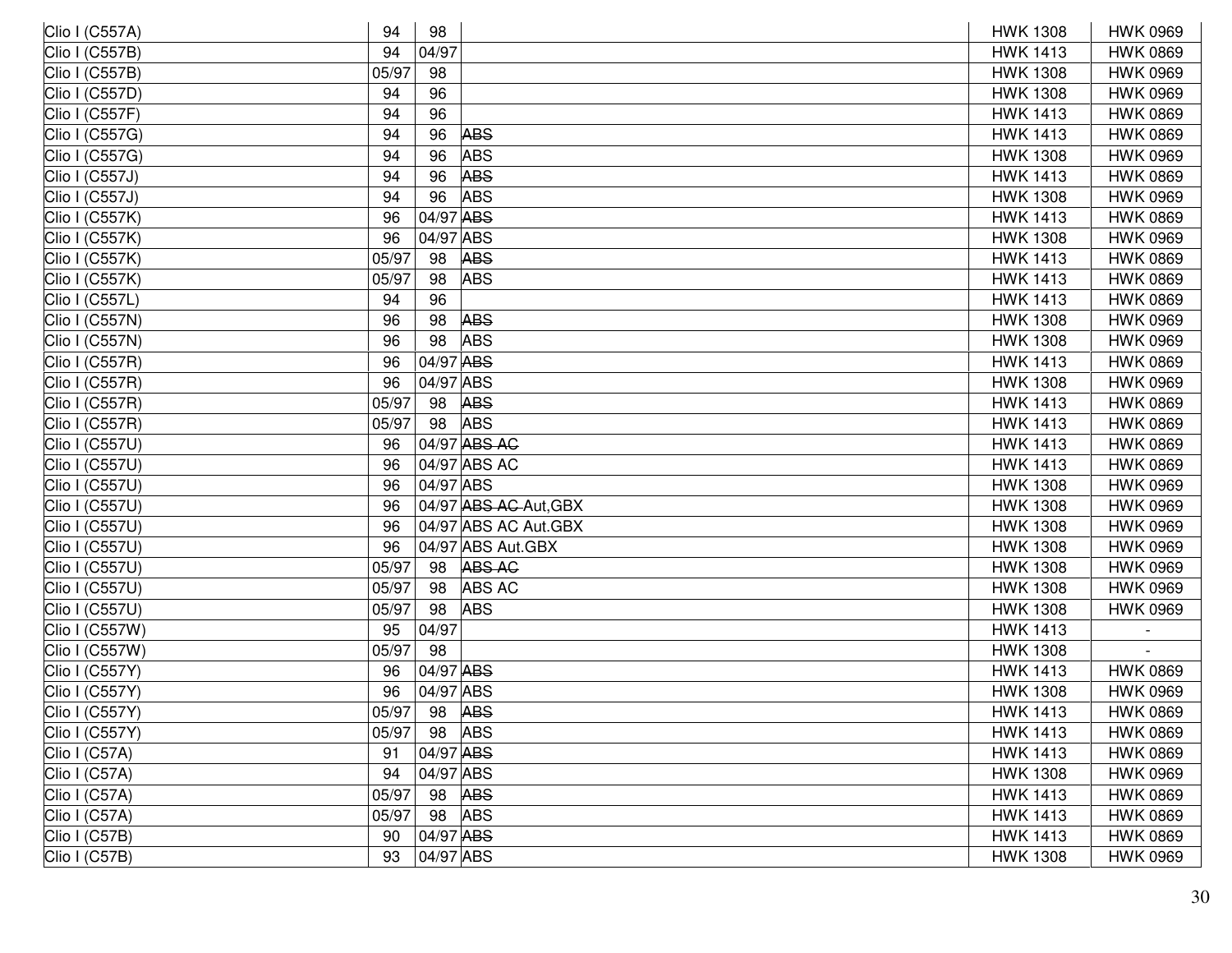|       | 98 |            | <b>HWK 1308</b>                                                                                                                                                                                                                                                                                                                                                                                                                                                                                                                | <b>HWK 0969</b> |
|-------|----|------------|--------------------------------------------------------------------------------------------------------------------------------------------------------------------------------------------------------------------------------------------------------------------------------------------------------------------------------------------------------------------------------------------------------------------------------------------------------------------------------------------------------------------------------|-----------------|
| 05/97 | 98 |            | <b>HWK 1308</b>                                                                                                                                                                                                                                                                                                                                                                                                                                                                                                                | <b>HWK 0969</b> |
| 05/97 | 98 |            | <b>HWK 1413</b>                                                                                                                                                                                                                                                                                                                                                                                                                                                                                                                | <b>HWK 0869</b> |
| 05/97 | 98 |            | <b>HWK 1413</b>                                                                                                                                                                                                                                                                                                                                                                                                                                                                                                                | <b>HWK 0869</b> |
| 05/97 | 98 |            | <b>HWK 1308</b>                                                                                                                                                                                                                                                                                                                                                                                                                                                                                                                | <b>HWK 0969</b> |
| 05/97 | 98 |            | <b>HWK 1308</b>                                                                                                                                                                                                                                                                                                                                                                                                                                                                                                                | <b>HWK 0969</b> |
| 92    |    |            | <b>HWK 1413</b>                                                                                                                                                                                                                                                                                                                                                                                                                                                                                                                | <b>HWK 0869</b> |
| 92    |    |            | <b>HWK 3408</b>                                                                                                                                                                                                                                                                                                                                                                                                                                                                                                                | <b>HWK 0969</b> |
| 05/97 | 98 |            | <b>HWK 1308</b>                                                                                                                                                                                                                                                                                                                                                                                                                                                                                                                | <b>HWK 0869</b> |
| 05/97 | 98 |            | <b>HWK 1308</b>                                                                                                                                                                                                                                                                                                                                                                                                                                                                                                                | <b>HWK 0969</b> |
| 91    | 96 |            | <b>HWK 1308</b>                                                                                                                                                                                                                                                                                                                                                                                                                                                                                                                | <b>HWK 0969</b> |
| 94    |    |            | <b>HWK 1413</b>                                                                                                                                                                                                                                                                                                                                                                                                                                                                                                                | <b>HWK 0969</b> |
| 94    |    |            | <b>HWK 1308</b>                                                                                                                                                                                                                                                                                                                                                                                                                                                                                                                | <b>HWK 0969</b> |
| 05/97 | 98 |            | <b>HWK 1308</b>                                                                                                                                                                                                                                                                                                                                                                                                                                                                                                                | <b>HWK 0969</b> |
| 93    | 98 |            | <b>HWK 1308</b>                                                                                                                                                                                                                                                                                                                                                                                                                                                                                                                | <b>HWK 0869</b> |
| 93    | 98 |            | <b>HWK 1308</b>                                                                                                                                                                                                                                                                                                                                                                                                                                                                                                                | <b>HWK 0969</b> |
| 96    |    |            | <b>HWK 1413</b>                                                                                                                                                                                                                                                                                                                                                                                                                                                                                                                | <b>HWK 0869</b> |
| 96    |    |            | <b>HWK 1308</b>                                                                                                                                                                                                                                                                                                                                                                                                                                                                                                                | <b>HWK 0969</b> |
| 05/97 | 98 |            | <b>HWK 1308</b>                                                                                                                                                                                                                                                                                                                                                                                                                                                                                                                | <b>HWK 0869</b> |
| 05/97 | 98 |            | <b>HWK 1308</b>                                                                                                                                                                                                                                                                                                                                                                                                                                                                                                                | <b>HWK 0969</b> |
| 05/97 | 98 |            | <b>HWK 1413</b>                                                                                                                                                                                                                                                                                                                                                                                                                                                                                                                | <b>HWK 0869</b> |
| 05/97 | 98 |            | <b>HWK 1413</b>                                                                                                                                                                                                                                                                                                                                                                                                                                                                                                                | <b>HWK 0969</b> |
| 05/97 | 98 |            | <b>HWK 1308</b>                                                                                                                                                                                                                                                                                                                                                                                                                                                                                                                | <b>HWK 0869</b> |
| 05/97 | 98 |            | <b>HWK 1308</b>                                                                                                                                                                                                                                                                                                                                                                                                                                                                                                                | <b>HWK 0969</b> |
| 91    | 98 |            | <b>HWK 3408</b>                                                                                                                                                                                                                                                                                                                                                                                                                                                                                                                | <b>HWK 0869</b> |
| 91    | 98 |            | <b>HWK 3408</b>                                                                                                                                                                                                                                                                                                                                                                                                                                                                                                                | <b>HWK 0969</b> |
| 94    | 96 |            | <b>HWK 1308</b>                                                                                                                                                                                                                                                                                                                                                                                                                                                                                                                | <b>HWK 0969</b> |
| 91    | 96 |            | <b>HWK 1413</b>                                                                                                                                                                                                                                                                                                                                                                                                                                                                                                                | <b>HWK 0869</b> |
| 94    | 96 |            | <b>HWK 1413</b>                                                                                                                                                                                                                                                                                                                                                                                                                                                                                                                | <b>HWK 0869</b> |
| 94    | 96 | <b>ABS</b> | <b>HWK 1308</b>                                                                                                                                                                                                                                                                                                                                                                                                                                                                                                                | <b>HWK 0969</b> |
| 91    | 96 |            | <b>HWK 1413</b>                                                                                                                                                                                                                                                                                                                                                                                                                                                                                                                | <b>HWK 0869</b> |
| 93    | 96 |            | <b>HWK 1308</b>                                                                                                                                                                                                                                                                                                                                                                                                                                                                                                                | <b>HWK 0969</b> |
| 92    | 96 |            | <b>HWK 1413</b>                                                                                                                                                                                                                                                                                                                                                                                                                                                                                                                | <b>HWK 0869</b> |
| 92    | 96 |            | <b>HWK 3408</b>                                                                                                                                                                                                                                                                                                                                                                                                                                                                                                                | <b>HWK 0969</b> |
| 94    |    |            | <b>HWK 1413</b>                                                                                                                                                                                                                                                                                                                                                                                                                                                                                                                | <b>HWK 0869</b> |
| 94    |    |            | <b>HWK 1308</b>                                                                                                                                                                                                                                                                                                                                                                                                                                                                                                                | <b>HWK 0969</b> |
| 05/97 | 98 |            | <b>HWK 1413</b>                                                                                                                                                                                                                                                                                                                                                                                                                                                                                                                | <b>HWK 0869</b> |
| 05/97 | 98 |            | <b>HWK 1413</b>                                                                                                                                                                                                                                                                                                                                                                                                                                                                                                                | <b>HWK 0969</b> |
| 05/97 | 98 |            | <b>HWK 1308</b>                                                                                                                                                                                                                                                                                                                                                                                                                                                                                                                | <b>HWK 0869</b> |
| 05/97 | 98 |            | <b>HWK 1308</b>                                                                                                                                                                                                                                                                                                                                                                                                                                                                                                                | <b>HWK 0969</b> |
| 93    | 96 |            | <b>HWK 1413</b>                                                                                                                                                                                                                                                                                                                                                                                                                                                                                                                | <b>HWK 0869</b> |
|       |    | 05/97      | ABS Aut.GBX<br>ABS Aut.GBX<br><b>ABS</b><br><b>ABS</b><br><b>ABS</b><br><b>ABS</b><br>04/97 ABS<br>04/97 ABS<br><b>ABS</b><br><b>ABS</b><br>04/97 ABS<br>04/97 ABS<br><b>ABS</b><br><b>ABS</b><br>04/97 ABS<br>04/97 ABS<br><b>ABS-Aut.GBX</b><br><b>ABS Aut.GBX</b><br><b>ABS</b><br><b>ABS</b><br><b>ABS</b><br><b>ABS</b><br><b>ABS</b><br><b>ABS</b><br><b>ABS</b><br><b>ABS</b><br><b>ABS</b><br><b>ABS</b><br><b>ABS</b><br><b>ABS</b><br>04/97 ABS<br>04/97 ABS<br><b>ABS</b><br><b>ABS</b><br><b>ABS</b><br><b>ABS</b> |                 |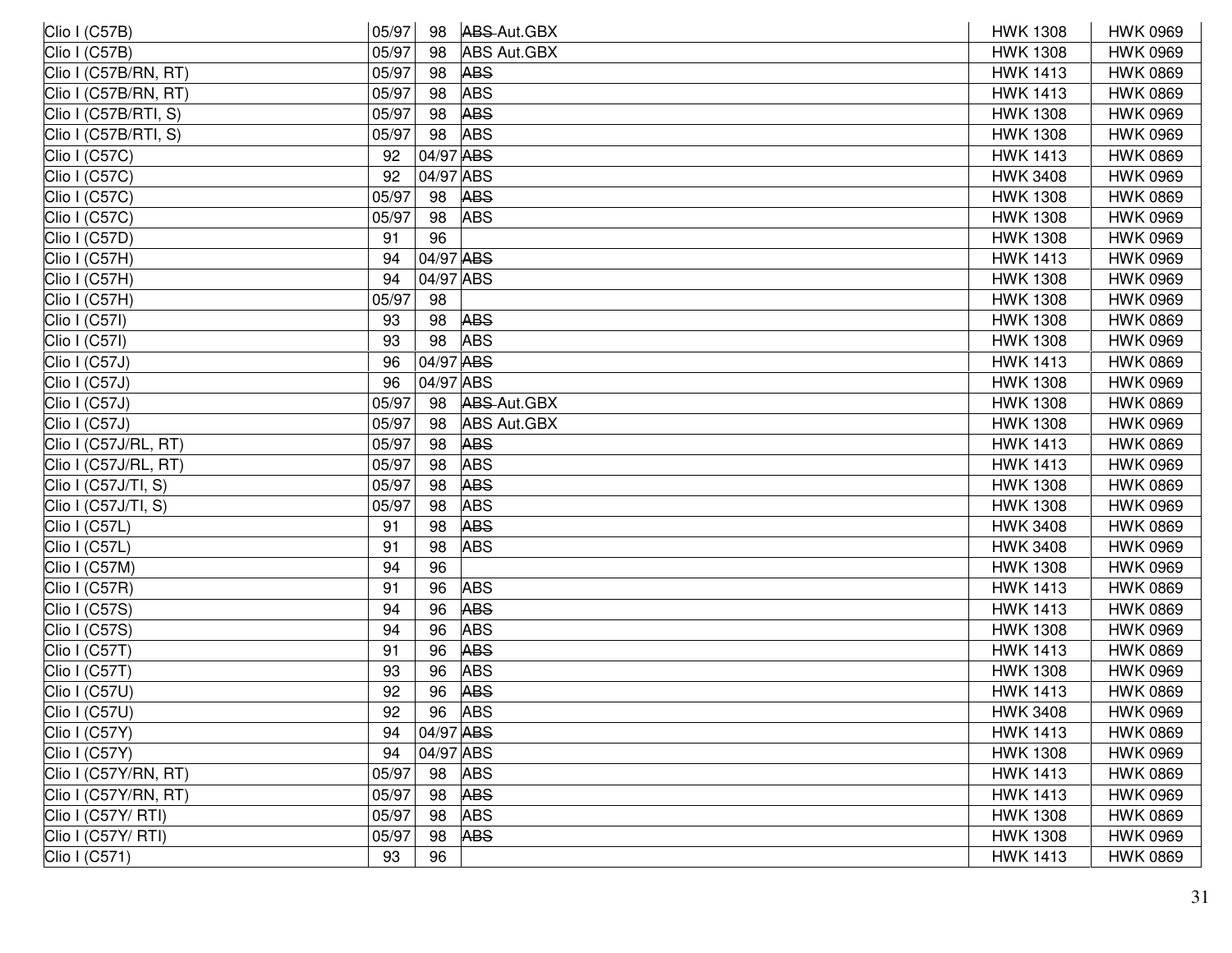| Clio I (C572, C573)  | 90    | 96        |                       | <b>HWK 1413</b> | <b>HWK 0969</b> |
|----------------------|-------|-----------|-----------------------|-----------------|-----------------|
| Clio I (C574)        | 91    | 96        | ABS-Ch.- >901231      | <b>HWK 3408</b> | <b>HWK 0969</b> |
| Clio I (C574)        | 91    | 96        | ABS-Ch.- >901231      | <b>HWK 1413</b> | <b>HWK 0869</b> |
| Clio I (C574)        | 94    | 96        | <b>ABS</b>            | <b>HWK 3408</b> | <b>HWK 0969</b> |
| Clio I (C575)        | 90    | 96        |                       | <b>HWK 1308</b> | <b>HWK 0969</b> |
| Clio I (C576)        | 90    | 96        |                       | <b>HWK 3408</b> | <b>HWK 0869</b> |
| Clio I (C577)        | 94    | 96        |                       | <b>HWK 1413</b> | <b>HWK 0869</b> |
| Clio I (C578)        | 94    | 98        |                       | <b>HWK 1308</b> | <b>HWK 0969</b> |
| Clio I (C579)        | 93    | 96        | <b>ABS</b>            | <b>HWK 1413</b> | <b>HWK 0969</b> |
| Clio I (C579)        | 93    | 96        | <b>ABS</b>            | <b>HWK 1308</b> | <b>HWK 0969</b> |
| Clio I (S57A)        | 92    | 98        |                       | <b>HWK 1413</b> | <b>HWK 0869</b> |
| Clio I (S57I)        | 93    | 98        |                       | <b>HWK 1308</b> | <b>HWK 0869</b> |
| Clio I (S57L)        | 91    | 98        |                       | <b>HWK 3408</b> | <b>HWK 0869</b> |
| Clio I (S57R)        | 92    | 98        |                       | <b>HWK 1413</b> | <b>HWK 0869</b> |
| Clio I (S571)        | 93    | 96        |                       | <b>HWK 1413</b> | <b>HWK 0869</b> |
| Clio I (S572)        | 91    | 96        |                       | <b>HWK 1413</b> | <b>HWK 0869</b> |
| Clio I (S576)        | 91    | 96        |                       | <b>HWK 3408</b> | <b>HWK 0869</b> |
| Clio I (S577)        | 94    | 96        |                       | <b>HWK 1413</b> | <b>HWK 0869</b> |
| Clio I (357A)        | 94    | 98        |                       | <b>HWK 1308</b> | <b>HWK 0969</b> |
| Clio I (357D)        | 94    | 96        |                       | <b>HWK 1308</b> | <b>HWK 0969</b> |
| Clio I (357E)        | 94    | 96        | <b>ABS</b>            | <b>HWK 1413</b> | <b>HWK 0969</b> |
| Clio I (357E)        | 94    | 96        | <b>ABS</b>            | <b>HWK 1308</b> | <b>HWK 0969</b> |
| Clio I (357F)        | 94    | 96        |                       | <b>HWK 1413</b> | <b>HWK 0869</b> |
| Clio I (357FG, 357J) | 94    | 96        | <b>ABS</b>            | <b>HWK 1413</b> | <b>HWK 0869</b> |
| Clio I (357FG, 357J) | 94    | 96        | <b>ABS</b>            | <b>HWK 1308</b> | <b>HWK 0969</b> |
| Clio I (357K)        | 96    | 04/97 ABS |                       | <b>HWK 1413</b> | <b>HWK 0869</b> |
| Clio I (357K)        | 96    | 04/97 ABS |                       | <b>HWK 1308</b> | <b>HWK 0969</b> |
| Clio I (357K)        | 05/97 | 98        | <b>ABS</b>            | <b>HWK 1413</b> | <b>HWK 0869</b> |
| Clio I (357K)        | 05/97 | 98        | <b>ABS</b>            | <b>HWK 1413</b> | <b>HWK 0969</b> |
| Clio I (357L)        | 94    | 96        |                       | <b>HWK 1413</b> | <b>HWK 0869</b> |
| Clio I (357N)        | 96    | 98        | <b>ABS</b>            | <b>HWK 1308</b> | <b>HWK 0869</b> |
| Clio I (357N)        | 96    | 98        | <b>ABS</b>            | <b>HWK 1308</b> | <b>HWK 0969</b> |
| Clio I (357R)        | 96    | 04/97 ABS |                       | <b>HWK 1413</b> | <b>HWK 0869</b> |
| Clio I (357R)        | 96    | 04/97 ABS |                       | <b>HWK 1308</b> | <b>HWK 0969</b> |
| Clio I (357R/RN, RL) | 05/97 | 98        | <b>ABS</b>            | <b>HWK 1413</b> | <b>HWK 0869</b> |
| Clio I (357R/RN, RL) | 05/97 | 98        | <b>ABS</b>            | <b>HWK 1413</b> | <b>HWK 0969</b> |
| Clio I (357U)        | 96    |           | 04/97 ABS AC          | <b>HWK 1413</b> | <b>HWK 0869</b> |
| Clio I (357U)        | 96    |           | 04/97 ABS AC          | <b>HWK 1413</b> | <b>HWK 0969</b> |
| Clio I (357U)        | 96    | 04/97 ABS |                       | <b>HWK 1308</b> | <b>HWK 0969</b> |
| Clio I (357U)        | 96    |           | 04/97 ABS AC Aut, GBX | <b>HWK 1308</b> | <b>HWK 0869</b> |
| Clio I (357U)        | 96    |           | 04/97 ABS AC Aut.GBX  | <b>HWK 1308</b> | <b>HWK 0969</b> |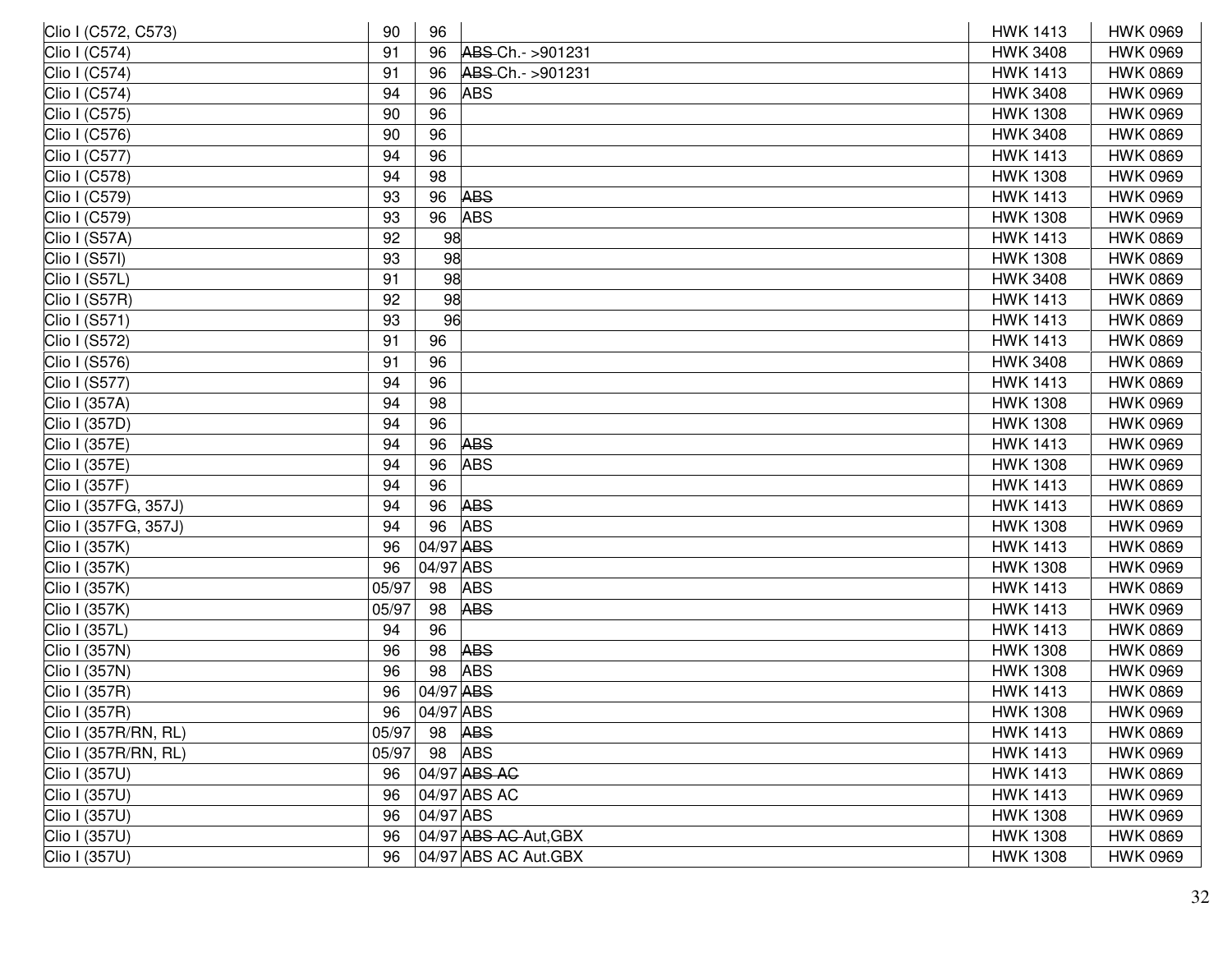| Clio I (357U)                      | 96    |           | 04/97 ABS Aut.GBX                                          | <b>HWK 1308</b> | <b>HWK 0969</b>          |
|------------------------------------|-------|-----------|------------------------------------------------------------|-----------------|--------------------------|
| Clio I (357U)                      | 05/97 | 98        | <b>ABS AG</b>                                              | <b>HWK 1308</b> | <b>HWK 0869</b>          |
| Clio I (357U)                      | 05/97 | 98        | <b>ABS AC</b>                                              | <b>HWK 1308</b> | <b>HWK 0969</b>          |
| Clio I (357U)                      | 05/97 | 98        | <b>ABS</b>                                                 | <b>HWK 1308</b> | <b>HWK 0969</b>          |
| Clio I (357V)                      | 96    | 04/97 ABS |                                                            | <b>HWK 1413</b> | <b>HWK 0969</b>          |
| Clio I (357V)                      | 96    | 04/97 ABS |                                                            | <b>HWK 1308</b> | <b>HWK 0969</b>          |
| Clio I (357V)                      | 04/97 | 98        |                                                            | <b>HWK 1308</b> | <b>HWK 0969</b>          |
| Clio I (357Y)                      | 96    | 04/97 ABS |                                                            | <b>HWK 1413</b> | <b>HWK 0869</b>          |
| Clio I (357Y)                      | 96    | 04/97 ABS |                                                            | <b>HWK 1308</b> | <b>HWK 0969</b>          |
| Clio I (357Y)                      | 05/97 | 98        | <b>ABS</b>                                                 | <b>HWK 1413</b> | <b>HWK 0869</b>          |
| Clio I (357Y)                      | 05/97 | 98        | <b>ABS</b>                                                 | <b>HWK 1413</b> | <b>HWK 0969</b>          |
| Clio I (657H)                      | 96    | 98        |                                                            | <b>HWK 1308</b> | <b>HWK 0869</b>          |
| Clio I (657K)                      | 96    | 98        |                                                            | <b>HWK 1413</b> | <b>HWK 0869</b>          |
| Clio I (657M, 657N)                | 96    | 98        |                                                            | <b>HWK 1308</b> | <b>HWK 0869</b>          |
| Clio I (657W)                      | 96    | 04/97     |                                                            | <b>HWK 1413</b> |                          |
| Clio I (657W)                      | 05/97 | 98        |                                                            | <b>HWK 1308</b> |                          |
| Clio II                            | 98    |           | 04/00   Front Wheel bearing 37X72X37 } { Rear Disc break } | <b>HWK 1308</b> | <b>HWK 0969</b>          |
| Clio II                            | 98    |           | 04/00   Front Wheel bearing 35X65X35 } { Rear Drum break } |                 | <b>HWK 0869</b>          |
| Espace 2.0 (J 112, S 112)          | 85    | 90        |                                                            | <b>HWK 0966</b> | <b>HWK 0967</b>          |
| Espace 2.0 (J 636)                 | 91    | 97        | Drum brake                                                 | <b>HWK 0966</b> |                          |
| Espace 2.0 (J 636)                 | 91    | 97        | Disc break                                                 | <b>HWK 0966</b> |                          |
| Espace 2.1 Diesel (J 115)          | 85    | 90        | Level adj.                                                 | <b>HWK 0966</b> | <b>HWK 0967</b>          |
| Espace 2.1 Diesel (J 115)          | 85    | 90        | _evel adj.                                                 | <b>HWK 0966</b> |                          |
| Espace 2.1 Diesel (S 115)          | 85    | 90        |                                                            | <b>HWK 0966</b> |                          |
| Espace 2.1 Diesel (J63D/E, S63D)   | 91    | 97        | Drum brake                                                 | <b>HWK 0966</b> |                          |
| Espace 2.1 Diesel (J63D/E, S63D)   | 91    | 97        | Disc break                                                 | <b>HWK 0966</b> | $\blacksquare$           |
| Espace 2.1 Diesel (J633/4/5, S635) | 91    | 97        | Drum brake                                                 | <b>HWK 0966</b> |                          |
| Espace 2.1 Diesel (J633/4/5, S635) | 91    | 97        | Disc break                                                 | <b>HWK 0966</b> |                          |
| Espace 2.1 Diesel 4X4 (J635)       | 91    | 94        |                                                            | <b>HWK 0966</b> |                          |
| Espace 2.2 (J 116, J 117)          | 87    | 90        | ABS Level adj.                                             | <b>HWK 0966</b> | $\overline{\phantom{a}}$ |
| Espace 2.2 (J 116, J 117)          | 87    | 90        | ABS Level adj.                                             | <b>HWK 0966</b> |                          |
| [511 J, 116, 116] Espace 2.2       | 87    | 90        | <b>ABS</b>                                                 | <b>HWK 0966</b> |                          |
| Espace 2.2 4X4 (J 116, J 117)      | 87    | 90        |                                                            | <b>HWK 0966</b> |                          |
| Espace 2.2 (J63G, J637, S637)      | 91    |           | 97 Drum brake                                              | <b>HWK 0966</b> |                          |
| Espace 2.2 (J63G, J637, S637)      | 91    | 97        | Disc break                                                 | <b>HWK 0966</b> | $\overline{\phantom{a}}$ |
| Espace 2.2 4X4 (J637)              | 91    | 97        |                                                            | <b>HWK 0966</b> |                          |
| Espace 2.2 (J63J, J638)            | 91    | 97        | Disc brake ABS                                             | <b>HWK 0966</b> |                          |
| Espace 2.2 (J63J, J638)            | 91    | 97        | Disc break ABS                                             | <b>HWK 0966</b> |                          |
| Fuego GTL                          | 80    | 85        |                                                            | <b>HWK 0966</b> | <b>HWK 0652</b>          |
| Fuego TL                           | 80    | 85        |                                                            | <b>HWK 0966</b> | <b>HWK 0652</b>          |
| Fuego TS, GTS, TX, GTX             | 80    | 84        | Ch.->61220                                                 | <b>HWK 0966</b> | <b>HWK 0654</b>          |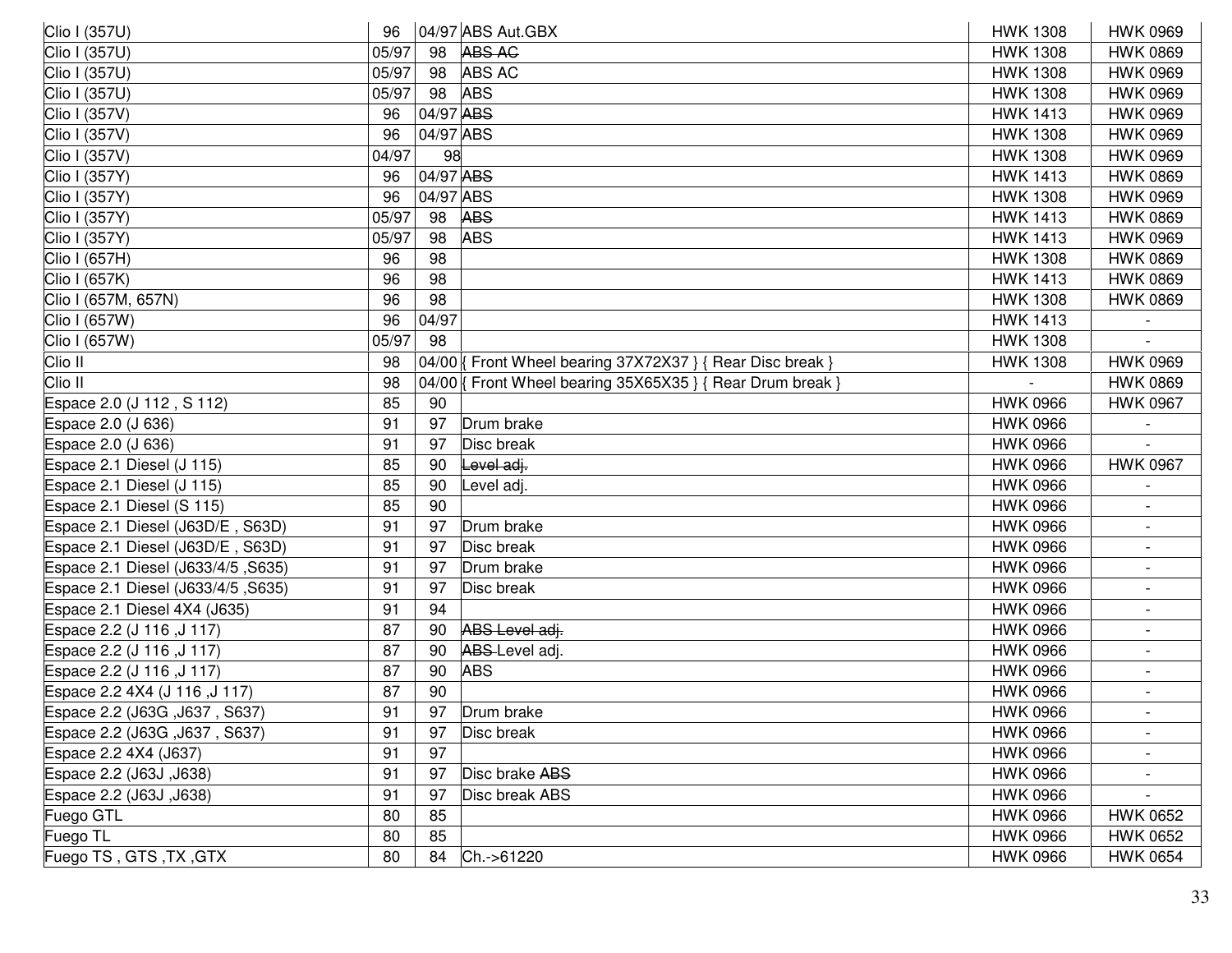| Fuego TS, GTS, TX, GTX      | 85    | 85              | Ch.61221->                 | <b>HWK 0966</b> | <b>HWK 0967</b>          |
|-----------------------------|-------|-----------------|----------------------------|-----------------|--------------------------|
| Fuego Turbo E               | 80    | 85              |                            | <b>HWK 0966</b> |                          |
| Fuego Turbo Diesel          | 80    | 84              | Ch.->61220                 | <b>HWK 0966</b> | <b>HWK 0654</b>          |
| Fuego Turbo Diesel          | 85    | 85              | Ch.61221->                 | <b>HWK 0966</b> | <b>HWK 0967</b>          |
| Kangoo                      | 97    |                 | 08/00 With extended load   | <b>HWK 1308</b> |                          |
| Kangoo                      | 97    |                 | 08/00 With extended load   | <b>HWK 1308</b> |                          |
| Laguna Front                | 93    |                 | 05/00 Bearing 37X72X37     | <b>HWK 1308</b> |                          |
| Megane                      | 95    |                 | 07/00 Drum brake           | <b>HWK 1308</b> | <b>HWK 0869</b>          |
| Megane                      | 95    |                 | 07/00 Disc break           | <b>HWK 1308</b> | <b>HWK 0969</b>          |
| Megane 2.0 (BAOH)           | 95    |                 | 09/98 Drum brake           |                 | <b>HWK 0869</b>          |
| Megane 2.0 (BAOH)           | 95    |                 | 09/98 Disc break           |                 | <b>HWK 0969</b>          |
| Megane 2.0 (BAOH)           |       |                 | 10/98 07/00 Drum brake     | <b>HWK 1308</b> | <b>HWK 0869</b>          |
| Megane 2.0 (BAOH)           |       |                 | 10/98 07/00 Disc break     | <b>HWK 1308</b> | <b>HWK 0969</b>          |
| Megane Cabriolet            | 95    |                 | 10/99 Drum brake           | <b>HWK 1308</b> | <b>HWK 0869</b>          |
| Megane Cabriolet            | 95    |                 | 10/99 Disc break           | <b>HWK 1308</b> | <b>HWK 0969</b>          |
| Megane Cabriolet 2.0 (EAOH) | 95    |                 | 09/98 Drum brake           |                 | <b>HWK 0869</b>          |
| Megane Cabriolet 2.0 (EAOH) | 95    |                 | 09/98 Disc break           |                 | <b>HWK 0969</b>          |
| Megane Cabriolet 2.0 (EAOH) |       |                 | 10/98 10/99 Drum brake     | <b>HWK 1308</b> | <b>HWK 0869</b>          |
| Megane Cabriolet 2.0 (EAOH) | 10/98 |                 | 10/99 Disc break           | <b>HWK 1308</b> | <b>HWK 0969</b>          |
| Megane Classic (LA )        | 95    | 07/00           |                            | <b>HWK 1308</b> | <b>HWK 0869</b>          |
| Megane Classic (KA , VA )   | 98    | 06/99           |                            | <b>HWK 1308</b> |                          |
| Megane Classic (KA , VA )   | 98    |                 | 06/99 Drum brake ABS       | <b>HWK 1308</b> |                          |
| Megane Classic (KA )        |       |                 | 07/99 07/00 Drum break ABS | <b>HWK 1308</b> |                          |
| Megane Coupe                | 95    |                 | 10/99 Drum brake           | <b>HWK 1308</b> | <b>HWK 0869</b>          |
| Megane Coupe                | 95    |                 | 10/99 Disc break           | <b>HWK 1308</b> | <b>HWK 0969</b>          |
| Megane Coupe 2.0 (DAOH)     | 95    |                 | 09/98 Drum brake           |                 | <b>HWK 0869</b>          |
| Megane Coupe 2.0 (DAOH)     | 95    |                 | 09/98 Disc break           |                 | <b>HWK 0969</b>          |
| Megane Coupe 2.0 (DAOH)     |       |                 | 10/98 10/99 Drum brake     | <b>HWK 1308</b> | <b>HWK 0869</b>          |
| Megane Coupe 2.0 (DAOH)     | 10/98 |                 | 10/99 Disc break           | <b>HWK 1308</b> | <b>HWK 0969</b>          |
| Megane Scenic 1.4 (JAOE)    | 96    | 11/99 ABS       |                            | <b>HWK 1308</b> |                          |
| Megane Scenic 1.4 (JAOE)    | 96    | 11/99 ABS       |                            | <b>HWK 1308</b> |                          |
| Megane Scenic 1.6 (JAO4)    |       | 07/98 11/99 ABS |                            | <b>HWK 1308</b> |                          |
| Megane Scenic 1.6 (JAO4)    |       | 07/98 11/99 ABS |                            | <b>HWK 1308</b> |                          |
| Megane Scenic 1.6 (JAOF)    | 96    | 98              | Man. GBX ABS               | <b>HWK 1308</b> |                          |
| Megane Scenic 1.6 (JAOF)    | 96    | 98              | Man. GBX ABS               | <b>HWK 1308</b> | $\overline{\phantom{a}}$ |
| Megane Scenic 1.6 (JAOF)    |       |                 | 07/98 11/99 Aut GBX ABS    | <b>HWK 1308</b> |                          |
| Megane Scenic 1.6 (JAOF)    |       |                 | 07/98 11/99 Aut GBX ABS    | <b>HWK 1308</b> |                          |
| Megane Scenic 1.6 (JAOL)    | 96    | 98              | <b>ABS</b>                 | <b>HWK 1308</b> |                          |
| Megane Scenic 1.6 (JAOL)    | 96    | 98              | <b>ABS</b>                 | <b>HWK 1308</b> | $\blacksquare$           |
| Megane Scenic 1.9 Diesel    |       | 07/98 11/99 ABS |                            | <b>HWK 1308</b> |                          |
| Megane Scenic 1.9 Diesel    |       | 07/98 11/99 ABS |                            | <b>HWK 1308</b> |                          |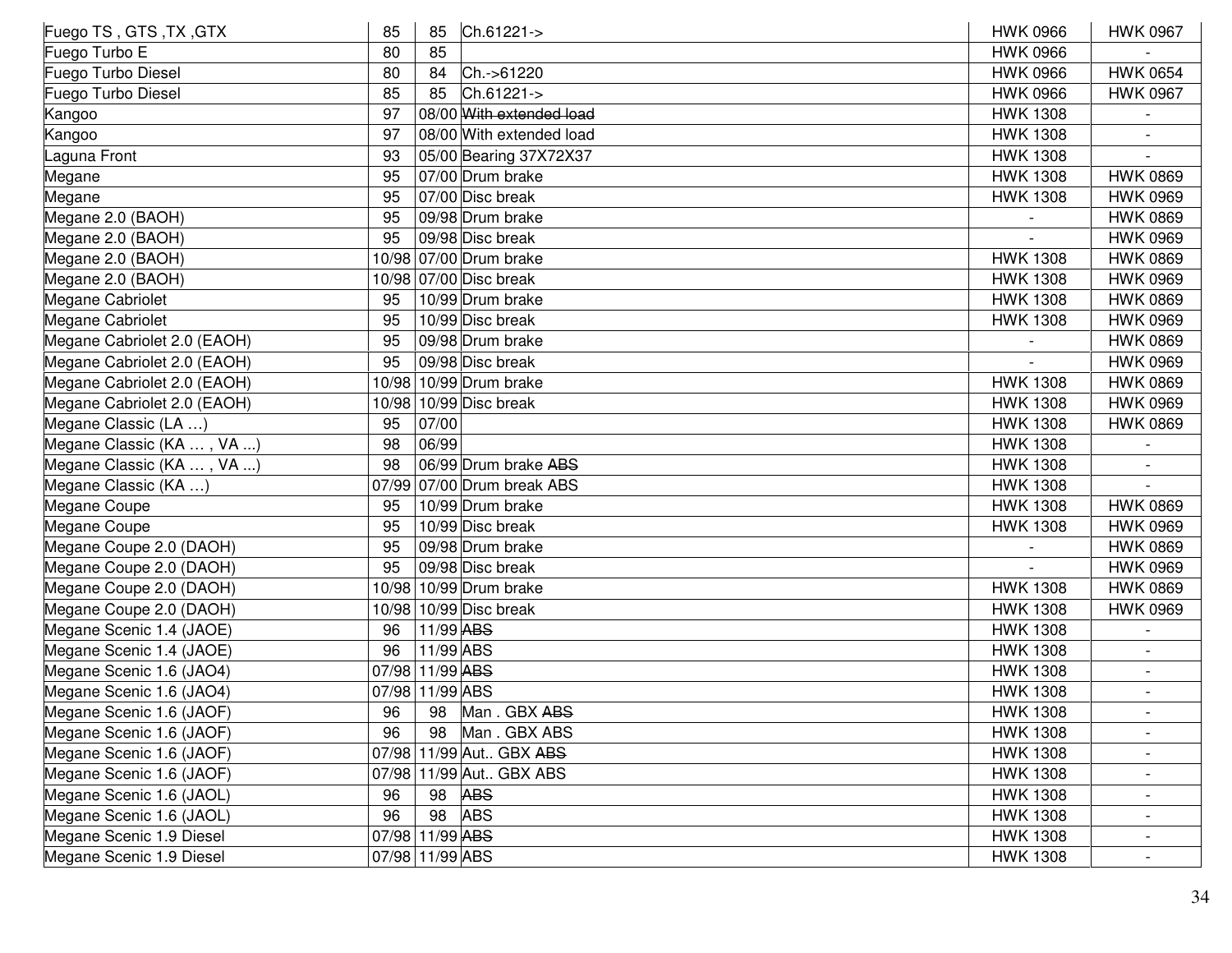| Megane Scenic 2.0              | 07/98 11/99 ABS |           |                                      | <b>HWK 1308</b> |                 |
|--------------------------------|-----------------|-----------|--------------------------------------|-----------------|-----------------|
| Megane Scenic 2.0              | 07/98           | 11/99 ABS |                                      | <b>HWK 1308</b> |                 |
| R 4                            | 78              | 91        |                                      |                 | <b>HWK 0652</b> |
| $\overline{R5}$                | 78              | 85        |                                      |                 | <b>HWK 0652</b> |
| R 5 Super                      | 85              | 97        |                                      | <b>HWK 1413</b> | <b>HWK 0869</b> |
| R 5 Super Diesel               | 85              | 97        |                                      |                 | <b>HWK 0869</b> |
| R 5 Super GT Turbo, GTE        | 85              | 90        |                                      | <b>HWK 1413</b> | <b>HWK 0969</b> |
| R 5 Express 1.0                | 86              | 91        | Drum brake 180 mm                    | <b>HWK 1413</b> | <b>HWK 0975</b> |
| R 5 Express 1.0                | 86              | 91        | Drum brake 203 mm                    | <b>HWK 1413</b> |                 |
| R 5 Express 1.1 (F401)         | 86              | 91        |                                      | <b>HWK 1413</b> | <b>HWK 0975</b> |
| R 5 Express 1.1 (F401)         | 92              | 96        | Drum brake 180 mm                    |                 | <b>HWK 0975</b> |
| R 5 Express 1.1 (F40H/T)       | 88              | 91        |                                      | <b>HWK 1413</b> | <b>HWK 0975</b> |
| $R$ 5 Express 1.1 (F40H/T)     | 92              | 99        |                                      |                 | <b>HWK 0975</b> |
| R 5 Express 1.2 Extra          | 92              | 94        |                                      |                 | <b>HWK 0975</b> |
| R 5 Express 1.4                | 88              | 91        |                                      | <b>HWK 1413</b> |                 |
| R 5 Express 1.4                | 92              | 99        |                                      | <b>HWK 1308</b> |                 |
| R 5 Express 1.4 Extra          | 92              | 99        | With extended load                   | <b>HWK 1308</b> | $\sim$          |
| $R$ 5 Express 1.4 Rapid (F407) | 86              | 91        |                                      | <b>HWK 1413</b> |                 |
| R 5 Express 1.4 Rapid (F40D/V) | 92              | 99        | With extended load                   | <b>HWK 1308</b> |                 |
| R 5 Express 1.6 Diesel         | 86              | 91        | With extended load Drum brake 180 mm | <b>HWK 1413</b> | <b>HWK 0975</b> |
| R 5 Express 1.6 Diesel         | 86              | 91        | With extended load Drum brake 203 mm | <b>HWK 1413</b> |                 |
| R 5 Express 1.6 Diesel         | 92              | 96        | With extended load Drum brake 180 mm |                 | <b>HWK 0975</b> |
| R 5 Express 1.6 Diesel         | 86              | 96        | With extended load                   | <b>HWK 1308</b> |                 |
| R 5 Express 1.6 Diesel         | 92              | 99        | With extended load                   | <b>HWK 1308</b> |                 |
| R 9                            | 82              | 89        |                                      | <b>HWK 1413</b> | <b>HWK 0869</b> |
| R 9 (L425)                     | 85              | 09/86     |                                      | <b>HWK 1413</b> | <b>HWK 0869</b> |
| R 9 (L425)                     | 10/86           | 89        |                                      | <b>HWK 1413</b> | <b>HWK 0969</b> |
| R 11                           | 83              | 89        |                                      | <b>HWK 1413</b> | <b>HWK 0869</b> |
| R 11 (B375, C375)              | 84              | 09/86     |                                      | <b>HWK 1413</b> | <b>HWK 0869</b> |
| R 11 (B375, C375)              | 10/86           | 89        |                                      | <b>HWK 1413</b> | <b>HWK 0969</b> |
| R 12 L, TL (R1170)             | 10/77           | 80        |                                      |                 | <b>HWK 0652</b> |
| R 14                           | 78              | 83        |                                      |                 | <b>HWK 0652</b> |
| R 16                           | 11/76           | 80        |                                      |                 | <b>HWK 0652</b> |
| R 17                           | 10/77           | 80        |                                      |                 | <b>HWK 0654</b> |
| R 18 1.4 GTL, L, TL (R1340)    | 81              | 83        | Ch.->534400                          | $\sim$          | <b>HWK 0652</b> |
| R 18 1.4 GTL, L, TL (R1340)    | 84              | 89        | Ch.534401->                          | <b>HWK 0966</b> | <b>HWK 0652</b> |
| R 18 1.4 GTS, TS (R1341)       | 78              | 83        | Ch.->534400                          |                 | <b>HWK 0652</b> |
| R 18 1.4 GTS, TS (R1341)       | 84              | 86        | Ch.534401->                          | <b>HWK 0966</b> | <b>HWK 0652</b> |
| R 18 1.4 GTL, L, TL (R1350)    | 79              | 82        |                                      |                 | <b>HWK 0654</b> |
| R 18 1.4 GTL, L, TL (R1350)    | 83              | 84        | Ch.->122600                          | <b>HWK 0966</b> | <b>HWK 0654</b> |
| R 18 1.4 GTL, L, TL (R1350)    | 84              | 86        | Ch.122601->                          | <b>HWK 0966</b> | <b>HWK 0967</b> |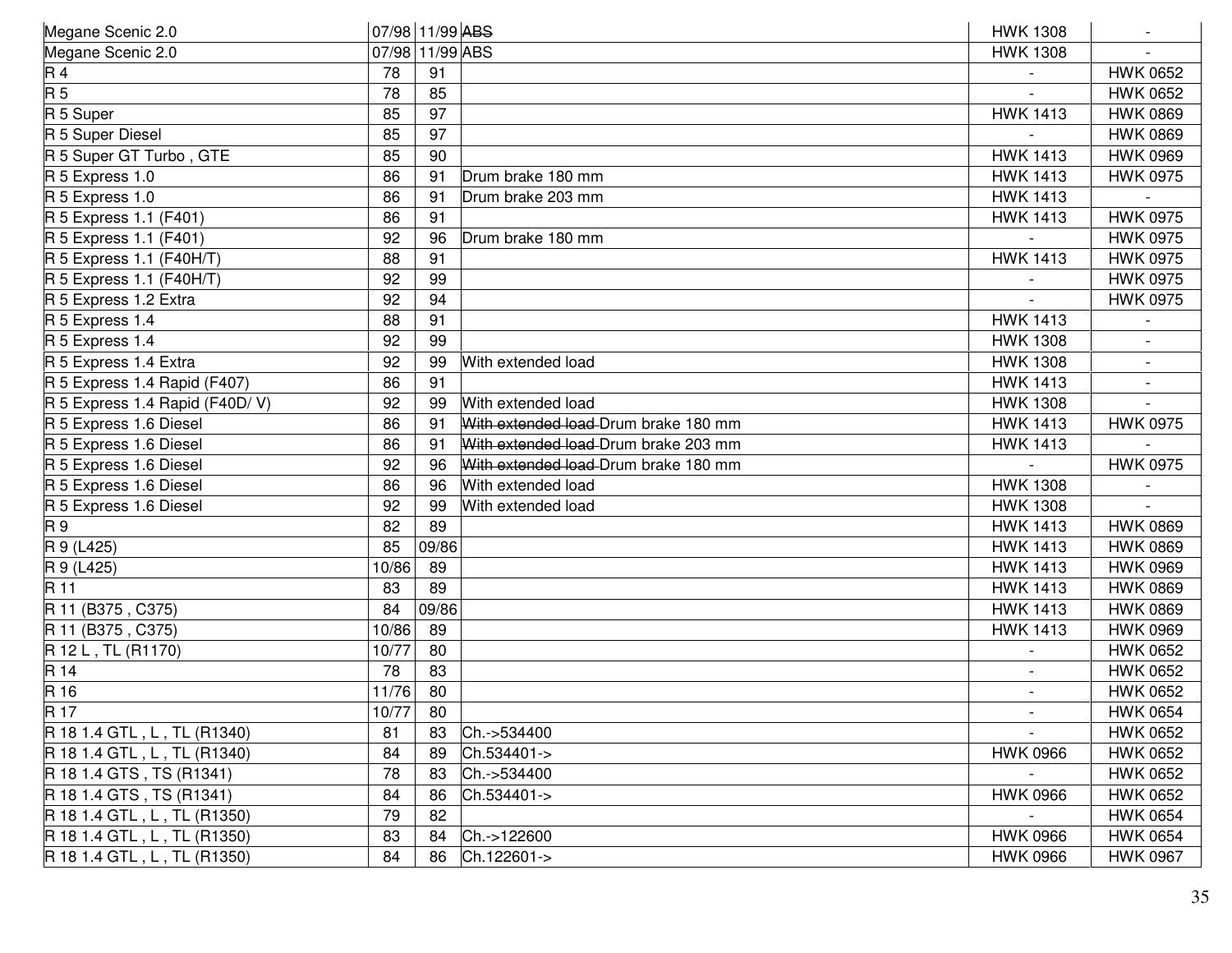| R 18 1.4 4X2 TS (R1351)           | 79 | 82 |                                | $\overline{\phantom{a}}$ | <b>HWK 0654</b> |
|-----------------------------------|----|----|--------------------------------|--------------------------|-----------------|
| R 18 1.4 4X2 TS (R1351)           | 83 | 84 | Ch.->118200                    | <b>HWK 0966</b>          | <b>HWK 0654</b> |
| R 18 1.4 4X2 TS (R1351)           | 84 | 86 | Ch.118201->                    | <b>HWK 0966</b>          | <b>HWK 0967</b> |
| R 18 1.4 4X4 GTL (R1351)          | 83 | 86 |                                | <b>HWK 0966</b>          |                 |
| R 18 1.4 4X2 GTS, GTX (R1353)     | 82 | 82 |                                |                          | <b>HWK 0654</b> |
| R 18 1.4 4X2 GTS, GTX (R1353)     | 83 | 84 | Ch.->9000                      | <b>HWK 0966</b>          | <b>HWK 0654</b> |
| R 18 1.4 4X2 GTS, GTX (R1353)     | 84 | 86 | Ch.9001->                      | <b>HWK 0966</b>          | <b>HWK 0967</b> |
| R 18 1.4 (R2350)                  | 79 | 82 |                                |                          | <b>HWK 0654</b> |
| R 18 1.4 (R2350)                  | 83 | 84 | Ch.->4600                      | <b>HWK 0966</b>          | <b>HWK 0654</b> |
| R 18 1.4 (R2350)                  | 84 | 86 | Ch.4601->                      | <b>HWK 0966</b>          | <b>HWK 0967</b> |
| R 18 1.6 (R134A)                  | 84 | 85 |                                | <b>HWK 0966</b>          |                 |
| R 18 1.6 Turbo (R1345)            | 81 | 83 | Ch.->49569                     | <b>HWK 0966</b>          | <b>HWK 0654</b> |
| R 18 1.6 Turbo (R1345)            | 83 | 85 | Ch.49570->                     | <b>HWK 0966</b>          |                 |
| R 18 1.6 Turbo (R1355)            | 83 | 83 | Ch.->1010                      | <b>HWK 0966</b>          | <b>HWK 0654</b> |
| R 18 1.6 Turbo (R1355)            | 83 | 85 | Ch.1011->                      | <b>HWK 0966</b>          |                 |
| R 18 1.7 GTS (R1342)              | 82 | 86 |                                | <b>HWK 0966</b>          | <b>HWK 0652</b> |
| R 18 1.7 GTS, GTX (R1352)         | 82 | 86 |                                | <b>HWK 0966</b>          | <b>HWK 0654</b> |
| R 18 2.0 GTX, TX (R1343)          | 82 | 85 | Ch.->11001                     | <b>HWK 0966</b>          | <b>HWK 0654</b> |
| R 18 2.0 GTX, TX (R1343)          | 85 | 86 | Ch.11002 ->                    | <b>HWK 0966</b>          | <b>HWK 0967</b> |
| R 18 2.0 4X4 TX (R1353)           | 83 | 86 |                                | <b>HWK 0966</b>          |                 |
| R 18 2.1 Diesel (R1344)           | 81 | 86 |                                | <b>HWK 0966</b>          | <b>HWK 0652</b> |
| R 18 2.1 Turbo Diesel (R1344)     | 81 | 86 |                                | <b>HWK 0966</b>          | <b>HWK 0652</b> |
| R 18 2.1 Diesel (R1346)           | 84 | 86 |                                | <b>HWK 0966</b>          | <b>HWK 0967</b> |
| R 18 2.1 4X2 Diesel (R1354)       | 81 | 83 | Ch.->50000                     | <b>HWK 0966</b>          | <b>HWK 0654</b> |
| R 18 2.1 4X2 Diesel (R1354)       | 84 | 86 | Ch.50001->                     | <b>HWK 0966</b>          | <b>HWK 0967</b> |
| R 18 2.1 4X2 Turbo Diesel (R1354) | 81 | 83 | Ch.->50000                     | <b>HWK 0966</b>          | <b>HWK 0654</b> |
| R 18 2.1 4X2 Turbo Diesel (R1354) | 84 | 86 | Ch.50001->                     | <b>HWK 0966</b>          | <b>HWK 0967</b> |
| R 18 2.1 4X4 Diesel (R1354)       | 83 | 86 |                                | <b>HWK 0966</b>          |                 |
| R 18 2.1 4X4 Turbo Diesel (R1354) | 83 | 86 |                                | <b>HWK 0966</b>          |                 |
| R 18 2.1 Diesel (R1356)           | 84 | 85 |                                | <b>HWK 0966</b>          | <b>HWK 0967</b> |
| R 18 2.1 Diesel (R2354)           | 79 | 84 | Ch.->50000                     | <b>HWK 0966</b>          | <b>HWK 0654</b> |
| R 18 2.1 Diesel (R2354)           | 84 | 86 | Ch.50001->                     | <b>HWK 0966</b>          | <b>HWK 0967</b> |
| R 19 1.2                          | 88 | 95 | Front Bearing 35X65X35 }       | <b>HWK 1413</b>          | <b>HWK 0869</b> |
| R 19 1.2                          | 88 | 95 | Front Bearing 37X72X37 }       | <b>HWK 3408</b>          | <b>HWK 0869</b> |
| R 19 1.4                          | 88 | 95 | ABS { Front Bearing 35X65X35   | <b>HWK 1413</b>          | <b>HWK 0869</b> |
| R 19 1.4                          | 88 | 95 | ABS { Front Bearing 37X72X37 } | <b>HWK 3408</b>          | <b>HWK 0869</b> |
| R 19 1.4                          | 88 | 95 | ABS { Front Bearing 35X65X35 } | <b>HWK 1413</b>          | <b>HWK 0969</b> |
| R 19 1.4                          | 88 | 95 | ABS { Front Bearing 37X72X37 } | <b>HWK 3408</b>          | <b>HWK 0969</b> |
| R 19 1.7                          | 88 | 95 | <b>ABS</b>                     | <b>HWK 1308</b>          | <b>HWK 0869</b> |
| R 19 1.7                          | 88 | 95 | <b>ABS</b>                     | <b>HWK 1308</b>          | <b>HWK 0969</b> |
| R 19 1.8                          | 88 | 95 | <b>ABS</b>                     | <b>HWK 1308</b>          | <b>HWK 0869</b> |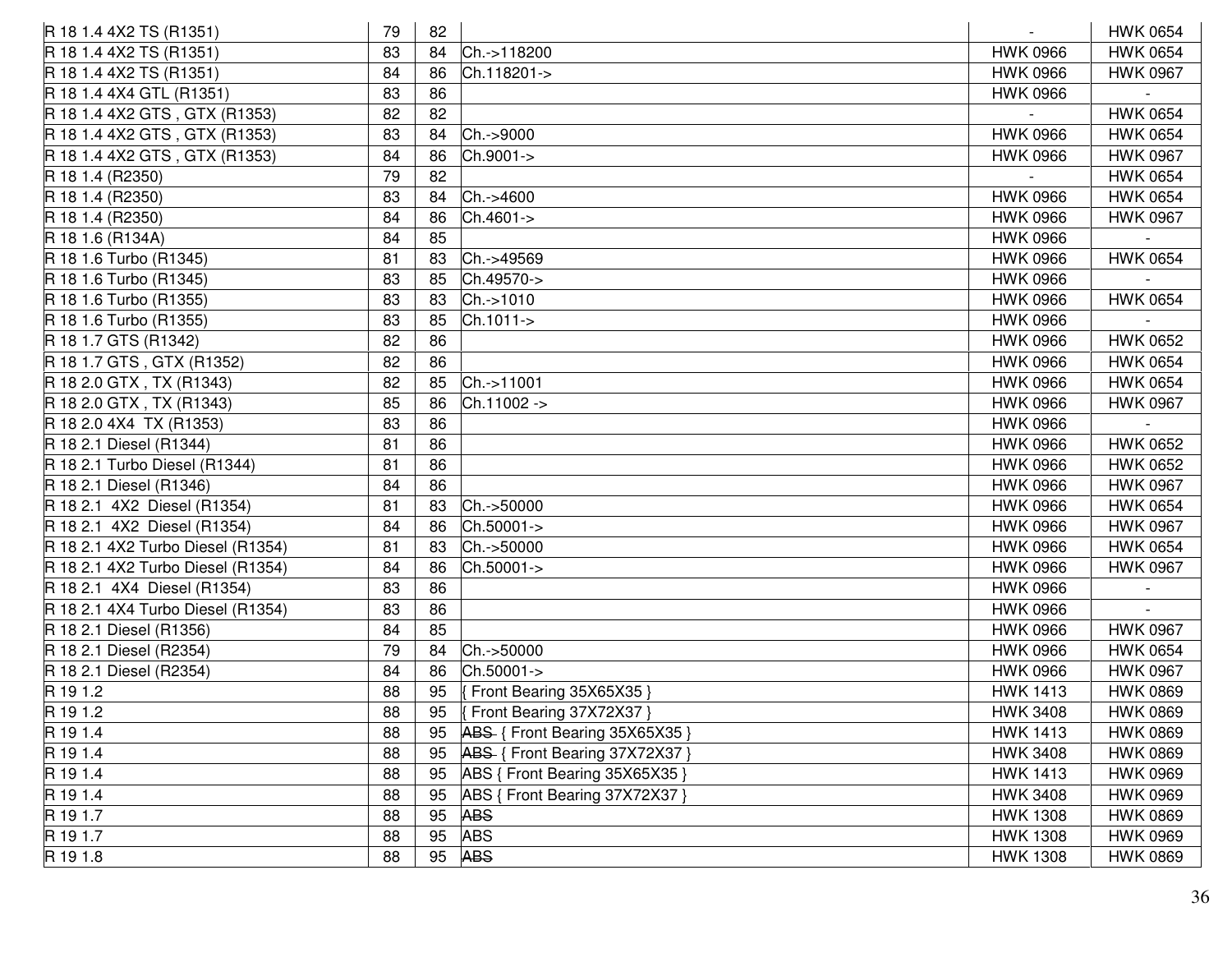| R 19 1.8                           | 88 |    | 95 ABS           | <b>HWK 1308</b> | <b>HWK 0969</b> |
|------------------------------------|----|----|------------------|-----------------|-----------------|
| R 19 1.8 16V                       | 88 | 95 |                  | <b>HWK 1308</b> | <b>HWK 0969</b> |
| R 19 1.9 Diesel, 1.9 Turbo Diesel  | 88 | 95 | <b>ABS</b>       | <b>HWK 1308</b> | <b>HWK 0869</b> |
| R 19 1.9 Diesel, 1.9 Turbo Diesel  | 88 | 95 | <b>ABS</b>       | <b>HWK 1308</b> | <b>HWK 0969</b> |
| R 20 (R1270)                       | 83 | 83 |                  | <b>HWK 0966</b> | <b>HWK 0654</b> |
| R 20 (R1270)                       | 84 | 84 |                  | <b>HWK 0966</b> | <b>HWK 0967</b> |
| R 20 GTL, L, TL (R1271)            | 77 | 84 |                  |                 | <b>HWK 0654</b> |
| R 20 TS, TX (R1272)                | 78 | 84 | Model for Sweden | <b>HWK 0909</b> | <b>HWK 0654</b> |
| R 20 TS, TX (R1272)                | 81 | 84 |                  | <b>HWK 0966</b> | <b>HWK 0654</b> |
| R 20 LS, TS (R1276)                | 79 | 83 |                  | <b>HWK 0966</b> | <b>HWK 0654</b> |
| R 20 LS, TS (R1276)                | 84 | 84 |                  | <b>HWK 0966</b> | <b>HWK 0967</b> |
| R 20 Turbo Diesel (R1277)          | 81 | 83 |                  | <b>HWK 0966</b> | <b>HWK 0654</b> |
| R 20 Turbo Diesel (R1277)          | 84 | 84 |                  | <b>HWK 0966</b> | <b>HWK 0967</b> |
| R 20 TS, TX (R1279)                | 81 | 84 |                  | <b>HWK 0909</b> | <b>HWK 0654</b> |
| R 21 1.4                           | 88 | 92 |                  | <b>HWK 3408</b> |                 |
| R 21 1.6                           | 88 | 91 |                  | <b>HWK 3408</b> | <b>HWK 0975</b> |
| R 21 1.6 (K48)                     | 88 | 92 |                  | <b>HWK 3408</b> |                 |
| R 21 1.7 (B48, L48)                | 88 | 91 |                  | <b>HWK 3408</b> | <b>HWK 0975</b> |
| R 21 1.7 (K48, S48)                | 88 | 92 |                  | <b>HWK 3408</b> |                 |
| R 21 1.9 Diesel (B48)              | 88 | 92 |                  | <b>HWK 1308</b> | <b>HWK 0975</b> |
| R 21 1.9 Diesel (K48, S48)         | 88 | 92 |                  | <b>HWK 1308</b> |                 |
| R 21 2.0 (B48C/R/Y, B483)          | 88 | 92 | <b>ABS</b>       | <b>HWK 0966</b> |                 |
| R 21 2.0 (B48C/R/Y, B483)          | 88 | 92 | <b>ABS</b>       | <b>HWK 0966</b> |                 |
| R 21 2.0 (B48J)                    | 89 | 92 |                  | <b>HWK 1308</b> | <b>HWK 0975</b> |
| R 21 2.0 (K48C/R/Y, K483)          | 88 | 92 | <b>ABS</b>       | <b>HWK 0966</b> |                 |
| R 21 2.0 (K48C/R/Y, K483)          | 88 | 92 | <b>ABS</b>       | <b>HWK 0966</b> |                 |
| R 21 2.0 (K48J)                    | 88 | 92 |                  | <b>HWK 0966</b> |                 |
| R 21 2.0 (L48C/Q/R/Y)              | 88 | 92 | <b>ABS</b>       | <b>HWK 0966</b> |                 |
| R 21 2.0 (L48C/Q/R/Y)              | 88 | 92 | <b>ABS</b>       | <b>HWK 0966</b> |                 |
| R 21 2.0 (L483, L489)              | 88 | 92 | <b>ABS</b>       | <b>HWK 0966</b> |                 |
| R 21 2.0 (L483, L489)              | 88 | 92 | <b>ABS</b>       | <b>HWK 0966</b> |                 |
| R 21 2.0 (L48J)                    | 88 | 92 |                  | <b>HWK 1308</b> | <b>HWK 0975</b> |
| R 21 2.0 4X4                       | 88 | 92 |                  | <b>HWK 0966</b> |                 |
| <b>R</b> 21 2.1 Diesel             | 88 |    | 92 ABS           | <b>HWK 0966</b> |                 |
| R 21 2.1 Diesel (B480, B486)       | 88 | 92 | <b>ABS</b>       | <b>HWK 0966</b> | <b>HWK 0975</b> |
| R 21 2.1 Diesel (L480, L486)       | 88 | 92 | <b>ABS</b>       | <b>HWK 0966</b> | <b>HWK 0975</b> |
| R 21 2.1 Diesel (L480, L48V)       | 88 | 92 | <b>ABS</b>       | <b>HWK 0966</b> | <b>HWK 0975</b> |
| <b>R</b> 21 2.1 Diesel             | 88 | 92 | <b>ABS</b>       | <b>HWK 0966</b> |                 |
| R 21 2.1 Turbo Diesel              | 88 | 92 | <b>ABS</b>       | <b>HWK 0966</b> |                 |
| R 21 2.1 Turbo Diesel (B480, B486) | 88 | 92 | <b>ABS</b>       | <b>HWK 0966</b> | <b>HWK 0975</b> |
| R 21 2.1 Turbo Diesel (L480, L486) | 88 |    | 92 ABS           | <b>HWK 0966</b> | <b>HWK 0975</b> |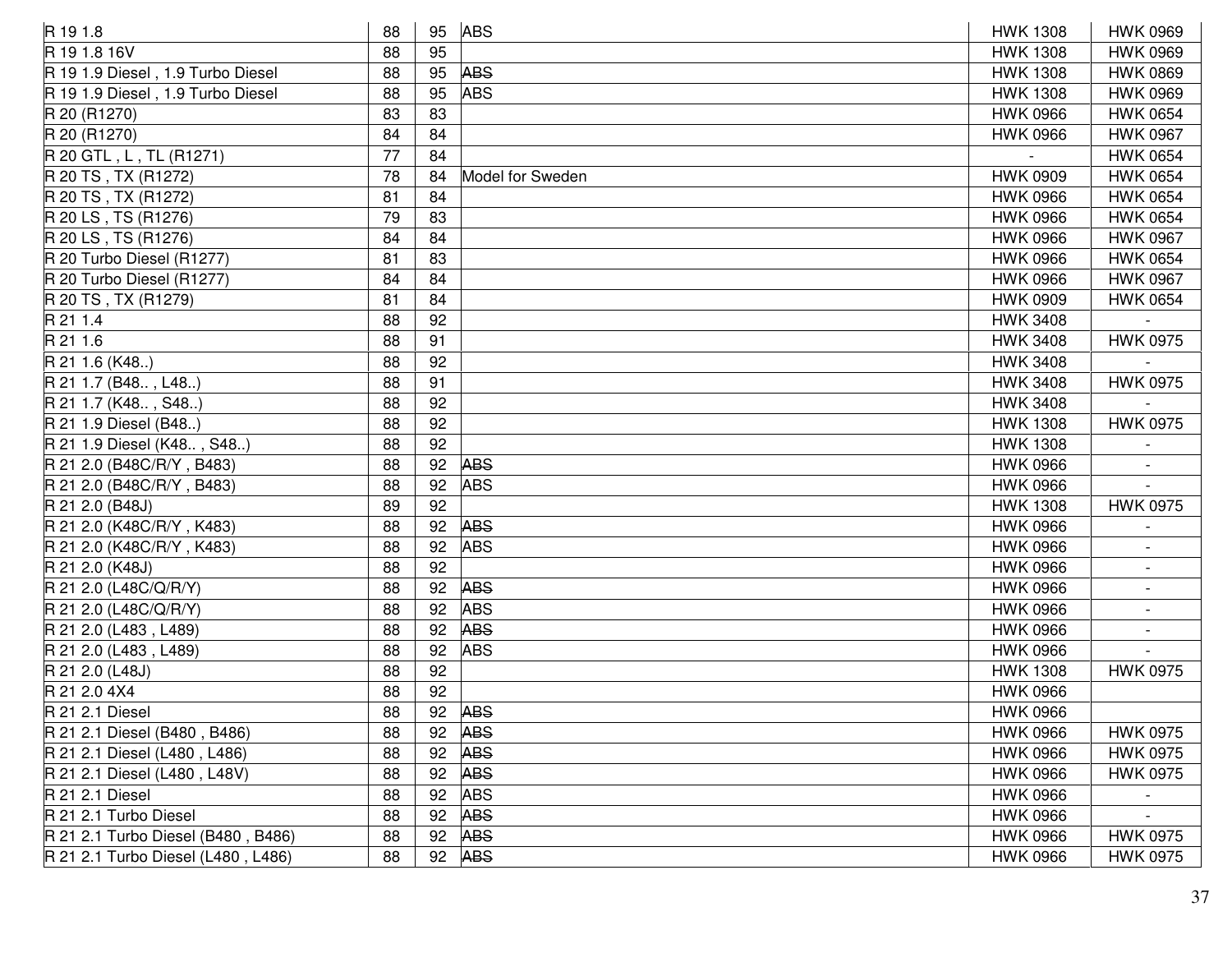| R 21 2.1 Turbo Diesel (L480, L48V) | 88    | 92        | <b>ABS</b>                                          | <b>HWK 0966</b> | <b>HWK 0975</b>          |
|------------------------------------|-------|-----------|-----------------------------------------------------|-----------------|--------------------------|
| R 21 2.1 Turbo Diesel              | 88    | 92        | <b>ABS</b>                                          | <b>HWK 0966</b> |                          |
| R 21 2.2                           | 88    | 92        | <b>ABS</b>                                          | <b>HWK 0966</b> |                          |
| R 21 2.2                           | 88    | 92        | <b>ABS</b>                                          | <b>HWK 0966</b> |                          |
| R 25 2.0                           | 89    | 90        | <b>ABS</b>                                          | <b>HWK 0966</b> |                          |
| R 25 2.0 (L480, L48V)              | 89    | 90        | <b>ABS</b>                                          | <b>HWK 0966</b> | <b>HWK 0967</b>          |
| R 25 2.0                           | 89    | 90        | <b>ABS</b>                                          | <b>HWK 0966</b> |                          |
| R 25 2.1 Diesel                    | 84    | 90        | <b>ABS</b>                                          | <b>HWK 0966</b> | <b>HWK 0967</b>          |
| R 25 2.1 Diesel                    | 84    | 90        | <b>ABS</b>                                          | <b>HWK 0966</b> |                          |
| R 25 2.2                           | 84    | 90        | <b>ABS</b>                                          | <b>HWK 0966</b> | <b>HWK 0967</b>          |
| R 25 2.2                           | 84    | 05/87 ABS |                                                     | <b>HWK 0966</b> |                          |
| R 25 2.2                           | 06/87 | 90        | <b>ABS</b>                                          | <b>HWK 0966</b> |                          |
| R 25 2.5                           | 85    | 89        |                                                     | <b>HWK 0966</b> |                          |
| R 25 2.8                           | 84    | 90        | <b>ABS</b>                                          | <b>HWK 0966</b> |                          |
| R 25 2.8                           | 84    | 90        | <b>ABS</b>                                          | <b>HWK 0966</b> |                          |
| R 30 Turbo (R1270)                 | 82    | 83        |                                                     | <b>HWK 0966</b> | <b>HWK 0654</b>          |
| R 30 Turbo (R1270)                 | 84    | 84        |                                                     | <b>HWK 0966</b> | <b>HWK 0967</b>          |
| R 30 TS (R1273, R1275)             | 78    | 84        |                                                     | <b>HWK 0909</b> | <b>HWK 0654</b>          |
| R 30 TX (R1278)                    | 79    | 84        |                                                     | <b>HWK 0909</b> | <b>HWK 0654</b>          |
| Twingo 1.1                         | 93    | 03/97     |                                                     | <b>HWK 1413</b> | <b>HWK 0869</b>          |
| Twingo 1.1                         | 04/97 | 07/00     |                                                     |                 | <b>HWK 0869</b>          |
| Twingo 1.2                         | 93    | 07/00     |                                                     | <b>HWK 1413</b> | <b>HWK 0869</b>          |
| Twingo 1.2                         | 93    | 07/00     |                                                     | <b>HWK 1413</b> | <b>HWK 0869</b>          |
| Trafic (T)                         | 81    | 84        | Light Truckss                                       | <b>HWK 0909</b> |                          |
| Trafic (TA)                        | 84    | 85        | ight Truckss Ch.C 00000001-> C00011200              | <b>HWK 0909</b> |                          |
| Trafic (TA)                        | 85    | 86        | Light Truckss Ch. C00011201->                       | <b>HWK 0909</b> |                          |
| Trafic (TB)                        | 87    |           | 02/89 Light Truckss                                 | <b>HWK 0909</b> |                          |
| Trafic (TE)                        | 87    |           | 02/89 Light Truckss                                 | <b>HWK 0909</b> |                          |
| Trafic $(T 1)$                     | 84    | 86        | Light Truckss Ch.B 00000001-> B00003400             | <b>HWK 0909</b> |                          |
| Trafic (T 1)                       | 84    | 86        | Light Truckss Ch.C 00000001-> C00002350             | <b>HWK 0909</b> |                          |
| Trafic (T 1)                       | 86    |           | 02/89 Light Truckss Ch.C 00003401-> Ch.C00002351->  | <b>HWK 0909</b> |                          |
| Trafic (T 2)                       | 87    |           | 02/89 Light Truckss                                 | <b>HWK 0909</b> |                          |
| Trafic (T 3)                       | 84    | 86        | Light Truckss Ch.B 00000001-> C00002000             | <b>HWK 0909</b> |                          |
| Trafic (T 3)                       | 84    | 86        | Light Truckss Ch.C 00000001-> C00012400             | <b>HWK 0909</b> |                          |
| Trafic (T 3)                       | 86    |           | 02/89 Light Truckss Ch.B 00002001-> Ch. C00012401-> | <b>HWK 0909</b> |                          |
| Trafic $(T 4)$                     | 84    | 86        | Light Truckss Ch.C 00000001-> C00005800             | <b>HWK 0909</b> |                          |
| Trafic $(T 4)$                     | 86    |           | 02/89 Light Truckss Ch. C00005801->                 | <b>HWK 0909</b> |                          |
| Trafic $(T 5)$                     | 84    | 86        | ight Truckss Ch.C 00000001-> C00002200              | <b>HWK 0909</b> |                          |
| Trafic (T 5)                       | 86    | 02/89     | Light Truckss Ch. C00002201->                       | <b>HWK 0909</b> | $\overline{\phantom{a}}$ |
| Trafic (T 6)                       | 84    | 86        | ight Truckss Ch.C 00000001-> C00001700              | <b>HWK 0909</b> |                          |
| Trafic $(T 6)$                     | 86    | 86        | Light Truckss Ch. C00001701->                       | <b>HWK 0909</b> |                          |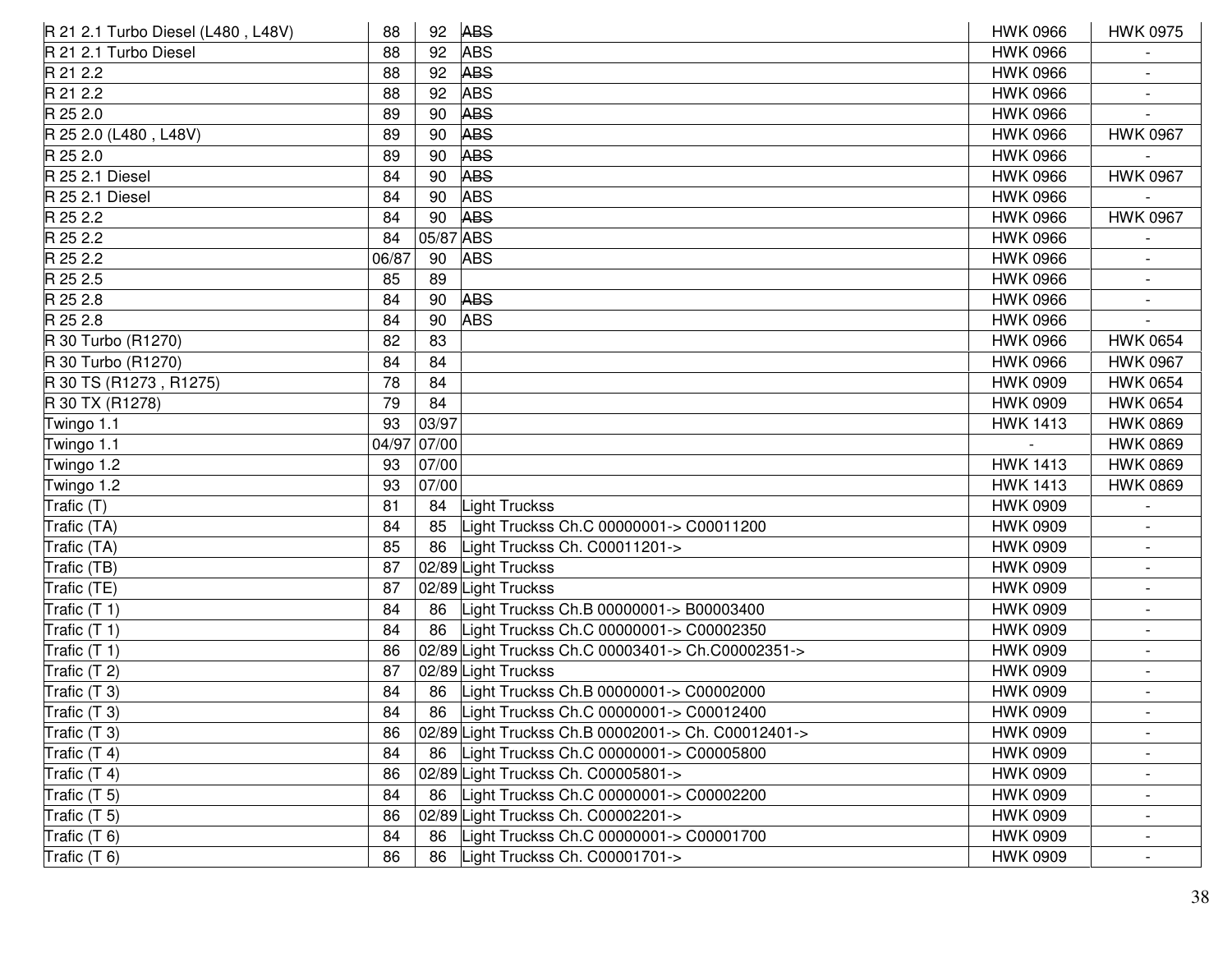| Trafic (T 7)            | 87    |             | 02/89 Light Truckss                                       | <b>HWK 0909</b>            |                           |
|-------------------------|-------|-------------|-----------------------------------------------------------|----------------------------|---------------------------|
| Trafic (T 9)            | 84    | 86          | Light Truckss Ch.C 00000001-> C00000100                   | <b>HWK 0909</b>            | $\blacksquare$            |
| Trafic (T 9)            | 86    | 88          | Light Truckss Ch. C00000101->                             | <b>HWK 0909</b>            |                           |
| Trafic (T)              | 89    | 99          | Light Truckss{Rear Bearing 25X52X19.3/Bearing 35X72X24.3} | <b>HWK 0909</b>            |                           |
| Trafic (T)              | 89    | 99          | Light Truckss{Rear Bearing 25X52X19.3/Bearing 35X62X18}   | <b>HWK 0909</b>            | $\blacksquare$            |
| Trafic (V)              | 85    |             | 02/89 Light Truckss                                       | <b>HWK 0909</b>            | $\overline{\phantom{a}}$  |
| Trafic (V)              | 03/89 | 99          | Light Truckss                                             | <b>HWK 0909</b>            | $\blacksquare$            |
|                         |       |             |                                                           |                            |                           |
|                         |       |             |                                                           |                            |                           |
|                         |       |             |                                                           |                            |                           |
|                         |       |             |                                                           |                            |                           |
|                         |       |             |                                                           |                            |                           |
|                         |       |             |                                                           | <b>HMEC code</b>           | <b>HMEC code</b>          |
| <b>CAR TYPE</b>         |       | <b>YEAR</b> | <b>NOTE</b>                                               | (FRONT<br><b>WHEEL)</b>    | (REAR<br><b>WHEEL)</b>    |
| <b>SEAT</b>             |       |             |                                                           |                            |                           |
| Arosa                   | 97    | 99          | Ch.->6HX027500                                            | <b>HWK 0906</b>            | <b>HWK 0529</b>           |
| Arosa                   | 99    | 00          | Ch.6HX027501->                                            | <b>HWK 0906</b>            |                           |
| Cordoba                 | 93    | 99          | Ch.->6KX399999                                            | <b>HWK1358</b>             | <b>HWK 0529</b>           |
| Cordoba                 | 99    | 00          | Ch.6KX400001->                                            | <b>HWK1358</b>             |                           |
| Ibiza                   | 85    | 92          |                                                           | <b>HWK1410</b>             |                           |
| Ibiza                   | 93    | 99          | Ch.->6KX399999                                            | <b>HWK1358</b>             | <b>HWK 0529</b>           |
| Ibiza                   | 99    | 00          | Ch.6KX400001->                                            | <b>HWK1358</b>             |                           |
| Ibiza                   | 95    | 97          | Ch.>->9KV015942                                           | <b>HWK1358</b>             | <b>HWK 0542</b>           |
| Ibiza                   | 97    | $00\,$      | Ch.9KV015943->9KX023408                                   | <b>HWK1358</b>             |                           |
| Ibiza                   | 00    | 00          | Ch.9KX023409->                                            | <b>HWK1358</b>             |                           |
| Maiaga                  | 85    | 91          |                                                           | <b>HWK1410</b>             |                           |
| Ritmo                   | 78    | 82          |                                                           | <b>HWK1410</b>             |                           |
| Ronda                   | 83    | 86          |                                                           | <b>HWK1410</b>             |                           |
| Toledo 1.6              | 91    | 98          |                                                           | <b>HWK1358</b>             | <b>HWK 0529</b>           |
| Toledo 1.8              | 91    | 98          |                                                           | <b>HWK1358</b>             | <b>HWK 0529</b>           |
| Toledo 1.8 - 16V        | 91    | 98          |                                                           | <b>HWK1358</b>             | <b>HWK 0529</b>           |
| Toledo 1.9 Diesel       | 91    | 98          |                                                           | <b>HWK1358</b>             | <b>HWK 0529</b>           |
| Toledo 1.9 Turbo Diesel | 91    | 98          |                                                           | <b>HWK1358</b>             | <b>HWK 0529</b>           |
| Toledo 2.0              | 91    | 98          |                                                           | <b>HWK1358</b>             | <b>HWK 0529</b>           |
|                         |       |             |                                                           |                            |                           |
|                         |       |             |                                                           |                            |                           |
|                         |       |             |                                                           |                            |                           |
|                         |       |             |                                                           |                            |                           |
|                         |       |             |                                                           |                            |                           |
| <b>CAR TYPE</b>         |       | <b>YEAR</b> | <b>NOTE</b>                                               | <b>HMEC code</b><br>(FRONT | <b>HMEC code</b><br>(REAR |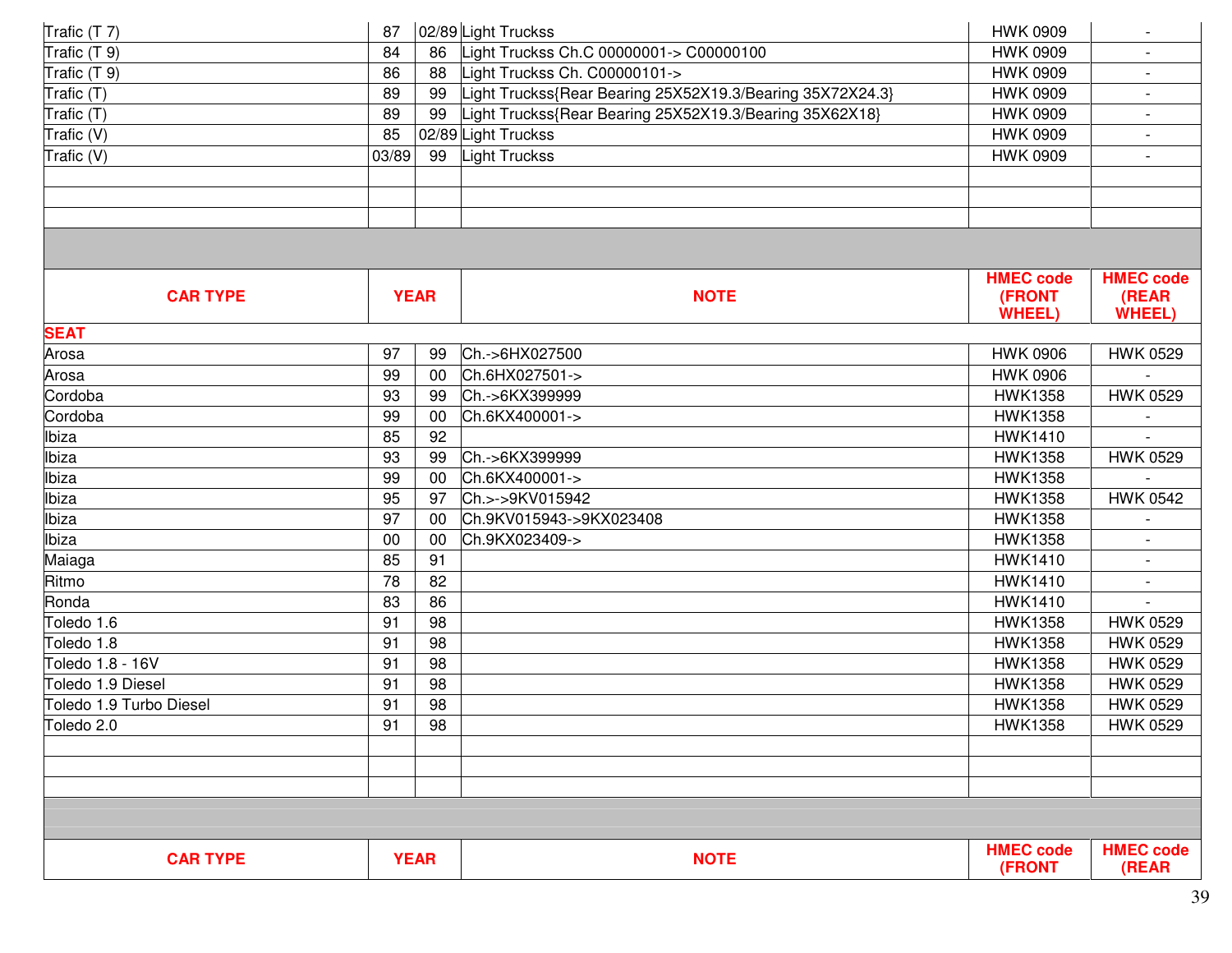|    |    |                                |                                                                                                                                                                                                          | WHEEL)                          |
|----|----|--------------------------------|----------------------------------------------------------------------------------------------------------------------------------------------------------------------------------------------------------|---------------------------------|
|    |    |                                |                                                                                                                                                                                                          |                                 |
| 80 | 84 |                                | <b>HWK 0663</b>                                                                                                                                                                                          | <b>HWK 0944</b>                 |
| 80 | 84 |                                | <b>HWK 0663</b>                                                                                                                                                                                          | <b>HWK 0944</b>                 |
| 85 | 91 |                                | <b>HWK 0663</b>                                                                                                                                                                                          | <b>HWK 0944</b>                 |
| 80 | 84 |                                | <b>HWK 0663</b>                                                                                                                                                                                          | <b>HWK 0944</b>                 |
| 85 | 91 |                                | <b>HWK 0663</b>                                                                                                                                                                                          | <b>HWK 0944</b>                 |
| 85 | 91 |                                | <b>HWK 0663</b>                                                                                                                                                                                          | <b>HWK 0944</b>                 |
| 83 | 84 |                                | <b>HWK 0736</b>                                                                                                                                                                                          | <b>HWK 0944</b>                 |
| 85 | 91 |                                | <b>HWK 0736</b>                                                                                                                                                                                          | <b>HWK 0944</b>                 |
| 85 | 91 |                                | <b>HWK 0663</b>                                                                                                                                                                                          | <b>HWK 0944</b>                 |
| 92 | 98 | ABS { Front Bearibg 34X64X37 } | <b>HWK 0663</b>                                                                                                                                                                                          |                                 |
| 92 | 98 | ABS { Front Bearibg 39X72X37 } | <b>HWK 0736</b>                                                                                                                                                                                          | $\blacksquare$                  |
| 92 | 98 |                                | <b>HWK 3410</b>                                                                                                                                                                                          |                                 |
| 92 | 98 | ABS { Front Bearing 34X64X37 } | <b>HWK 0663</b>                                                                                                                                                                                          |                                 |
| 92 | 98 |                                | <b>HWK 0736</b>                                                                                                                                                                                          |                                 |
| 92 | 98 | ABS { Front Bearing 39X74X37 } | <b>HWK 3410</b>                                                                                                                                                                                          |                                 |
| 85 | 91 |                                | <b>HWK 0736</b>                                                                                                                                                                                          | <b>HWK 0944</b>                 |
| 92 | 98 |                                | <b>HWK 0736</b>                                                                                                                                                                                          |                                 |
| 92 | 98 |                                | <b>HWK 3410</b>                                                                                                                                                                                          |                                 |
| 92 | 98 |                                | <b>HWK 0736</b>                                                                                                                                                                                          |                                 |
| 92 | 98 | ABS { Front Bearing 39X74X37 } | <b>HWK 3410</b>                                                                                                                                                                                          |                                 |
| 83 | 84 |                                | <b>HWK 0736</b>                                                                                                                                                                                          | <b>HWK 0944</b>                 |
| 85 | 91 |                                | <b>HWK 0736</b>                                                                                                                                                                                          | <b>HWK 0944</b>                 |
| 92 | 98 | ABS { Front Bearibg 39X72X37 } | <b>HWK 0736</b>                                                                                                                                                                                          |                                 |
| 92 | 98 |                                | <b>HWK 3410</b>                                                                                                                                                                                          |                                 |
| 92 | 98 | ABS { Front Bearing 39X72X37 } | <b>HWK 0736</b>                                                                                                                                                                                          |                                 |
| 92 | 98 | ABS { Front Bearing 39X74X37 } | <b>HWK 3410</b>                                                                                                                                                                                          | $\blacksquare$                  |
| 92 | 98 | Front Bearing 39X72X37         | <b>HWK 0736</b>                                                                                                                                                                                          |                                 |
| 92 | 98 | Front Bearing 39X74X37 }       |                                                                                                                                                                                                          |                                 |
| 86 | 91 |                                | <b>HWK 0663</b>                                                                                                                                                                                          | <b>HWK 0944</b>                 |
| 86 | 91 |                                | <b>HWK 0663</b>                                                                                                                                                                                          | <b>HWK 0944</b>                 |
| 86 | 91 |                                | <b>HWK 0663</b>                                                                                                                                                                                          | <b>HWK 0944</b>                 |
| 86 | 91 |                                | <b>HWK 0663</b>                                                                                                                                                                                          | <b>HWK 0944</b>                 |
| 86 | 91 |                                | <b>HWK 0736</b>                                                                                                                                                                                          | <b>HWK 0944</b>                 |
| 86 | 91 |                                | <b>HWK 0736</b>                                                                                                                                                                                          | <b>HWK 0944</b>                 |
| 86 | 91 |                                | <b>HWK 0736</b>                                                                                                                                                                                          | <b>HWK 0944</b>                 |
| 86 | 91 |                                | <b>HWK 0736</b>                                                                                                                                                                                          | <b>HWK 0944</b>                 |
| 86 | 91 |                                | <b>HWK 0736</b>                                                                                                                                                                                          | <b>HWK 0944</b>                 |
| 89 | 95 |                                | <b>HWK 0736</b>                                                                                                                                                                                          | <b>HWK 1326</b>                 |
|    |    |                                | ABS { Front Bearibg 39X74X37 }<br>ABS { Front Bearing 39X72X37 }<br>ABS { Front Bearibg 39X72X37 }<br>ABS { Front Bearibg 39X74X37 }<br>ABS { Front Bearing 39X72X37 }<br>ABS { Front Bearibg 39X74X37 } | <b>WHEEL</b><br><b>HWK 3410</b> |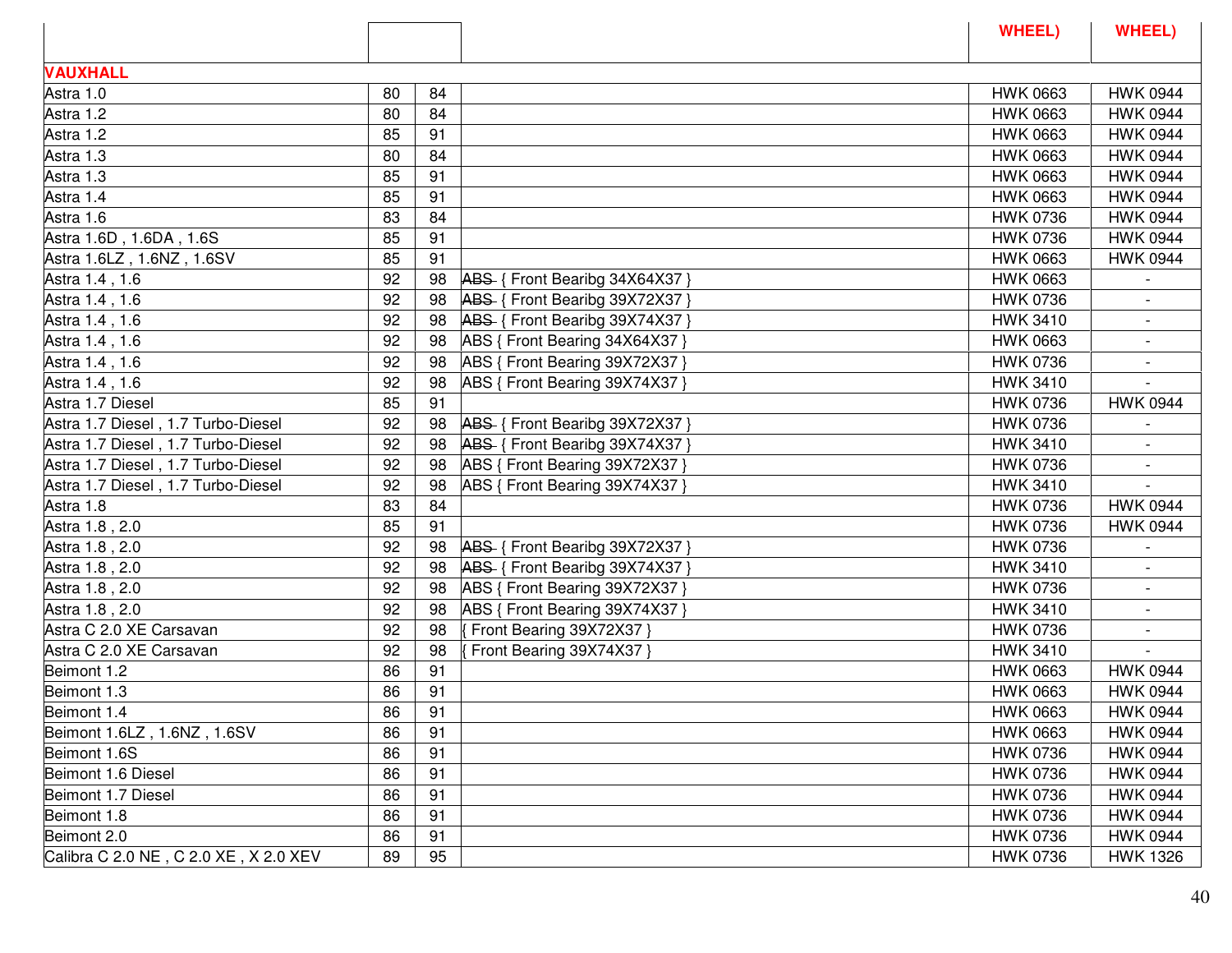| Calibra C 2.0 NE, X 2.0 XEV           | 96 | 97 |                             | <b>HWK 3410</b> | <b>HWK 1326</b> |
|---------------------------------------|----|----|-----------------------------|-----------------|-----------------|
| Calibra C 2.0 XE                      | 96 | 97 | British manufactured models | <b>HWK 0736</b> | <b>HWK 1326</b> |
| Calibra C 2.0 XE                      | 96 | 97 | British manufactured models | <b>HWK 3410</b> | <b>HWK 1326</b> |
| Calibra C 2.0 LET                     | 89 | 92 |                             | <b>HWK 0736</b> | <b>HWK 1326</b> |
| Calibra C 2.0 LET                     | 93 | 97 |                             | <b>HWK 3410</b> | <b>HWK 1326</b> |
| Calibra C 2.0 XE, X 2.5 XE            | 93 | 97 |                             | <b>HWK 3410</b> | <b>HWK 1326</b> |
| Carsiton                              | 79 | 86 | Passenger Cars              | <b>HWK 0944</b> |                 |
| Carsiton 1.8                          | 87 | 93 | Passenger Cars              | <b>HWK 1301</b> |                 |
| Carsiton 1.8                          | 87 | 93 | <b>Estate Cars</b>          | <b>HWK 1301</b> | <b>HWK 1326</b> |
| Carsiton 2.0                          | 87 | 93 | Passenger Cars              | <b>HWK 1301</b> |                 |
| Carsiton 2.0                          | 87 | 93 | <b>Estate Cars</b>          | <b>HWK 1301</b> | <b>HWK 1326</b> |
| Carsiton 2.3 Diesel                   | 87 | 93 | Passenger Cars              | <b>HWK 1301</b> |                 |
| Carsiton 2.3 Diesel                   | 87 | 93 | <b>Estate Cars</b>          | <b>HWK 1301</b> | <b>HWK 1326</b> |
| Carsiton 2.3 Turbo Diesel             | 87 | 93 |                             | <b>HWK 1301</b> | <b>HWK 1326</b> |
| Carsiton 2.4                          | 87 | 93 |                             | <b>HWK 1301</b> | <b>HWK 1326</b> |
| Carsiton 2.6                          | 87 | 93 |                             | <b>HWK 1301</b> | <b>HWK 1326</b> |
| Carsiton 3.0                          | 87 | 93 |                             | <b>HWK 1301</b> | <b>HWK 1326</b> |
| Cavalier 1300                         | 76 | 81 |                             | <b>HWK 0944</b> |                 |
| Cavalier 1600, 1900                   | 76 | 81 |                             | <b>HWK 0944</b> |                 |
| Cavalier 1.4                          | 82 | 88 | Passenger Cars              | <b>HWK 0663</b> | <b>HWK 0944</b> |
| Cavalier 1.4                          | 82 | 88 | <b>Estate Cars</b>          | <b>HWK 0663</b> |                 |
| Cavalier 1.4                          | 89 | 93 |                             | <b>HWK 0663</b> | <b>HWK 0944</b> |
| Cavalier 1.6 NS, 1.6 SH               | 82 | 88 | Passenger Cars              | <b>HWK 0736</b> | <b>HWK 0944</b> |
| Cavalier 1.6 NS, 1.6 SH               | 82 | 88 | <b>Estate Cars</b>          | <b>HWK 0736</b> |                 |
| Cavalier 1.6 NZ , 1.6 SV              | 82 | 88 | Passenger Cars              | <b>HWK 0663</b> | <b>HWK 0944</b> |
| Cavalier 1.6 NZ , 1.6 SV              | 82 | 88 | <b>Estate Cars</b>          | <b>HWK 0663</b> |                 |
| Cavalier 1.6 Diesel                   | 82 | 88 | Passenger Cars              | <b>HWK 0736</b> | <b>HWK 0944</b> |
| Cavalier 1.6 Diesel                   | 82 | 88 | <b>Estate Cars</b>          | <b>HWK 0736</b> |                 |
| Cavalier 1.6                          | 89 | 93 | Man.GBX                     | <b>HWK 0663</b> | <b>HWK 0944</b> |
| Cavalier 1.6 Automatic                | 89 | 93 | Aut.GBX                     | <b>HWK 0736</b> | <b>HWK 0944</b> |
| Cavalier 1.6                          | 94 | 95 |                             | <b>HWK 0736</b> | <b>HWK 0944</b> |
| Cavalier 1.7 Diesel                   | 82 | 88 | <b>Estate Cars</b>          | <b>HWK 0736</b> | <b>HWK 0736</b> |
| Cavalier 1.7 Diesel, 1.7 Turbo Diesel | 89 | 95 |                             | <b>HWK 0736</b> | <b>HWK 0944</b> |
| Cavalier 1.8                          | 82 | 88 | Passenger Cars              | <b>HWK 0736</b> | <b>HWK 0944</b> |
| Cavalier 1.8                          | 82 | 88 | <b>Estate Cars</b>          | <b>HWK 0736</b> |                 |
| Cavalier 1.8                          | 89 | 95 |                             | <b>HWK 0736</b> | <b>HWK 0944</b> |
| Cavalier 2.0                          | 82 | 88 | <b>Estate Cars</b>          | <b>HWK 0736</b> |                 |
| Cavalier 2.0 NE, 2.0 SHE              | 89 | 95 |                             | <b>HWK 0736</b> | <b>HWK 0944</b> |
| Cavalier 2.0 XE - 16V                 | 92 | 95 |                             | <b>HWK 0736</b> | <b>HWK 1326</b> |
| Cavalier 2.0 LET (Turbo 4X4)          | 92 | 92 |                             | <b>HWK 0736</b> | <b>HWK 1326</b> |
| Cavalier 2.0 LET (Turbo 4X4)          | 93 | 94 |                             | <b>HWK 3410</b> | HWK 1326        |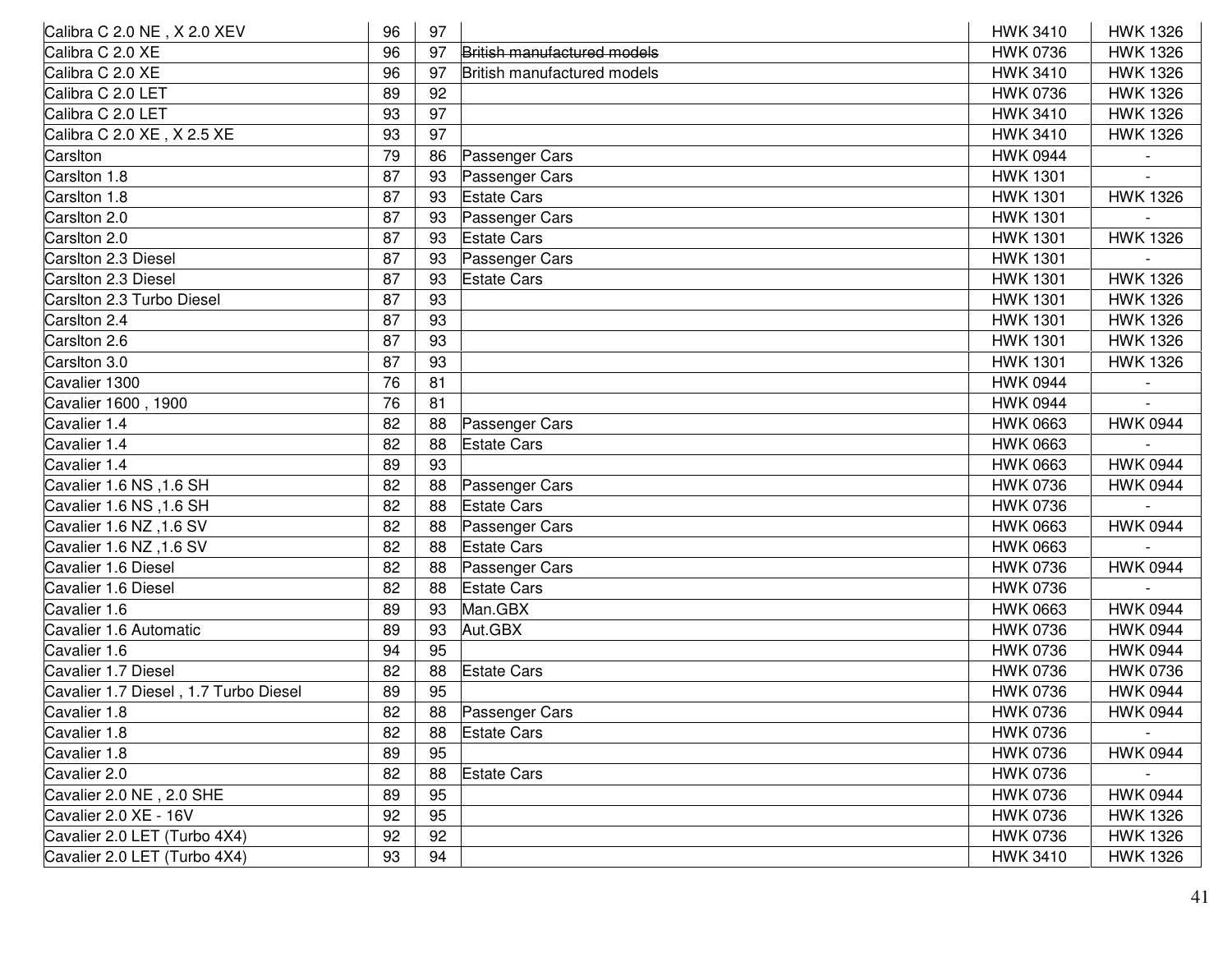| Cavalier 2.5 XE - V6              | 93 | 95          |                            | <b>HWK 3410</b>  |                          |
|-----------------------------------|----|-------------|----------------------------|------------------|--------------------------|
| Cavalier 2.5 XE - V6 (4X4)        | 95 | 95          |                            | <b>HWK 3410</b>  | <b>HWK 1326</b>          |
| Chevette                          | 77 | 84          |                            | <b>HWK 0944</b>  |                          |
| Corsa                             | 93 | 00          |                            |                  | <b>HWK 0944</b>          |
| Lotus Carsiton                    | 90 | 91          |                            | <b>HWK 1301</b>  | <b>HWK 1326</b>          |
| Nova                              | 83 | 92          |                            | <b>HWK 0633</b>  | <b>HWK 0944</b>          |
| Omega                             | 94 | 00          | Passenger Cars             | <b>HWK 1301</b>  | <b>HWK 3410</b>          |
| Omega Carsavan                    | 94 | 00          | <b>Estate Cars</b>         | <b>HWK 1301</b>  | <b>HWK 1326</b>          |
| Senator 2.5i                      | 88 | 93          |                            | <b>HWK 1301</b>  | <b>HWK 1326</b>          |
| Senator 3.0i                      | 88 | 93          |                            | <b>HWK 1301</b>  | <b>HWK 1326</b>          |
| Tigra                             | 94 | 00          |                            |                  | <b>HWK 0944</b>          |
| Vectra B 1.6                      | 96 | 98          |                            | <b>HWK 3410</b>  |                          |
| Vectra B 1.7 Turbo Diesel         | 96 | 98          |                            | <b>HWK 3410</b>  |                          |
| Vectra B 1.8 XE, 1.8 XE1          | 96 | 98          |                            | <b>HWK 3410</b>  | $\overline{a}$           |
| Vectra B 2.0 NEJ, 2.0 TL, 2.0 DTH | 96 | 98          |                            | <b>HWK 3410</b>  | $\overline{\phantom{a}}$ |
| Vectra B 2.0 SEL, 2.0 XEV         | 96 | 98          |                            | <b>HWK 3410</b>  |                          |
| Vectra B 2.5 XE                   | 96 | 98          |                            | <b>HWK 3410</b>  |                          |
| Vectra B                          | 99 | 00          |                            | <b>HWK 3410</b>  | $\overline{\phantom{a}}$ |
| Astramax 1.2 S                    | 86 | 90          | Light Trucks               | <b>HWK 0633</b>  |                          |
| Astramax 1.3                      | 86 | 90          | <b>Light Trucks</b>        | <b>HWK 0633</b>  |                          |
| Astramax 1.6 S                    | 86 | 90          | <b>Light Trucks</b>        | <b>HWK 0736</b>  | $\sim$                   |
| Astramax Diesel                   | 86 | 90          | <b>Light Trucks</b>        | <b>HWK 0736</b>  | $\overline{\phantom{a}}$ |
|                                   |    |             |                            |                  |                          |
|                                   |    |             |                            |                  |                          |
|                                   |    |             |                            |                  |                          |
|                                   |    |             |                            |                  |                          |
|                                   |    |             |                            | <b>HMEC code</b> | <b>HMEC code</b>         |
| <b>CAR TYPE</b>                   |    | <b>YEAR</b> | <b>NOTE</b>                | (FRONT           | (REAR                    |
|                                   |    |             |                            | <b>WHEEL)</b>    | <b>WHEEL)</b>            |
| <b>VOLKSWAGEN</b>                 |    |             |                            |                  |                          |
| Caddy                             | 83 | 92          |                            | <b>HWK 0593</b>  | <b>HWK 0542</b>          |
| Caddy                             | 95 | 97          | Ch.->9KW503258             | <b>HWK 1358</b>  | <b>HWK 0542</b>          |
| Caddy                             | 97 | 00          | Ch.9KW503259->Ch.9KY500748 | <b>HWK 1358</b>  | $\overline{\phantom{a}}$ |
| Caddy                             | 00 | 00          | Ch.9KY500749->             | <b>HWK 1358</b>  |                          |
| Caddy Pickup                      | 97 |             |                            |                  | <b>HWK 0529</b>          |
| Corrado 1.8                       | 89 | 94          |                            | <b>HWK 1358</b>  | <b>HWK 0529</b>          |
| Corrado 2.0                       | 91 | 95          |                            | <b>HWK 1358</b>  | <b>HWK 0529</b>          |
| Corrado 2.9 (VR6)                 | 91 | 95          |                            |                  | <b>HWK 0529</b>          |
| Derby                             | 77 | 90          |                            | <b>HWK 0577</b>  | <b>HWK 0529</b>          |
| Golf I                            | 74 | 84          |                            | <b>HWK 0593</b>  | <b>HWK 0529</b>          |
| Golf II                           | 84 | 87          |                            | <b>HWK 0906</b>  | <b>HWK 0529</b>          |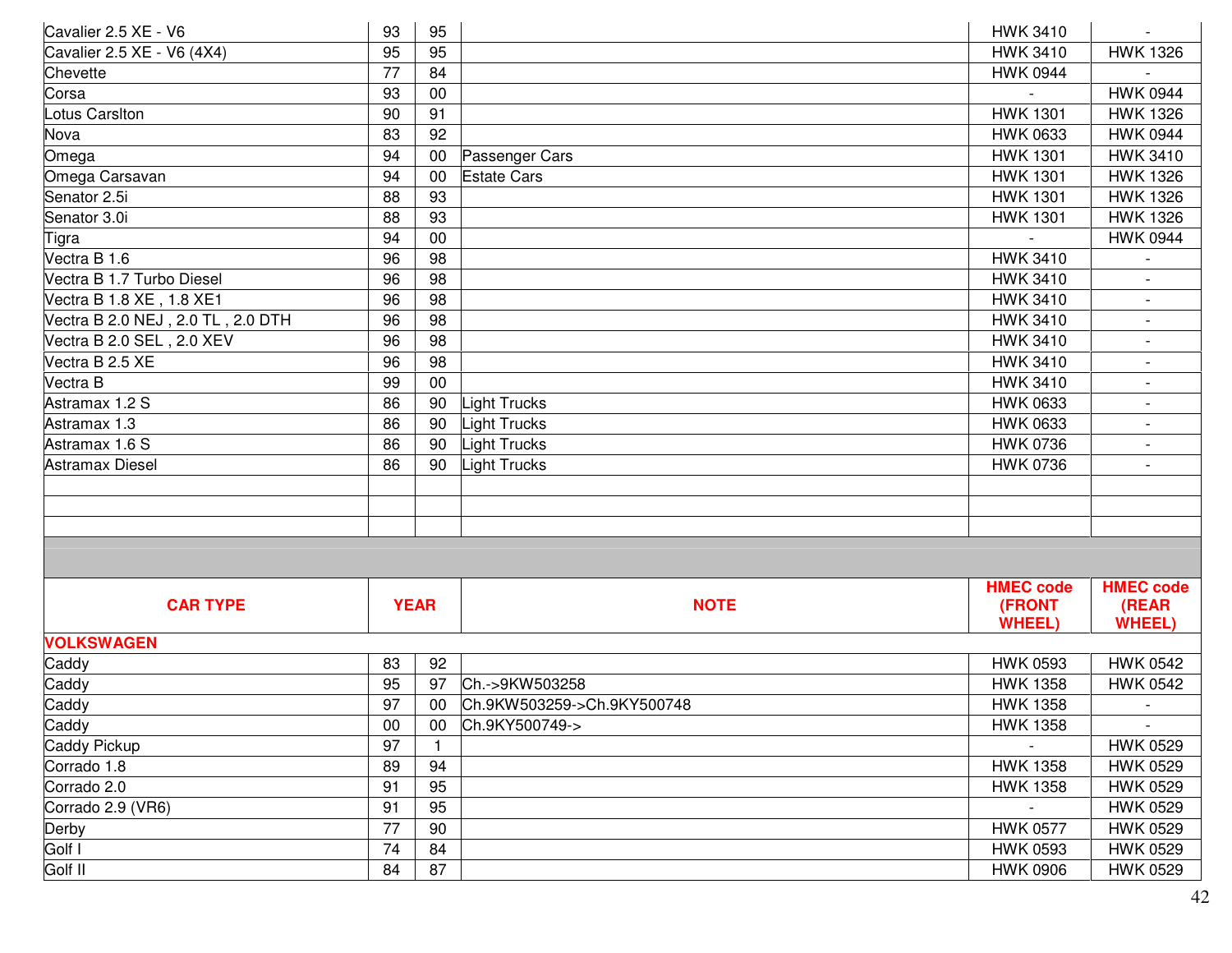| Golf II                 | 88    | 92             |                                | <b>HWK 1358</b> | <b>HWK 0529</b> |
|-------------------------|-------|----------------|--------------------------------|-----------------|-----------------|
| Golf III 1.4, 1.6+, 1.8 | 92    | 97             |                                | <b>HWK 1358</b> | <b>HWK 0529</b> |
| Golf III 1.9            | 92    | 97             |                                | <b>HWK 1358</b> | <b>HWK 0529</b> |
| Golf III 1.9 GTI 81KW   | 92    | 97             |                                |                 | <b>HWK 0529</b> |
| Golf III 1.9 Diesel     | 92    | 97             |                                | <b>HWK 1358</b> | <b>HWK 0529</b> |
| Golf III 2.0            | 92    | 97             |                                | <b>HWK 1358</b> | <b>HWK 0529</b> |
| Golf III 2.0 GTI 85KW   | 92    | 97             |                                |                 | <b>HWK 0529</b> |
| Golf III 2.0 110KW      | 92    | 97             |                                |                 | <b>HWK 0529</b> |
| Golf III 2.8 VR6        | 92    | 97             |                                |                 | <b>HWK 0529</b> |
| <b>Golf Cabriolet</b>   | 79    | 08/93          |                                | <b>HWK 0593</b> | <b>HWK 0529</b> |
| <b>Golf Cabriolet</b>   | 09/93 | $\overline{1}$ |                                | <b>HWK 1358</b> | <b>HWK 0529</b> |
| Golf Syncro             | 86    | 87             |                                | <b>HWK 0906</b> | <b>HWK 0575</b> |
| Golf Syncro             | 88    | 91             |                                | <b>HWK 1358</b> | <b>HWK 0575</b> |
| Golf Syncro             | 93    | 98             |                                | <b>HWK 1358</b> | <b>HWK 0575</b> |
| Golf Syncro 2.9         | 94    | 98             |                                |                 | <b>HWK 1358</b> |
| <b>Colf Variant</b>     | 92    | 98             |                                | <b>HWK 1358</b> | <b>HWK 0529</b> |
| Jetta                   | 79    | 84             | Ch.->16E299999                 | <b>HWK 0593</b> | <b>HWK 0529</b> |
| Jetta                   | 84    | 87             | Ch.16E300001->                 | <b>HWK 0906</b> | <b>HWK 0529</b> |
| Jetta                   | 88    | 92             |                                | <b>HWK 1358</b> | <b>HWK 0529</b> |
| Jetta Syncro            | 88    | 91             |                                | <b>HWK 1358</b> | <b>HWK 0575</b> |
| Lupo                    | 99    | 01             |                                | <b>HWK 0906</b> |                 |
| Passat                  | 74    |                | 03/88 Ch.3242310590->32J299999 | <b>HWK 0575</b> | <b>HWK 0529</b> |
| Passat 1.6              | 04/88 | 97             | Ch.31J000001->3AV300000        | <b>HWK 1358</b> | <b>HWK 0529</b> |
| Passat 1.6              | 97    | 00             | Ch.3BV000001->                 | <b>HWK 1355</b> |                 |
| Passat 1.8              | 04/88 | 97             | Ch.31J000001->3AV300000        | <b>HWK 1358</b> | <b>HWK 0529</b> |
| Passat 1.8              | 97    | 00             | Ch.3BV000001->                 | <b>HWK 1355</b> |                 |
| Passat 1.9              | 04/88 | 97             |                                | <b>HWK 1358</b> | <b>HWK 0529</b> |
| Passat 1.9 TDI 66KW     | 97    | 00             |                                | <b>HWK 1355</b> |                 |
| Passat 1.9 TDI 81KW     | 02/92 |                | 97Ch.31N255990->3AV300000      |                 | <b>HWK 0529</b> |
| Passat 1.9 TDI 81KW     | 97    | 00             | Ch.3BV000001->                 | <b>HWK 1356</b> |                 |
| Passat 1.9 TDI 85KW     | 99    | 00             | Ch.->3BY390000                 | <b>HWK 1355</b> |                 |
| Passat 1.9 TDI 85KW     | 00    | 00             | Ch.3BY390001->                 | <b>HWK 1356</b> |                 |
| Passat 2.0 79KW         | 90    | 97             | Ch.->3AV300000                 | <b>HWK 1358</b> | <b>HWK 0529</b> |
| Passat 2.0 85KW         | 90    | 97             | Ch.->3AV300000                 | <b>HWK 1358</b> | <b>HWK 0529</b> |
| Passat 2.0 110KW        | 02/92 |                | 97Ch.31N255990->3AV300000      |                 | <b>HWK 0529</b> |
| Passat 2.3              | 97    | 00             | Man.GBX                        | <b>HWK 1355</b> |                 |
| Passat 2.3              | 97    | 00             | Aut.GBX                        | <b>HWK 1356</b> |                 |
| Passat 2.5              | 97    | 00             |                                | <b>HWK 1356</b> |                 |
| Passat 2.8              | 91    |                | 02/92 Ch.31N255989             | <b>HWK 1358</b> | <b>HWK 0529</b> |
| Passat 2.8 VR6          | 02/92 |                | 97Ch.31N255990->3AV300000      |                 | <b>HWK 0529</b> |
| Passat 2.8              | 97    |                | 00 Ch.3BV000001->              | <b>HWK 1356</b> |                 |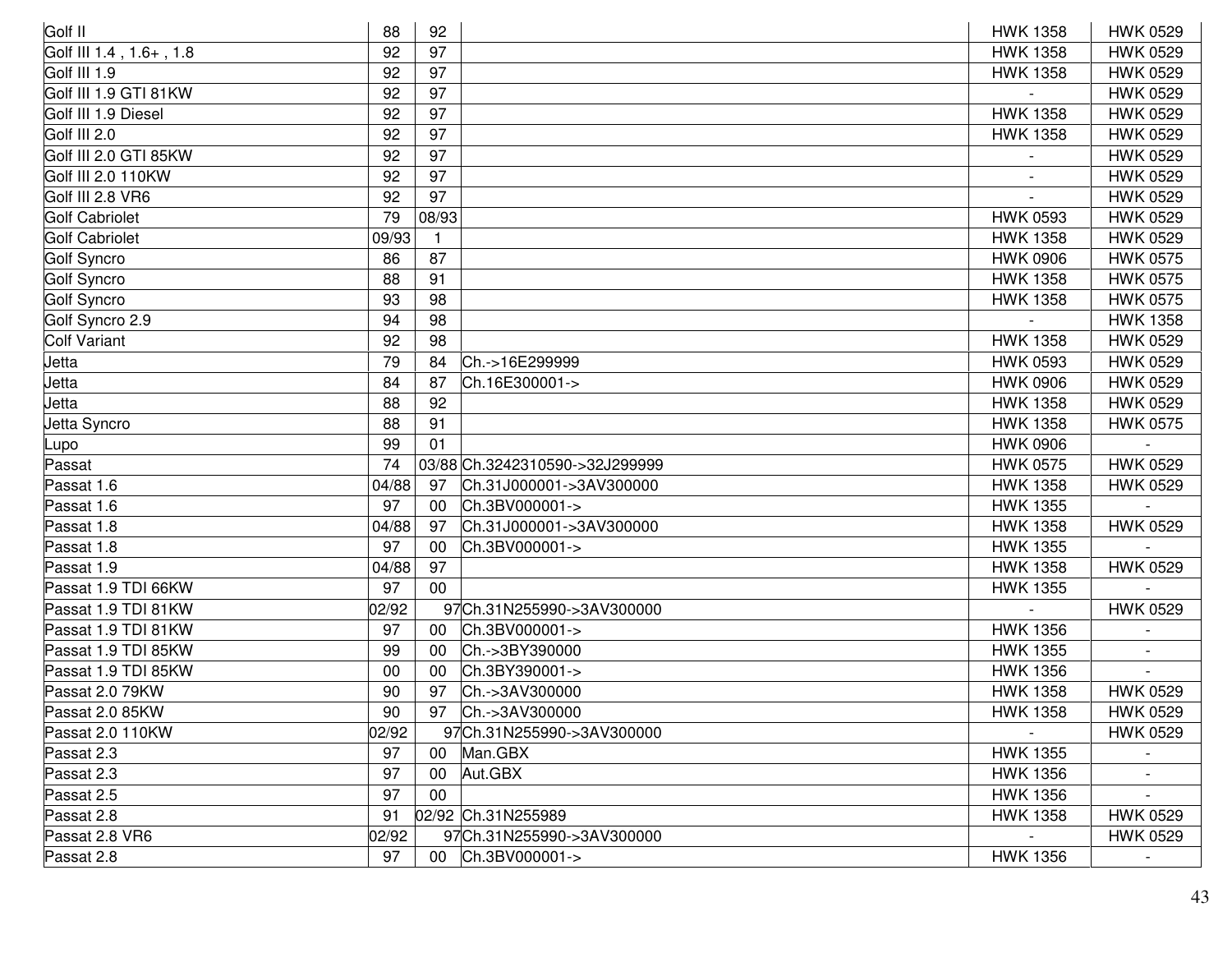| 85    | 88    |                                | <b>HWK 0575</b>                                                                                                                                                                                                                                                                                                                                                                       | <b>HWK 0575</b>          |
|-------|-------|--------------------------------|---------------------------------------------------------------------------------------------------------------------------------------------------------------------------------------------------------------------------------------------------------------------------------------------------------------------------------------------------------------------------------------|--------------------------|
| 97    | 00    |                                | <b>HWK 1355</b>                                                                                                                                                                                                                                                                                                                                                                       | <b>HWK 1355</b>          |
| 97    | 00    |                                | <b>HWK 1355</b>                                                                                                                                                                                                                                                                                                                                                                       | <b>HWK 1355</b>          |
| 89    | 06/91 |                                | <b>HWK 1358</b>                                                                                                                                                                                                                                                                                                                                                                       | <b>HWK 0575</b>          |
| 06/91 |       |                                | <b>HWK 1358</b>                                                                                                                                                                                                                                                                                                                                                                       | <b>HWK 1358</b>          |
| 97    | 00    |                                | <b>HWK 1355</b>                                                                                                                                                                                                                                                                                                                                                                       | <b>HWK 1355</b>          |
| 97    | 00    | Ch.3BV000001->                 | <b>HWK 1355</b>                                                                                                                                                                                                                                                                                                                                                                       | <b>HWK 1355</b>          |
| 97    | 00    | Ch.3BV000001->                 | <b>HWK 1356</b>                                                                                                                                                                                                                                                                                                                                                                       | <b>HWK 1355</b>          |
| 97    | 00    | Ch.3BV000001->                 | <b>HWK 1356</b>                                                                                                                                                                                                                                                                                                                                                                       | <b>HWK 1355</b>          |
| 94    | 97    | Ch.->3AV012704                 |                                                                                                                                                                                                                                                                                                                                                                                       | <b>HWK 1358</b>          |
| 98    | 00    |                                | <b>HWK 1355</b>                                                                                                                                                                                                                                                                                                                                                                       | <b>HWK 1355</b>          |
| 98    | 00    |                                | <b>HWK 1355</b>                                                                                                                                                                                                                                                                                                                                                                       | <b>HWK 1355</b>          |
| 98    | 00    |                                | <b>HWK 1355</b>                                                                                                                                                                                                                                                                                                                                                                       | <b>HWK 1355</b>          |
| 98    | 00    |                                | <b>HWK 1355</b>                                                                                                                                                                                                                                                                                                                                                                       | <b>HWK 1355</b>          |
| 98    | 00    |                                | <b>HWK 1356</b>                                                                                                                                                                                                                                                                                                                                                                       | <b>HWK 1355</b>          |
| 98    | 00    |                                | <b>HWK 1356</b>                                                                                                                                                                                                                                                                                                                                                                       | <b>HWK 1355</b>          |
| 75    | 07/94 |                                | <b>HWK 0577</b>                                                                                                                                                                                                                                                                                                                                                                       | <b>HWK 0529</b>          |
|       | 99    | Ch.->6NXY379991                | <b>HWK 0906</b>                                                                                                                                                                                                                                                                                                                                                                       | <b>HWK 0529</b>          |
| 99    | 00    | Ch.6NXY379992->                | <b>HWK 0906</b>                                                                                                                                                                                                                                                                                                                                                                       |                          |
| 96    | 99    | Ch.->6KX610000                 | <b>HWK 1358</b>                                                                                                                                                                                                                                                                                                                                                                       | <b>HWK 0529</b>          |
| 99    | 01    | Ch.6KX610001->                 | <b>HWK 1358</b>                                                                                                                                                                                                                                                                                                                                                                       |                          |
| 97    | 99    | Ch.->6KX610000                 | <b>HWK 1358</b>                                                                                                                                                                                                                                                                                                                                                                       | <b>HWK 0529</b>          |
| 99    | 01    | Ch.6KX610001->                 | <b>HWK 1358</b>                                                                                                                                                                                                                                                                                                                                                                       |                          |
| 82    | 85    |                                | <b>HWK 0575</b>                                                                                                                                                                                                                                                                                                                                                                       | <b>HWK 0529</b>          |
| 74    | 98    |                                | <b>HWK 0593</b>                                                                                                                                                                                                                                                                                                                                                                       | <b>HWK 0529</b>          |
| 92    | 98    |                                | <b>HWK 1358</b>                                                                                                                                                                                                                                                                                                                                                                       | <b>HWK 0529</b>          |
| 92    | 98    |                                | <b>HWK 1358</b>                                                                                                                                                                                                                                                                                                                                                                       | <b>HWK 0529</b>          |
| 92    | 98    |                                | <b>HWK 1358</b>                                                                                                                                                                                                                                                                                                                                                                       | <b>HWK 0529</b>          |
| 92    | 98    |                                | <b>HWK 1358</b>                                                                                                                                                                                                                                                                                                                                                                       | <b>HWK 0529</b>          |
| 92    | 98    |                                | <b>HWK 1358</b>                                                                                                                                                                                                                                                                                                                                                                       | <b>HWK 0529</b>          |
| 92    | 98    |                                |                                                                                                                                                                                                                                                                                                                                                                                       | <b>HWK 0529</b>          |
| 92    | 98    |                                |                                                                                                                                                                                                                                                                                                                                                                                       | <b>HWK 0529</b>          |
| 76    | 83    | Light Truckss Ch.->28DD-007273 | <b>HWK 0802</b>                                                                                                                                                                                                                                                                                                                                                                       |                          |
| 83    |       |                                | <b>HWK 0802</b>                                                                                                                                                                                                                                                                                                                                                                       |                          |
|       |       |                                | <b>HWK 0802</b>                                                                                                                                                                                                                                                                                                                                                                       |                          |
| 08/91 | 96    | Light Truckss Ch.21N-006786->  | <b>HWK 0802</b>                                                                                                                                                                                                                                                                                                                                                                       |                          |
| 76    | 83    | Light Truckss Ch>->28DD-007273 | <b>HWK 0802</b>                                                                                                                                                                                                                                                                                                                                                                       |                          |
| 83    |       |                                | <b>HWK 0802</b>                                                                                                                                                                                                                                                                                                                                                                       |                          |
|       |       |                                | <b>HWK 0802</b>                                                                                                                                                                                                                                                                                                                                                                       | $\overline{\phantom{a}}$ |
|       | 96    | Light Truckss Ch.21N-006786->  | <b>HWK 0802</b>                                                                                                                                                                                                                                                                                                                                                                       |                          |
|       |       |                                | <b>HWK 0802</b>                                                                                                                                                                                                                                                                                                                                                                       |                          |
|       |       | 08/94<br>08/91                 | Ch.3BV000001-><br>Ch.3BV000001-><br>Ch.->31M367757<br>97Ch.31M367758->3AV012704<br>Ch.3BV000001-><br>03/86 Light Truckss Ch.28DD-007274->28G-015891<br>04/86 07/91 Light Truckss Ch.28G-015892->21N-006785<br>03/86 Light Truckss Ch.28DD-007274->28G-015891<br>04/86 07/91 Light Truckss Ch.28G-015892->21N-006785<br>04/86 07/91 Light Truckss Twin wheel Ch.28G-015892->21N-006785 |                          |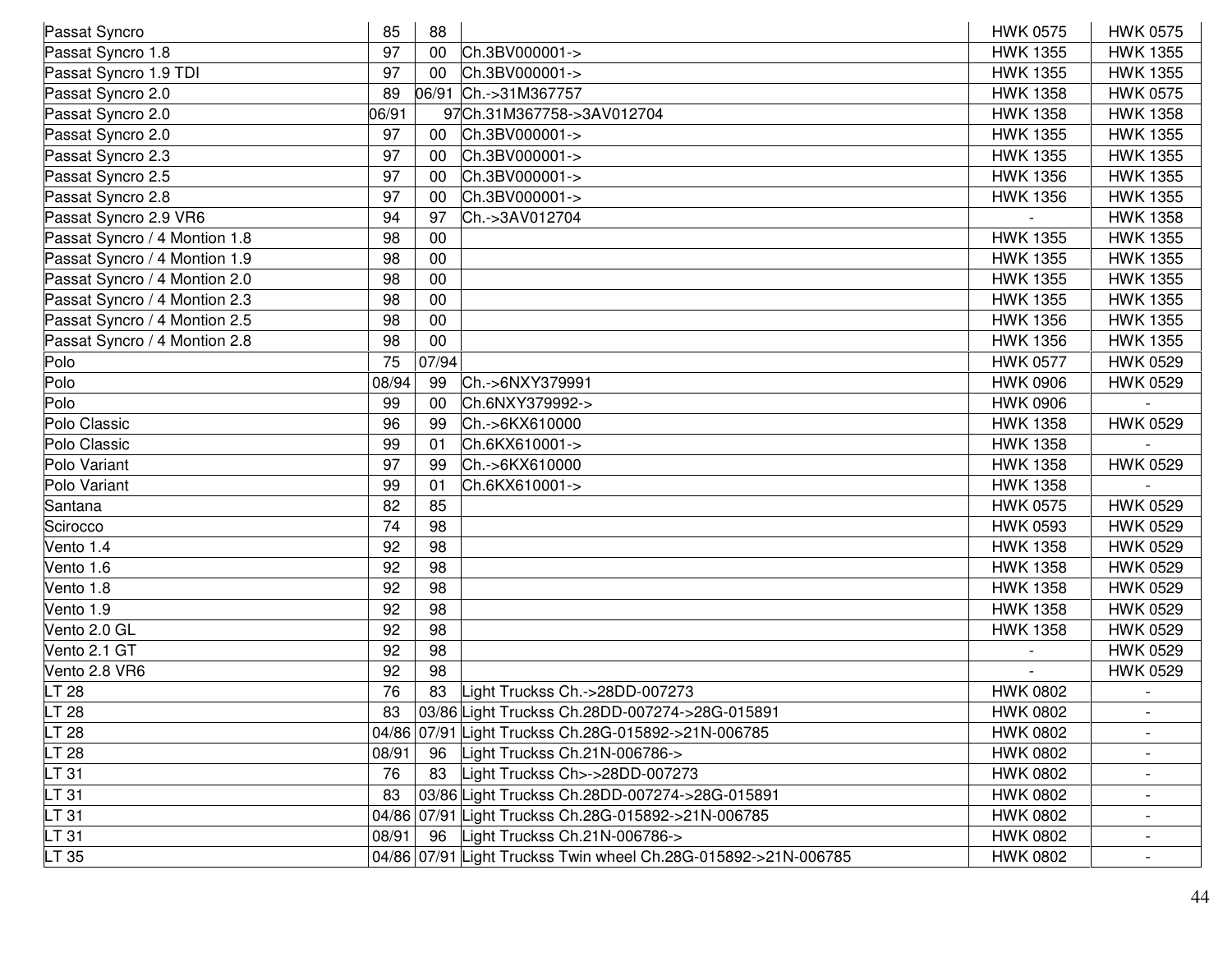| LT <sub>35</sub>           | 08/91 | 96 | Light Truckss Twin wheel ->Ch.21N-006786 | <b>HWK 0802</b> |                 |
|----------------------------|-------|----|------------------------------------------|-----------------|-----------------|
| LT 35                      | 76    | 96 | Light Truckss Twin wheel                 | <b>HWK 0802</b> |                 |
| <b>Transporter Minibus</b> |       | 79 | Light Truckss                            |                 | <b>HWK 0910</b> |
| <b>Transporter Minibus</b> | 80    | 84 | Light Truckss Ch.->24E023827             |                 | <b>HWK 0910</b> |
| Transporter Minibus (RWD)  | 84    | 92 | Light Truckss Ch.24E023828->             |                 | <b>HWK 0910</b> |
| Transporter Syncro 4X4     | 10/84 | 92 | Light Truckss                            |                 | <b>HWK 0910</b> |
|                            |       |    |                                          |                 |                 |
|                            |       |    |                                          |                 |                 |
|                            |       |    |                                          |                 |                 |
|                            |       |    |                                          |                 |                 |
|                            |       |    |                                          |                 |                 |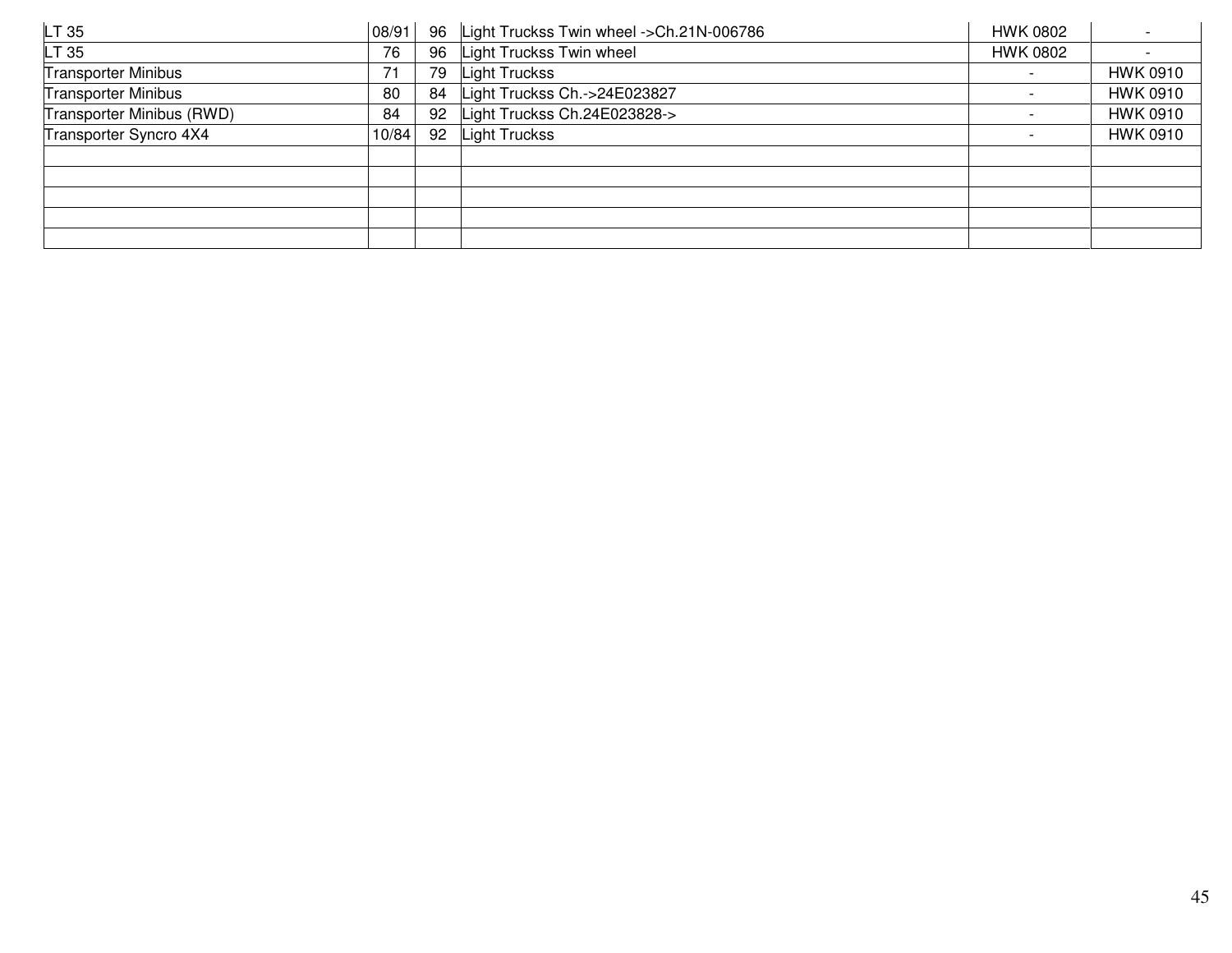| <b>HMEC Wheel Bearing Kits Components Table</b> |                  |                         |                         |              |  |                   |                                     |               |                       |               |      |
|-------------------------------------------------|------------------|-------------------------|-------------------------|--------------|--|-------------------|-------------------------------------|---------------|-----------------------|---------------|------|
| <b>HMEC</b> code                                | <b>Structure</b> | <b>Bearing</b>          |                         |              |  |                   | Oil Seal Nut Bolt Circlip Split Pin | <b>Grease</b> | <b>Locking Washer</b> | <b>Spacer</b> | kg   |
| <b>HWK 0504</b>                                 | G                | $\overline{c}$          | 1                       |              |  |                   | 1                                   |               |                       |               | 0.25 |
| <b>HWK 0505</b>                                 | G                | $\overline{c}$          | 1                       |              |  |                   | 1                                   |               |                       |               | 0.35 |
| <b>HWK 0523</b>                                 | G                | $\overline{c}$          | 1                       |              |  |                   | 1                                   |               |                       |               | 0.36 |
| <b>HWK 0528</b>                                 | G                | $\mathbf 2$             | 1                       |              |  |                   | $\mathbf{1}$                        |               |                       |               | 0.24 |
| <b>HWK 0529</b>                                 | ${\bf G}$        | $\overline{c}$          | 1                       |              |  |                   |                                     | 1             | $\mathbf{1}$          |               | 0.27 |
| HWK 0529 A                                      | G                | $\overline{2}$          | 1                       |              |  |                   | $\sqrt{2}$                          |               |                       |               | 0.27 |
| HWK 0529 B                                      | ${\bf G}$        | $\overline{c}$          | 1                       |              |  |                   | 1                                   |               |                       |               | 0.27 |
| <b>HWK 0540</b>                                 | G                | $\overline{c}$          | 1                       | 1            |  |                   |                                     |               | 1                     | 1             | 0.43 |
| <b>HWK 0541</b>                                 | G                | $\mathbf 2$             | 1                       | 1            |  |                   |                                     |               |                       |               | 0.25 |
| <b>HWK 0542</b>                                 | G                | $\mathbf{2}$            | 1                       |              |  |                   | $\overline{c}$                      |               |                       |               | 0.28 |
| HWK 0542 A                                      | G                | $\overline{c}$          | 1                       |              |  |                   | $\overline{c}$                      |               |                       |               | 0.28 |
| HWK 0542 B                                      | G                | $\mathbf 2$             | 1                       |              |  |                   | 1                                   |               |                       |               | 0.28 |
| <b>HWK 0559</b>                                 | D                | $\mathbf{1}$            | 1                       | 1            |  |                   |                                     |               |                       |               | 0.55 |
| <b>HWK 0575</b>                                 | D                | $\mathbf{1}$            |                         | 4            |  | $\overline{c}$    |                                     |               |                       |               | 0.62 |
| <b>HWK 0577</b>                                 | D                | 1                       |                         | 4            |  | $\overline{c}$    |                                     |               |                       |               | 0.55 |
| <b>HWK 0593</b>                                 | D                | 1                       |                         | 3            |  | $\overline{c}$    |                                     |               |                       |               | 0.56 |
| <b>HWK 0596</b>                                 | G                | $\mathbf 2$             | 1                       |              |  |                   |                                     |               |                       |               | 0.5  |
| <b>HWK 0612</b>                                 | D                | $\mathbf{1}$            | $\overline{2}$          | 1            |  |                   |                                     |               |                       |               | 0.62 |
| <b>HWK 0636</b>                                 | A                | $\sqrt{2}$              |                         | $\mathbf{1}$ |  |                   |                                     |               |                       |               | 0.45 |
| <b>HWK 0652</b>                                 | G                | $\overline{2}$          | $\mathbf{1}$            |              |  |                   | 1                                   |               |                       |               | 0.25 |
| <b>HWK 0654</b>                                 | G                | $\mathbf 2$             | 1                       |              |  |                   | 1                                   |               |                       |               | 0.32 |
| <b>HWK 0663</b>                                 | D                | $\mathbf{1}$            |                         |              |  | $\overline{c}$    | $\mathbf{1}$                        |               |                       |               | 0.53 |
| <b>HWK 0678</b>                                 | D                | $\mathbf{1}$            | $\overline{\mathbf{c}}$ |              |  |                   | $\overline{c}$                      |               |                       |               | 0.55 |
| <b>HWK 0687</b>                                 | G                | $\mathbf 2$             | $\overline{c}$          | 1            |  |                   |                                     |               |                       |               | 0.49 |
| <b>HWK 0713</b>                                 | G                | $\overline{c}$          | 1                       |              |  |                   | 1                                   |               |                       |               | 0.25 |
| <b>HWK 0728</b>                                 | G                | $\mathbf 2$             | 1                       | 1            |  |                   |                                     |               |                       |               | 0.25 |
| <b>HWK 0736</b>                                 | D                | $\mathbf{1}$            |                         |              |  | $\overline{2}$    | $\mathbf{1}$                        |               |                       |               | 0.63 |
| <b>HWK 0740</b>                                 | G                | $\overline{\mathbf{c}}$ | 1                       | 1            |  |                   |                                     |               |                       |               | 0.52 |
| <b>HWK 0741</b>                                 | ${\bf G}$        | $\overline{2}$          | $\mathbf{1}$            | 1            |  |                   |                                     |               |                       |               | 0.52 |
| <b>HWK 0743</b>                                 | $\overline{E}$   | $\mathbf{1}$            |                         | 1            |  |                   |                                     |               |                       |               | 2.01 |
| <b>HWK 0756</b>                                 | G                | $\mathbf 2$             | 1                       |              |  |                   |                                     |               |                       |               | 0.33 |
| <b>HWK 0757</b>                                 | D                | $\mathbf{1}$            |                         | 1            |  | $\mathbf{1}$      |                                     |               |                       |               | 0.94 |
| <b>HWK 0802</b>                                 | G                | $\sqrt{2}$              | 1                       |              |  |                   | 1                                   |               |                       |               | 0.47 |
|                                                 |                  |                         |                         |              |  |                   |                                     |               |                       |               |      |
| <b>HWK 0869</b>                                 | D<br>D           | 1                       |                         | 1            |  |                   |                                     |               |                       |               | 0.45 |
| <b>HWK 0882</b><br><b>HWK 0899</b>              | D                | 1<br>1                  |                         | 1<br>1       |  | 1<br>$\mathbf{1}$ |                                     |               |                       |               | 0.65 |
|                                                 |                  |                         |                         |              |  |                   |                                     |               |                       |               | 0.52 |
| <b>HWK 0904</b>                                 | G<br>D           | 2                       | 1                       | $\mathbf{1}$ |  | $\overline{2}$    |                                     |               |                       |               | 0.29 |
| <b>HWK 0906</b>                                 | D                | 1                       |                         | 1            |  |                   |                                     | $\mathbf{1}$  |                       |               | 0.61 |
| <b>HWK 0909</b>                                 |                  | 1                       |                         | 1            |  |                   |                                     |               |                       |               | 0.99 |
| <b>HWK 0910</b>                                 | $A + G$          | $\overline{c}$          | $\mathbf{2}$            |              |  | 1                 | 1                                   |               |                       |               | 0.62 |
| <b>HWK 0915</b>                                 | D                | 1                       |                         | 1            |  | $\mathbf{1}$      | 1                                   |               |                       |               | 0.88 |
| <b>HWK 0941</b>                                 | G                | $\sqrt{2}$              | 1                       |              |  |                   |                                     |               |                       |               | 0.35 |
| <b>HWK 0944</b>                                 | G                | $\overline{c}$          | 1                       |              |  |                   | 1                                   |               |                       |               | 0.24 |
| <b>HWK 0949</b>                                 | G                | $\mathbf{2}$            | $\overline{c}$          |              |  |                   | 1                                   |               |                       |               | 0.53 |
| <b>HWK 0961</b>                                 | D                | 1                       | 1                       | 1            |  |                   |                                     |               |                       |               | 0.47 |
| <b>HWK 0962</b>                                 | D                | 1                       |                         | 1            |  | 1                 |                                     |               |                       |               | 0.95 |
| <b>HWK 0966</b>                                 | $\mathsf E$      | 1                       |                         | $\mathbf{1}$ |  |                   |                                     |               |                       |               | 1.27 |
| <b>HWK 0967</b>                                 | $\mathsf E$      | 1                       |                         | 1            |  |                   |                                     |               |                       |               | 1.99 |
| <b>HWK 0969</b>                                 | D                | 1                       |                         | 1            |  | 1                 |                                     |               |                       |               | 0.5  |
| <b>HWK 0975</b>                                 | D                | 1                       |                         | 1            |  |                   |                                     |               |                       |               | 0.54 |
| <b>HWK 1301</b>                                 | E                | $\mathbf{1}$            |                         | $\mathbf{1}$ |  |                   |                                     |               |                       |               | 2.41 |
| <b>HWK 1308</b>                                 | D                | $\mathbf{1}$            |                         | 1            |  |                   |                                     |               |                       |               | 0.65 |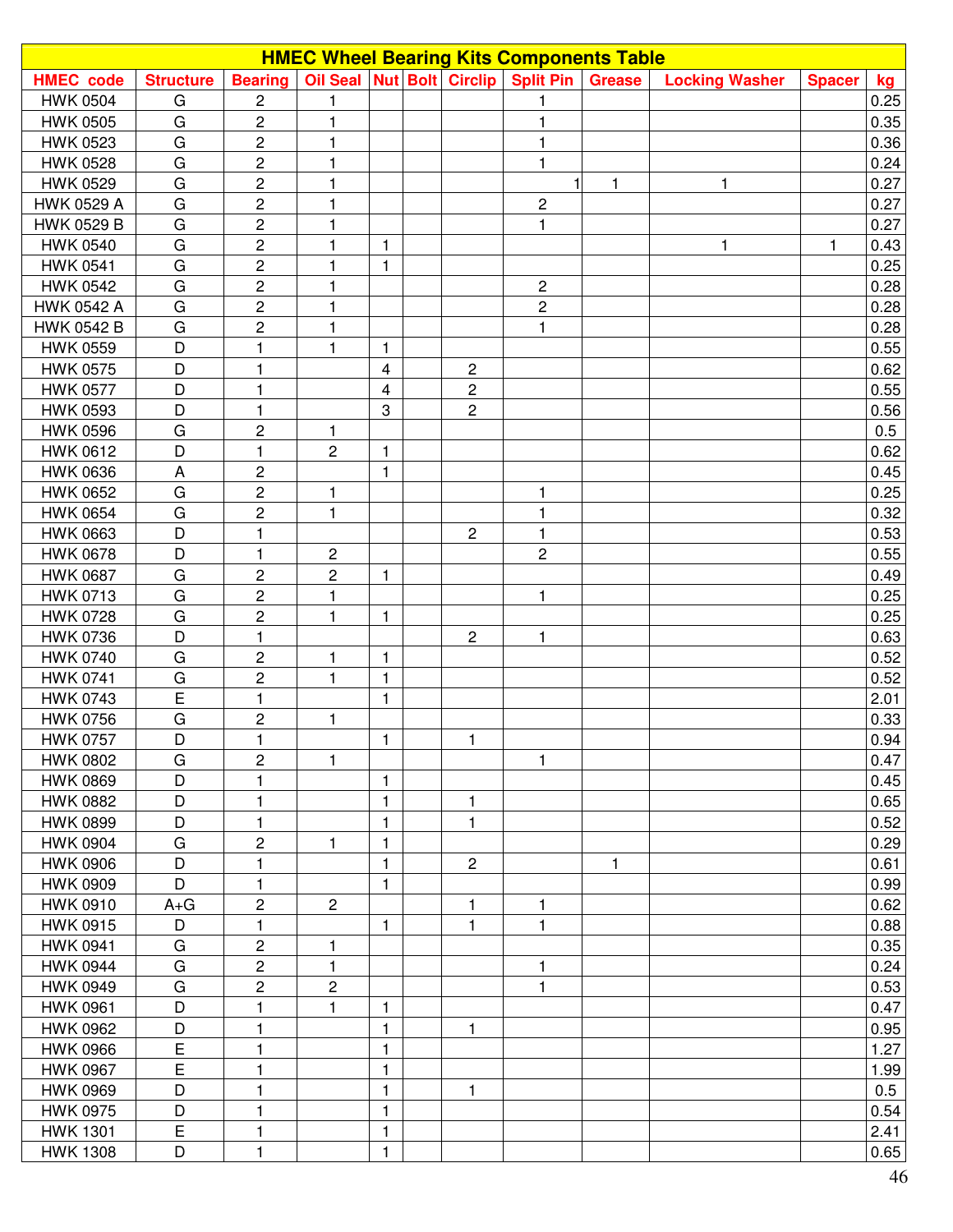| <b>HWK 1318</b>                            | D | 1                       |                |              |              | 1              |              | $\mathbf 2$ |              | 0.83 |
|--------------------------------------------|---|-------------------------|----------------|--------------|--------------|----------------|--------------|-------------|--------------|------|
| <b>HWK 1326</b>                            | D | $\mathbf{1}$            |                |              |              | $\mathbf{1}$   |              | 1           |              | 0.83 |
| <b>HWK 1327</b>                            | D | $\mathbf{1}$            |                | $\mathbf{1}$ |              | $\mathbf{1}$   |              |             |              | 0.55 |
| <b>HWK 1333</b>                            | G | $\overline{c}$          | 1              |              |              |                |              |             |              | 0.26 |
| <b>HWK 1336</b>                            | D | 1                       |                |              |              | 1              |              |             |              | 0.76 |
| <b>HWK 1347</b>                            | D | 1                       |                | $\mathbf{1}$ |              | $\mathbf{1}$   |              |             |              | 1.05 |
| <b>HWK 1355</b>                            | D | 1                       |                |              | 1            | $\overline{c}$ |              |             |              | 0.9  |
| <b>HWK 1356</b>                            | D | $\mathbf{1}$            |                |              | $\mathbf{1}$ | $\overline{2}$ |              |             |              | 1.11 |
| <b>HWK 1358</b>                            | D | $\mathbf{1}$            |                | 5            | 1            | $\overline{c}$ |              |             |              | 0.67 |
| <b>HWK 1366</b>                            | G | $\overline{c}$          | $\overline{c}$ |              |              |                | $\mathbf{1}$ |             |              | 0.57 |
| <b>HWK 1410</b>                            | D | 1                       | $\overline{c}$ | $\mathbf 2$  |              | $\mathbf{1}$   |              |             |              | 0.7  |
| <b>HWK 1413</b>                            | D | 1                       |                | $\mathbf{1}$ |              |                |              |             |              | 0.51 |
| <b>HWK 1431</b>                            | G | $\overline{c}$          |                | $\mathbf{1}$ |              |                |              |             |              | 0.38 |
| <b>HWK 1432</b>                            | D | $\mathbf{1}$            |                | 1            |              | 1              |              |             |              | 0.67 |
| <b>HWK 1433</b>                            | G | $\overline{\mathbf{c}}$ | 1              |              |              |                |              |             |              | 0.42 |
| <b>HWK 1444</b>                            | G | $\overline{c}$          | $\overline{c}$ | $\mathbf{1}$ |              |                |              |             |              | 0.98 |
| <b>HWK 1465</b>                            | G | $\overline{2}$          | $\mathbf{1}$   |              |              |                | 1            |             |              | 0.39 |
| <b>HWK 1470</b>                            | G | $\mathbf{1}$            | $\overline{2}$ |              |              |                | $\mathbf{1}$ |             | $\mathbf{1}$ | 0.77 |
| <b>HWK 1480</b>                            | D | $\mathbf{1}$            |                |              |              | $\overline{c}$ |              |             |              | 0.82 |
| <b>HWK 1498</b>                            | G | $\overline{c}$          | 1              |              |              |                | $\mathbf{1}$ |             |              | 0.35 |
| <b>HWK 1950</b>                            | D | $\mathbf{1}$            | 1              | $\mathbf{1}$ |              | 1              |              |             |              | 0.8  |
| <b>HWK 3255</b>                            | G | $\overline{c}$          | 1              |              |              |                | 1            |             |              | 0.23 |
| <b>HWK 3404</b>                            | G | $\overline{c}$          | $\overline{2}$ | 1            |              |                | $\mathbf{1}$ |             |              | 0.97 |
| <b>HWK 3408</b>                            | D | $\mathbf{1}$            |                | $\mathbf{1}$ |              |                |              |             |              |      |
| <b>HWK 3410</b>                            | D | $\mathbf{1}$            |                |              |              | $\mathbf{2}$   | $\mathbf{1}$ |             |              | 0.73 |
|                                            |   |                         |                |              |              |                |              |             |              |      |
| <b>Structure Remark:</b>                   |   |                         |                |              |              |                |              |             |              |      |
| A: single row ball bearing                 |   |                         |                |              |              |                |              |             |              |      |
| D: Double row angular-contact ball bearing |   |                         |                |              |              |                |              |             |              |      |
| E: Wheel bearing unit with flange          |   |                         |                |              |              |                |              |             |              |      |
| G: Single row taper roller bearing         |   |                         |                |              |              |                |              |             |              |      |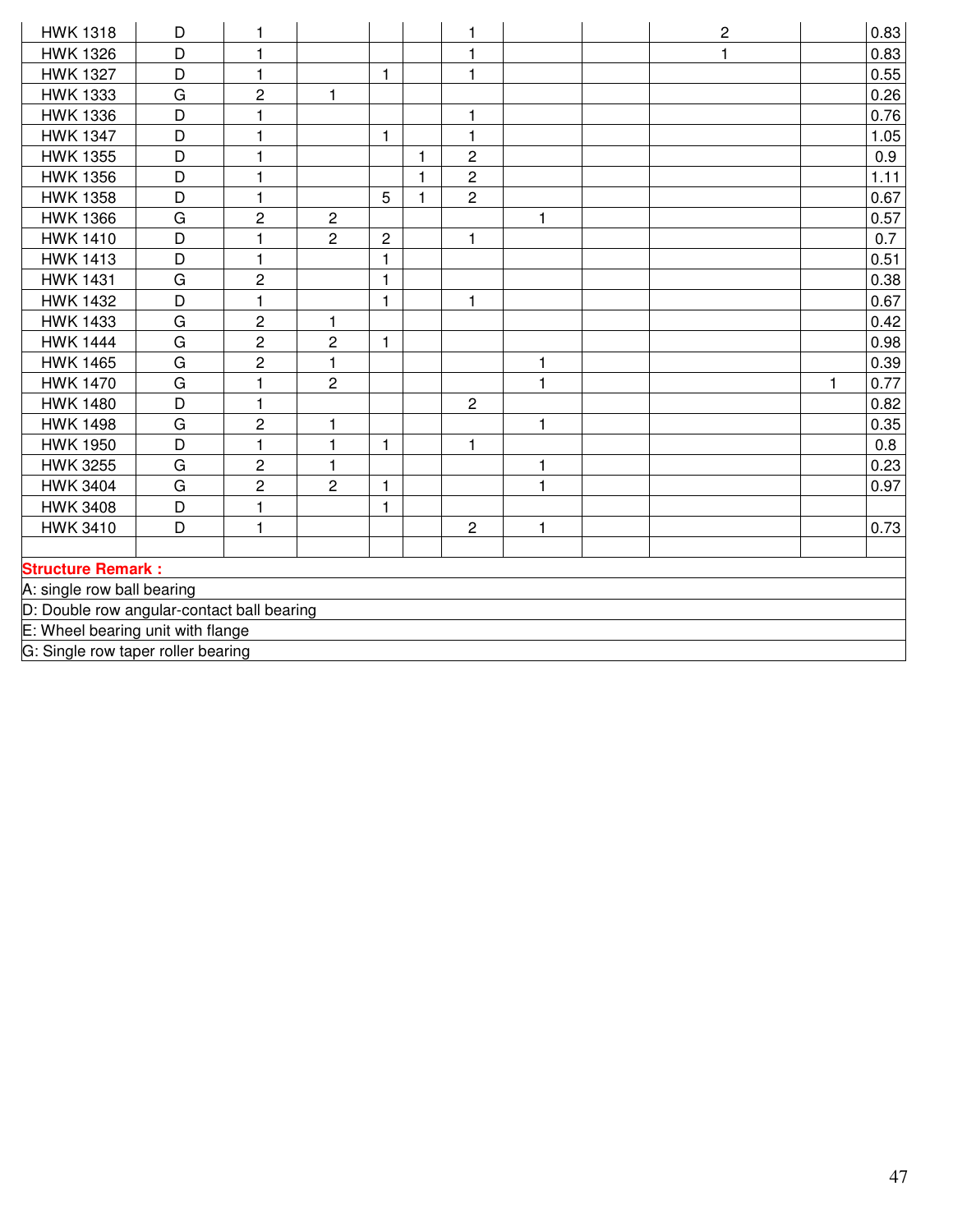| <b>HMEC Wheel Bearing Kits Cross Reference-1</b> |                                    |
|--------------------------------------------------|------------------------------------|
| <b>AUDI</b>                                      | <b>HMEC code</b>                   |
| 171 498 625                                      | <b>HWK 0593</b>                    |
| 171 498 625 A                                    | <b>HWK 0593</b>                    |
| 171 498 625 B                                    | <b>HWK 0593</b>                    |
| 171 498 625 C                                    | <b>HWK 0593</b>                    |
| 171 498 625 D                                    | <b>HWK 0593</b>                    |
| 191 498 625                                      | <b>HWK 0906</b>                    |
| 191 498 625 A                                    | <b>HWK 1358</b>                    |
| 191 598 625                                      | <b>HWK 0529</b>                    |
| 1D0 498 625 B                                    | <b>HWK 1356</b>                    |
| 281 498 625                                      | <b>HWK 0802</b>                    |
| 311 498 071 BS                                   | <b>HWK 0529</b>                    |
| 321 498 625 A                                    | <b>HWK 0575</b>                    |
| 321 498 625 B                                    | <b>HWK 0575</b>                    |
| 321 498 625 D                                    | <b>HWK 0575</b>                    |
| 321 498 625 E                                    | <b>HWK 0575</b>                    |
| 321 598 625 A                                    | <b>HWK 1358</b>                    |
|                                                  | <b>HWK 1358</b>                    |
| 321 598 625 B<br>357 498 625                     | <b>HWK 1358</b>                    |
| 357 498 625 B                                    | <b>HWK 1358</b>                    |
|                                                  | <b>HWK 0962</b>                    |
| 431 498 625 A<br>431 498 625 B                   | <b>HWK 0962</b>                    |
|                                                  |                                    |
| 431 498 625 C<br>431 498 625 E                   | <b>HWK 0962</b>                    |
| 443 498 625 A                                    | <b>HWK 1356</b><br><b>HWK 1356</b> |
| 443 498 625 F                                    | <b>HWK 1356</b>                    |
| 4A0 498 625                                      | <b>HWK 1356</b>                    |
| 4A0 598 625                                      | <b>HWK 0542</b>                    |
| 4A0 598 625 A                                    | <b>HWK 0542</b>                    |
| 4B0 498 625                                      | <b>HWK 1355</b>                    |
| 4B0 498 625 A                                    | <b>HWK 1356</b>                    |
| 6U0 598 625                                      | <b>HWK 0529</b>                    |
| 861 498 625                                      | <b>HWK 0577</b>                    |
| 893 498 625                                      | <b>HWK 1355</b>                    |
| 893 498 625 A                                    | <b>HWK 1355</b>                    |
| 893 498 625 B                                    | <b>HWK 1355</b>                    |
| 893 498 625 C                                    | <b>HWK 1356</b>                    |
| 893 498 625 D                                    | <b>HWK 1355</b>                    |
| 893 498 625 E                                    | <b>HWK 1356</b>                    |
| 8A0 498 625                                      | <b>HWK 1355</b>                    |
| 8D0 498 625                                      | <b>HWK 1355</b>                    |
| 8D0 498 625 B                                    | <b>HWK 1356</b>                    |
|                                                  |                                    |
| <b>BMW</b>                                       | <b>MHEC code</b>                   |
| 3341 1123 415                                    | <b>HWK 1318</b>                    |
|                                                  |                                    |
| <b>CITROEN</b>                                   | <b>MHEC code</b>                   |
| 3307.56                                          | <b>HWK 0915</b>                    |
| 3350.11                                          | <b>HWK 0612</b>                    |
| 3350.16                                          | <b>HWK 0915</b>                    |
| 3350.17                                          | <b>HWK 0882</b>                    |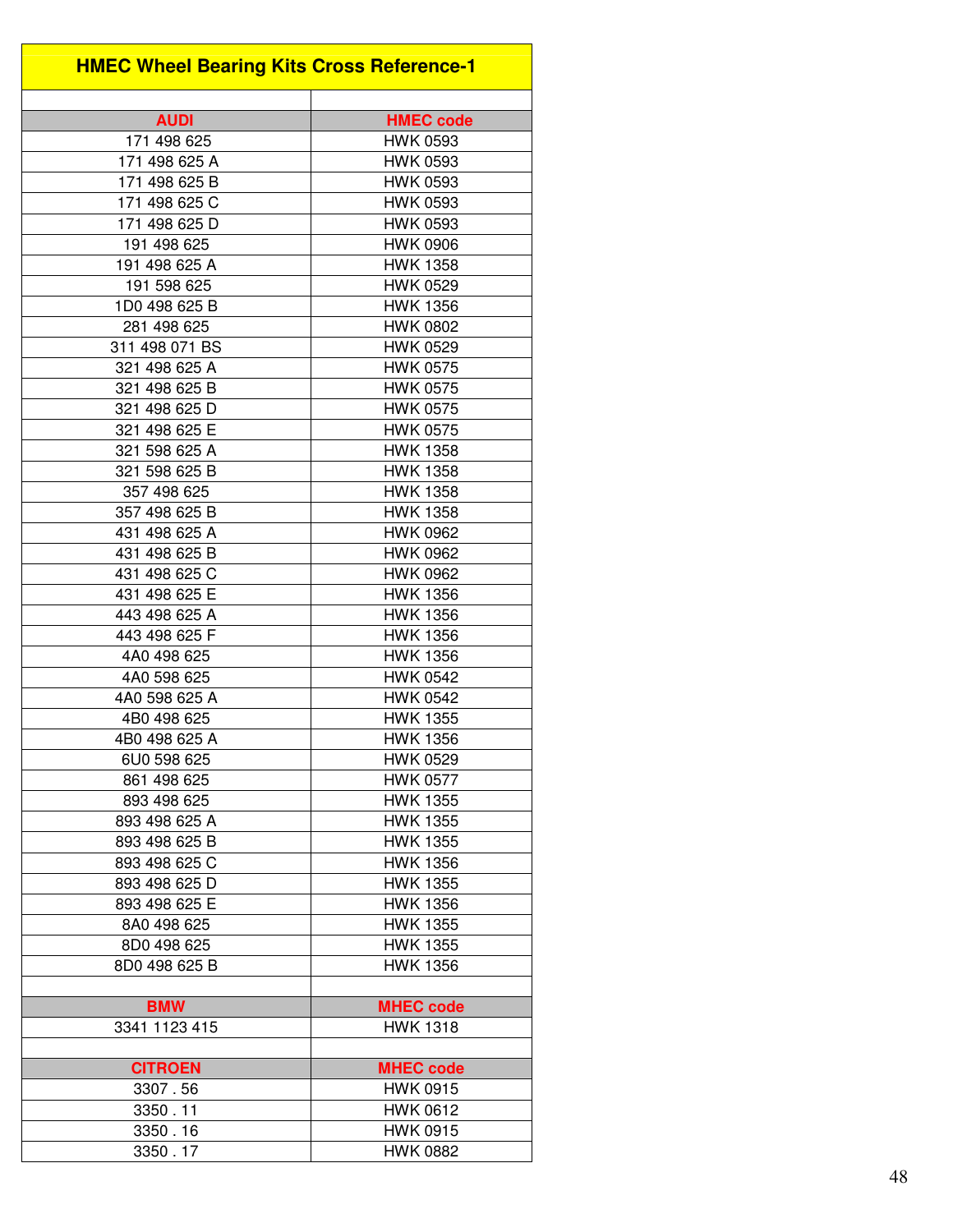| 3350.18              | <b>HWK 1327</b>  |  |  |
|----------------------|------------------|--|--|
| 3350.20              | <b>HWK 1336</b>  |  |  |
| 3350.21              | <b>HWK 1444</b>  |  |  |
| 3350.29              | <b>HWK 1444</b>  |  |  |
| 3701.42              | <b>HWK 0743</b>  |  |  |
| 3748.08              | <b>HWK 0541</b>  |  |  |
| 3749.09              | <b>HWK 0540</b>  |  |  |
| 3748.10              | <b>HWK 0728</b>  |  |  |
|                      |                  |  |  |
| 3748.15              | <b>HWK 0743</b>  |  |  |
| 3748.17              | <b>HWK 0961</b>  |  |  |
| 5451.859             | <b>HWK 0678</b>  |  |  |
| 5 502.233            | <b>HWK 0541</b>  |  |  |
| 79 01 335 011        | <b>HWK 0612</b>  |  |  |
| 95 562 212           | <b>HWK 0728</b>  |  |  |
| 95 6189 160          | <b>HWK 0915</b>  |  |  |
| 95 619 161           | <b>HWK 1336</b>  |  |  |
| 95 619 162           | <b>HWK 0743</b>  |  |  |
| 95 654 074           | <b>HWK 1327</b>  |  |  |
| 95 654 076           | <b>HWK 0882</b>  |  |  |
| 95 654 078           | <b>HWK 0961</b>  |  |  |
|                      |                  |  |  |
| <b>FIAT</b>          | <b>HMEC code</b> |  |  |
| 5891194              | <b>HWK 0559</b>  |  |  |
|                      |                  |  |  |
| <b>FORD</b>          | <b>HMEC code</b> |  |  |
| 1 019 561            | <b>HWK 1333</b>  |  |  |
| 1 053 115            | <b>HWK 1465</b>  |  |  |
| 1 141 771            | <b>HWK 1432</b>  |  |  |
| 5 007 027            | <b>HWK 0504</b>  |  |  |
| 5 007 028            | <b>HWK 0528</b>  |  |  |
| 5 007 029            | <b>HWK 0523</b>  |  |  |
| 5 007 040            | <b>HWK 0687</b>  |  |  |
| 5 008 716            | <b>HWK 0740</b>  |  |  |
| 5 010 762            | <b>HWK 0741</b>  |  |  |
| 5 020 654            | <b>HWK 1333</b>  |  |  |
| 5 020 655            | <b>HWK 1333</b>  |  |  |
| 5 020 656            | <b>HWK 1431</b>  |  |  |
| 5 0 24 1 95          | <b>HWK 1431</b>  |  |  |
| 5 0 24 1 96          | <b>HWK 1432</b>  |  |  |
| 5 0 24 251           | <b>HWK 1433</b>  |  |  |
|                      | <b>HWK 1465</b>  |  |  |
| 5 025 899            |                  |  |  |
| 5 027 620            | <b>HWK 1480</b>  |  |  |
| 5 030 538            | <b>HWK 1333</b>  |  |  |
|                      |                  |  |  |
| <b>MERCEDES-BENZ</b> | <b>HMEC code</b> |  |  |
| 116 330 00 51        | <b>HWK 0596</b>  |  |  |
| 116 586 00 33        | <b>HWK 0596</b>  |  |  |
| 124 330 02 51        | <b>HWK 1498</b>  |  |  |
| 124 330 03 51        | <b>HWK 1498</b>  |  |  |
| 124 330 05 51        | <b>HWK 1498</b>  |  |  |
| 124 350 05 49        | <b>HWK 1347</b>  |  |  |
| 124 350 06 49        | <b>HWK 1347</b>  |  |  |
|                      |                  |  |  |
| 124 350 07 49        | <b>HWK 0757</b>  |  |  |
| 124 980 04 16        | <b>HWK 1347</b>  |  |  |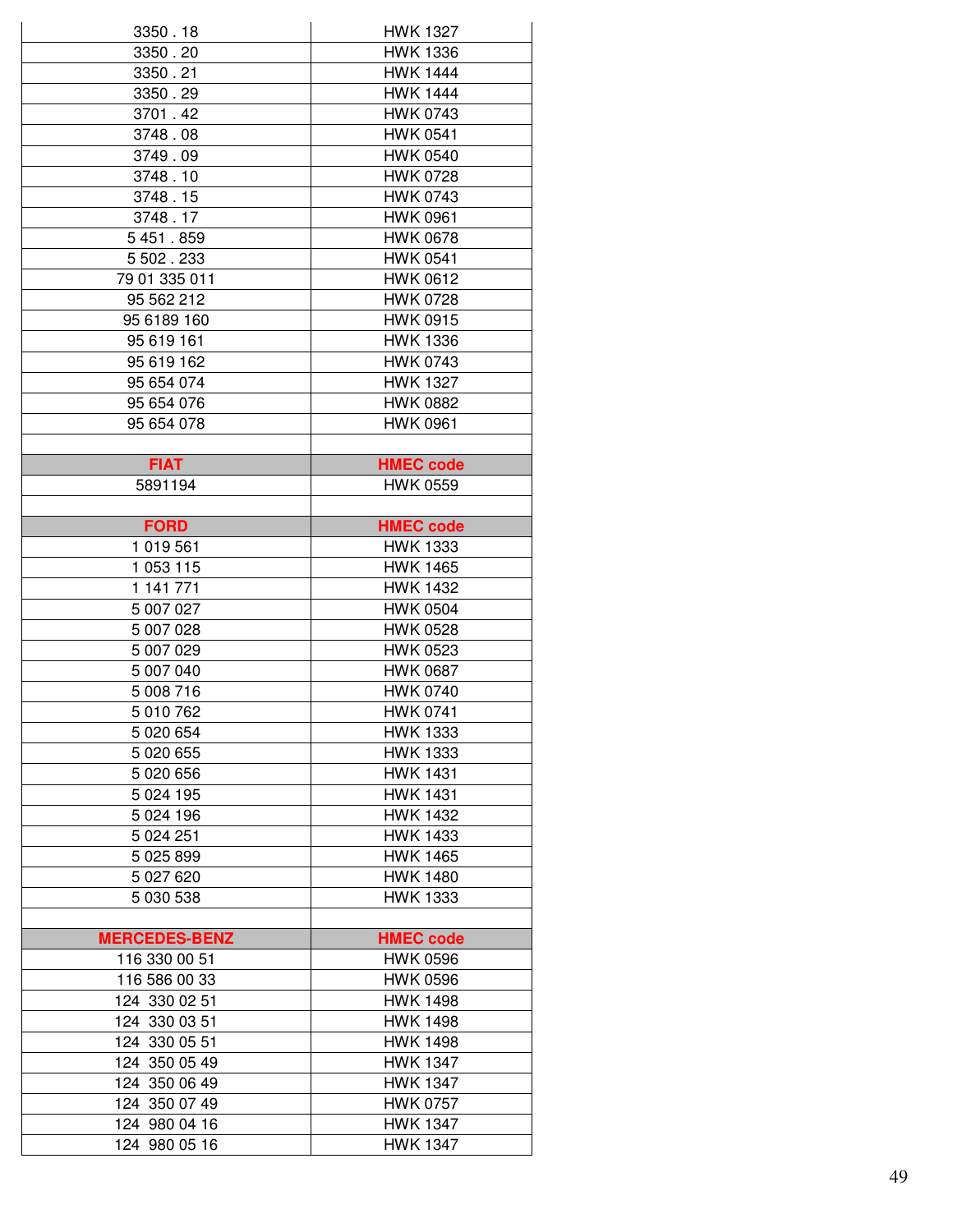| 129 330 00 51  | <b>HWK 1498</b>  |  |  |
|----------------|------------------|--|--|
| 129 330 01 51  | <b>HWK 1498</b>  |  |  |
| 129 330 02 51  | <b>HWK 1498</b>  |  |  |
| 129 350 00 49  | <b>HWK 0757</b>  |  |  |
| 129 980 00 16  | <b>HWK 0757</b>  |  |  |
| 129 980 01 16  | <b>HWK 0757</b>  |  |  |
| 129 980 03 16  | <b>HWK 0757</b>  |  |  |
| 129 980 04 16  | <b>HWK 0757</b>  |  |  |
|                |                  |  |  |
| 201 330 01 51  | <b>HWK 0756</b>  |  |  |
| 201 330 02 51  | <b>HWK 0941</b>  |  |  |
| 201 350 01 49  | <b>HWK 0757</b>  |  |  |
| 201 350 02 49  | <b>HWK 0757</b>  |  |  |
| 201 350 05 49  | <b>HWK 0757</b>  |  |  |
| 201 980 00 16  | <b>HWK 0757</b>  |  |  |
| 201 980 01 16  | <b>HWK 0757</b>  |  |  |
| 202 330 00 51  | <b>HWK 1498</b>  |  |  |
| 202 980 01 16  | <b>HWK 0757</b>  |  |  |
| 210 330 00 51  | <b>HWK 1498</b>  |  |  |
| 601 350 04 68  | <b>HWK 1470</b>  |  |  |
|                |                  |  |  |
| <b>OPEL</b>    | <b>HMEC code</b> |  |  |
| 16 03 065      | <b>HWK 0944</b>  |  |  |
| 16 03 191      | <b>HWK 0736</b>  |  |  |
| 16 03 192      | <b>HWK 0663</b>  |  |  |
| 16 03 194      | <b>HWK 1301</b>  |  |  |
| 16 03 196      | <b>HWK 3410</b>  |  |  |
| 16 04 292      | <b>HWK 1326</b>  |  |  |
| 90005147       | <b>HWK 0944</b>  |  |  |
| 90486458       | <b>HWK 0663</b>  |  |  |
| 90486460       | <b>HWK 0736</b>  |  |  |
| 90486463       | <b>HWK 0944</b>  |  |  |
| 90486467       | <b>HWK 1301</b>  |  |  |
| 90486468       | <b>HWK 1326</b>  |  |  |
| 90510542       | <b>HWK 3410</b>  |  |  |
|                |                  |  |  |
| <b>PEUGEOT</b> | <b>HMEC code</b> |  |  |
| 3307.56        | <b>HWK 0915</b>  |  |  |
| 3350.11        | <b>HWK 0612</b>  |  |  |
| 3350.16        | <b>HWK 0915</b>  |  |  |
| 3350.17        | <b>HWK 0882</b>  |  |  |
| 3350.18        | <b>HWK 1327</b>  |  |  |
| 3350.20        | <b>HWK 1336</b>  |  |  |
| 3350.21        | <b>HWK 1444</b>  |  |  |
| 3350.29        | <b>HWK 1444</b>  |  |  |
| 3701.42        | <b>HWK 0743</b>  |  |  |
| 3748.08        | <b>HWK 0541</b>  |  |  |
| 3748.09        | <b>HWK 0540</b>  |  |  |
| 3748.10        | <b>HWK 0728</b>  |  |  |
| 3748.15        | <b>HWK 0743</b>  |  |  |
|                | <b>HWK 0961</b>  |  |  |
| 3748.17        |                  |  |  |
| 5 451 859      | <b>HWK 0678</b>  |  |  |
| 5 502 233      | <b>HWK 0541</b>  |  |  |
| 79 01 335 011  | <b>HWK 0612</b>  |  |  |
| 95 562 212     | <b>HWK 0728</b>  |  |  |
| 95 619 160     | <b>HWK 0915</b>  |  |  |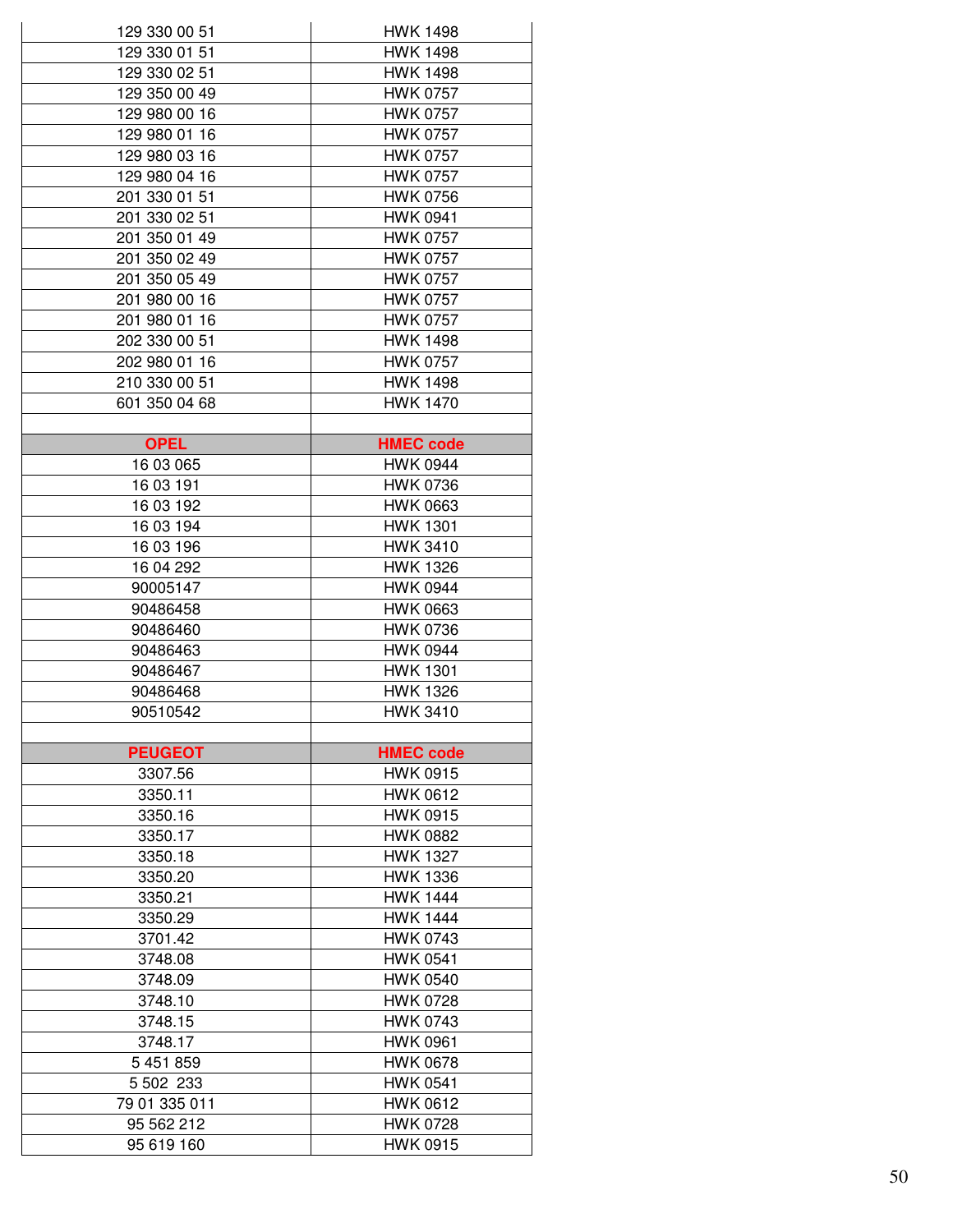| 95 619 161                  | <b>HWK 1336</b>                    |  |  |
|-----------------------------|------------------------------------|--|--|
| 95 619 162                  | <b>HWK 0743</b>                    |  |  |
| 95 654 074                  | <b>HWK 1327</b>                    |  |  |
| 95 654 076                  | <b>HWK 0882</b>                    |  |  |
| 95 654 078                  | <b>HWK 0961</b>                    |  |  |
|                             |                                    |  |  |
| <b>RENAULT</b>              | <b>HMEC code</b>                   |  |  |
| 77 01 205 692               | <b>HWK 0909</b>                    |  |  |
| 77 01 205 778               | <b>HWK 1413</b>                    |  |  |
| 77 01 205 779               | <b>HWK 1308</b>                    |  |  |
| 77 01 460 637               | <b>HWK 0636</b>                    |  |  |
| 77 01 460 642               | <b>HWK 0652</b>                    |  |  |
| 77 01 462 020               | <b>HWK 0966</b>                    |  |  |
| 77 01 462 021               | <b>HWK 0909</b>                    |  |  |
| 77 01 462 469               | <b>HWK 1413</b>                    |  |  |
| 77 01 463 231               | <b>HWK 0966</b>                    |  |  |
| 77 01 463 523               | <b>HWK 0969</b>                    |  |  |
| 77 01 463 986               | <b>HWK 0975</b>                    |  |  |
| 77 01 464 049               | <b>HWK 1308</b>                    |  |  |
| 77 01 464 049               | <b>HWK 3408</b>                    |  |  |
| 77 01 465 181               | <b>HWK 1413</b>                    |  |  |
| 77 01 465 735               | <b>HWK 0869</b>                    |  |  |
|                             |                                    |  |  |
| <b>SEAT</b>                 | <b>HMEC code</b>                   |  |  |
| 357 498 625 B               | <b>HWK 1358</b>                    |  |  |
| 3981588                     | <b>HWK 1410</b>                    |  |  |
| 3981589                     | <b>HWK 1410</b>                    |  |  |
| 3981590                     | <b>HWK 0559</b>                    |  |  |
| 6N0 498 625                 | <b>HWK 0906</b>                    |  |  |
| SE021140301A                | <b>HWK 1410</b>                    |  |  |
| SE021140301B                | <b>HWK 1410</b>                    |  |  |
| SE025140301A                | <b>HWK 0559</b>                    |  |  |
|                             |                                    |  |  |
| <b>VAUXHALL</b>             | <b>HMEC code</b>                   |  |  |
| 16 03 065                   | <b>HWK 0944</b>                    |  |  |
| 16 03 191                   | <b>HWK 0736</b>                    |  |  |
| 16 03 192                   | <b>HWK 0663</b>                    |  |  |
| 16 03 194                   | <b>HWK 1301</b>                    |  |  |
| 16 03 196                   | <b>HWK 3410</b>                    |  |  |
| 16 04 292                   | <b>HWK 1326</b>                    |  |  |
| 90005147                    | <b>HWK 0944</b>                    |  |  |
| 90486458                    | <b>HWK 0663</b>                    |  |  |
| 90486460                    | <b>HWK 0736</b>                    |  |  |
| 90486463                    | <b>HWK 0944</b>                    |  |  |
| 90486467                    | <b>HWK 1301</b>                    |  |  |
| 90486468                    | <b>HWK1326</b>                     |  |  |
| 90510542                    | <b>HWK 3410</b>                    |  |  |
|                             |                                    |  |  |
| <b>VOLKSWAGEN</b>           | <b>HMEC</b> code                   |  |  |
| 171 498 625                 | <b>HWK 0593</b>                    |  |  |
| 171 498 625A                | <b>HWK 0593</b>                    |  |  |
| 171 498 625B                | <b>HWK 0593</b>                    |  |  |
|                             |                                    |  |  |
| 171 498 625C                | <b>HWK 0593</b>                    |  |  |
| 171 498 625D<br>191 498 625 | <b>HWK 0593</b><br><b>HWK 0906</b> |  |  |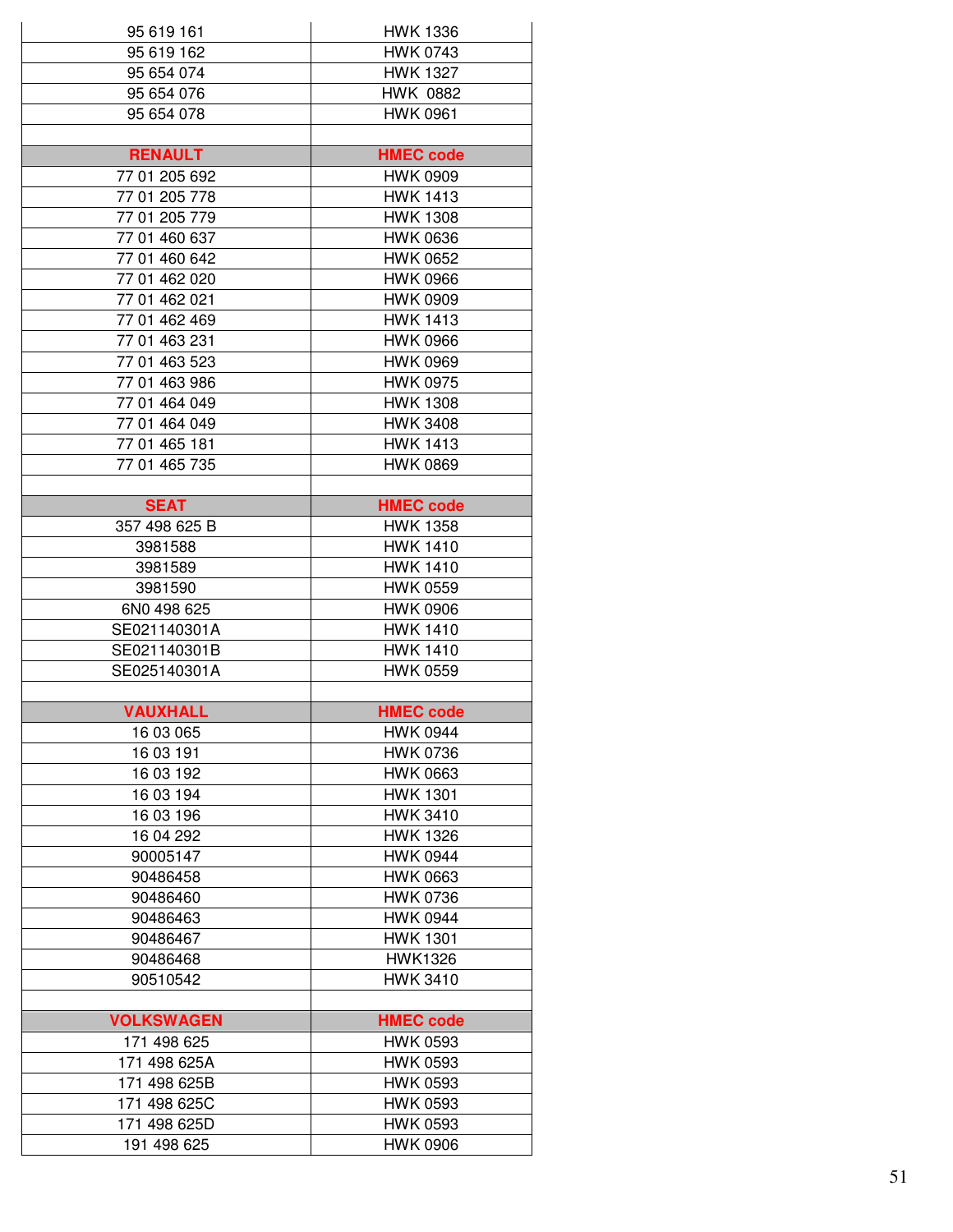| 191 498 625A                    | <b>HWK 1358</b> |
|---------------------------------|-----------------|
| 191 598 625<br><b>HWK 0529</b>  |                 |
| 1D0 498 625B<br><b>HWK 1356</b> |                 |
| 281 498 625                     | <b>HWK 0802</b> |
| 311 498 071 BS                  | <b>HWK 0529</b> |
| <b>HWK 0575</b><br>321 498 625A |                 |
| 321 498 625B                    | <b>HWK 0575</b> |
| 321 498 625D                    | <b>HWK 0575</b> |
| 321 498 625E                    | <b>HWK 0575</b> |
| 331 598 625A                    | <b>HWK 1358</b> |
| 331 598 625B                    | <b>HWK 1358</b> |
| 357 498 625                     | <b>HWK 1358</b> |
| 357 498 625B                    | <b>HWK 1358</b> |
| 431 498 625B                    | <b>HWK 0962</b> |
| 431 498 625C                    | <b>HWK 0962</b> |
| 431 498 625E                    | <b>HWK 0962</b> |
| 431 498 625A                    | <b>HWK 0962</b> |
| 431 498 625A                    | <b>HWK 1356</b> |
| 431 498 625F                    | <b>HWK 1356</b> |
| 4A0 498 625                     | <b>HWK 1356</b> |
| 4A0 498 625                     | <b>HWK 0542</b> |
| 4A0 498 625A<br><b>HWK 0542</b> |                 |
| 4B0 498 625                     | <b>HWK 1355</b> |
| 4B0 498 625A                    | <b>HWK 1356</b> |
| 6U0 598 625<br><b>HWK 0529</b>  |                 |
| 861 498 625                     | <b>HWK 0577</b> |
| 893 498 625                     | <b>HWK 1355</b> |
| 893 498 625A                    | <b>HWK 1355</b> |
| 893 498 625B                    | <b>HWK 1355</b> |
| 893 498 625C<br><b>HWK 1356</b> |                 |
| 893 498 625D<br><b>HWK 1355</b> |                 |
| 893 498 625E<br><b>HWK 1356</b> |                 |
| <b>HWK 1355</b><br>8A0 498 625  |                 |
| <b>HWK 1355</b><br>8D0 498 625  |                 |
| 8D0 498 625B<br><b>HWK 1356</b> |                 |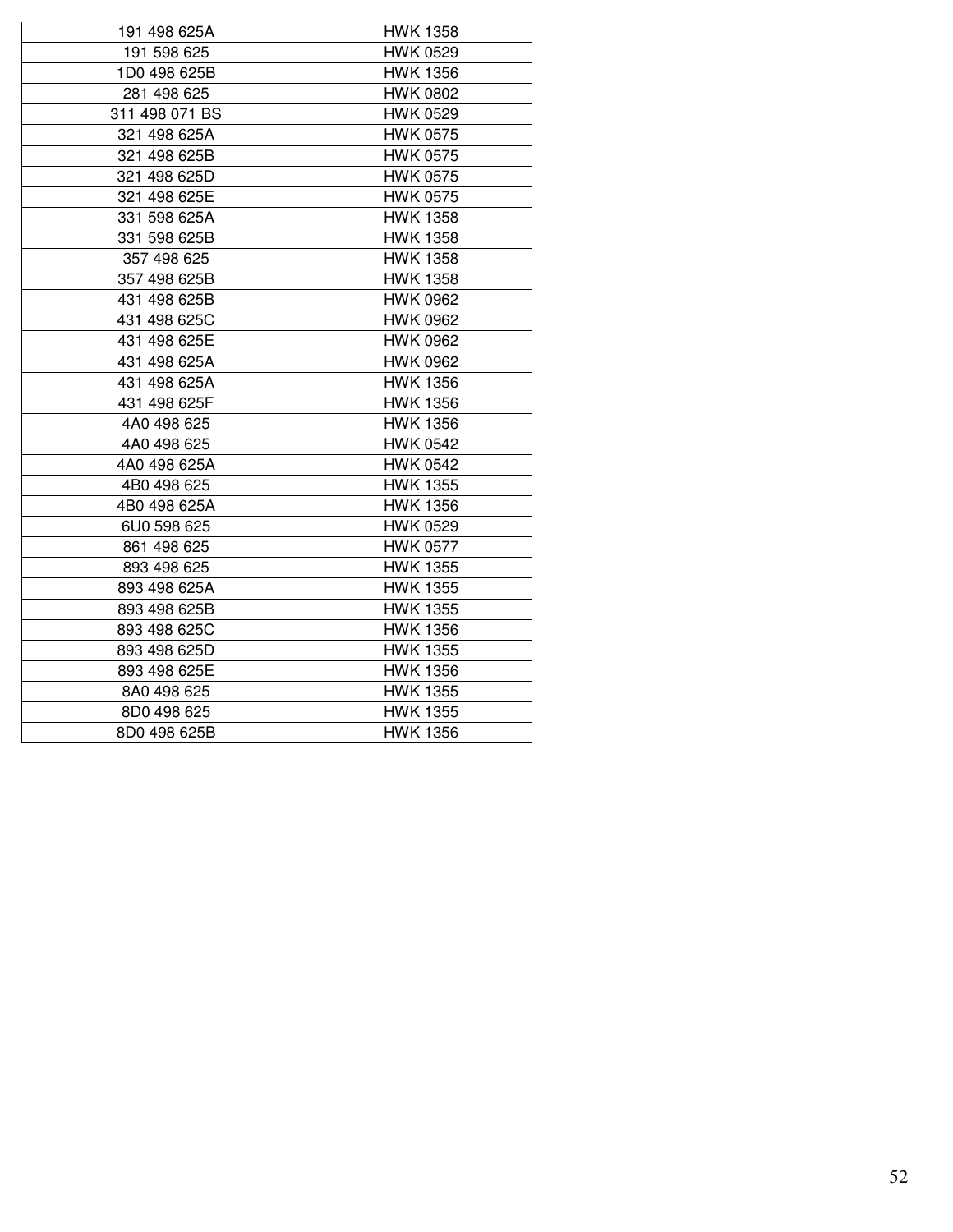| <b>HMEC Wheel Bearing Kits Cross Reference-2</b> |  |  |
|--------------------------------------------------|--|--|
|                                                  |  |  |
| <b>SKF</b><br><b>HMEC code</b>                   |  |  |
| <b>VKBA 504</b><br><b>HWK 0504</b>               |  |  |
| <b>HWK 0523</b><br><b>VKBA 523</b>               |  |  |
| <b>HWK 0528</b><br><b>VKBA 528</b>               |  |  |
| <b>VKBA 529</b><br><b>HWK 0529</b>               |  |  |
| <b>HWK 540</b><br><b>VKBA 540</b>                |  |  |
| <b>VKBA 541</b><br><b>HWK 0541</b>               |  |  |
| <b>VKBA 542</b><br><b>HWK 0542</b>               |  |  |
| <b>VKBA 559</b><br><b>HWK 0559</b>               |  |  |
| <b>VKBA 575</b><br><b>HWK 0575</b>               |  |  |
| <b>VKBA 577</b><br><b>HWK 0577</b>               |  |  |
| <b>VKBA 593</b><br><b>HWK 0593</b>               |  |  |
| <b>HWK 0596</b><br><b>VKBA 596</b>               |  |  |
| <b>HWK 0612</b><br><b>VKBA 612</b>               |  |  |
| <b>VKBA 636</b><br><b>HWK 0636</b>               |  |  |
| <b>VKBA 652</b><br><b>HWK 0652</b>               |  |  |
| <b>VKBA 654</b><br><b>HWK 0654</b>               |  |  |
| <b>HWK 0663</b><br><b>VKBA 663</b>               |  |  |
| <b>VKBA 678</b><br><b>HWK 0678</b>               |  |  |
| <b>VKBA 687</b><br><b>HWK 0687</b>               |  |  |
| <b>VKBA 713</b><br><b>HWK 0713</b>               |  |  |
| <b>VKBA 728</b><br><b>HWK 0728</b>               |  |  |
| <b>HWK0736</b><br><b>VKBA 736</b>                |  |  |
| <b>VKBA 740</b><br><b>HWK0740</b>                |  |  |
| <b>HWK 0741</b><br><b>VKBA 741</b>               |  |  |
| <b>VKBA 743</b><br><b>HWK 0743</b>               |  |  |
| <b>HWK 0756</b>                                  |  |  |
| <b>VKBA 756</b>                                  |  |  |
| <b>HWK 0757</b><br><b>VKBA 757</b>               |  |  |
| <b>VKBA 802</b><br><b>HWK 0802</b>               |  |  |
| <b>VKBA 869</b><br><b>HWK 0869</b>               |  |  |
| <b>VKBA 882</b><br><b>HWK 0882</b>               |  |  |
| <b>VKBA 899</b><br><b>HWK 0899</b>               |  |  |
| <b>VKBA 904</b><br><b>HWK 0904</b>               |  |  |
| <b>HWK 0906</b><br>VKBA 906                      |  |  |
| <b>HWK 0909</b><br><b>VKBA 909</b>               |  |  |
| <b>VKBA 910</b><br><b>HWK 0910</b>               |  |  |
| <b>VKBA 915</b><br><b>HWK 0915</b>               |  |  |
| <b>VKBA 941</b><br><b>HWK 0941</b>               |  |  |
| <b>VKBA 944</b><br><b>HWK 0944</b>               |  |  |
| <b>VKBA 949</b><br><b>HWK 0949</b>               |  |  |
| <b>VKBA 961</b><br><b>HWK 0961</b>               |  |  |
| <b>HWK 0962</b><br><b>VKBA 962</b>               |  |  |
| <b>VKBA 966</b><br><b>HWK 0966</b>               |  |  |
| <b>HWK 0967</b><br><b>VKBA 967</b>               |  |  |
| <b>HWK 0969</b><br><b>VKBA 969</b>               |  |  |
| <b>VKBA 975</b><br><b>HWK 975</b>                |  |  |
| <b>HWK 1301</b><br>VKBA1301                      |  |  |
| <b>VKBA1308</b><br><b>HWK 1308</b>               |  |  |
| <b>VKBA1318</b><br><b>HWK 1318</b>               |  |  |
| <b>HWK 1326</b><br><b>VKBA1326</b>               |  |  |
| <b>VKBA1327</b><br><b>HWK 1327</b>               |  |  |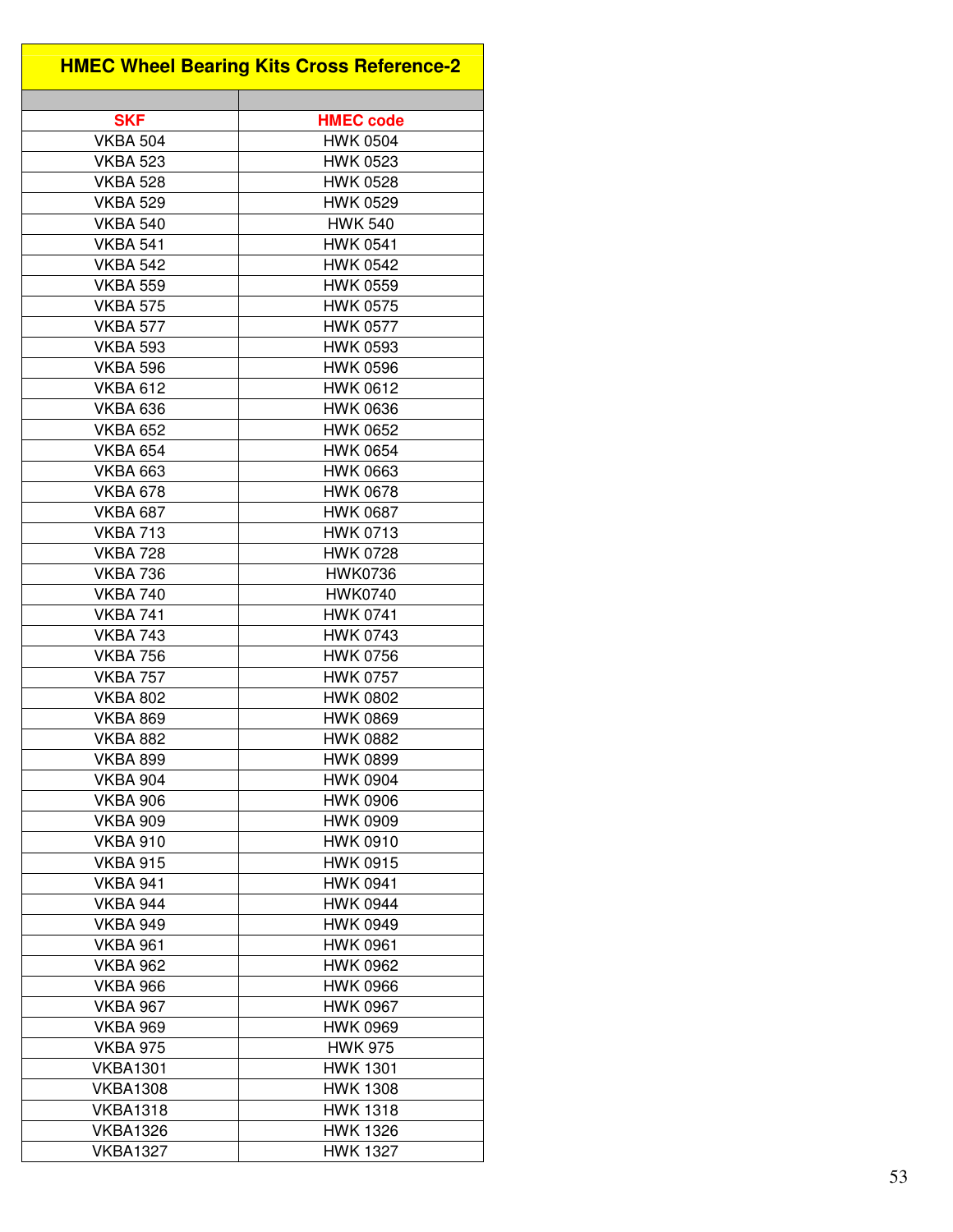| HWK 1333                           |  |  |
|------------------------------------|--|--|
| <b>HWK 1336</b>                    |  |  |
| <b>HWK 1347</b>                    |  |  |
| <b>HWK 1355</b>                    |  |  |
| <b>HWK 1356</b>                    |  |  |
| <b>HWK 1358</b>                    |  |  |
| <b>HWK 1366</b>                    |  |  |
| <b>HWK 1410</b>                    |  |  |
| <b>HWK 1413</b>                    |  |  |
| <b>HWK 1431</b>                    |  |  |
| <b>HWK 1432</b>                    |  |  |
| <b>HWK 1433</b>                    |  |  |
| <b>HWK 1444</b>                    |  |  |
| <b>HWK 1465</b>                    |  |  |
| <b>HWK 1470</b>                    |  |  |
| <b>HWK 1480</b>                    |  |  |
| <b>HWK 1498</b>                    |  |  |
| <b>HWK 1950</b>                    |  |  |
| <b>HWK 3255</b>                    |  |  |
| <b>HWK 3404</b>                    |  |  |
| <b>HWK 3408</b>                    |  |  |
| <b>HWK 3410</b>                    |  |  |
|                                    |  |  |
| <b>HMEC code</b>                   |  |  |
| <b>HWK 0542</b>                    |  |  |
| <b>HWK 0529</b>                    |  |  |
| <b>HWK 0575</b>                    |  |  |
| <b>HWK 0962</b>                    |  |  |
| <b>HWK 1355</b>                    |  |  |
| <b>HWK 1356</b>                    |  |  |
| <b>HWK 1318</b>                    |  |  |
| <b>HWK 0678</b>                    |  |  |
| <b>HWK 0728</b>                    |  |  |
| HWK 1336                           |  |  |
| <b>HWK 0961</b>                    |  |  |
| HWK 0743                           |  |  |
| <b>HWK 0915</b>                    |  |  |
|                                    |  |  |
|                                    |  |  |
| <b>HWK 1327</b><br><b>HWK 1444</b> |  |  |
|                                    |  |  |
| <b>HWK 0504</b>                    |  |  |
| <b>HWK 0528</b>                    |  |  |
| HWK 0528                           |  |  |
| <b>HWK 0740</b>                    |  |  |
| <b>HWK 0687</b>                    |  |  |
| <b>HWK 1431</b>                    |  |  |
| <b>HWK 1333</b>                    |  |  |
| <b>HWK 0741</b>                    |  |  |
| <b>HWK 1432</b>                    |  |  |
| <b>HWK 1433</b>                    |  |  |
| <b>HWK 1480</b>                    |  |  |
| HWK 0523                           |  |  |
| <b>HWK 1465</b>                    |  |  |
| <b>HWK 1366</b><br><b>HWK 0713</b> |  |  |
|                                    |  |  |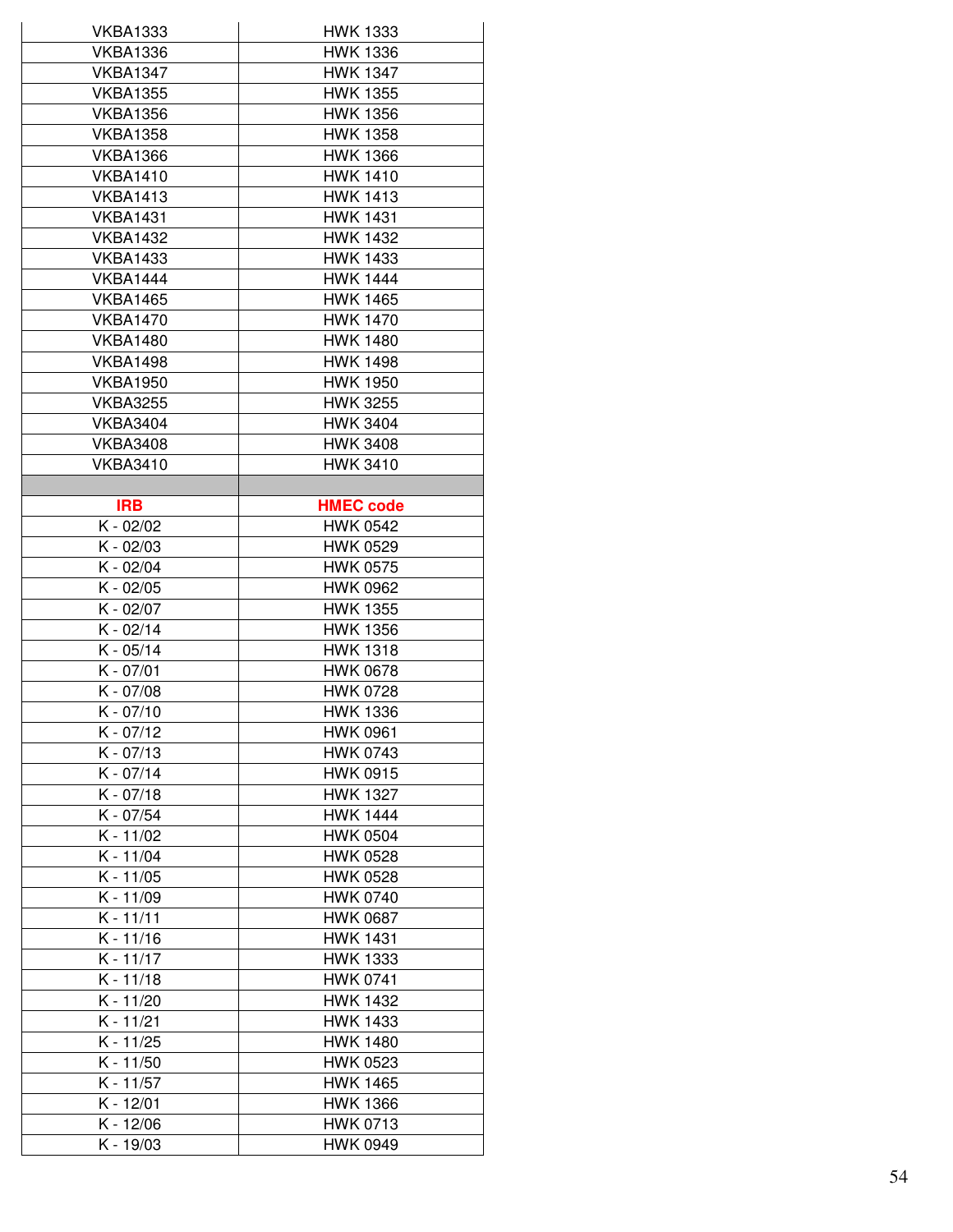| K - 19/05      | <b>HWK 1950</b>                    |  |  |
|----------------|------------------------------------|--|--|
| K - 20/03      | <b>HWK 0596</b>                    |  |  |
| K - 20/05      | <b>HWK 0757</b>                    |  |  |
| K - 20/06      | <b>HWK 0941</b>                    |  |  |
| K - 20/07      | <b>HWK 1347</b>                    |  |  |
| K - 20/09      | <b>HWK 0756</b>                    |  |  |
| K - 20/11      | <b>HWK 1498</b>                    |  |  |
| K - 20/53      | <b>HWK 1470</b>                    |  |  |
| K - 20/58      | <b>HWK 3404</b>                    |  |  |
| K - 25/01      | <b>HWK 0663</b>                    |  |  |
| K - 25/02      | <b>HWK 0944</b>                    |  |  |
| K - 25/06      | <b>HWK 0736</b>                    |  |  |
| K - 25/10      | <b>HWK 1301</b>                    |  |  |
| K - 25/12      | <b>HWK 1326</b>                    |  |  |
| K - 25/018     | <b>HWK 3410</b>                    |  |  |
| K - 26/02      | <b>HWK 0541</b>                    |  |  |
| K - 26/03      | <b>HWK 0728</b>                    |  |  |
| K - 26/10      | <b>HWK 0540</b>                    |  |  |
| K - 26/13      | <b>HWK 0882</b>                    |  |  |
| K-26/16        | <b>HWK 0743</b>                    |  |  |
| K - 29/04      | <b>HWK 0654</b>                    |  |  |
| K - 29/07      | <b>HWK 0636</b>                    |  |  |
| K - 29/09      | <b>HWK 0652</b>                    |  |  |
|                |                                    |  |  |
| K - 29/11      | <b>HWK 1413</b><br><b>HWK 0869</b> |  |  |
| K - 29/12      |                                    |  |  |
| K - 29/13      | <b>HWK 0966</b>                    |  |  |
| K - 29/14      | <b>HWK 0909</b>                    |  |  |
| K - 29/15      | <b>HWK 0975</b>                    |  |  |
| K - 29/16      | <b>HWK 0967</b>                    |  |  |
| K - 29/17      | <b>HWK 1308</b>                    |  |  |
| K - 29/23      | <b>HWK 0969</b>                    |  |  |
| K - 29/27      | <b>HWK 3408</b>                    |  |  |
| K - 32/10      | <b>HWK 1410</b>                    |  |  |
| K - 32/12      | HWK 0559                           |  |  |
| K - 36/05      | <b>HWK 0612</b>                    |  |  |
| $K - 41/01$    | <b>HWK 0593</b>                    |  |  |
| $K - 41/03$    | <b>HWK 0577</b>                    |  |  |
| $K - 41/05$    | <b>HWK 0906</b>                    |  |  |
| $K - 41/06$    | <b>HWK 1358</b>                    |  |  |
| K - 41/50      | <b>HWK 0542</b>                    |  |  |
| $K - 41/51$    | <b>HWK 0802</b>                    |  |  |
| $K - 41/57$    | <b>HWK 0910</b>                    |  |  |
|                |                                    |  |  |
| <b>OPTIMAL</b> | <b>HMEC code</b>                   |  |  |
| 100 002        | <b>HWK 0529</b>                    |  |  |
| 100 014        | <b>HWK 0575</b>                    |  |  |
| 100 022        | <b>HWK 1358</b>                    |  |  |
| 100 056        | <b>HWK 0962</b>                    |  |  |
| 100 090        | <b>HWK 1355</b>                    |  |  |
| 100 098        | <b>HWK 1356</b>                    |  |  |
| 101 010        | <b>HWK 0593</b>                    |  |  |
| 101 016        | <b>HWK 0906</b>                    |  |  |
| 101 044        | <b>HWK 0577</b>                    |  |  |
| 101 064        | <b>HWK 0802</b>                    |  |  |
| 102 008        | <b>HWK 0542</b>                    |  |  |
|                |                                    |  |  |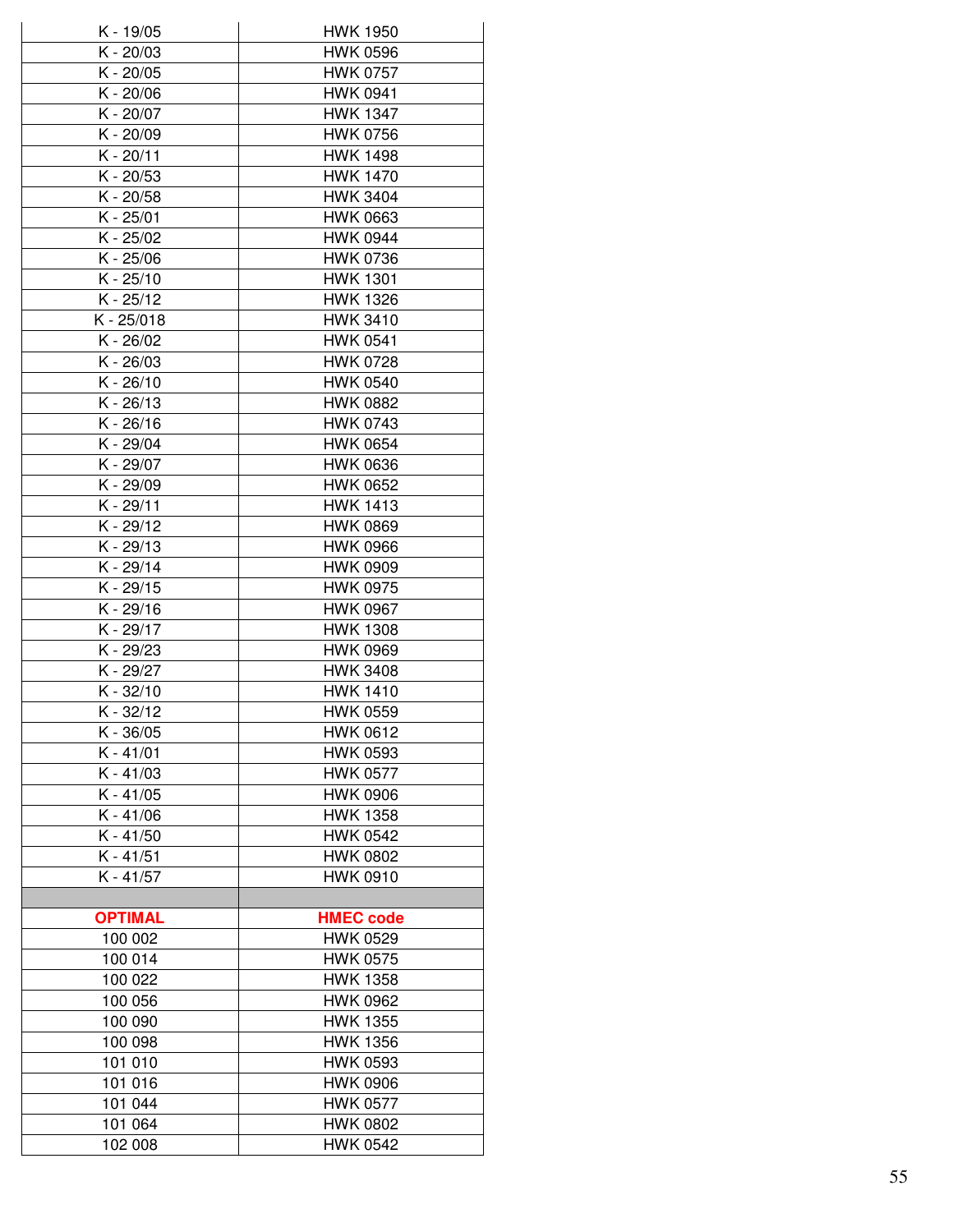| 102 094 | <b>HWK 0910</b> |
|---------|-----------------|
| 200 012 | <b>HWK 0944</b> |
| 201 032 | <b>HWK 0736</b> |
| 201 040 | <b>HWK 0663</b> |
| 201 084 | <b>HWK 1301</b> |
| 201 228 | <b>HWK 3410</b> |
| 202 168 | <b>HWK 1326</b> |
| 300 004 | <b>HWK 0528</b> |
| 300 052 | <b>HWK 0504</b> |
| 300 062 | <b>HWK 0523</b> |
| 301 006 | <b>HWK 0687</b> |
| 301 034 | <b>HWK 0740</b> |
| 301 038 | <b>HWK 0741</b> |
| 301 118 | <b>HWK 1465</b> |
| 301 132 | <b>HWK 1432</b> |
| 301 180 | <b>HWK 1431</b> |
| 301 182 | <b>HWK 1480</b> |
| 302 058 | <b>HWK 1333</b> |
| 302 248 | <b>HWK 1433</b> |
| 401 028 | <b>HWK 0596</b> |
|         | <b>HWK 0941</b> |
| 401 042 |                 |
| 401 048 | <b>HWK 0756</b> |
| 401 078 | <b>HWK 1498</b> |
| 401 214 | <b>HWK 3404</b> |
| 402 050 | <b>HWK 1470</b> |
| 402 080 | <b>HWK 1347</b> |
| 402 116 | <b>HWK 0757</b> |
| 502 066 | <b>HWK 1318</b> |
| 600 308 | <b>HWK 0915</b> |
| 600 334 | <b>HWK 1327</b> |
| 601 306 | <b>HWK 0882</b> |
| 601 336 | <b>HWK 1336</b> |
| 601 384 | <b>HWK 0540</b> |
| 601 396 | HWK 0612        |
| 601 440 | <b>HWK 0678</b> |
| 602 320 | <b>HWK 0961</b> |
| 602 340 | <b>HWK 0743</b> |
| 602 414 | <b>HWK 0728</b> |
| 602 815 | <b>HWK 0541</b> |
| 681 506 | <b>HWK 1444</b> |
| 700 310 | <b>HWK 1308</b> |
| 701 302 | <b>HWK 1413</b> |
| 701 326 | <b>HWK 0966</b> |
| 701 346 | <b>HWK 3408</b> |
| 701 374 | <b>HWK 0636</b> |
| 701 404 | <b>HWK 0909</b> |
| 702 312 | <b>HWK 0869</b> |
| 702 316 | <b>HWK 0975</b> |
| 702 328 | <b>HWK 0652</b> |
| 702 350 | <b>HWK 0654</b> |
| 702 352 | <b>HWK 0969</b> |
| 702 380 | <b>HWK 0967</b> |
| 800 408 | <b>HWK 0559</b> |
| 801 354 | <b>HWK 1410</b> |
|         |                 |
| 920 752 | <b>HWK 0713</b> |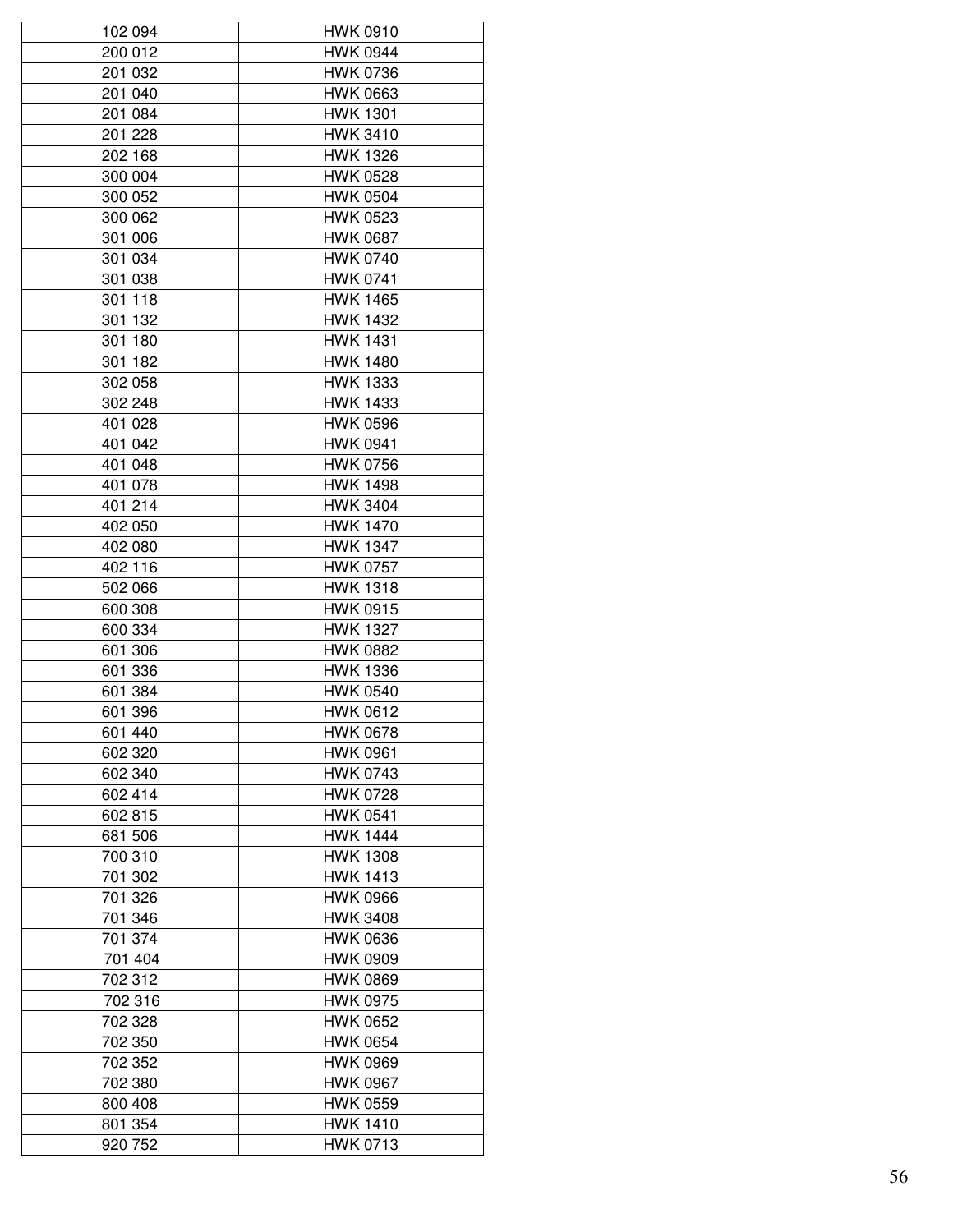| 941 636        | HWK 0949                           |  |  |
|----------------|------------------------------------|--|--|
| 941 700        | <b>HWK 1950</b>                    |  |  |
| 941 734        | <b>HWK 0899</b>                    |  |  |
| 942 566        | <b>HWK 0904</b>                    |  |  |
| 951 606        | <b>HWK 1366</b>                    |  |  |
| 972 389        | <b>HWK 3255</b>                    |  |  |
|                |                                    |  |  |
| <b>RUVILLE</b> | <b>HMEC code</b>                   |  |  |
| 4087           | <b>HWK 1465</b>                    |  |  |
| 4072           | <b>HWK 3404</b>                    |  |  |
| 4077           | <b>HWK 1444</b>                    |  |  |
| 5012           | <b>HWK 1318</b>                    |  |  |
| 5105           | <b>HWK 0596</b>                    |  |  |
| 5108           | <b>HWK 0756</b>                    |  |  |
| 5110           | <b>HWK 1470</b>                    |  |  |
| 5114           | <b>HWK 0941</b>                    |  |  |
| 5115           | <b>HWK 1347</b>                    |  |  |
| 5118           | <b>HWK 1498</b>                    |  |  |
| 5119           | <b>HWK 0757</b>                    |  |  |
| 5202           | <b>HWK 0523</b>                    |  |  |
| 5212           | <b>HWK 0504</b>                    |  |  |
| 5217           | <b>HWK 0528</b>                    |  |  |
| 5219           | <b>HWK 0687</b>                    |  |  |
|                | <b>HWK 0740</b>                    |  |  |
| 5221           |                                    |  |  |
| 5229           | <b>HWK 0741</b>                    |  |  |
| 5236           | <b>HWK 1431</b>                    |  |  |
| 5237           | <b>HWK 1333</b>                    |  |  |
| 5239           | <b>HWK 1432</b>                    |  |  |
| 5240           | <b>HWK 1433</b><br><b>HWK 1480</b> |  |  |
| 5242           |                                    |  |  |
| 5307           | <b>HWK 0944</b>                    |  |  |
| 5314           | <b>HWK 0663</b>                    |  |  |
| 5315           | <b>HWK 0736</b>                    |  |  |
| 5318           | <b>HWK 1301</b>                    |  |  |
| 5319           | <b>HWK 1301</b>                    |  |  |
| 5320           | <b>HWK 1326</b>                    |  |  |
| 5326           | <b>HWK 3410</b>                    |  |  |
| 5404           | <b>HWK 0529</b>                    |  |  |
| 5408           | <b>HWK 0910</b>                    |  |  |
| 5412           | <b>HWK 0577</b>                    |  |  |
| 5413           | <b>HWK 0529</b>                    |  |  |
| 5414           | <b>HWK 0593</b>                    |  |  |
| 5416           | <b>HWK 0575</b>                    |  |  |
| 5417           | <b>HWK 0802</b>                    |  |  |
| 5423           | <b>HWK 0906</b>                    |  |  |
| 5428           | <b>HWK 1358</b>                    |  |  |
| 5429           | <b>HWK 1358</b>                    |  |  |
| 5430           | <b>HWK 0529</b>                    |  |  |
| 5438           | <b>HWK 1358</b>                    |  |  |
| 5506           | <b>HWK 0652</b>                    |  |  |
| 5509           | <b>HWK 0909</b>                    |  |  |
| 5510           | <b>HWK 0636</b>                    |  |  |
| 5511           | <b>HWK 0966</b>                    |  |  |
|                |                                    |  |  |
| 5513           | <b>HWK 0869</b>                    |  |  |
| 5515           | <b>HWK 0967</b>                    |  |  |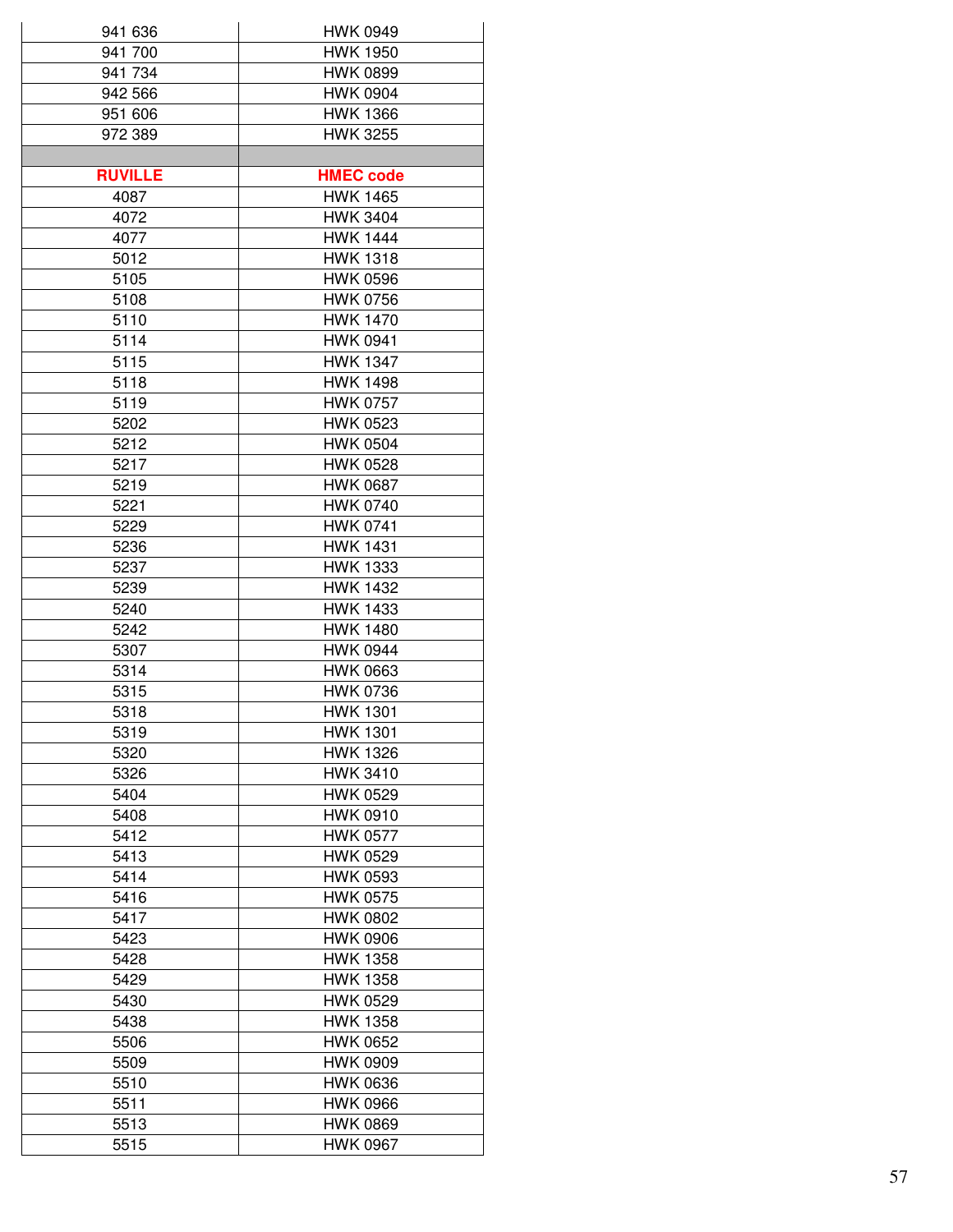| 5519                       | <b>HWK 0969</b>                    |
|----------------------------|------------------------------------|
| 5522                       | <b>HWK 0654</b>                    |
| 5526                       | <b>HWK 0975</b>                    |
| 5529                       | <b>HWK 1413</b>                    |
| 5531                       | <b>HWK 1413</b>                    |
| 5532                       | <b>HWK 1413</b>                    |
| 5534                       | <b>HWK 1308</b>                    |
| 5705                       | <b>HWK 0542</b>                    |
| 5708                       | <b>HWK 1355</b>                    |
| 5709                       | <b>HWK 1356</b>                    |
| 5710                       | <b>HWK 0962</b>                    |
| 5712                       | <b>HWK 0542</b>                    |
| 5715                       | <b>HWK 0542</b>                    |
|                            |                                    |
| 5807                       | <b>HWK 0559</b>                    |
| 5812                       | <b>HWK 1410</b>                    |
| 5906                       | <b>HWK 0541</b>                    |
| 5908                       | <b>HWK 0540</b>                    |
| 5910                       | <b>HWK 0612</b>                    |
| 5912                       | <b>HWK 0728</b>                    |
| 5914                       | <b>HWK 0882</b>                    |
| 5915                       | <b>HWK 0743</b>                    |
| 5916                       | <b>HWK 1336</b>                    |
| 5919                       | <b>HWK 0961</b>                    |
| 6600                       | <b>HWK 0678</b>                    |
| 6613                       | <b>HWK 0915</b>                    |
| 6614                       | <b>HWK 1327</b>                    |
| 7007                       | <b>HWK 0899</b>                    |
| 7008                       | <b>HWK 0904</b>                    |
| 7009                       | <b>HWK 0949</b>                    |
| 7022                       | <b>HWK 1950</b>                    |
| 7300                       | <b>HWK 0713</b>                    |
| 7308                       | <b>HWK 1366</b>                    |
|                            |                                    |
| <b>ISO</b>                 | <b>HMEC code</b>                   |
| F <sub>2</sub>             | <b>HWK 0612</b>                    |
| F7                         | <b>HWK 0636</b>                    |
| FW <sub>5</sub>            | <b>HWK 0540</b>                    |
| <b>FW11</b>                | <b>HWK 0528</b>                    |
| <b>FW13</b>                | <b>HWK 0529</b>                    |
| <b>FW14</b>                | <b>HWK 0944</b>                    |
| <b>FW15</b>                | <b>HWK 0612</b>                    |
| <b>FW18</b>                | <b>HWK 0882</b>                    |
|                            |                                    |
| <b>FW20</b>                | <b>HWK 0944</b>                    |
| <b>FW25</b>                | <b>HWK 0612</b>                    |
| <b>FW27</b>                | <b>HWK 0678</b>                    |
| <b>FW30</b>                | <b>HWK 0559</b>                    |
| <b>FW32</b>                | <b>HWK 0593</b>                    |
| <b>FW44</b>                | <b>HWK 0882</b>                    |
| <b>FW45</b>                | <b>HWK 0966</b>                    |
|                            |                                    |
| <b>FW47</b>                | <b>HWK 1413</b>                    |
| <b>FW50</b>                | <b>HWK 0882</b>                    |
| <b>FW51</b>                | <b>HWK 0756</b>                    |
| <b>FW52</b>                | <b>HWK 0663</b>                    |
| <b>FW56</b><br><b>FW64</b> | <b>HWK 1336</b><br><b>HWK 1410</b> |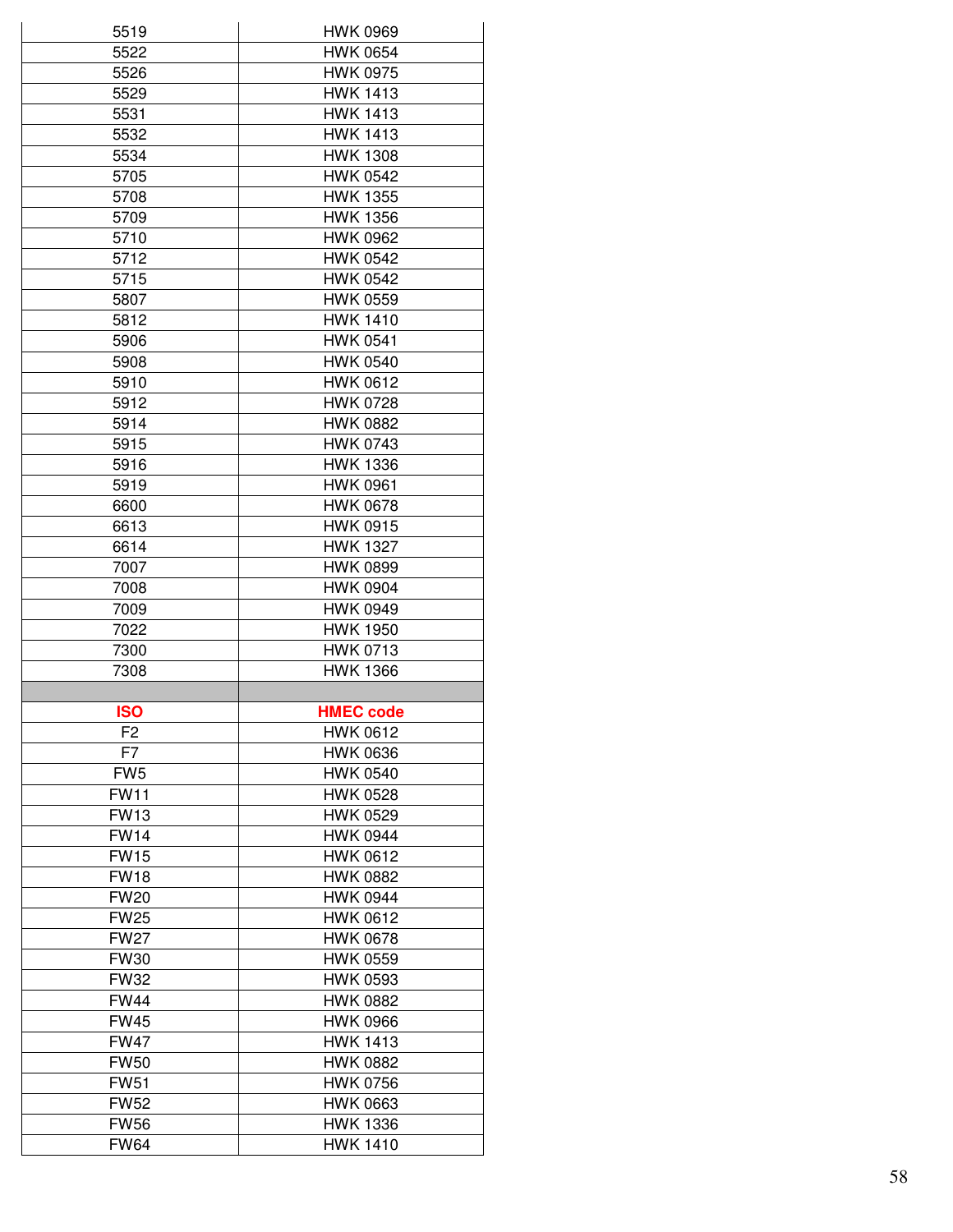| <b>FW65</b>     | <b>HWK 0906</b> |
|-----------------|-----------------|
| <b>FW66</b>     | <b>HWK 0575</b> |
| <b>FW68</b>     | <b>HWK 1308</b> |
| <b>FW72</b>     | <b>HWK 0915</b> |
| <b>FW74</b>     | <b>HWK 0909</b> |
| <b>FW80</b>     | <b>HWK 1327</b> |
| <b>FW82</b>     | <b>HWK 0736</b> |
| <b>FW83</b>     | <b>HWK 0962</b> |
| <b>FW89</b>     | <b>HWK 0687</b> |
| <b>FW91</b>     | <b>HWK 0577</b> |
| <b>FW96</b>     | <b>HWK 0740</b> |
| <b>FW97</b>     | <b>HWK 0741</b> |
| <b>FW99</b>     | <b>HWK 1358</b> |
| FW103           | <b>HWK 1432</b> |
| FW105           | <b>HWK 1444</b> |
| FW106           | <b>HWK 3408</b> |
| FW109           | <b>HWK 0941</b> |
| <b>FW112</b>    | <b>HWK 0523</b> |
| <b>FW113</b>    | <b>HWK 1356</b> |
| <b>FW115</b>    | <b>HWK 1355</b> |
| <b>FW127</b>    | <b>HWK 1356</b> |
| RW4             | <b>HWK 0562</b> |
| RW7             | <b>HWK 0728</b> |
| RW <sub>8</sub> | <b>HWK 0528</b> |
| RW9             | <b>HWK 0529</b> |
| <b>RW15</b>     | <b>HWK 0529</b> |
| <b>RW16</b>     | <b>HWK 0529</b> |
| <b>RW17</b>     | <b>HWK 0529</b> |
| <b>RW17</b>     | <b>HWK 0944</b> |
| <b>RW18</b>     | <b>HWK 0654</b> |
| <b>RW19</b>     | <b>HWK 0654</b> |
| <b>RW21</b>     | <b>HWK 0541</b> |
| <b>RW29</b>     | <b>HWK 0504</b> |
| <b>RW39</b>     | <b>HWK 0869</b> |
| <b>RW42</b>     | <b>HWK 0961</b> |
| <b>RW45</b>     | <b>HWK 0975</b> |
| <b>RW48</b>     | <b>HWK 0743</b> |
| <b>RW54</b>     | <b>HWK 0542</b> |
| <b>RW56</b>     | <b>HWK 0962</b> |
| <b>RW58</b>     | <b>HWK 0969</b> |
| <b>RW60</b>     | <b>HWK 0967</b> |
| <b>RW69</b>     | <b>HWK 1333</b> |
| <b>RW70</b>     | <b>HWK 1358</b> |
| <b>RW71</b>     | <b>HWK 0523</b> |
| <b>RW72</b>     | <b>HWK 1433</b> |
| <b>RW74</b>     | <b>HWK 1356</b> |
| <b>RW75</b>     | <b>HWK 1355</b> |
|                 |                 |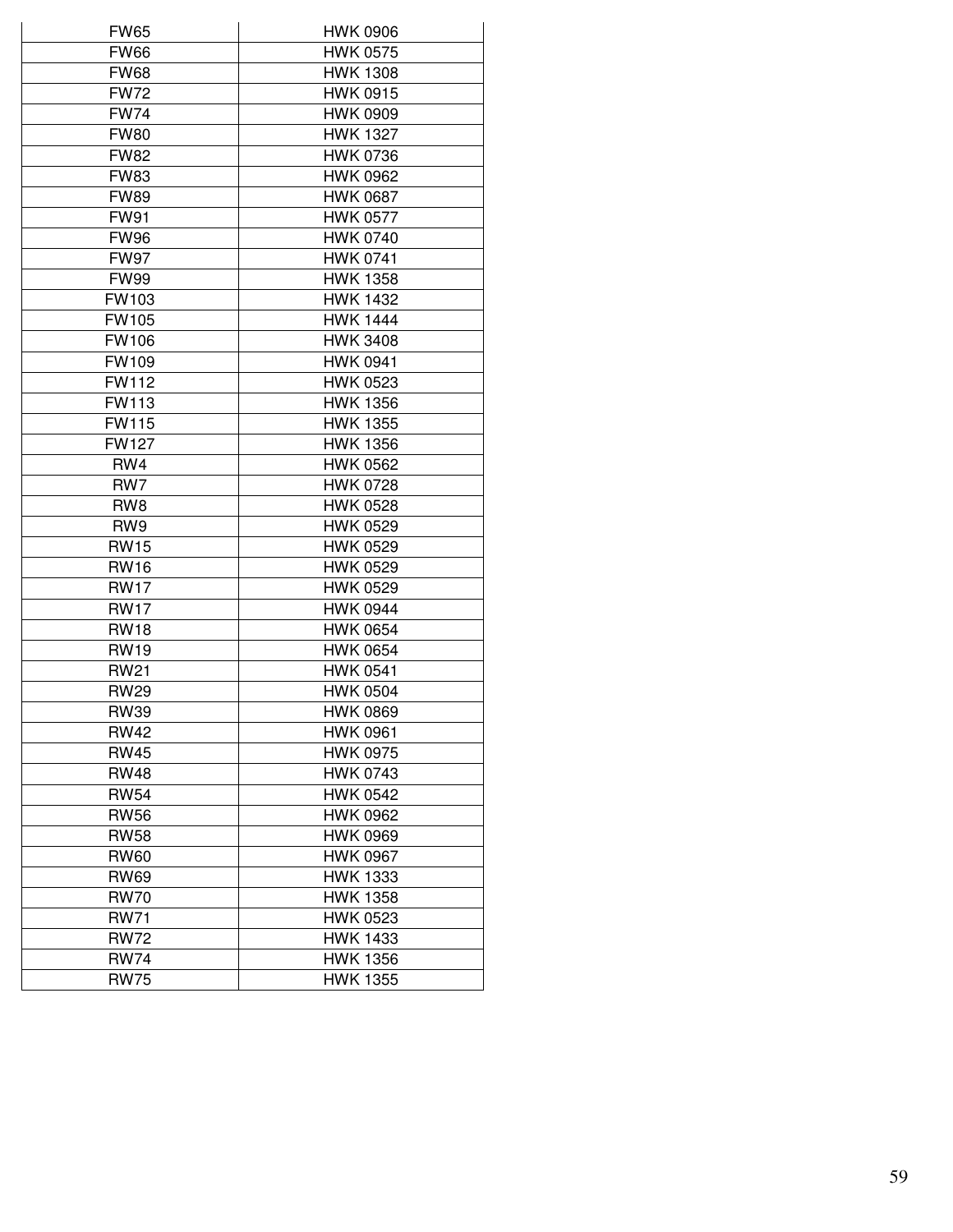| <b>Top 25 Wheel Bearing Kits' Photos</b> |                  |                     |                                        |
|------------------------------------------|------------------|---------------------|----------------------------------------|
| MEC code                                 | <b>SKF</b> code  | istral              | Application                            |
|                                          |                  |                     | AUDI A4 (8D2, B5)                      |
|                                          |                  |                     | AUDI A4 Avant (8D5, B5)                |
|                                          |                  |                     | AUDI CABRIOLET (8G7, B4)               |
|                                          |                  |                     | SEAT INCA (6K9)                        |
| <b>HWK 3519</b>                          | <b>VKBA 3519</b> |                     | VW CADDY II Box (9K9A)                 |
|                                          |                  |                     | VW CADDY II Estate (9K9B)              |
|                                          |                  |                     |                                        |
|                                          |                  |                     |                                        |
|                                          |                  |                     |                                        |
| <b>HMEC</b> code                         | <b>SKF</b> code  | <b>Illustration</b> | <b>Application</b>                     |
|                                          |                  |                     | CITROËN BERLINGO (MF)                  |
|                                          |                  |                     | CITROËN BERLINGO Box (M)               |
|                                          |                  |                     | CITROËN BX (XB-)                       |
|                                          |                  |                     | CITROËN BX Break (XB-_)                |
| <b>HWK 0915</b>                          | <b>VKBA 915</b>  |                     | CITROËN XANTIA (X1)                    |
|                                          |                  |                     | CITROËN XANTIA (X2)                    |
|                                          |                  |                     | CITROËN XANTIA Break (X1)              |
|                                          |                  |                     | CITROËN XANTIA Break (X2)              |
|                                          |                  |                     | CITROËN XSARA (N1)                     |
|                                          |                  |                     | CITROËN XSARA Break (N2)               |
|                                          |                  |                     | CITROËN XSARA Coupe (N0)               |
|                                          |                  |                     | CITROËN XSARA PICASSO (N68)            |
|                                          |                  |                     | CITROËN ZX (N2)                        |
|                                          |                  |                     | CITROËN ZX Break (N2)                  |
|                                          |                  |                     | PEUGEOT 205 Box                        |
|                                          |                  |                     | PEUGEOT 205 I (741A/C)                 |
|                                          |                  |                     | PEUGEOT 205 I Convertible (741B, 20D)  |
|                                          |                  |                     | PEUGEOT 205 II (20A/C)                 |
|                                          |                  |                     | <b>PEUGEOT 206 (2A/C)</b>              |
|                                          |                  |                     | PEUGEOT 206 CC (2D)                    |
|                                          |                  |                     | PEUGEOT 206 SW (2E/K)                  |
|                                          |                  |                     | PEUGEOT 305 II (581M)                  |
|                                          |                  |                     | PEUGEOT 305 II Break (581E)            |
|                                          |                  |                     | PEUGEOT 306 (7B, N3, N5)               |
|                                          |                  |                     | PEUGEOT 306 Break (7E, N3, N5)         |
|                                          |                  |                     | PEUGEOT 306 Convertible (7D, N3, N5)   |
|                                          |                  |                     | PEUGEOT 306 Hatchback (7A, 7C, N3, N5) |
|                                          |                  |                     | PEUGEOT 309 I (10C, 10A)               |
|                                          |                  |                     | PEUGEOT 309 II (3C, 3A)                |
|                                          |                  |                     | <b>PEUGEOT 405 I (15B)</b>             |
|                                          |                  |                     | PEUGEOT 405 I Break (15E)              |
|                                          |                  |                     | PEUGEOT 405 II (4B)                    |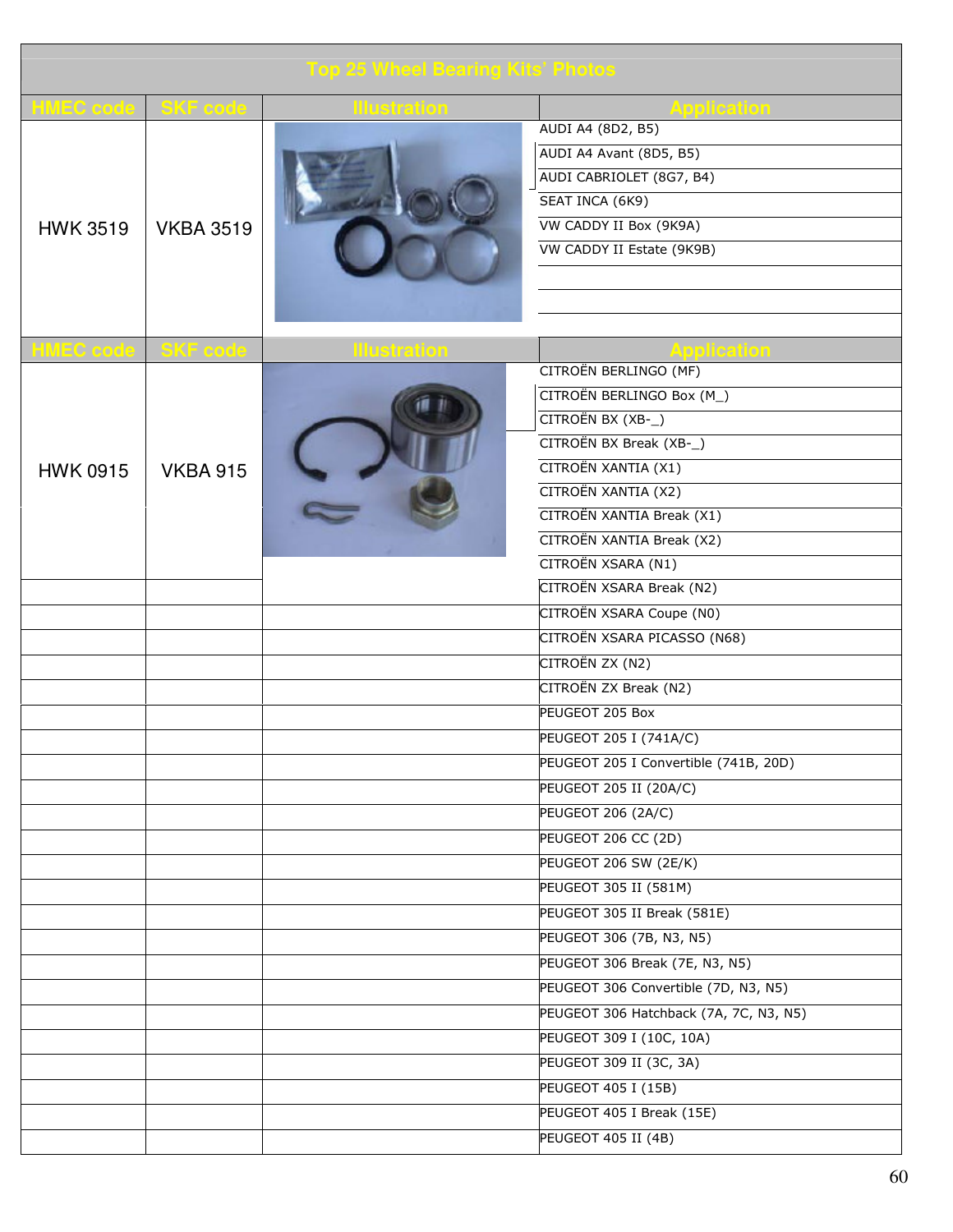|                             |                  |                  | PEUGEOT 405 II Break (4E)              |
|-----------------------------|------------------|------------------|----------------------------------------|
|                             |                  |                  | <b>PEUGEOT 406 (8B)</b>                |
|                             |                  |                  | PEUGEOT 406 Break (8E/F)               |
|                             |                  |                  | PEUGEOT 406 Coupe (8C)                 |
|                             |                  |                  | PEUGEOT PARTNER Box (5)                |
|                             |                  |                  | PEUGEOT PARTNER Combispace (5F)        |
| <b>HMEC code   SKF code</b> |                  |                  |                                        |
|                             |                  |                  | CITROËN EVASION (22, U6)               |
|                             |                  |                  | CITROËN JUMPY (U6U)                    |
|                             |                  |                  | <b>CITROËN JUMPY Box</b>               |
|                             |                  |                  | CITROËN JUMPY Flatbed / Chassis        |
| <b>HWK 3423</b>             | <b>VKBA 3423</b> |                  | FIAT SCUDO Box (220L)                  |
|                             |                  |                  | FIAT SCUDO Combinato (220P)            |
|                             |                  |                  | FIAT ULYSSE (220)                      |
|                             |                  |                  | LANCIA ZETA (220)                      |
|                             |                  |                  | <b>PEUGEOT 806 (221)</b>               |
|                             |                  |                  | PEUGEOT EXPERT (224)                   |
|                             |                  |                  | PEUGEOT EXPERT Box (222)               |
|                             |                  |                  | PEUGEOT EXPERT Flatbed / Chassis (223) |
| HMEC code SKF code          |                  | <u>ustration</u> | Application                            |
|                             | <b>VKBA 3554</b> |                  | <b>CITROËN C2</b>                      |
|                             |                  |                  | <b>CITROËN C3</b>                      |
| <b>HWK 3554</b>             |                  |                  | CITROËN C3 Pluriel                     |
|                             |                  |                  | CITROËN SAXO (S0, S1)                  |
|                             |                  |                  | CITROËN XSARA (N1)                     |
|                             |                  |                  | CITROËN XSARA Break (N2)               |
|                             |                  |                  | CITROËN XSARA Coupe (N0)               |
|                             |                  |                  | PEUGEOT 106 II (1)                     |
|                             |                  |                  | <b>PEUGEOT 206 (2A/C)</b>              |
|                             |                  |                  | PEUGEOT 206 SW (2E/K)                  |
|                             |                  |                  | PEUGEOT 306 (7B, N3, N5)               |
|                             |                  |                  | PEUGEOT 306 Break (7E, N3, N5)         |
|                             |                  |                  | PEUGEOT 306 Convertible (7D, N3, N5)   |
|                             |                  |                  | PEUGEOT 306 Hatchback (7A, 7C, N3, N5) |
| <b>HMEC code</b>            | SKF code         |                  | pplication                             |
|                             |                  |                  | FORD ESCORT V (GAL)                    |
|                             |                  |                  | FORD ESCORT V Convertible (ALL)        |
|                             |                  |                  | FORD ESCORT V Estate (GAL, AVL)        |
|                             |                  |                  | FORD ESCORT VI (GAL)                   |
| <b>HWK 1333</b>             | <b>VKBA 1333</b> |                  | FORD ESCORT VI Convertible (ALL)       |
|                             |                  |                  | FORD ESCORT VI Estate (GAL)            |
|                             |                  |                  | FORD ESCORT VI Saloon (GAL)            |
|                             |                  |                  | FORD ESCORT VII Estate (GAL, ANL)      |
|                             |                  |                  | FORD FIESTA Box (FVD)                  |
|                             |                  |                  | FORD FIESTA III (GFJ)                  |
|                             |                  |                  | FORD ORION III (GAL)                   |
|                             |                  |                  |                                        |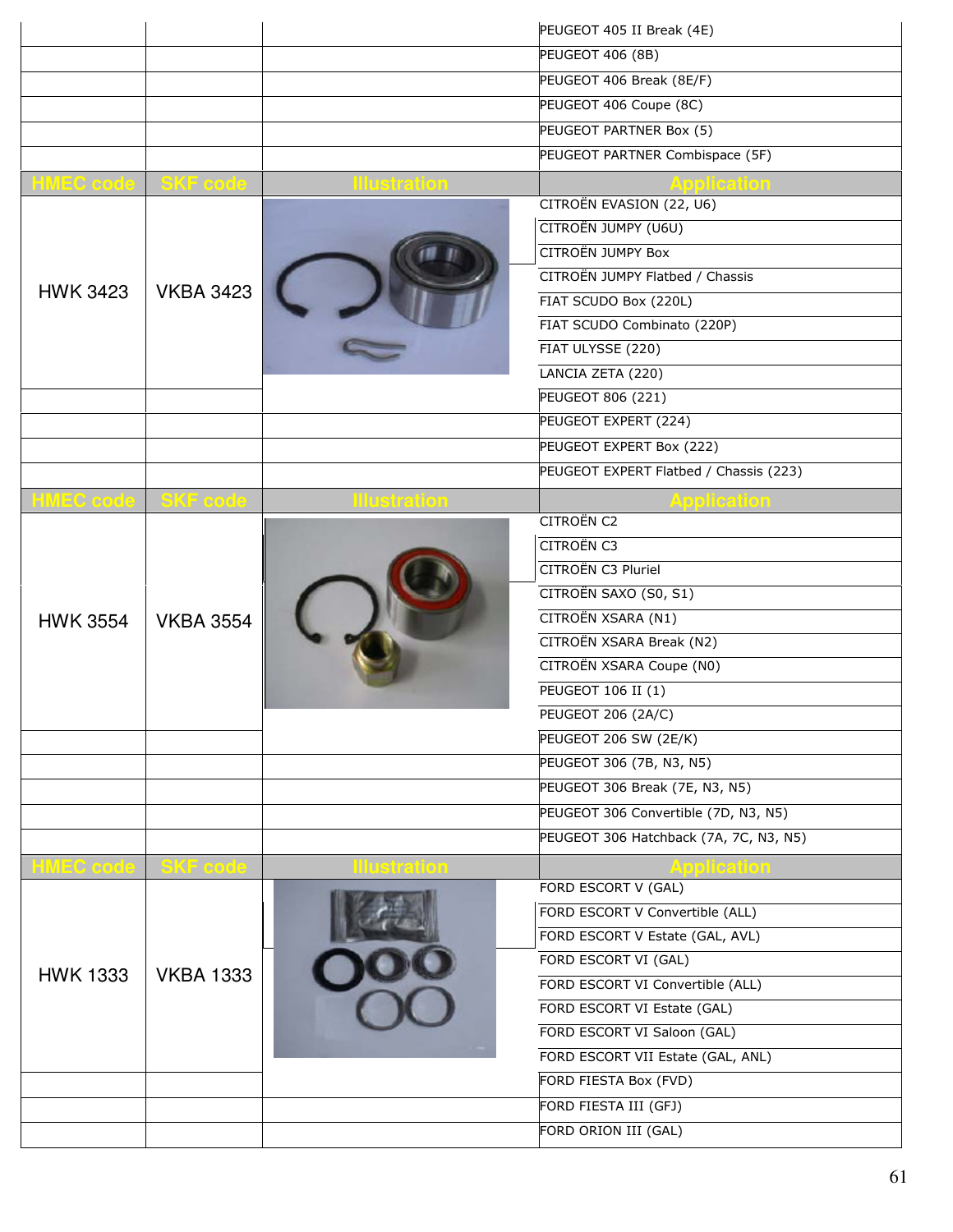| HMEC code SKF code |                  | <u>llustration</u>  | Application                           |
|--------------------|------------------|---------------------|---------------------------------------|
|                    |                  |                     | FORD TRANSIT Box (E_ _)               |
|                    |                  |                     | FORD TRANSIT Bus (E_ _)               |
|                    |                  |                     | FORD TRANSIT Flatbed / Chassis (E_ _) |
|                    |                  |                     |                                       |
| <b>HWK 1465</b>    | <b>VKBA 1465</b> |                     |                                       |
|                    |                  |                     |                                       |
|                    |                  |                     |                                       |
|                    |                  |                     |                                       |
| HMEC code          | SKF code         | <b>Illustration</b> | <b>Application</b>                    |
|                    |                  |                     | FORD ESCORT 91 Express (AVL)          |
|                    |                  |                     | FORD ESCORT 95 Box (AVL)              |
|                    |                  |                     | FORD ESCORT CLASSIC Turnier (ANL)     |
|                    |                  |                     | FORD ESCORT V Estate (GAL, AVL)       |
| <b>HWK 1433</b>    | <b>VKBA 1433</b> |                     | FORD ESCORT VI Estate (GAL)           |
|                    |                  |                     | FORD ESCORT VII Estate (GAL, ANL)     |
|                    |                  |                     |                                       |
|                    |                  |                     |                                       |
| HMEC code SKF code |                  | <b>Illustration</b> | <b>Application</b>                    |
|                    |                  |                     | FORD ESCORT 91 Express (AVL)          |
|                    | <b>VKBA 1432</b> |                     | FORD ESCORT 95 Box (AVL)              |
|                    |                  |                     | FORD ESCORT CLASSIC (AAL, ABL)        |
|                    |                  |                     | FORD ESCORT CLASSIC Turnier (ANL)     |
| <b>HWK 1432</b>    |                  |                     | FORD ESCORT V (GAL)                   |
|                    |                  |                     | FORD ESCORT V Convertible (ALL)       |
|                    |                  |                     | FORD ESCORT V Estate (GAL, AVL)       |
|                    |                  |                     | FORD ESCORT VI (GAL)                  |
|                    |                  |                     | FORD ESCORT VI Convertible (ALL)      |
|                    |                  |                     | FORD ESCORT VI Estate (GAL)           |
|                    |                  |                     | FORD ESCORT VI Saloon (GAL)           |
|                    |                  |                     | FORD ESCORT VII (GAL, AAL, ABL)       |
|                    |                  |                     | FORD ESCORT VII Convertible (ALL)     |
|                    |                  |                     | FORD ESCORT VII Estate (GAL, ANL)     |
|                    |                  |                     | FORD ESCORT VII Saloon (GAL, AFL)     |
|                    |                  |                     | FORD FIESTA Box (F3L, F5L)            |
|                    |                  |                     | FORD FIESTA Box (FVD)                 |
|                    |                  |                     | FORD FIESTA Box (J5_, J3_)            |
|                    |                  |                     | FORD FIESTA III (GFJ)                 |
|                    |                  |                     | FORD FIESTA IV (JA_, JB_)             |
|                    |                  |                     | FORD KA (RB_)                         |
|                    |                  |                     | FORD ORION III (GAL)                  |
|                    |                  |                     |                                       |
|                    |                  |                     | FORD PUMA (EC_)                       |
|                    |                  |                     |                                       |
|                    |                  |                     |                                       |
|                    |                  |                     |                                       |
|                    |                  |                     |                                       |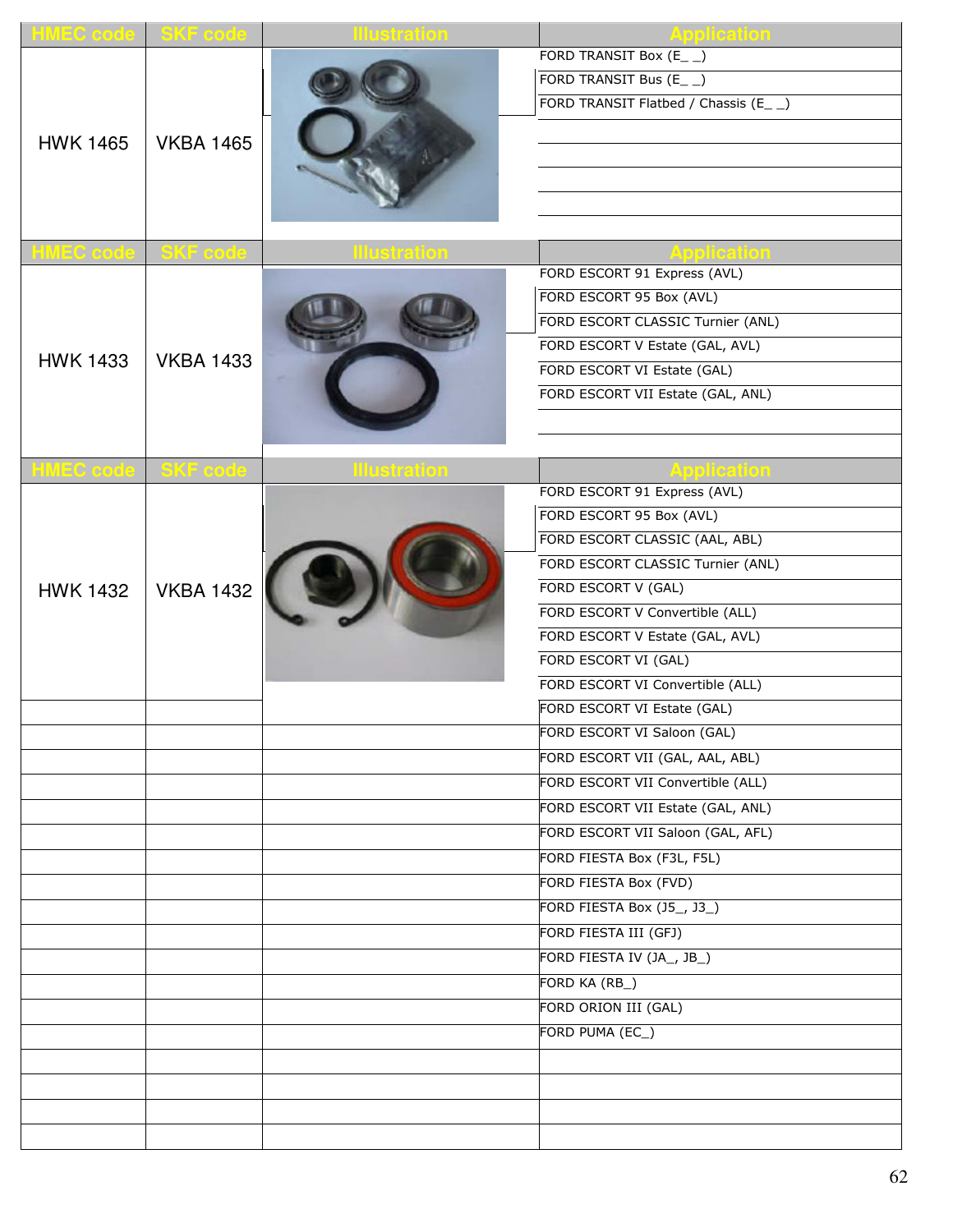| <b>HMEC code SKF code</b> |                  | <b>Illustration</b> | <b>Application</b>                          |
|---------------------------|------------------|---------------------|---------------------------------------------|
|                           |                  |                     | FORD CAPRI (ECJ)                            |
|                           |                  |                     | FORD CAPRI II (GECP)                        |
|                           |                  |                     | FORD CAPRI III (GECP)                       |
|                           |                  |                     | FORD CONSUL (GGFL)                          |
| <b>HWK 0528</b>           | <b>VKBA 528</b>  |                     | FORD CONSUL Coupe (GGCL)                    |
|                           |                  |                     | FORD CONSUL Turnier (GGNL)                  |
|                           |                  |                     | FORD ESCORT III (GAA)                       |
|                           |                  |                     | FORD ESCORT III Convertible (ALD)           |
|                           |                  |                     | FORD ESCORT III Estate (AWA)                |
|                           |                  |                     | FORD ESCORT IV (GAF, AWF, ABFT)             |
|                           |                  |                     | FORD ESCORT IV Convertible (ALF)            |
|                           |                  |                     | FORD ESCORT IV Estate (AWF, AVF)            |
|                           |                  |                     | FORD GRANADA (GGTL, GGFL)                   |
|                           |                  |                     | FORD GRANADA (GU)                           |
|                           |                  |                     | FORD GRANADA Coupe (GGCL)                   |
|                           |                  |                     | FORD GRANADA Estate (GGNL)                  |
|                           |                  |                     | FORD GRANADA Estate (GNU)                   |
|                           |                  |                     | FORD ORION I (AFD)                          |
|                           |                  |                     | FORD ORION II (AFF)                         |
|                           |                  |                     | <b>FORD P 100 I</b>                         |
| <b>HMEC code SKF code</b> |                  | lustration          | <b>Application</b>                          |
|                           |                  |                     | FORD COUGAR (EC_)                           |
|                           |                  |                     | FORD MONDEO I (GBP)                         |
| <b>HWK 1480</b>           | <b>VKBA 1480</b> |                     | FORD MONDEO I Estate (BNP)                  |
|                           |                  |                     | FORD MONDEO I Saloon (GBP)                  |
|                           |                  |                     | FORD MONDEO II (BAP)                        |
|                           |                  |                     | FORD MONDEO II Estate (BNP)                 |
|                           |                  |                     | FORD MONDEO II Saloon (BFP)                 |
|                           |                  |                     |                                             |
|                           |                  |                     |                                             |
| <b>HMEC code SKF code</b> |                  | <b>Illustration</b> |                                             |
|                           |                  |                     | OPEL ASCONA C (81, 86, 87, 88)              |
|                           |                  |                     | OPEL ASCONA C Hatchback (84_, 89_)          |
|                           |                  |                     | <b>OPEL ASTRA F (56_, 57_)</b>              |
|                           |                  |                     | OPEL ASTRA F Convertible (53_B)             |
| <b>HWK 0663</b>           | <b>VKBA 663</b>  |                     | OPEL ASTRA F Estate (51, 52)                |
|                           |                  |                     | OPEL ASTRA F Hatchback (53_, 54_, 58_, 59_) |
|                           |                  |                     | OPEL ASTRA F Van (55_)                      |
|                           |                  |                     | OPEL CORSA A Box                            |
|                           |                  |                     | OPEL CORSA A Hatchback (93_, 94_, 98_, 99_) |
|                           |                  |                     | OPEL CORSA A TR (91, 92, 96, 97)            |
|                           |                  |                     | OPEL KADETT D (31_-34_, 41_-44_)            |
|                           |                  |                     | OPEL KADETT D (32_,37_,39, _42)             |
|                           |                  |                     | OPEL KADETT D Estate (35_, 36_, 45_, 46_)   |
|                           |                  |                     |                                             |
|                           |                  |                     | OPEL KADETT E (39_, 49_)                    |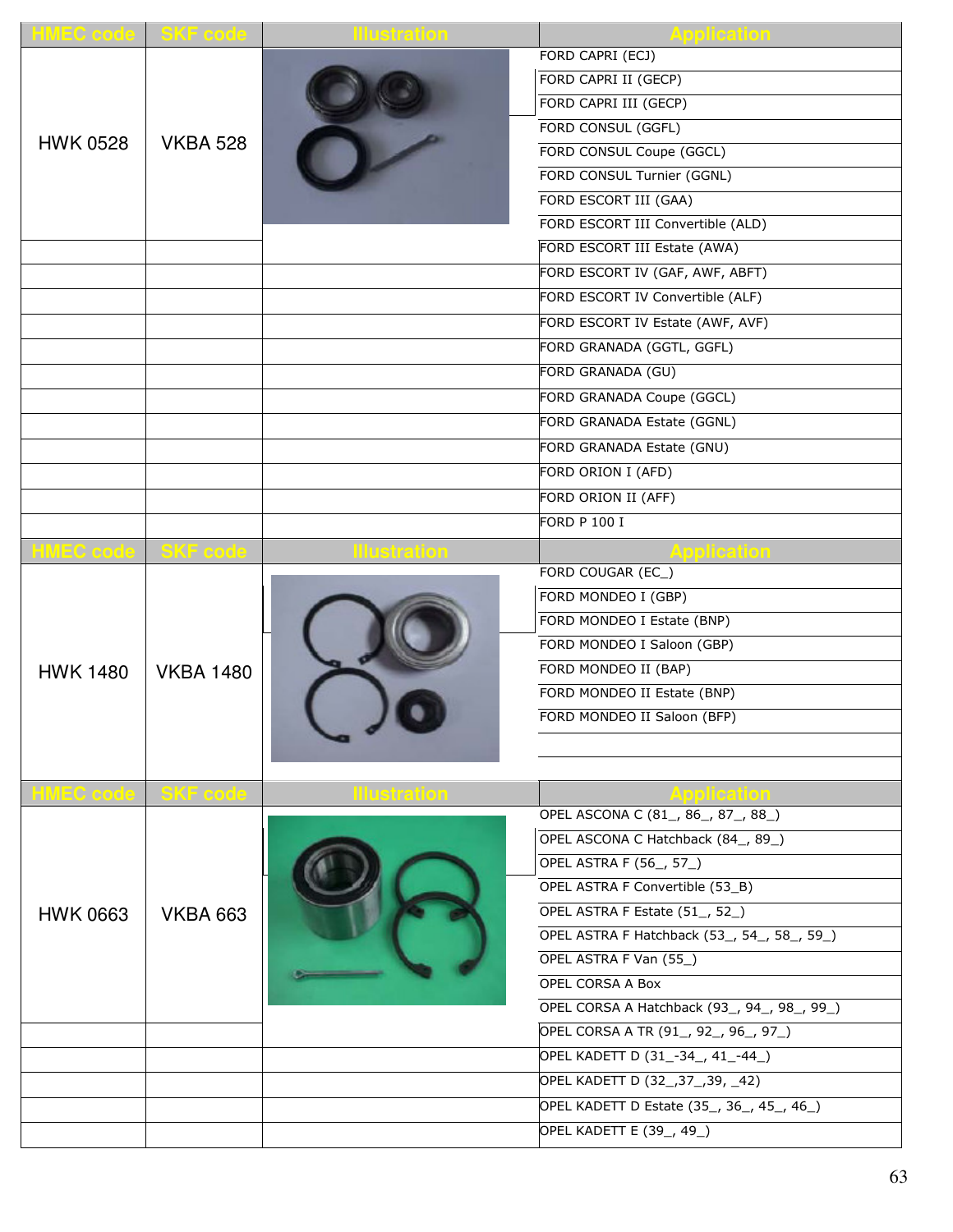|                             |                  |                    | OPEL KADETT E Box (37_, 47_)                                    |
|-----------------------------|------------------|--------------------|-----------------------------------------------------------------|
|                             |                  |                    | OPEL KADETT E Combo (38_, 48_)                                  |
|                             |                  |                    | OPEL KADETT E Convertible (43B_)                                |
|                             |                  |                    | OPEL KADETT E Estate (35, 36, 45, 46)                           |
|                             |                  |                    | OPEL KADETT E Hatchback (33_, 34_, 43_, 44_)                    |
|                             |                  |                    | OPEL VECTRA A (86_, 87_)                                        |
|                             |                  |                    | OPEL VECTRA A Hatchback (88_, 89_)                              |
|                             |                  |                    | <b>VAUXHALL ASTRA Estate</b>                                    |
|                             |                  |                    | <b>VAUXHALL ASTRA Hatchback</b>                                 |
|                             |                  |                    | VAUXHALL ASTRA Mk II Belmont                                    |
|                             |                  |                    | VAUXHALL ASTRA Mk II Convertible                                |
|                             |                  |                    | <b>NAUXHALL ASTRA Mk II Estate</b>                              |
|                             |                  |                    | VAUXHALL ASTRA Mk II Hatchback                                  |
|                             |                  |                    | VAUXHALL ASTRA Mk III                                           |
|                             |                  |                    | VAUXHALL ASTRA Mk III Convertible                               |
|                             |                  |                    | <b>NAUXHALL ASTRA Mk III Estate</b>                             |
|                             |                  |                    | VAUXHALL ASTRA Mk III Hatchback                                 |
|                             |                  |                    | VAUXHALL ASTRAVAN Mk III                                        |
|                             |                  |                    | VAUXHALL CAVALIER Mk II                                         |
|                             |                  |                    | VAUXHALL CAVALIER Mk II Estate                                  |
|                             |                  |                    | VAUXHALL CAVALIER Mk II Hatchback                               |
|                             |                  |                    |                                                                 |
|                             |                  |                    | VAUXHALL CAVALIER Mk III                                        |
|                             |                  |                    | VAUXHALL CAVALIER Mk III Hatchback                              |
|                             |                  |                    | <b>VAUXHALL NOVA</b>                                            |
|                             |                  |                    | <b>VAUXHALL NOVA Hatchback</b>                                  |
|                             |                  |                    | <b>VAUXHALL NOVAVAN</b>                                         |
| HMEC code SKF code          |                  | <b>lustration</b>  | <b>\pplication</b>                                              |
|                             |                  |                    | OPEL COMMODORE B                                                |
|                             |                  |                    | OPEL COMMODORE B Coupe                                          |
|                             | <b>VKBA 944</b>  |                    | OPEL COMMODORE C (14_, 19_)                                     |
| <b>HWK 0944</b>             |                  |                    | OPEL COMMODORE C Estate (61)                                    |
|                             |                  |                    | OPEL REKORD D Estate                                            |
|                             |                  |                    | OPEL REKORD E (17-19, 11, 14, 16)                               |
|                             |                  |                    | OPEL REKORD E Estate (61, 66, 67)                               |
|                             |                  |                    | <b>VAUXHALL CARLTON Mk II Estate</b><br><b>VAUXHALL VICEROY</b> |
|                             |                  |                    |                                                                 |
| <b>HMEC code   SKF code</b> |                  | <u>llustration</u> | <b>Application</b><br>OPEL ASTRA G Box (F70)                    |
|                             |                  |                    | <b>OPEL ASTRA G Convertible</b>                                 |
|                             | <b>VKBA 3510</b> |                    | OPEL ASTRA G Coupe (F07_)                                       |
|                             |                  |                    | OPEL ASTRA G Estate (F35_)                                      |
| <b>HWK 3510</b>             |                  |                    | OPEL ASTRA G Hatchback (F48_, F08_)                             |
|                             |                  |                    | OPEL ASTRA G Saloon (F69_)                                      |
|                             |                  |                    | OPEL ZAFIRA (F75_)                                              |
|                             |                  |                    | <b>VAUXHALL ASTRA Mk IV</b>                                     |
|                             |                  |                    | VAUXHALL ASTRA MK IV Convertible                                |
|                             |                  |                    |                                                                 |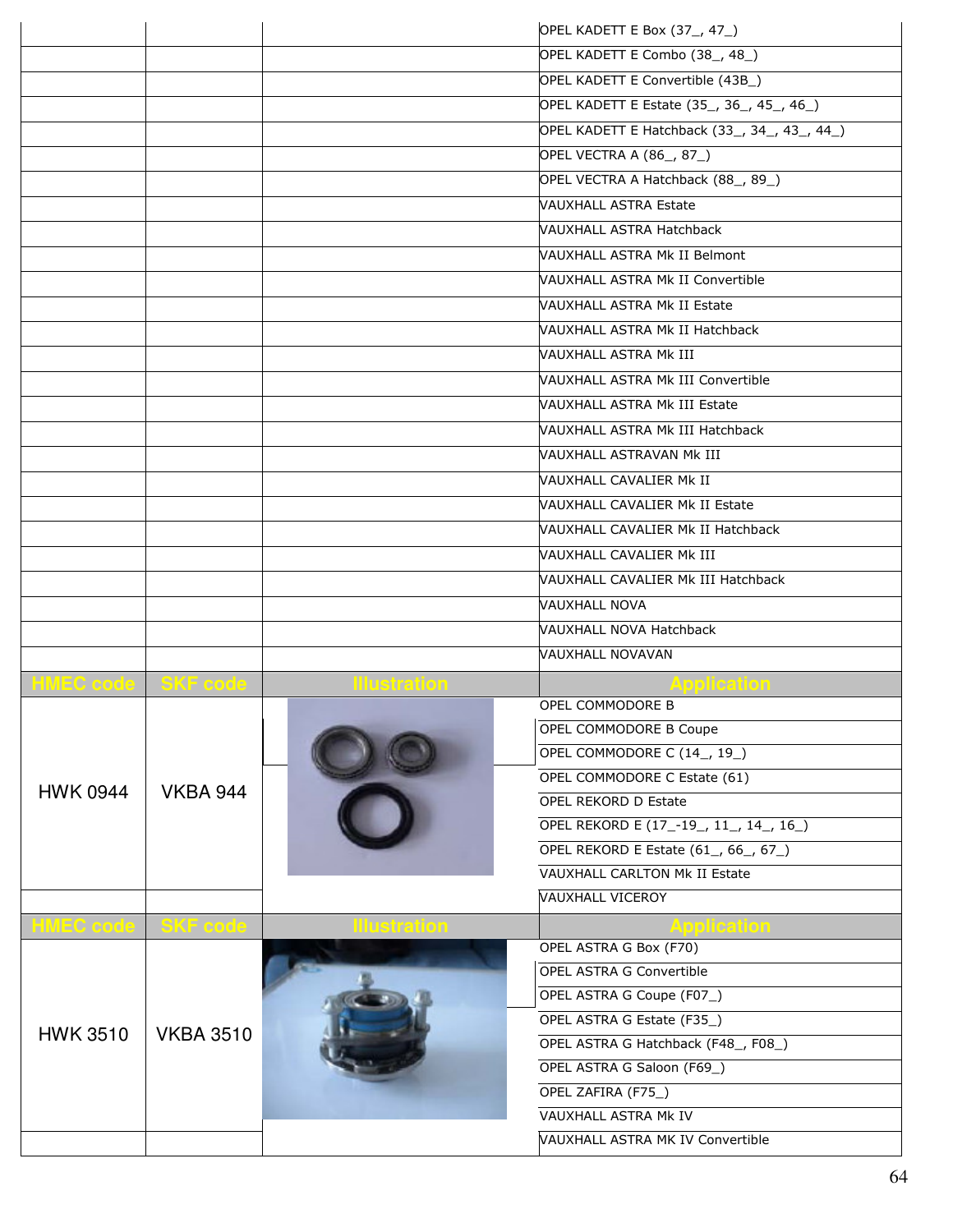|                             |                 |          | VAUXHALL ASTRA Mk IV Coupe                   |
|-----------------------------|-----------------|----------|----------------------------------------------|
|                             |                 |          | <b>VAUXHALL ASTRA Mk IV Estate</b>           |
|                             |                 |          | VAUXHALL ASTRA Mk IV Hatchback               |
|                             |                 |          | <b>VAUXHALL ASTRAVAN MK IV</b>               |
|                             |                 |          | <b>VAUXHALL ZAFIRA</b>                       |
| <b>HMEC code   SKF code</b> |                 |          |                                              |
|                             |                 | ISTRITOI | OPEL ASCONA C (81, 86, 87, 88)               |
|                             |                 |          | OPEL ASCONA C Hatchback (84_, 89_)           |
|                             |                 |          | <b>OPEL ASTRA F (56_, 57_)</b>               |
|                             |                 |          | OPEL ASTRA F Convertible (53_B)              |
| <b>HWK 0736</b>             | <b>VKBA 736</b> |          | OPEL ASTRA F Estate (51, 52)                 |
|                             |                 |          | OPEL ASTRA F Hatchback (53_, 54_, 58_, 59_)  |
|                             |                 |          | OPEL ASTRA F Van (55_)                       |
|                             |                 |          | OPEL CALIBRA A (85_)                         |
|                             |                 |          | OPEL CORSA C (F08, F68)                      |
|                             |                 |          | OPEL KADETT D (31_-34_, 41_-44_)             |
|                             |                 |          | OPEL KADETT D (32_,37_,39, _42)              |
|                             |                 |          | OPEL KADETT D Estate (35_, 36_, 45_, 46_)    |
|                             |                 |          | OPEL KADETT E (39_, 49_)                     |
|                             |                 |          | OPEL KADETT E Box (37_, 47_)                 |
|                             |                 |          | OPEL KADETT E Combo (38_, 48_)               |
|                             |                 |          | OPEL KADETT E Convertible (43B_)             |
|                             |                 |          | OPEL KADETT E Estate (35_, 36_, 45_, 46_)    |
|                             |                 |          | OPEL KADETT E Hatchback (33_, 34_, 43_, 44_) |
|                             |                 |          | <b>OPEL MERIVA</b>                           |
|                             |                 |          | OPEL VECTRA A (86_, 87_)                     |
|                             |                 |          | OPEL VECTRA A Hatchback (88, 89)             |
|                             |                 |          | <b>VAUXHALL ASTRA Estate</b>                 |
|                             |                 |          | <b>VAUXHALL ASTRA Hatchback</b>              |
|                             |                 |          | VAUXHALL ASTRA Mk II Belmont                 |
|                             |                 |          | <b>NAUXHALL ASTRA Mk II Convertible</b>      |
|                             |                 |          | <b>VAUXHALL ASTRA Mk II Estate</b>           |
|                             |                 |          | VAUXHALL ASTRA Mk II Hatchback               |
|                             |                 |          | VAUXHALL ASTRA Mk III                        |
|                             |                 |          | VAUXHALL ASTRA Mk III Convertible            |
|                             |                 |          | VAUXHALL ASTRA Mk III Estate                 |
|                             |                 |          | VAUXHALL ASTRA Mk III Hatchback              |
|                             |                 |          | VAUXHALL ASTRAVAN Mk III                     |
|                             |                 |          | VAUXHALL CALIBRA                             |
|                             |                 |          | VAUXHALL CAVALIER Mk II                      |
|                             |                 |          | <b>NAUXHALL CAVALIER Mk II Convertible</b>   |
|                             |                 |          | VAUXHALL CAVALIER Mk II Estate               |
|                             |                 |          | <b>NAUXHALL CAVALIER Mk II Hatchback</b>     |
|                             |                 |          | VAUXHALL CAVALIER Mk III                     |
|                             |                 |          | VAUXHALL CAVALIER Mk III Hatchback           |
|                             |                 |          | <b>VAUXHALL MERIVA</b>                       |
|                             |                 |          |                                              |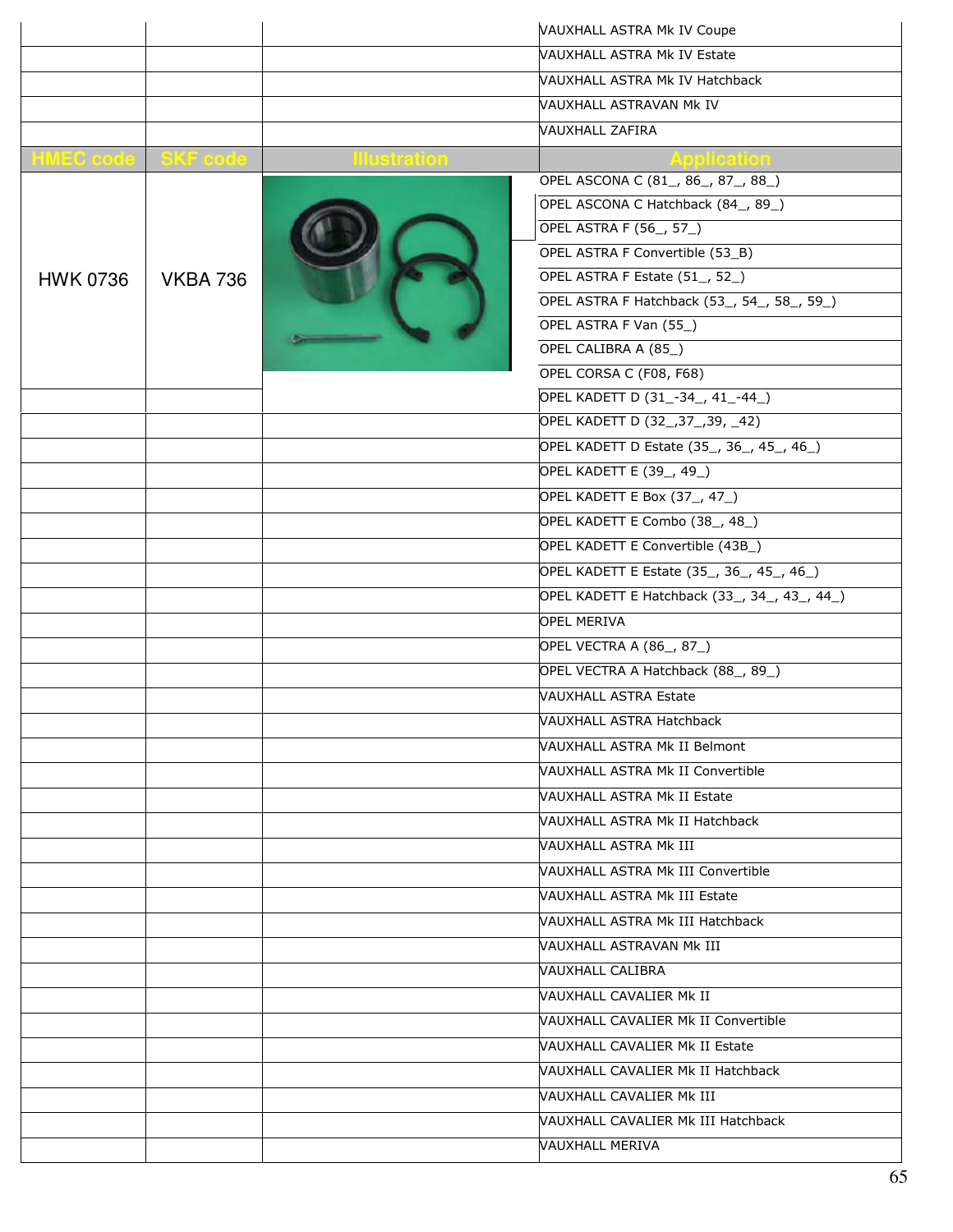| <b>OPEL ASTRA F (56_, 57_)</b><br><b>OPEL ASTRA F CLASSIC Estate</b><br>OPEL ASTRA F CLASSIC Hatchback<br>OPEL ASTRA F CLASSIC Saloon<br>OPEL ASTRA F Convertible (53_B)<br><b>VKBA 3422</b><br><b>HWK 3422</b><br>OPEL ASTRA F Estate (51, 52)<br>OPEL ASTRA F Hatchback (53, 54, 58, 59)<br>OPEL ASTRA F Van (55_)<br>OPEL ASTRA G Box (F70)<br><b>OPEL ASTRA G Convertible</b><br>OPEL ASTRA G Coupe (F07_)<br>OPEL ASTRA G Estate (F35_)<br>OPEL ASTRA G Hatchback (F48_, F08_)<br>OPEL ASTRA G Saloon (F69_)<br>OPEL COMBO Box Body / Estate<br>OPEL COMBO Tour<br><b>OPEL MERIVA</b><br>OPEL VECTRA A (86_, 87_)<br>OPEL VECTRA A Hatchback (88_, 89_)<br>VAUXHALL ASTRA Mk III<br>VAUXHALL ASTRA Mk III Convertible<br>VAUXHALL ASTRA Mk III Estate<br>VAUXHALL ASTRA Mk III Hatchback<br><b>VAUXHALL ASTRA Mk IV</b> |
|------------------------------------------------------------------------------------------------------------------------------------------------------------------------------------------------------------------------------------------------------------------------------------------------------------------------------------------------------------------------------------------------------------------------------------------------------------------------------------------------------------------------------------------------------------------------------------------------------------------------------------------------------------------------------------------------------------------------------------------------------------------------------------------------------------------------------|
|                                                                                                                                                                                                                                                                                                                                                                                                                                                                                                                                                                                                                                                                                                                                                                                                                              |
|                                                                                                                                                                                                                                                                                                                                                                                                                                                                                                                                                                                                                                                                                                                                                                                                                              |
|                                                                                                                                                                                                                                                                                                                                                                                                                                                                                                                                                                                                                                                                                                                                                                                                                              |
|                                                                                                                                                                                                                                                                                                                                                                                                                                                                                                                                                                                                                                                                                                                                                                                                                              |
|                                                                                                                                                                                                                                                                                                                                                                                                                                                                                                                                                                                                                                                                                                                                                                                                                              |
|                                                                                                                                                                                                                                                                                                                                                                                                                                                                                                                                                                                                                                                                                                                                                                                                                              |
|                                                                                                                                                                                                                                                                                                                                                                                                                                                                                                                                                                                                                                                                                                                                                                                                                              |
|                                                                                                                                                                                                                                                                                                                                                                                                                                                                                                                                                                                                                                                                                                                                                                                                                              |
|                                                                                                                                                                                                                                                                                                                                                                                                                                                                                                                                                                                                                                                                                                                                                                                                                              |
|                                                                                                                                                                                                                                                                                                                                                                                                                                                                                                                                                                                                                                                                                                                                                                                                                              |
|                                                                                                                                                                                                                                                                                                                                                                                                                                                                                                                                                                                                                                                                                                                                                                                                                              |
|                                                                                                                                                                                                                                                                                                                                                                                                                                                                                                                                                                                                                                                                                                                                                                                                                              |
|                                                                                                                                                                                                                                                                                                                                                                                                                                                                                                                                                                                                                                                                                                                                                                                                                              |
|                                                                                                                                                                                                                                                                                                                                                                                                                                                                                                                                                                                                                                                                                                                                                                                                                              |
|                                                                                                                                                                                                                                                                                                                                                                                                                                                                                                                                                                                                                                                                                                                                                                                                                              |
|                                                                                                                                                                                                                                                                                                                                                                                                                                                                                                                                                                                                                                                                                                                                                                                                                              |
|                                                                                                                                                                                                                                                                                                                                                                                                                                                                                                                                                                                                                                                                                                                                                                                                                              |
|                                                                                                                                                                                                                                                                                                                                                                                                                                                                                                                                                                                                                                                                                                                                                                                                                              |
|                                                                                                                                                                                                                                                                                                                                                                                                                                                                                                                                                                                                                                                                                                                                                                                                                              |
|                                                                                                                                                                                                                                                                                                                                                                                                                                                                                                                                                                                                                                                                                                                                                                                                                              |
|                                                                                                                                                                                                                                                                                                                                                                                                                                                                                                                                                                                                                                                                                                                                                                                                                              |
|                                                                                                                                                                                                                                                                                                                                                                                                                                                                                                                                                                                                                                                                                                                                                                                                                              |
|                                                                                                                                                                                                                                                                                                                                                                                                                                                                                                                                                                                                                                                                                                                                                                                                                              |
|                                                                                                                                                                                                                                                                                                                                                                                                                                                                                                                                                                                                                                                                                                                                                                                                                              |
|                                                                                                                                                                                                                                                                                                                                                                                                                                                                                                                                                                                                                                                                                                                                                                                                                              |
| VAUXHALL ASTRA MK IV Convertible                                                                                                                                                                                                                                                                                                                                                                                                                                                                                                                                                                                                                                                                                                                                                                                             |
| VAUXHALL ASTRA Mk IV Estate                                                                                                                                                                                                                                                                                                                                                                                                                                                                                                                                                                                                                                                                                                                                                                                                  |
| VAUXHALL ASTRA Mk IV Hatchback                                                                                                                                                                                                                                                                                                                                                                                                                                                                                                                                                                                                                                                                                                                                                                                               |
| VAUXHALL ASTRAVAN Mk III                                                                                                                                                                                                                                                                                                                                                                                                                                                                                                                                                                                                                                                                                                                                                                                                     |
| VAUXHALL ASTRAVAN Mk IV                                                                                                                                                                                                                                                                                                                                                                                                                                                                                                                                                                                                                                                                                                                                                                                                      |
| VAUXHALL CAVALIER Mk III                                                                                                                                                                                                                                                                                                                                                                                                                                                                                                                                                                                                                                                                                                                                                                                                     |
| VAUXHALL CAVALIER Mk III Hatchback                                                                                                                                                                                                                                                                                                                                                                                                                                                                                                                                                                                                                                                                                                                                                                                           |
| VAUXHALL COMBO                                                                                                                                                                                                                                                                                                                                                                                                                                                                                                                                                                                                                                                                                                                                                                                                               |
| <b>VAUXHALL MERIVA</b>                                                                                                                                                                                                                                                                                                                                                                                                                                                                                                                                                                                                                                                                                                                                                                                                       |
| <b>IMEC</b> code<br>SKF code<br>llustration<br>Application                                                                                                                                                                                                                                                                                                                                                                                                                                                                                                                                                                                                                                                                                                                                                                   |
| OPEL ASTRA F (56_, 57_)                                                                                                                                                                                                                                                                                                                                                                                                                                                                                                                                                                                                                                                                                                                                                                                                      |
| OPEL ASTRA F Convertible (53_B)                                                                                                                                                                                                                                                                                                                                                                                                                                                                                                                                                                                                                                                                                                                                                                                              |
| OPEL ASTRA F Estate (51_, 52_)                                                                                                                                                                                                                                                                                                                                                                                                                                                                                                                                                                                                                                                                                                                                                                                               |
| OPEL ASTRA F Hatchback (53_, 54_, 58_, 59_)                                                                                                                                                                                                                                                                                                                                                                                                                                                                                                                                                                                                                                                                                                                                                                                  |
| <b>VKBA 3410</b><br><b>HWK 3410</b><br>OPEL ASTRA F Van (55_)                                                                                                                                                                                                                                                                                                                                                                                                                                                                                                                                                                                                                                                                                                                                                                |
| OPEL CALIBRA A (85_)                                                                                                                                                                                                                                                                                                                                                                                                                                                                                                                                                                                                                                                                                                                                                                                                         |
| OPEL OMEGA B (25_, 26_, 27_)                                                                                                                                                                                                                                                                                                                                                                                                                                                                                                                                                                                                                                                                                                                                                                                                 |
| <b>OPEL VECTRA A (86_, 87_)</b>                                                                                                                                                                                                                                                                                                                                                                                                                                                                                                                                                                                                                                                                                                                                                                                              |
| OPEL VECTRA A Hatchback (88_, 89_)                                                                                                                                                                                                                                                                                                                                                                                                                                                                                                                                                                                                                                                                                                                                                                                           |
| OPEL VECTRA B (36_)                                                                                                                                                                                                                                                                                                                                                                                                                                                                                                                                                                                                                                                                                                                                                                                                          |
| OPEL VECTRA B Estate (31_)                                                                                                                                                                                                                                                                                                                                                                                                                                                                                                                                                                                                                                                                                                                                                                                                   |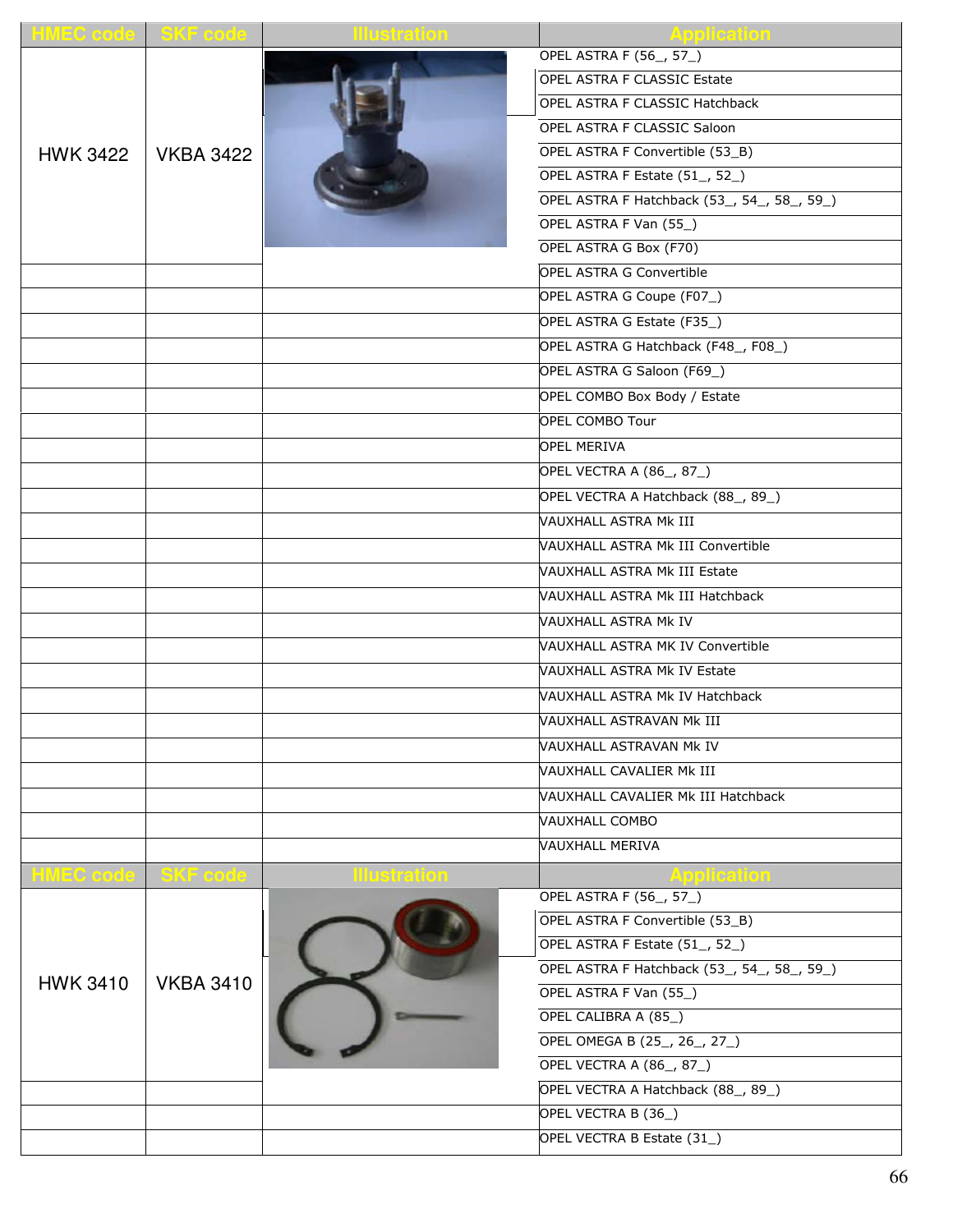|                 |                             |            | OPEL VECTRA B Hatchback (38_)                |
|-----------------|-----------------------------|------------|----------------------------------------------|
|                 |                             |            | <b>VAUXHALL ASTRA Mk III</b>                 |
|                 |                             |            | VAUXHALL ASTRA Mk III Convertible            |
|                 |                             |            | VAUXHALL ASTRA Mk III Estate                 |
|                 |                             |            | VAUXHALL ASTRA Mk III Hatchback              |
|                 |                             |            | VAUXHALL ASTRAVAN Mk III                     |
|                 |                             |            | <b>VAUXHALL CALIBRA</b>                      |
|                 |                             |            | VAUXHALL CAVALIER Mk III                     |
|                 |                             |            | VAUXHALL CAVALIER Mk III Hatchback           |
|                 |                             |            | <b>VAUXHALL OMEGA</b>                        |
|                 |                             |            | <b>VAUXHALL VECTRA</b>                       |
|                 |                             |            | <b>VAUXHALL VECTRA Estate</b>                |
|                 |                             |            | VAUXHALL VECTRA Hatchback                    |
|                 | <b>HMEC code   SKF code</b> | lustration | <b>Application</b>                           |
|                 |                             |            | <b>OPEL ASTRA F (56_, 57_)</b>               |
|                 |                             |            | <b>OPEL ASTRA F CLASSIC Estate</b>           |
|                 |                             |            | <b>OPEL ASTRA F CLASSIC Hatchback</b>        |
|                 |                             |            | OPEL ASTRA F CLASSIC Saloon                  |
| <b>HWK 3403</b> | <b>VKBA 3403</b>            |            | OPEL ASTRA F Convertible (53_B)              |
|                 |                             |            | OPEL ASTRA F Estate (51, 52)                 |
|                 |                             |            | OPEL ASTRA F Hatchback (53_, 54_, 58_, 59_)  |
|                 |                             |            | OPEL ASTRA F Van (55_)                       |
|                 |                             |            | OPEL COMBO (71_)                             |
|                 |                             |            | <b>OPEL CORSA A Box</b>                      |
|                 |                             |            | OPEL CORSA A Hatchback (93_, 94_, 98_, 99_)  |
|                 |                             |            | OPEL CORSA A TR (91, 92, 96, 97)             |
|                 |                             |            | OPEL CORSA B (73_, 78_, 79_, F35_)           |
|                 |                             |            | OPEL CORSA B Box (73_)                       |
|                 |                             |            | OPEL KADETT E (39, 49)                       |
|                 |                             |            | OPEL KADETT E Box (37, 47)                   |
|                 |                             |            | OPEL KADETT E Combo (38_, 48_)               |
|                 |                             |            | OPEL KADETT E Convertible (43B_)             |
|                 |                             |            | OPEL KADETT E Estate (35, 36, 45, 46)        |
|                 |                             |            | OPEL KADETT E Hatchback (33_, 34_, 43_, 44_) |
|                 |                             |            | OPEL TIGRA (95_)                             |
|                 |                             |            | OPEL VECTRA A (86, 87)                       |
|                 |                             |            | OPEL VECTRA A Hatchback (88_, 89_)           |
|                 |                             |            | VAUXHALL ASTRA Mk II Belmont                 |
|                 |                             |            | VAUXHALL ASTRA Mk II Convertible             |
|                 |                             |            | VAUXHALL ASTRA Mk II Estate                  |
|                 |                             |            | VAUXHALL ASTRA Mk II Hatchback               |
|                 |                             |            | VAUXHALL ASTRA Mk III                        |
|                 |                             |            | VAUXHALL ASTRA Mk III Convertible            |
|                 |                             |            | VAUXHALL ASTRA Mk III Estate                 |
|                 |                             |            | VAUXHALL ASTRA Mk III Hatchback              |
|                 |                             |            | VAUXHALL ASTRAVAN Mk III                     |
|                 |                             |            |                                              |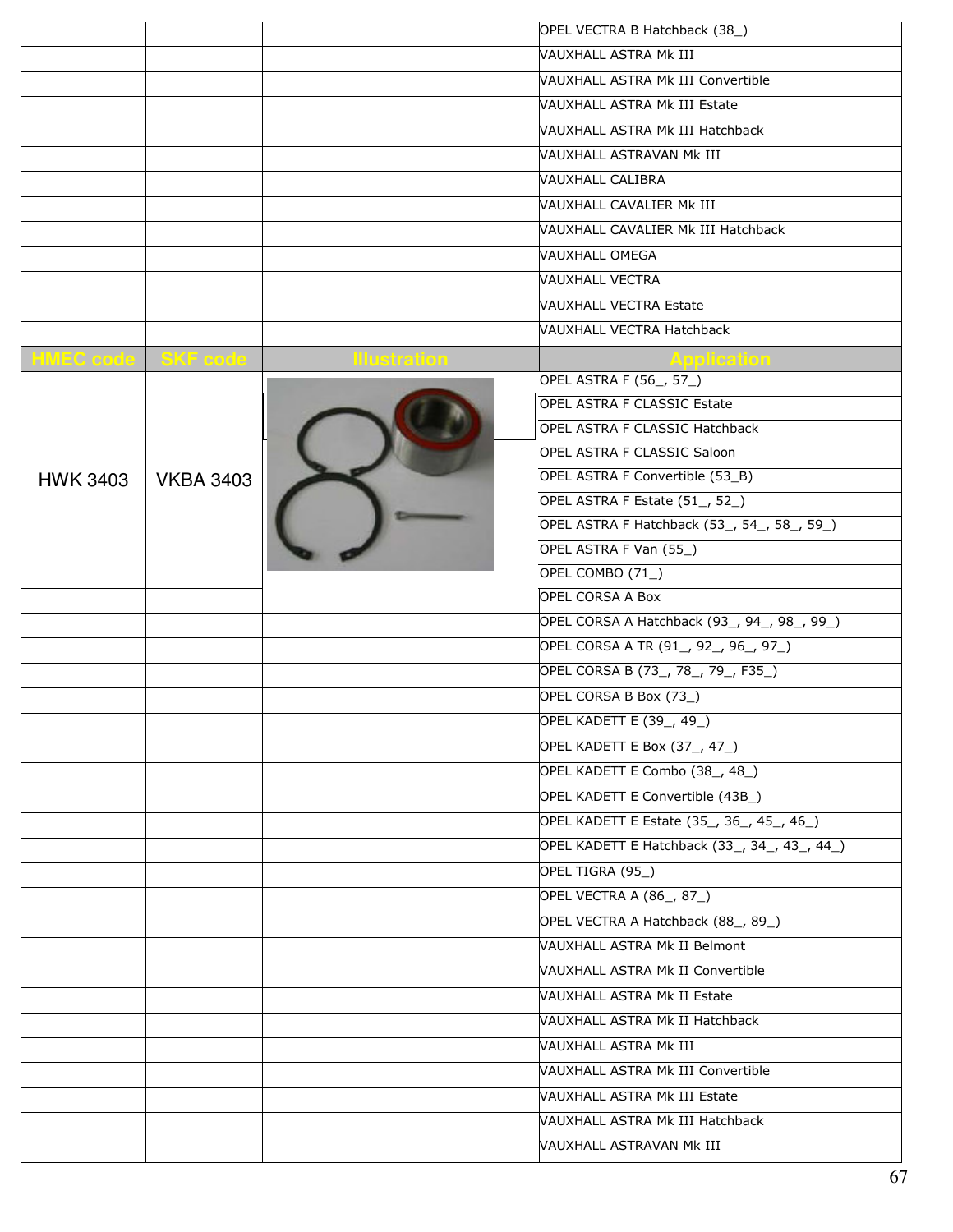|                  |                  |                     | VAUXHALL CAVALIER Mk III             |
|------------------|------------------|---------------------|--------------------------------------|
|                  |                  |                     | VAUXHALL CAVALIER Mk III Hatchback   |
|                  |                  |                     | <b>VAUXHALL COMBO</b>                |
|                  |                  |                     | <b>VAUXHALL CORSA</b>                |
|                  |                  |                     | <b>VAUXHALL CORSA Convertible</b>    |
|                  |                  |                     | <b>VAUXHALL CORSAVAN</b>             |
|                  |                  |                     | <b>VAUXHALL NOVA</b>                 |
|                  |                  |                     | VAUXHALL NOVA Hatchback              |
|                  |                  |                     | VAUXHALL NOVAVAN                     |
|                  |                  |                     | <b>VAUXHALL TIGRA</b>                |
| HMEC code        | SKF code         | ustration           | <b>pplication</b>                    |
|                  |                  |                     | CITROËN XANTIA (X2)                  |
|                  |                  |                     | CITROËN XANTIA Break (X2)            |
|                  |                  |                     | PEUGEOT 406 (8B)                     |
|                  |                  |                     | PEUGEOT 406 Break (8E/F)             |
| <b>HWK 3562</b>  | <b>VKBA 3562</b> |                     | PEUGEOT 406 Coupe (8C)               |
|                  |                  |                     |                                      |
|                  |                  |                     |                                      |
|                  |                  |                     |                                      |
| <b>HMEC code</b> | SKF code         | <b>Hustration</b>   | pplication                           |
|                  |                  |                     | RENAULT KANGOO (KC0/1_)              |
|                  | <b>VKBA 976</b>  |                     | RENAULT KANGOO Express (FC0/1_)      |
|                  |                  |                     | RENAULT LAGUNA (B56_, 556_)          |
|                  |                  |                     | RENAULT RAPID Box (F40_, G40_)       |
| <b>HWK 0976</b>  |                  |                     |                                      |
|                  |                  |                     |                                      |
|                  |                  |                     |                                      |
|                  |                  |                     |                                      |
| <b>HMEC</b> code | SKF code         | <b>Illustration</b> | pplication                           |
|                  |                  |                     | RENAULT 11 (B/C37_)                  |
|                  |                  |                     | RENAULT 19 I (B/C53_)                |
|                  | <b>VKBA 969</b>  |                     | RENAULT 19 I Cabriolet (D53_)        |
|                  |                  |                     | RENAULT 19 I Chamade (L53_)          |
| <b>HWK 0969</b>  |                  |                     | RENAULT 19 II (B/C53_)               |
|                  |                  |                     | RENAULT 19 II Cabriolet (D53_, 853_) |
|                  |                  |                     | RENAULT 19 II Chamade (L53_)         |
|                  |                  |                     | RENAULT 9 (L42_)                     |
|                  |                  |                     | RENAULT CLIO I (B/C57_, 5/357_)      |
|                  |                  |                     | RENAULT CLIO II (BB0/1/2_, CB0/1/2_) |
|                  |                  |                     | RENAULT MEGANE Cabriolet (EA0/1_)    |
|                  |                  |                     | RENAULT MEGANE Classic (LA0/1_)      |
|                  |                  |                     | RENAULT MEGANE Coach (DA0/1_)        |
|                  |                  |                     | RENAULT MEGANE I (BA0/1_)            |
|                  |                  |                     | RENAULT SUPER 5 (B/C40_)             |
|                  |                  |                     |                                      |
|                  |                  |                     |                                      |
|                  |                  |                     |                                      |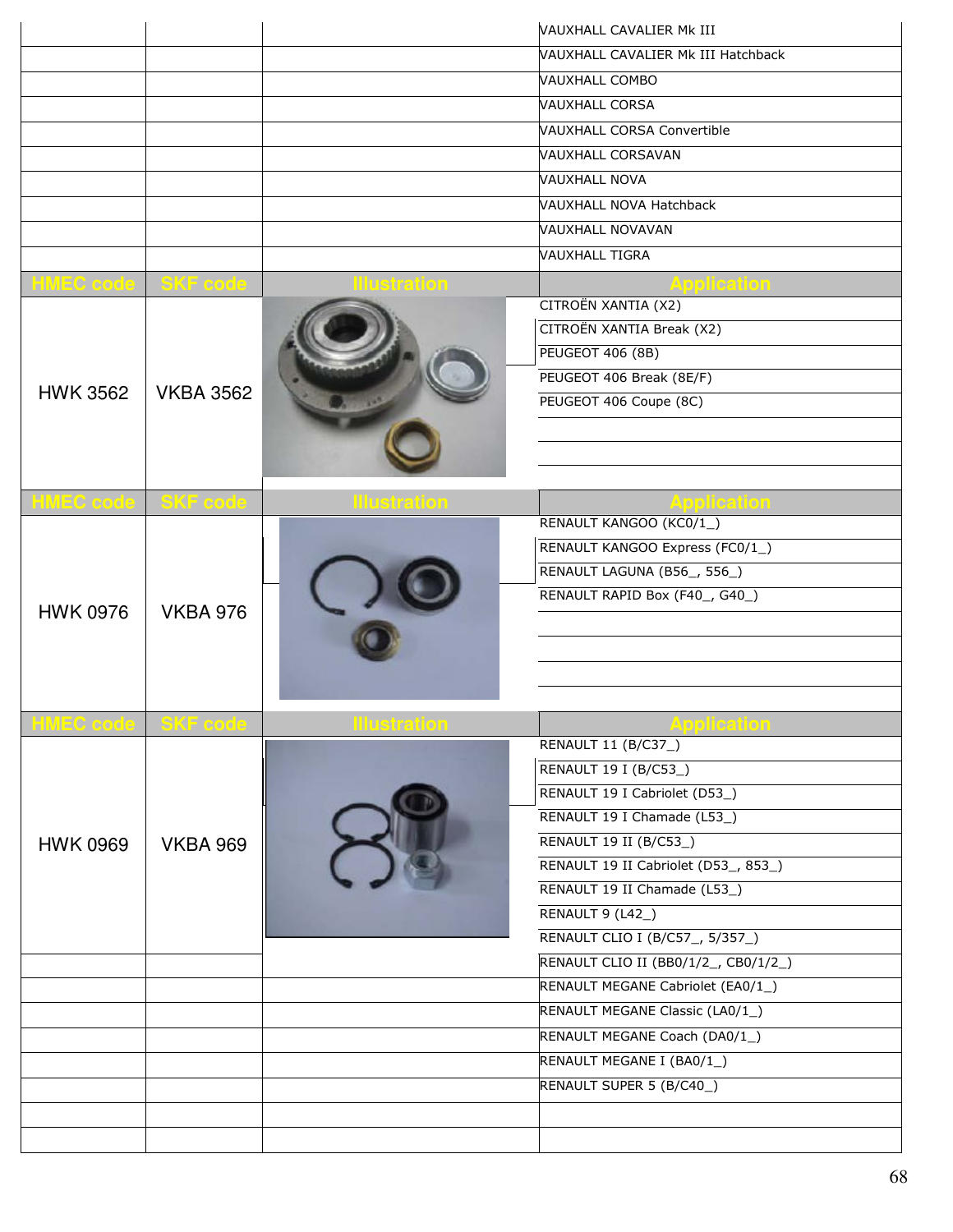| <b>HMEC code SKF code</b> |                  | <b>Ilustration</b> | <b>Application</b>               |
|---------------------------|------------------|--------------------|----------------------------------|
|                           |                  |                    | <b>BMW 5 (E34)</b>               |
|                           |                  |                    | BMW 5 Touring (E34)              |
|                           |                  |                    | <b>BMW 7 (E32)</b>               |
| <b>HWK 1458</b>           | <b>VKBA 1458</b> |                    | <b>BMW 8 (E31)</b>               |
|                           |                  |                    |                                  |
|                           |                  |                    |                                  |
|                           |                  |                    |                                  |
|                           |                  |                    |                                  |
| <b>HMEC code</b>          | SKF code         | <b>Ilustration</b> | Application                      |
|                           |                  |                    | <b>AUDI A3 (8L1)</b>             |
|                           |                  |                    | AUDI TT (8N3)                    |
|                           |                  |                    | AUDI TT Roadster (8N9)           |
|                           |                  |                    | SEAT LEON (1M1)                  |
| <b>HWK 3456</b>           | <b>VKBA 3456</b> |                    | SEAT TOLEDO II (1M2)             |
|                           |                  |                    | SKODA OCTAVIA (1U2)              |
|                           |                  |                    | SKODA OCTAVIA Combi (1U5)        |
|                           |                  |                    | <b>VW BORA (1J2)</b>             |
|                           |                  |                    | VW BORA Estate (1J6)             |
|                           |                  |                    | VW GOLF IV (1J1)                 |
|                           |                  |                    | VW GOLF IV Variant (1J5)         |
|                           |                  |                    | VW NEW BEETLE (9C1, 1C1)         |
|                           |                  |                    | VW NEW BEETLE Convertible (1Y7)  |
| <b>HMEC code</b>          | <b>SKF</b> code  |                    |                                  |
|                           |                  |                    | Application<br>AUDI A6 (4B, C5)  |
|                           |                  |                    | AUDI A6 Avant (4A, C4)           |
|                           |                  |                    | AUDI A6 Avant (4B, C5)           |
| <b>HWK 3489</b>           | <b>VKBA 3489</b> |                    | SKODA SUPERB (3U4)               |
|                           |                  |                    | VW PASSAT (3B2)                  |
|                           |                  |                    | VW PASSAT (3B3)                  |
|                           |                  |                    | VW PASSAT Variant (3A5, 35I)     |
|                           |                  |                    | VW PASSAT Variant (3B5)          |
|                           |                  |                    | VW PASSAT Variant (3B6)          |
|                           |                  |                    | <b>VW SANTANA</b>                |
|                           |                  |                    |                                  |
| <b>HMEC code SKF code</b> |                  | <u>istration</u>   | Application<br>CITROËN BX (XB-_) |
|                           |                  |                    | CITROËN BX Break (XB-_)          |
|                           |                  |                    | CITROËN C15 (VD-_)               |
|                           |                  |                    | CITROËN XANTIA (X1)              |
| <b>HWK 0743</b>           | <b>VKBA 743</b>  |                    | <b>PEUGEOT 305 II (581M)</b>     |
|                           |                  |                    | PEUGEOT 305 II Break (581E)      |
|                           |                  |                    | <b>PEUGEOT 405 I (15B)</b>       |
|                           |                  |                    | PEUGEOT 405 I Break (15E)        |
|                           |                  |                    | PEUGEOT 405 II (4B)              |
|                           |                  |                    |                                  |
|                           |                  |                    | PEUGEOT 405 II Break (4E)        |
|                           |                  |                    |                                  |
|                           |                  |                    |                                  |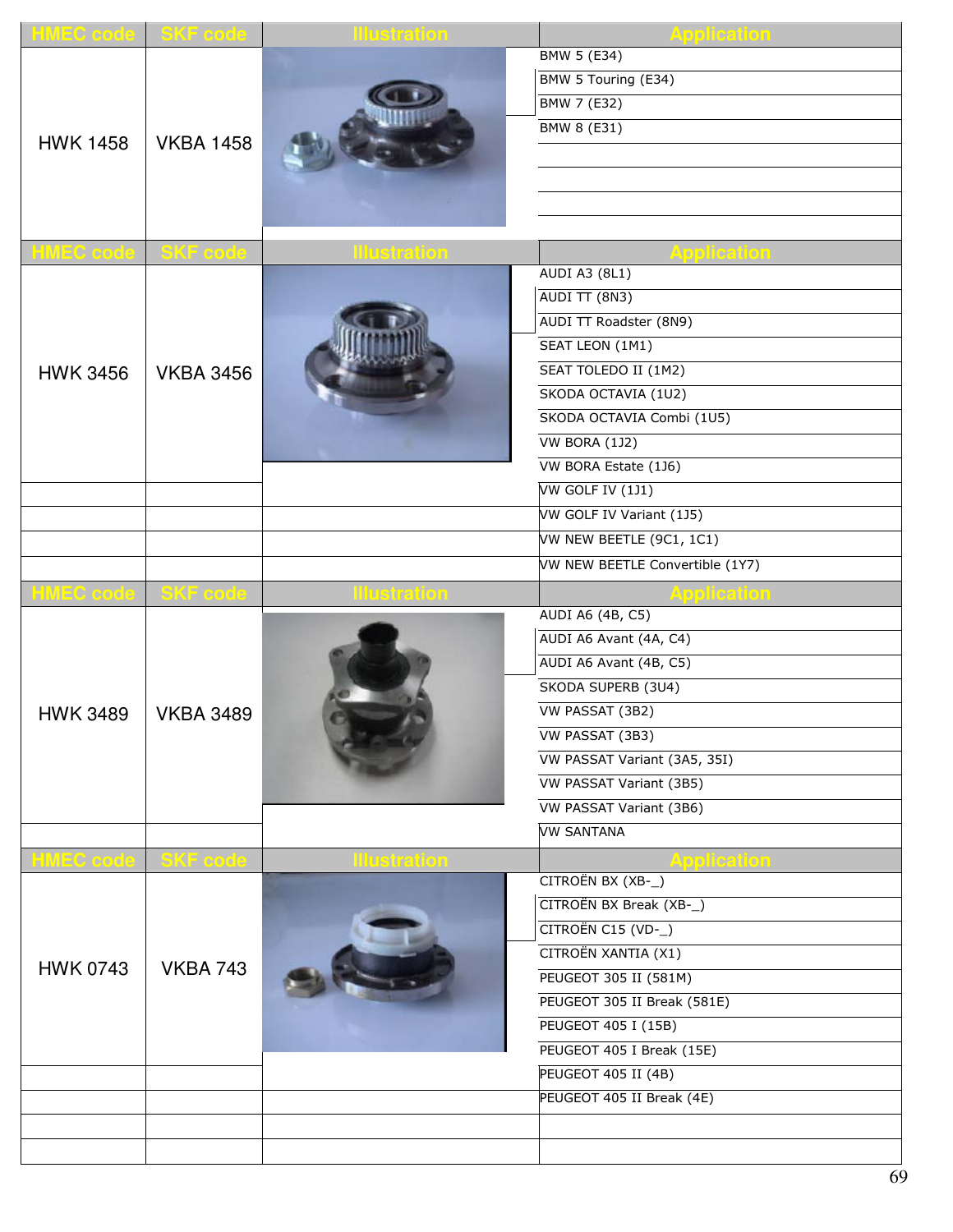| <b>HMEC code SKF code</b> |                 | <b>Illustration</b> | <b>Application</b>                |
|---------------------------|-----------------|---------------------|-----------------------------------|
|                           |                 |                     | FORD ESCORT 81 Express (AVA)      |
| <b>HWK 0687</b>           | <b>VKBA 687</b> |                     | FORD ESCORT 86 Express (AVF)      |
|                           |                 |                     | FORD ESCORT III (GAA)             |
|                           |                 |                     | FORD ESCORT III Convertible (ALD) |
|                           |                 |                     | FORD ESCORT III Estate (AWA)      |
|                           |                 |                     | FORD ESCORT IV (GAF, AWF, ABFT)   |
|                           |                 |                     | FORD ESCORT IV Convertible (ALF)  |
|                           |                 |                     | FORD ESCORT IV Estate (AWF, AVF)  |
|                           |                 |                     | <b>FORD FIESTA I</b>              |
|                           |                 |                     | FORD FIESTA II (FBD)              |
|                           |                 |                     | FORD ORION I (AFD)                |
|                           |                 |                     | FORD ORION II (AFF)               |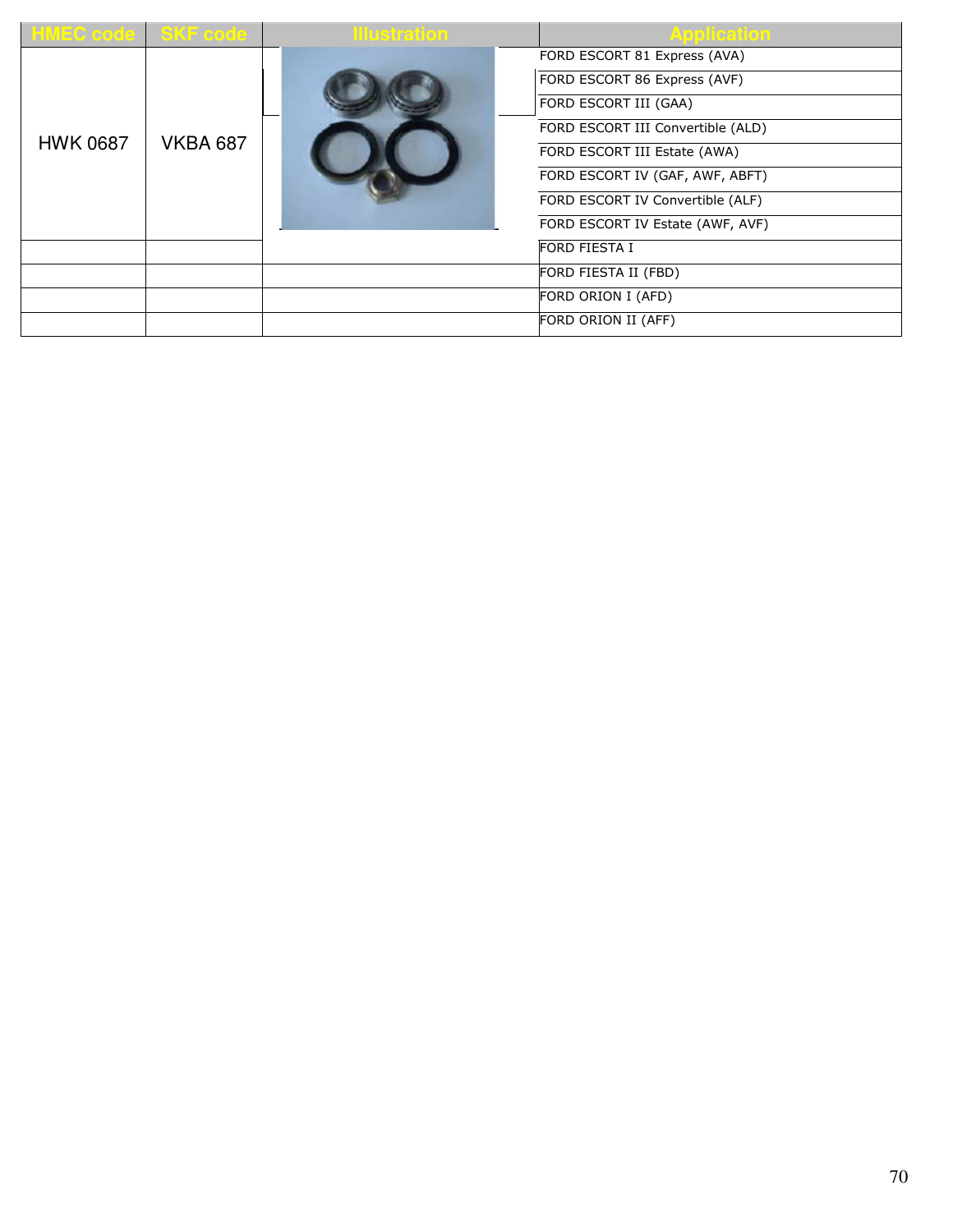

# **CERTIFICATE**

## The TÜV CERT Certification Body of TÜV Industrie Service GmbH **TÜV Rheinland Group**

certifies in accordance with TÜV CERT procedures that

## HMEC Power Transmission Co., Ltd.

7-D Suntime International Mansion, 450 Fushan Road, Pudong, Shanghai 200122, P. R. China

has established and applies a quality management system for

#### Sales of Rolling Bearings, Automobile Bearings, **Industrial Roller Chains and Automobile Starter Drives**

An audit was performed, Report No. 038997. Proof has been furnished that the requirements according to

### DIN EN ISO 9001:2000

are fulfilled.

The certificate is valid until 2007-12-13.

Certificate Registration No. 01 100 038997





**TUV CERT Certification Body of TÜV Rheinland Group TUV Industrie Service Gmbr** 

**HMEC Power Transmission Co., Ltd.** 

**7-D, Suntime International Mansion, 450 Fushan Rd., Pudong, Shanghai, 200122, P.R.China** 

**Tel: 86-21-50581551,68670478 Fax: 86-21-68675478 Email: hmec@hmecpt.comhttp://www.HMECPT.com** 



Cologne, 14/12/2004